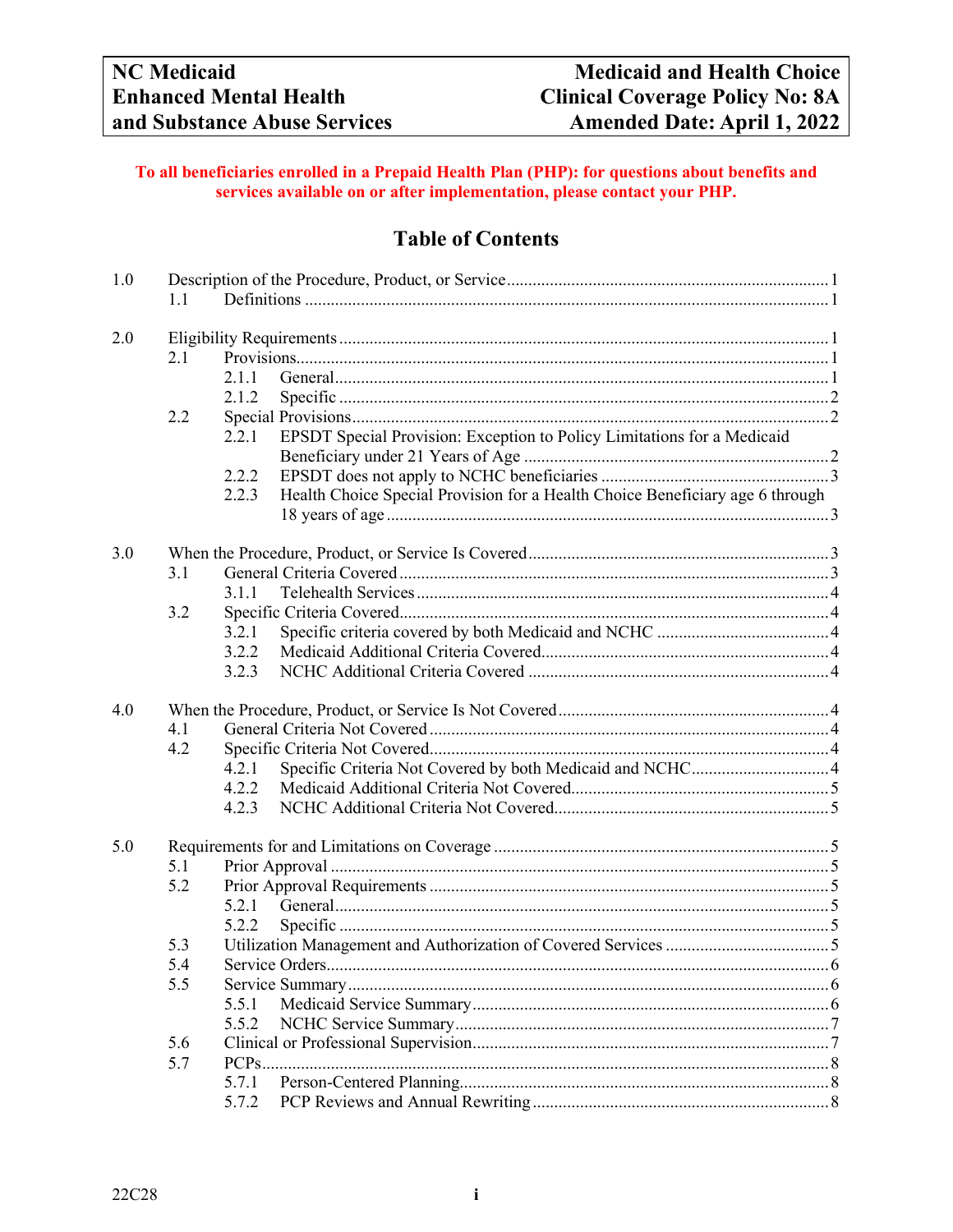# **and Substance Abuse Services Amended Date: April 1, 2022**

|     | 5.8            |                                                                          |                                                                                                                                                                   |  |  |  |
|-----|----------------|--------------------------------------------------------------------------|-------------------------------------------------------------------------------------------------------------------------------------------------------------------|--|--|--|
|     |                | 5.8.1                                                                    |                                                                                                                                                                   |  |  |  |
|     |                | 5.8.2                                                                    |                                                                                                                                                                   |  |  |  |
|     |                | 5.8.3                                                                    |                                                                                                                                                                   |  |  |  |
| 6.0 |                |                                                                          |                                                                                                                                                                   |  |  |  |
|     | 6.1            | Provider Qualifications and Occupational Licensing Entity Regulations 10 |                                                                                                                                                                   |  |  |  |
|     | 6.2            |                                                                          |                                                                                                                                                                   |  |  |  |
|     | 6.3            |                                                                          |                                                                                                                                                                   |  |  |  |
|     |                | 6.3.1                                                                    |                                                                                                                                                                   |  |  |  |
|     |                | 6.3.2                                                                    |                                                                                                                                                                   |  |  |  |
|     |                |                                                                          |                                                                                                                                                                   |  |  |  |
| 7.0 |                |                                                                          |                                                                                                                                                                   |  |  |  |
|     | 7.1            |                                                                          |                                                                                                                                                                   |  |  |  |
|     | 7.2            |                                                                          |                                                                                                                                                                   |  |  |  |
|     | 7.3            |                                                                          |                                                                                                                                                                   |  |  |  |
| 8.0 |                |                                                                          |                                                                                                                                                                   |  |  |  |
|     |                |                                                                          |                                                                                                                                                                   |  |  |  |
|     | $A_{\cdot}$    |                                                                          |                                                                                                                                                                   |  |  |  |
|     | <b>B.</b>      |                                                                          |                                                                                                                                                                   |  |  |  |
|     |                |                                                                          | International Classification of Diseases and Related Health Problems, Tenth Revisions,<br>Clinical Modification (ICD-10-CM) and Procedural Coding System (PCS) 24 |  |  |  |
|     | C.             |                                                                          |                                                                                                                                                                   |  |  |  |
|     | D.             |                                                                          |                                                                                                                                                                   |  |  |  |
|     | E.             |                                                                          |                                                                                                                                                                   |  |  |  |
|     | F <sub>r</sub> |                                                                          |                                                                                                                                                                   |  |  |  |
|     | G.             |                                                                          |                                                                                                                                                                   |  |  |  |
|     | H.             |                                                                          |                                                                                                                                                                   |  |  |  |
|     |                |                                                                          |                                                                                                                                                                   |  |  |  |
|     |                |                                                                          |                                                                                                                                                                   |  |  |  |
|     |                |                                                                          |                                                                                                                                                                   |  |  |  |
|     |                |                                                                          |                                                                                                                                                                   |  |  |  |
|     |                |                                                                          |                                                                                                                                                                   |  |  |  |
|     |                |                                                                          | Mobile Crisis Management (MHDDSA): Medicaid and NCHC Billable Service 31                                                                                          |  |  |  |
|     |                |                                                                          |                                                                                                                                                                   |  |  |  |
|     |                |                                                                          |                                                                                                                                                                   |  |  |  |
|     |                |                                                                          |                                                                                                                                                                   |  |  |  |
|     |                |                                                                          | Child and Adolescent Day Treatment (MHSA): Medicaid and NCHC Billable Service 57                                                                                  |  |  |  |
|     |                |                                                                          |                                                                                                                                                                   |  |  |  |
|     |                |                                                                          |                                                                                                                                                                   |  |  |  |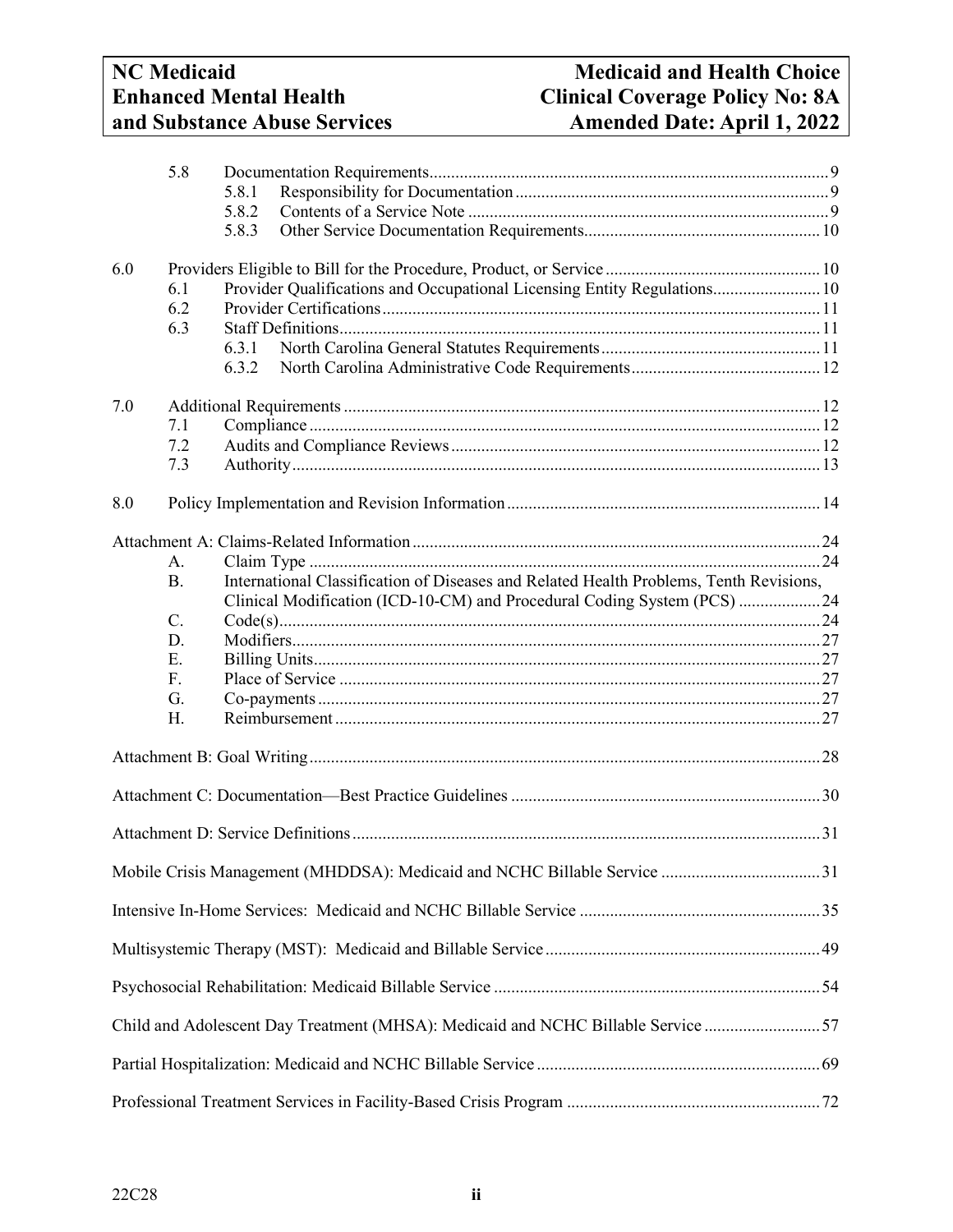# **and Substance Abuse Services Amended Date: April 1, 2022**

## **NC** Medicaid<br> **Net Choice**<br> **Clinical Coverage Policy No: 8A**<br> **Clinical Coverage Policy No: 8A Enhanced Coverage Policy No: 8A**<br>**Amended Date: April 1, 2022**

| Substance Abuse Intensive Outpatient Program: Medicaid and NCHC Billable Service 75              |
|--------------------------------------------------------------------------------------------------|
| Substance Abuse Comprehensive Outpatient Treatment Program: Medicaid Billable Service 79         |
| Substance Abuse Non-Medical Community Residential Treatment: Medicaid Billable Service 83        |
| Substance Abuse Medically Monitored Community Residential Treatment: Medicaid Billable Service87 |
|                                                                                                  |
|                                                                                                  |
|                                                                                                  |
| Medically Supervised or ADATC Detoxification Crisis Stabilization: Medicaid Billable Service  95 |
|                                                                                                  |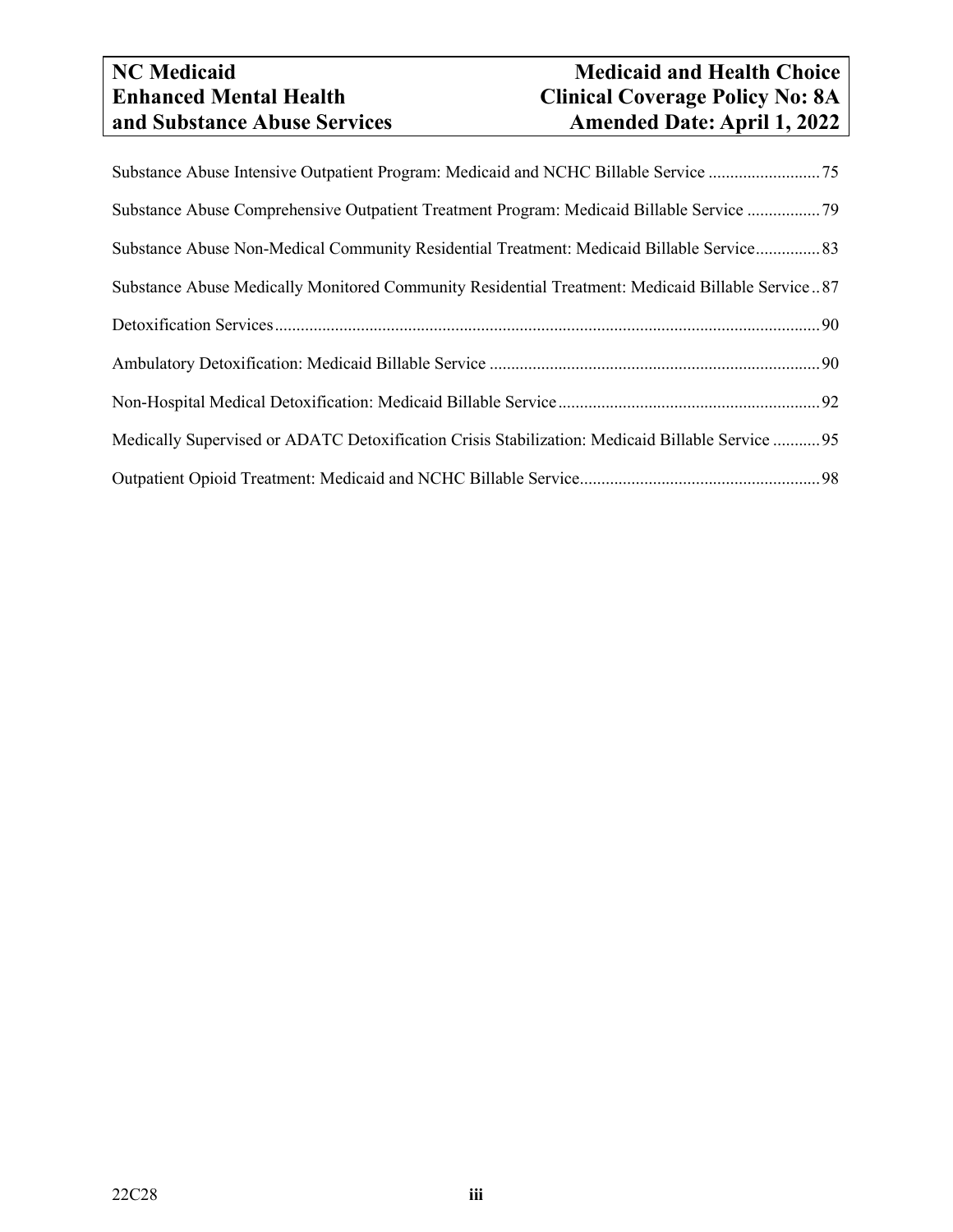**This clinical coverage policy has an effective date of April 1, 2022; however, until the end of the public health emergency, the temporary coverage and reimbursement flexibilities enabled by NC Medicaid through a series of [COVID-19 Special Medicaid Bulletins](https://medicaid.ncdhhs.gov/about-us/covid-19-guidance-and-resources/providers/covid-19-special-medicaid-bulletins) will remain in effect.**

Refer to<https://medicaid.ncdhhs.gov/> for the related coverage policies listed below:

8A-1, *Assertive Community Treatment (ACT) Program*

8A-5*, Diagnostic Assessment* 

8B, *Inpatient Behavioral Health Services*

8C, *Outpatient Behavioral Health Services Provided by Direct-Enrolled Providers*

8D-1, *Psychiatric Residential Treatment Facilities for Children under the Age of 21*

8D-2, *Residential Treatment Services*

1-H, *Telehealth, Virtual Patient Communications, and Remote Patient Monitoring*

**Note:** Information in **Sections 1.0** through **8.0** of this policy supersedes information found in the attachments.

## <span id="page-3-0"></span>**1.0 Description of the Procedure, Product, or Service**

This document describes policies and procedures that direct-enrolled providers shall follow to receive reimbursement for covered enhanced benefit behavioral health services provided to eligible NC Medicaid (Medicaid) and North Carolina Health Choice (NCHC) beneficiaries. It sets forth the basic requirements for qualified providers to bill mental health and substance abuse services to Medicaid or NCHC.

Refer to **Subsection 7.3** for the authorities that set requirements for this policy.

#### <span id="page-3-1"></span>**1.1 Definitions**

Refer to **Subsection 3.2 .1**(a), (b), (c), and (d).

## <span id="page-3-4"></span><span id="page-3-3"></span><span id="page-3-2"></span>**2.0 Eligibility Requirements**

#### **2.1 Provisions**

### **2.1.1 General**

## **(***The term "General" found throughout this policy applies to all Medicaid and NCHC policies***)**

- a. An eligible beneficiary shall be enrolled in either:
	- 1. the NC Medicaid Program *(Medicaid is NC Medicaid program, unless context clearly indicates otherwise*); or
	- 2. the NC Health Choice (*NCHC is NC Health Choice program, unless context clearly indicates otherwise)* Program on the date of service and shall meet the criteria in **Section 3.0 of this policy**.
- b. Provider(s) shall verify each Medicaid or NCHC beneficiary's eligibility each time a service is rendered.
- c. The Medicaid beneficiary may have service restrictions due to their eligibility category that would make them ineligible for this service.

**CPT codes, descriptors, and other data only are copyright 2021 American Medical Association. All rights reserved. Applicable FARS/DFARS apply.**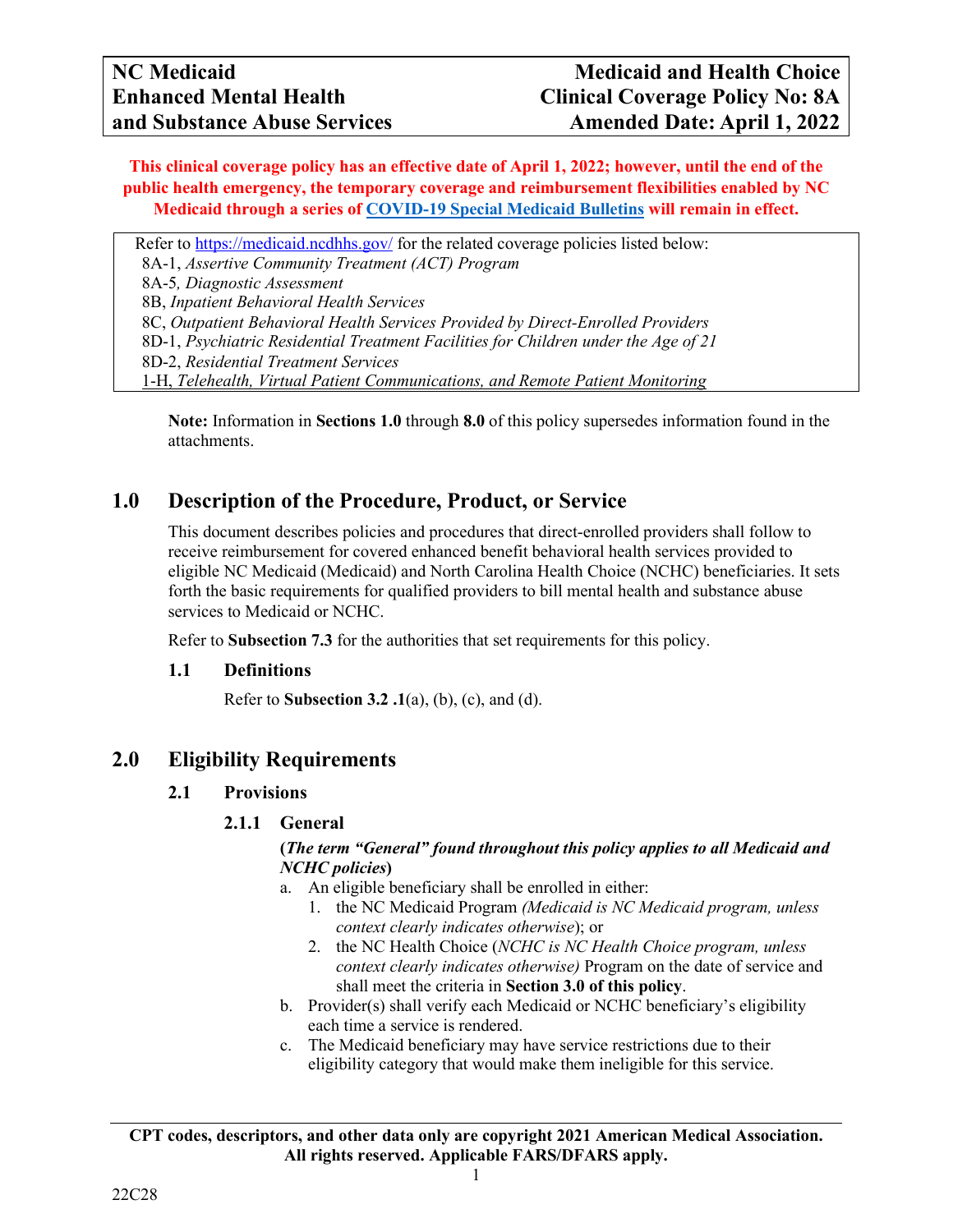d. Following is only one of the eligibility and other requirements for participation in the NCHC Program under GS 108A-70.21(a): Children must be between the ages of 6 through 18.

## <span id="page-4-0"></span>**2.1.2 Specific**

## (*The term "Specific" found throughout this policy only applies to this policy*)

#### **a. Medicaid**

An applicant may be approved for Medicaid if the applicant meets all eligibility requirements. Occasionally, an individual become retroactively eligible for Medicaid while receiving covered services.

Retroactively eligible beneficiaries are entitled to receive Medicaid-covered services and to be reimbursed by the provider for all money paid during the retroactive period with the exception of any third-party payments or costsharing amounts. The qualified provider may file for reimbursement with Medicaid for these services. (Refer to 10A NCAC 22J. 0106.)

## **b. NCHC**

Retroactive eligibility does not apply to the NCHC Program.

## <span id="page-4-2"></span><span id="page-4-1"></span>**2.2 Special Provisions**

## **2.2.1 EPSDT Special Provision: Exception to Policy Limitations for a Medicaid Beneficiary under 21 Years of Age**

#### a. **42 U.S.C. § 1396d(r) [1905(r) of the Social Security Act]**

Early and Periodic Screening, Diagnostic, and Treatment (EPSDT) is a federal Medicaid requirement that requires the state Medicaid agency to cover services, products, or procedures for Medicaid beneficiary under 21 years of age **if** the service is **medically necessary health care** to correct or ameliorate a defect, physical or mental illness, or a condition [health problem] identified through a screening examination**\*\*** (includes any evaluation by a physician or other licensed clinician).

This means EPSDT covers most of the medical or remedial care a child needs to improve or maintain his or her health in the best condition possible, compensate for a health problem, prevent it from worsening, or prevent the development of additional health problems.

Medically necessary services shall be provided in the most economic mode, as long as the treatment made available is similarly efficacious to the service requested by the beneficiary's physician, therapist, or other licensed practitioner; the determination process does not delay the delivery of the needed service; and the determination does not limit the beneficiary's right to a free choice of providers.

EPSDT does not require the state Medicaid agency to provide any service, product or procedure:

- 1. that is unsafe, ineffective, or experimental or investigational.
- 2. that is not medical in nature or not generally recognized as an accepted method of medical practice or treatment.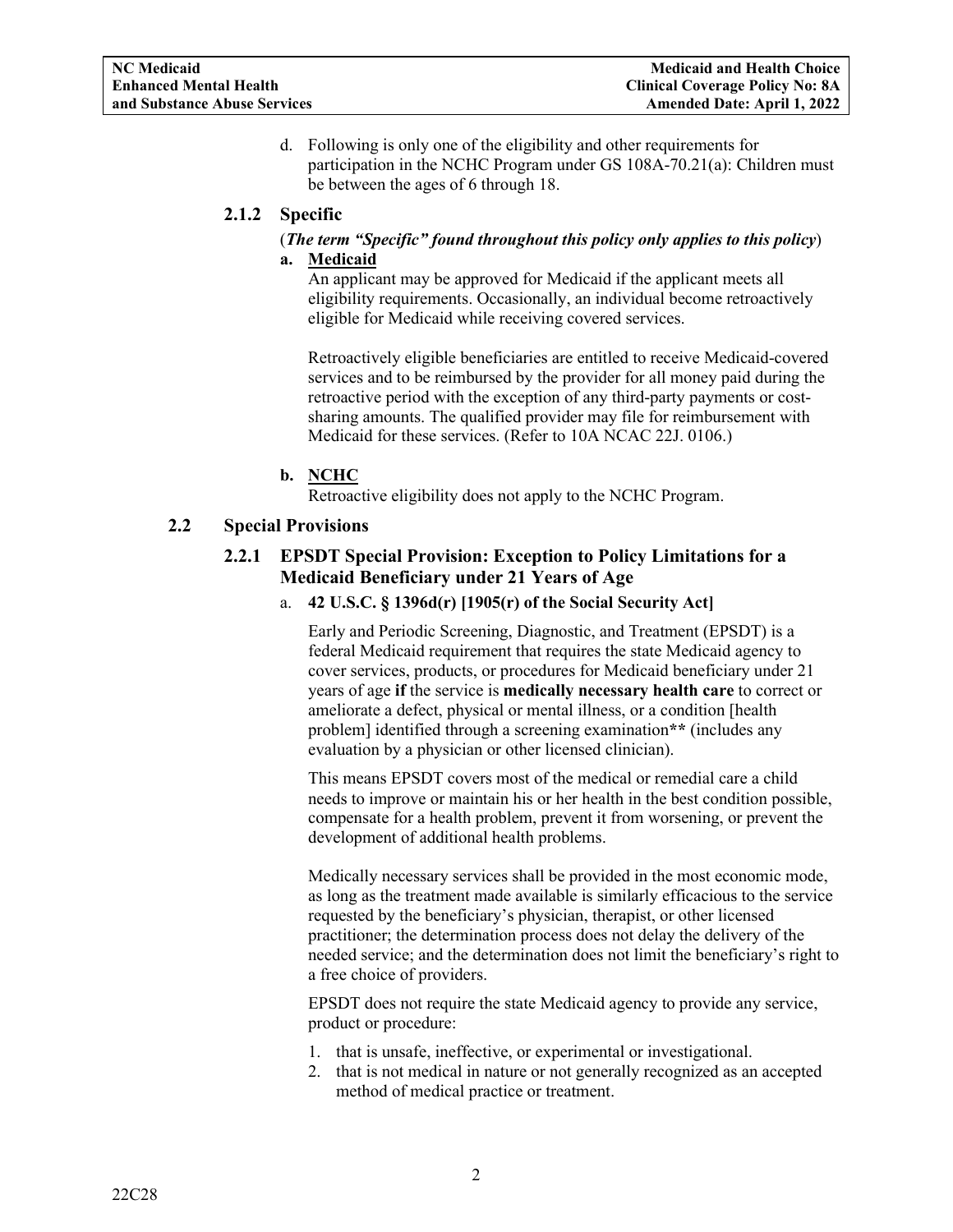Service limitations on scope, amount, duration, frequency, location of service, and other specific criteria described in clinical coverage policies may be exceeded or may not apply as long as the provider's documentation shows that the requested service is medically necessary "to correct or ameliorate a defect, physical or mental illness, or a condition" [health problem]; that is, provider documentation shows how the service, product, or procedure meets all EPSDT criteria, including to correct or improve or maintain the beneficiary's health in the best condition possible, compensate for a health problem, prevent it from worsening, or prevent the development of additional health problems.

## b. **EPSDT and Prior Approval Requirements**

- 1. If the service, product, or procedure requires prior approval, the fact that the beneficiary is under 21 years of age does **NOT** eliminate the requirement for prior approval.
- 2. **IMPORTANT ADDITIONAL INFORMATION** about EPSDT and prior approval is found in the *NCTracks Provider Claims and Billing Assistance Guide,* and on the EPSDT provider page. The Web addresses are specified below.

*NCTracks Provider Claims and Billing Assistance Guide*: [https://www.nctracks.nc.gov/content/public/providers/provider](https://www.nctracks.nc.gov/content/public/providers/provider-manuals.html)[manuals.html](https://www.nctracks.nc.gov/content/public/providers/provider-manuals.html)

EPSDT provider page: <https://medicaid.ncdhhs.gov/>

- <span id="page-5-0"></span>**2.2.2 EPSDT does not apply to NCHC beneficiaries**
- <span id="page-5-1"></span>**2.2.3 Health Choice Special Provision for a Health Choice Beneficiary age 6 through 18 years of age**

NC Medicaid shall deny the claim for coverage for an NCHC beneficiary who does not meet the criteria within **Section 3.0** of this policy. Only services included under the NCHC State Plan and the NC Medicaid clinical coverage policies, service definitions, or billing codes are covered for an NCHC beneficiary.

## <span id="page-5-2"></span>**3.0 When the Procedure, Product, or Service Is Covered**

## *Note: Refer to Subsection 2.2.1 regarding EPSDT Exception to Policy Limitations for a Medicaid Beneficiary under 21 Years of Age.*

## <span id="page-5-3"></span>**3.1 General Criteria Covered**

Medicaid or NCHC shall cover procedures, products, and services related to this policy when they are medically necessary, and:

- a. the procedure, product, or service is individualized, specific, and consistent with symptoms or confirmed diagnosis of the illness or injury under treatment, and not in excess of the beneficiary's needs;
- b. the procedure, product, or service can be safely furnished, and no equally effective and more conservative or less costly treatment is available statewide; and
- c. the procedure, product, or service is furnished in a manner not primarily intended for the convenience of the beneficiary, the beneficiary's caretaker, or the provider.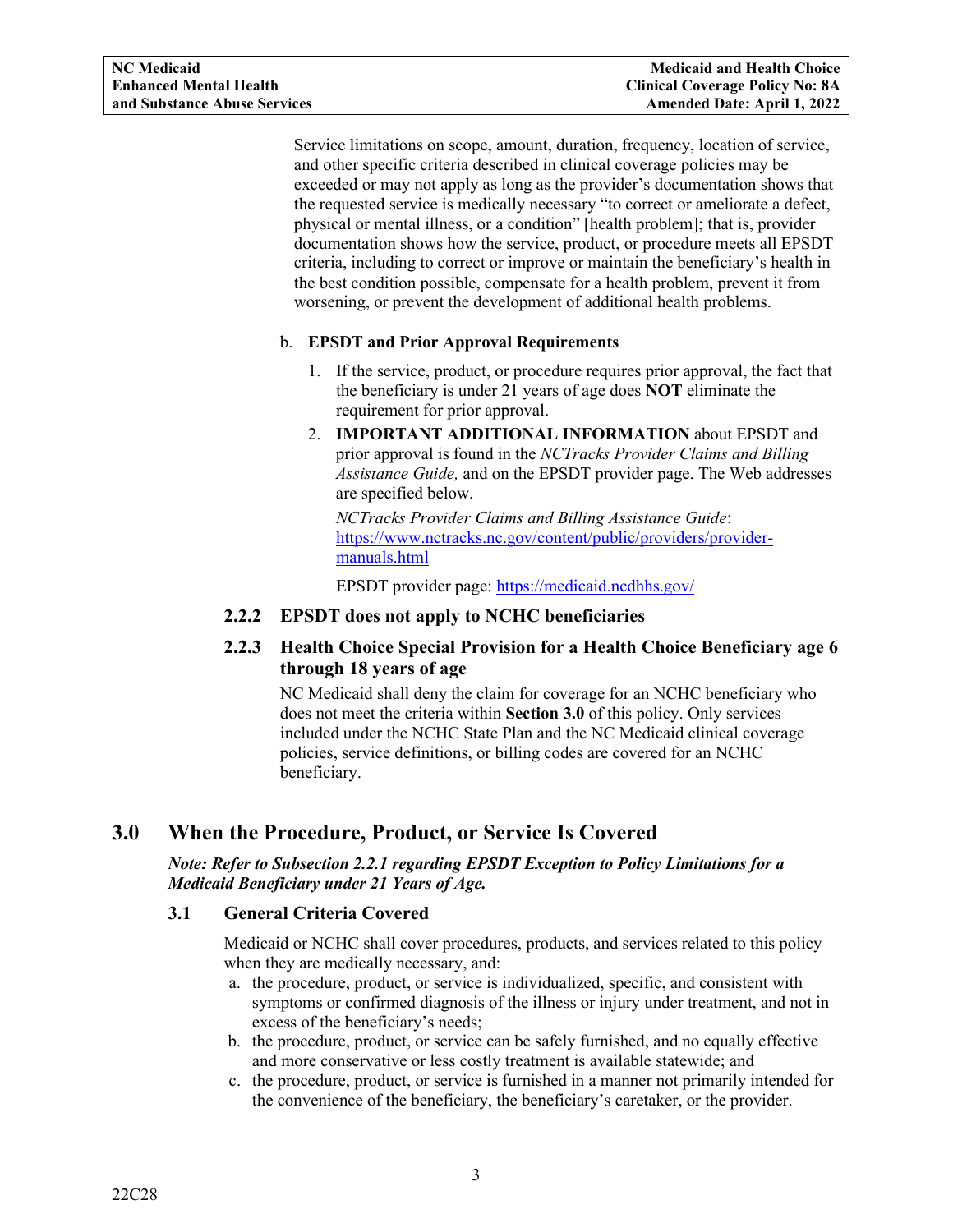## <span id="page-6-0"></span>**3.1.1 Telehealth Services**

As outlined in Attachments A and D, select services within this clinical coverage policy may be provided via telehealth. Services delivered via telehealth must follow the requirements and guidance in clinical coverage Policy 1-H, Telehealth, *Virtual Communications, and Remote Patient Monitoring,* at [https://medicaid.ncdhhs.gov/.](https://medicaid.ncdhhs.gov/)

## <span id="page-6-2"></span><span id="page-6-1"></span>**3.2 Specific Criteria Covered**

## **3.2.1 Specific criteria covered by both Medicaid and NCHC**

There must be a current diagnosis reflecting the need for treatment. All covered services must be medically necessary for meeting specific preventive, diagnostic, therapeutic, and rehabilitative needs of the beneficiary.

- a. **Preventive** means to anticipate the development of a disease or condition and preclude its occurrence.
- b. **Diagnostic** means to examine specific symptoms and facts to understand or explain a condition.
- c. **Therapeutic** means to treat and cure disease or disorders; it may also serve to preserve health.
- d. **Rehabilitative** means to restore that which one has lost, to a normal or optimum state of health.

Refer to **Attachment D, Service Definitions,** for service-specific medical necessity criteria.

## <span id="page-6-3"></span>**3.2.2 Medicaid Additional Criteria Covered**

None Apply.

**3.2.3 NCHC Additional Criteria Covered** None Apply.

## <span id="page-6-5"></span><span id="page-6-4"></span>**4.0 When the Procedure, Product, or Service Is Not Covered**

## *Note: Refer to Subsection 2.2.1 regarding EPSDT Exception to Policy Limitations for a Medicaid Beneficiary under 21 Years of Age.*

## <span id="page-6-6"></span>**4.1 General Criteria Not Covered**

Medicaid or NCHC shall not cover procedures, products, and services related to this policy when:

- a. the beneficiary does not meet the eligibility requirements listed in **Section 2.0;**
- b. the beneficiary does not meet the medical necessity criteria listed in **Section 3.0;**
- c. the procedure, product, or service unnecessarily duplicates another provider's procedure, product, or service; or
- d. the procedure, product, or service is experimental, investigational, or part of a clinical trial.

## <span id="page-6-8"></span><span id="page-6-7"></span>**4.2 Specific Criteria Not Covered**

## **4.2.1 Specific Criteria Not Covered by both Medicaid and NCHC**

None Apply.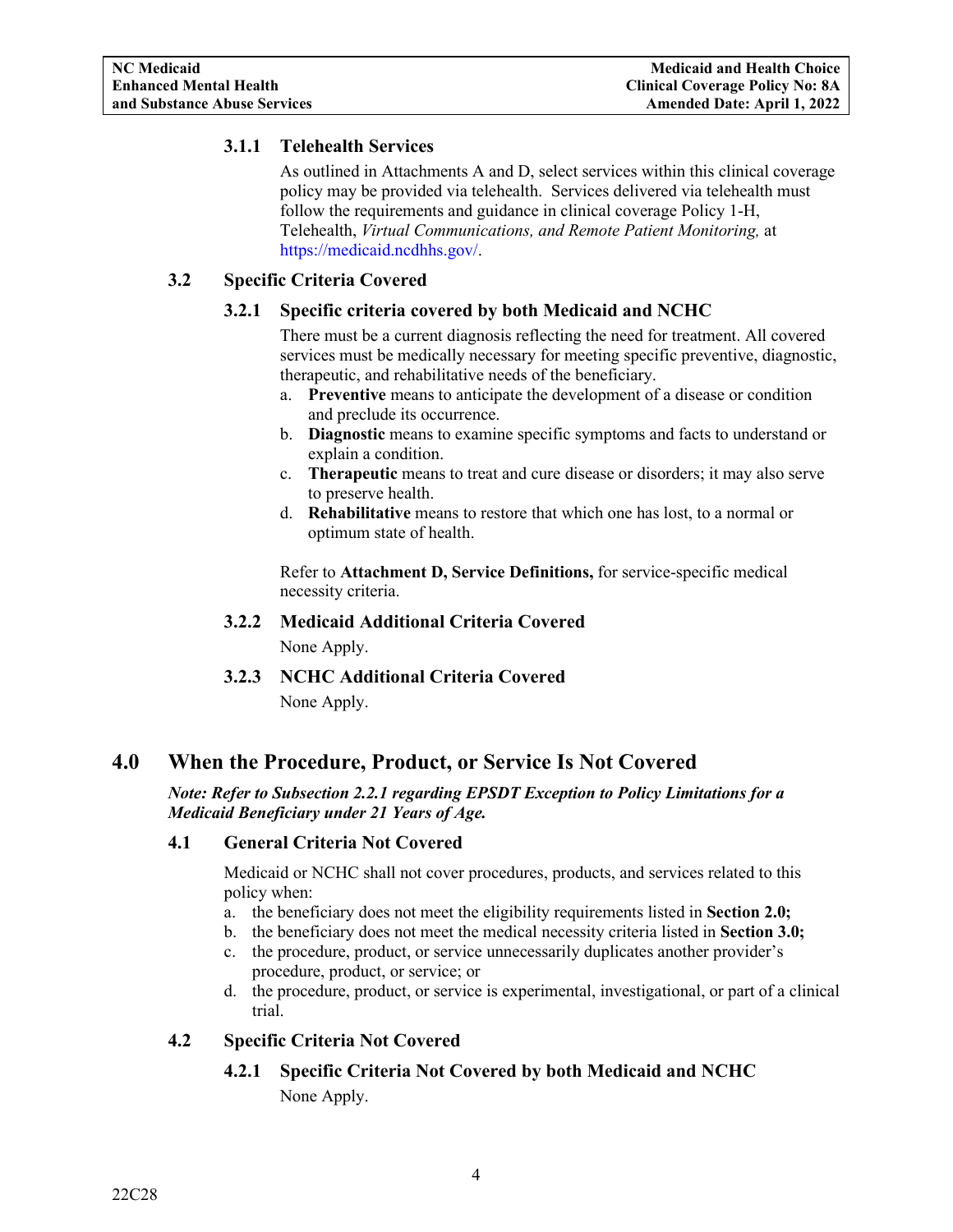## <span id="page-7-0"></span>**4.2.2 Medicaid Additional Criteria Not Covered**

None Apply.

## <span id="page-7-1"></span>**4.2.3 NCHC Additional Criteria Not Covered**

NCGS § 108A-70.21(b) "Except as otherwise provided for eligibility, fees, deductibles, copayments, and other cost sharing charges, health benefits coverage provided to children eligible under the Program shall be equivalent to coverage provided for dependents under North Carolina Medicaid Program except for the following:

- 1. No services for long-term care.
- 2. No nonemergency medical transportation.
- 3. No EPSDT.
- 4. Dental services shall be provided on a restricted basis in accordance with criteria adopted by the Department to implement this subsection."

## <span id="page-7-2"></span>**5.0 Requirements for and Limitations on Coverage**

*Note: Refer to Subsection 2.2.1 regarding EPSDT Exception to Policy Limitations for a Medicaid Beneficiary under 21 Years of Age.*

## <span id="page-7-3"></span>**5.1 Prior Approval**

Prior approval is required on the first day of service for all Enhanced Services, with the following exceptions as identified in the service definitions found in **Attachment D**.

- a. Mobile Crisis Management;
- b. Substance Abuse Intensive Outpatient Program (SAIOP); and
- c. Substance Abuse Comprehensive Outpatient Treatment (SACOT).

## <span id="page-7-5"></span><span id="page-7-4"></span>**5.2 Prior Approval Requirements**

## **5.2.1 General**

The provider(s) shall submit to the, Department of Health and Human Services (DHHS) Utilization Review Contractor the following:

- a. the prior approval request; and
- b. all health records and any other records that support the beneficiary has met the specific criteria in **Subsection 3.2** of this policy; and

## <span id="page-7-6"></span>**5.2.2 Specific**

Utilization management of covered services is a part of the assurance of medically necessary service provision. Authorization, which is an aspect of utilization management, validates approval to provide a medically necessary covered service to eligible beneficiaries.

## <span id="page-7-7"></span>**5.3 Utilization Management and Authorization of Covered Services**

Refer to **Attachment D** for the specific service definition's utilization management and authorization requirements.

Utilization management must be performed by NC Medicaid's designated contractor or Local Management Entity-Managed Care Organization (LME-MCO).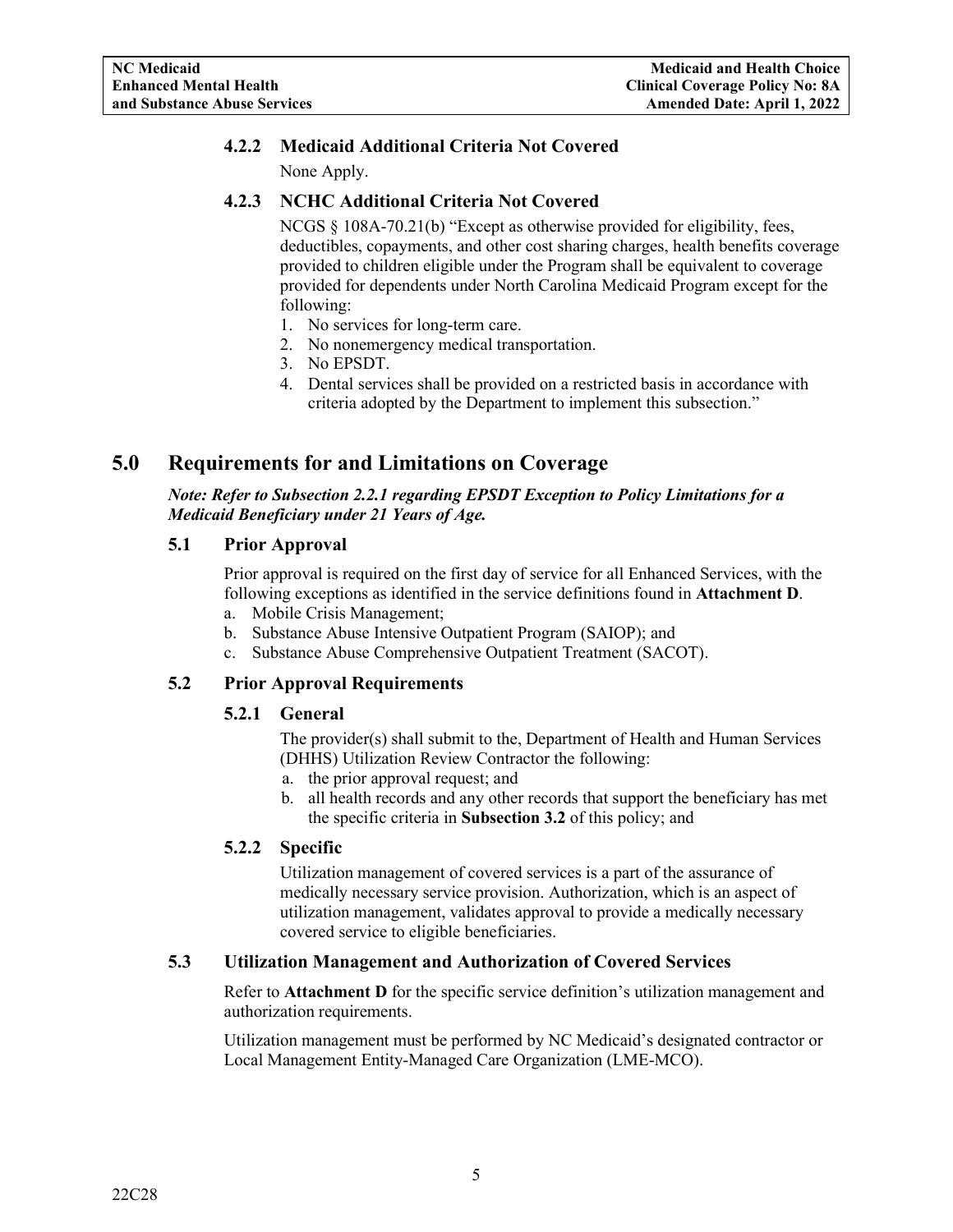## <span id="page-8-0"></span>**5.4 Service Orders**

Service orders are a mechanism to demonstrate medical necessity for a service and are based upon an assessment of each beneficiary's needs. They are required for each individual service and may be written by a Medical Doctor (MD), Doctor of Osteopathic Medicine (DO), Licensed Psychologist, Nurse Practitioner (NP), or Physician Assistant (PA).

- a. Backdating of service orders is not allowed. (Refer to **Attachment D, Service Definitions,** for the basic criteria to ensure medical necessity.)
- b. Each service order must be signed and dated by the authorizing professional and must indicate the *date* on which the service was ordered.
- c. A service order must be in place *prior to* or on the day that the service is initially provided in order to bill Medicaid or NCHC for the service. Even if the beneficiary is retroactively eligible for Medicaid the provider shall not be able to bill Medicaid without a valid service order.

Service orders are valid for one year from the date of plan entered on a Person-Centered Plan (PCP). Medical necessity must be reviewed, and services must be ordered at least annually, based on the Date of Plan. (Refer to the Division of Mental Health, Developmental Disabilities and Substance Abuse Services (DMHDDSAS) *Person-Centered Planning Instruction Manual* and the DMHDDSAS *Records Management and Documentation Manual* for additional information on service orders, signatures, and the date of plan.)

| <b>Medicaid Service</b>                    | Age        | <b>Must be Ordered By</b>   |
|--------------------------------------------|------------|-----------------------------|
| Day Treatment—Child and Adolescent         | Age $5$    |                             |
|                                            | through 20 |                             |
| Intensive In-home Services                 | Age $3$    |                             |
|                                            | through 20 |                             |
| Mobile Crisis Management                   | All ages   |                             |
| Multisystemic Therapy                      | Ages 7     |                             |
|                                            | through 17 | MD                          |
| Partial Hospitalization                    | All ages   | DO                          |
| Professional Treatment Services in         | Age $21+$  | Licensed psychologist [that |
| <b>Facility-Based Crisis Programs</b>      |            | is, a Health Services       |
| Psychosocial Rehabilitation                | Age $21+$  | Provider-Psychologist       |
| Substance Abuse Comprehensive              | Age $21+$  | $(HSP-P)$ ]                 |
| <b>Outpatient Treatment Program</b>        |            | NP                          |
| Substance Abuse Intensive Outpatient       | All ages   | PA                          |
| Service                                    |            |                             |
| <b>Substance Abuse Medically Monitored</b> | Age $21+$  |                             |
| <b>Community Residential Treatment</b>     |            |                             |
| Substance Abuse Non-Medical                | Age $21+$  |                             |
| <b>Community Residential Treatment</b>     |            |                             |
| Ambulatory Detoxification                  | Age $21+$  |                             |
| Non-hospital Medical Detoxification        | Age $21+$  |                             |

## <span id="page-8-2"></span><span id="page-8-1"></span>**5.5 Service Summary**

## **5.5.1 Medicaid Service Summary**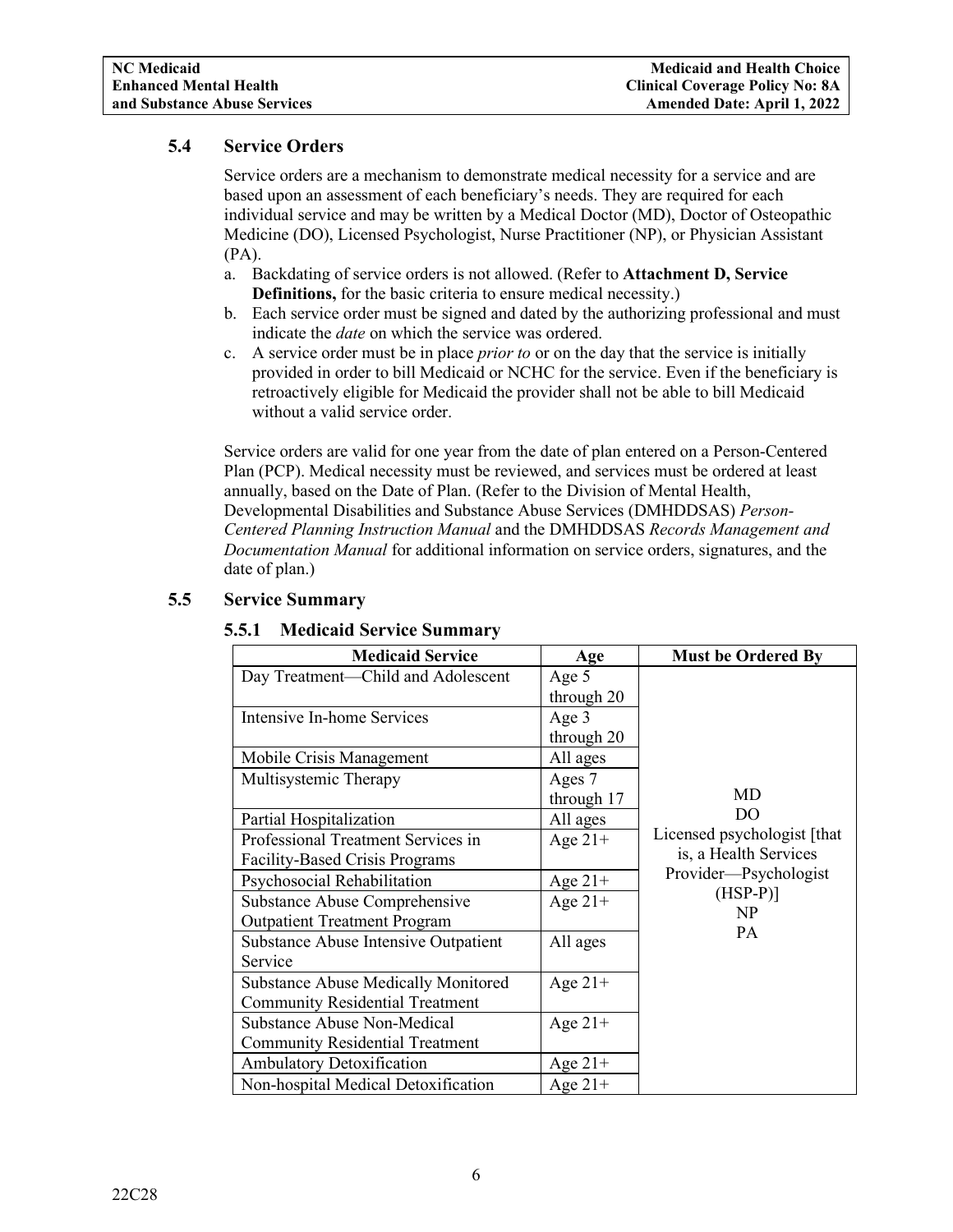| <b>Medicaid Service</b>             | Age       | <b>Must be Ordered By</b> |
|-------------------------------------|-----------|---------------------------|
| Medically Supervised or ADATC       | Age $21+$ |                           |
| Detoxification Crisis Stabilization |           |                           |
| <b>Outpatient Opioid Treatment</b>  | Age $21+$ | MD or DO                  |

**Note:** For Medicaid beneficiaries under age 21 EPSDT provisions apply. For NCHC beneficiaries who are 18 years old they would be eligible for Medicaid services allowable to beneficiaries 18 years of age.

### <span id="page-9-0"></span>**5.5.2 NCHC Service Summary**

| <b>Health Choice Service</b>       | Age               | <b>Must be Ordered By</b>                            |
|------------------------------------|-------------------|------------------------------------------------------|
| Day Treatment—Child and            | All eligible ages |                                                      |
| Adolescent                         |                   | MD                                                   |
| Intensive In-home Services         | All eligible ages | DO                                                   |
| Mobile Crisis Management           | All eligible ages | Licensed psychologist [that<br>is, a Health Services |
| Multisystemic Therapy              | Ages 7 through 17 | Provider-Psychologist                                |
| Partial Hospitalization            | All eligible ages | $(HSP-P)$ ]                                          |
| Substance Abuse Intensive          | All eligible ages | NP                                                   |
| <b>Outpatient Service</b>          |                   | <b>PA</b>                                            |
| Ambulatory Detoxification          | Age $18$          |                                                      |
| <b>Outpatient Opioid Treatment</b> | Age $18$          | MD, DO                                               |

## <span id="page-9-1"></span>**5.6 Clinical or Professional Supervision**

Covered services are provided to beneficiaries by agencies that are directly enrolled in the Medicaid and NCHC programs and that employ Licensed Professionals (LPs), Qualified Professionals (QPs), Associate Professionals (APs), and Paraprofessionals. Clinical or professional supervision must be provided according to the supervision and staffing requirements outlined in each service definition. Medically necessary services delivered by APs are delivered under the supervision and direction of the LP or QP. Medically necessary services delivered by Paraprofessionals are delivered under the supervision and direction of the LP, QP or, when the service definition does not specify a more stringent supervision requirement, an AP. Supervision shall be provided at the frequency and for the duration indicated in the individualized supervision plan created for each AP and Paraprofessional upon hire. Each supervision plan must be reviewed annually.

The Licensed Professional or QP personally works with beneficiary's families, and team members to develop an individualized PCP. The LP or QP meets with the beneficiaries receiving services throughout the course of treatment to monitor the services being delivered and to review the need for continued services. The supervising professional assumes professional responsibility for the services provided by staff who do not meet QP status and spends as much time as necessary directly supervising the staff member providing the service to ensure that the goals outlined on each PCP are being implemented and that beneficiaries are receiving services in a safe and efficient manner in accordance with accepted standards of practice.

The terms of employment with the directly enrolled provider agency must specify that each supervising professional is to provide adequate supervision for the APs, Paraprofessionals, and other staff in the agency who are assigned to him or her. The provider agency shall ensure that supervisory ratios meet any requirements that are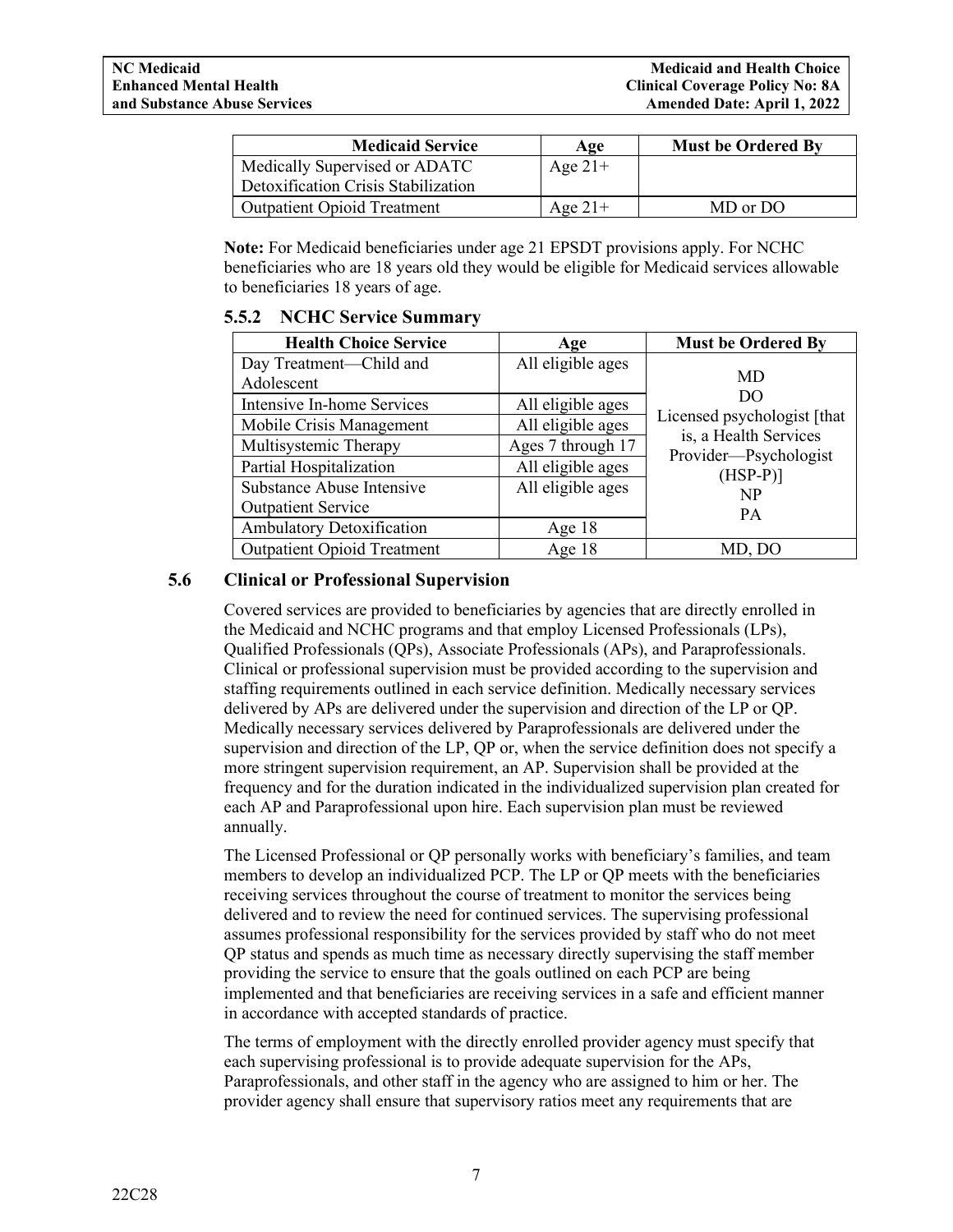specified in the service definition, are reasonable and ethical, and provide adequate opportunity for the supervising professional to effectively supervise the staff member(s) assigned. Documentation must be kept on file to support the supervision provided to AP and Paraprofessional staff in the delivery of medically necessary services.

## <span id="page-10-0"></span>**5.7 PCPs**

Services covered by this policy require a PCP. Refer to the service definitions in **Attachment D,** the DMHDDSAS *Person-Centered Planning Instruction Manual,* and the DMHDDSAS *Records Management and Documentation Manual* for specific information.

The primary reference document for person-centered planning and PCPs is the DMHDDSAS *Person-Centered Planning Instruction Manual*. The guidance offered throughout **Subsection 5.7** is derived from it.

## <span id="page-10-1"></span>**5.7.1 Person-Centered Planning**

Person-centered planning is a process of determining real-life outcomes with individuals and developing strategies to achieve those outcomes. The process supports strengths, rehabilitation and recovery, and applies to everyone supported and served in the system. Person-centered planning provides for the individual with the disability to assume an informed and in-command role for life planning and for treatment, service, and support options. The individual with a disability, the legally responsible person, or both direct the process and share authority and responsibility with system professionals for decisions made.

For all beneficiaries receiving services, it is important to include people who are important in the person's life, such as family members, the legally responsible person, professionals, friends and others identified by the beneficiary (for example, employers, teachers, and faith leaders). These individuals can be essential to the planning process and help drive its success. Person-centered planning uses a blend of paid, unpaid, natural and public specialty resources uniquely tailored to the individual or family needs and desires. It is important for the person-centered planning process to explore and use all these resources.

Before any service can be billed to Medicaid or NCHC, a written PCP for the delivery of medically necessary services must be in place. The PCP must be completed at the time the beneficiary is admitted to a service. Information gathered from discussions with the person or family receiving services and others identified by them, along with recommendations and other information obtained from the comprehensive clinical assessment, together provide the foundation for the development of the PCP. Refer to **Attachment B** for effective PCP goal writing guidelines.

If limited information is available at admission, staff shall document on the PCP whatever is known and update it when additional information becomes available.

## <span id="page-10-2"></span>**5.7.2 PCP Reviews and Annual Rewriting**

All PCPs must be updated as needed and must be rewritten at least annually.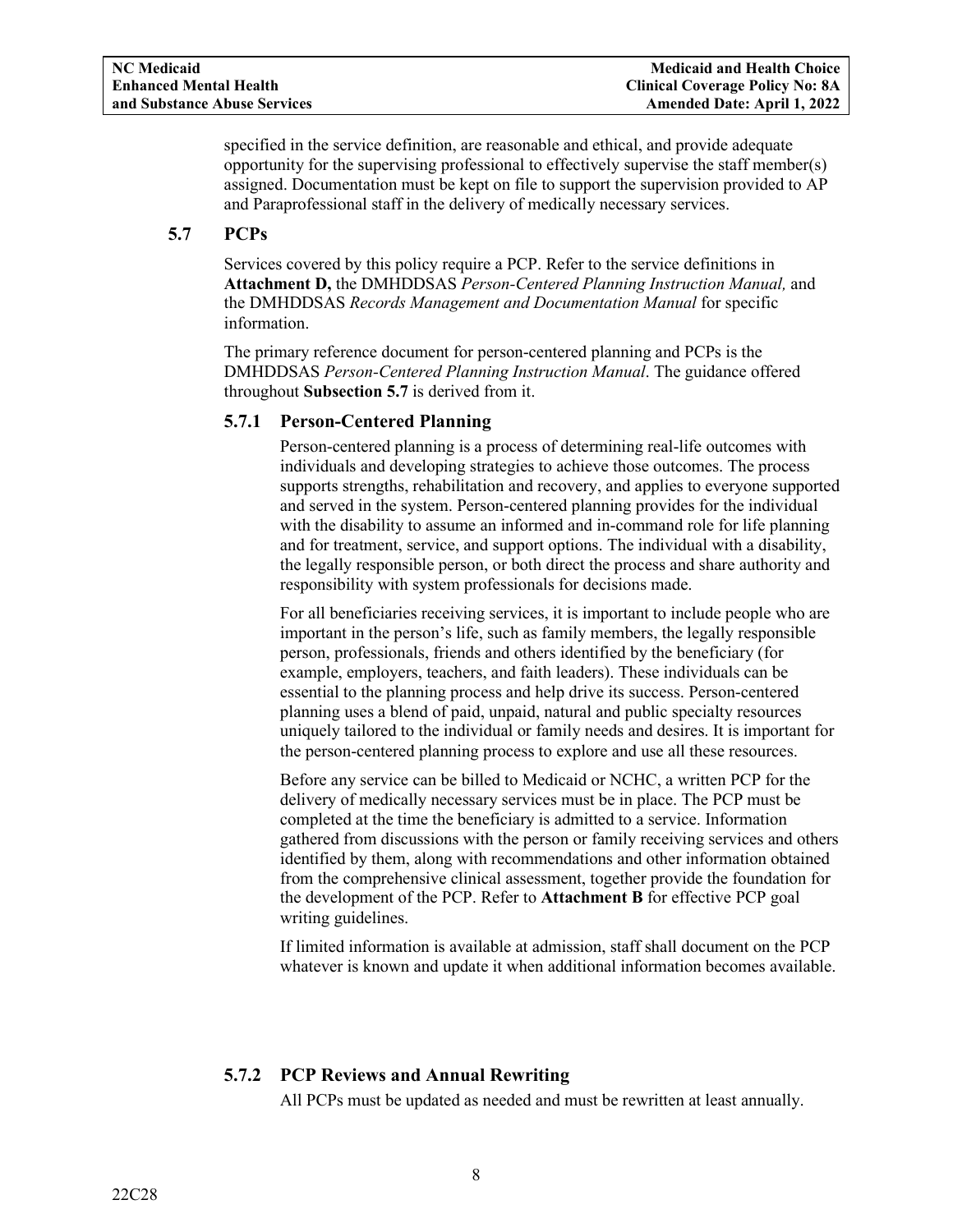At a minimum, the PCP must be reviewed by the responsible professional based upon the following:

- a. Target date or expiration of each goal each goal on the PCP must be reviewed separately, based on the target date associated with it. Short-range goals in the PCP may never exceed 12 months from the Date of Plan;
- b. Change in the beneficiary's needs;
- c. Change in service provider; and
- d. Addition of a new service.

Refer to the *Person-Centered Planning Instruction Manual* and the *Records Management and Documentation Manual* for more detailed information.

For Medicaid and NCHC beneficiaries who receive psychosocial rehabilitation services, the PCP shall be reviewed every six months.

### <span id="page-11-0"></span>**5.8 Documentation Requirements**

The service record documents the nature and course of a beneficiary's progress in treatment. In order to bill Medicaid or NCHC, providers shall ensure that their documentation is consistent with the requirements contained in this policy, including the service definitions in **Attachment D** and the DMHDDSAS *Records Management and Documentation Manual*.

## <span id="page-11-1"></span>**5.8.1 Responsibility for Documentation**

The staff member who provides the service is responsible for accurately documenting the services billed to and reimbursed by Medicaid or NCHC:

- a. The staff person who provides the service must sign the written entry. The signature must include credentials (professionals) or a job title (paraprofessionals).
- b. A QP is not required to countersign service notes written by a staff person who does not have QP status.

## <span id="page-11-2"></span>**5.8.2 Contents of a Service Note**

More than one intervention, activity, or goal may be reported in one service note, if applicable. Service notes unless otherwise noted in the service definition, must include all of the following:

- a. **Date** of service provision;
- b. **Name of service** provided (for example, Mobile Crisis Management);
- c. **Type of contact** (in-person, telehealth, phone call, collateral);
- d. **Place of service,** when required by service definition;
- e. **Purpose** of the contact as it relates to the goal(s) in the PCP;
- f. **Description of the intervention** provided. Documentation of the intervention must accurately reflect treatment for the duration of time indicated. For case management–type services, a description of the case management activity fulfills this requirement;
- g. **Duration** of service: Amount of time spent performing the intervention;
- h. **Assessment of the effectiveness** of the intervention and the beneficiary's progress toward the beneficiary's goal. For case management–type services, a description of the result or outcome of the case management activity fulfills this requirement;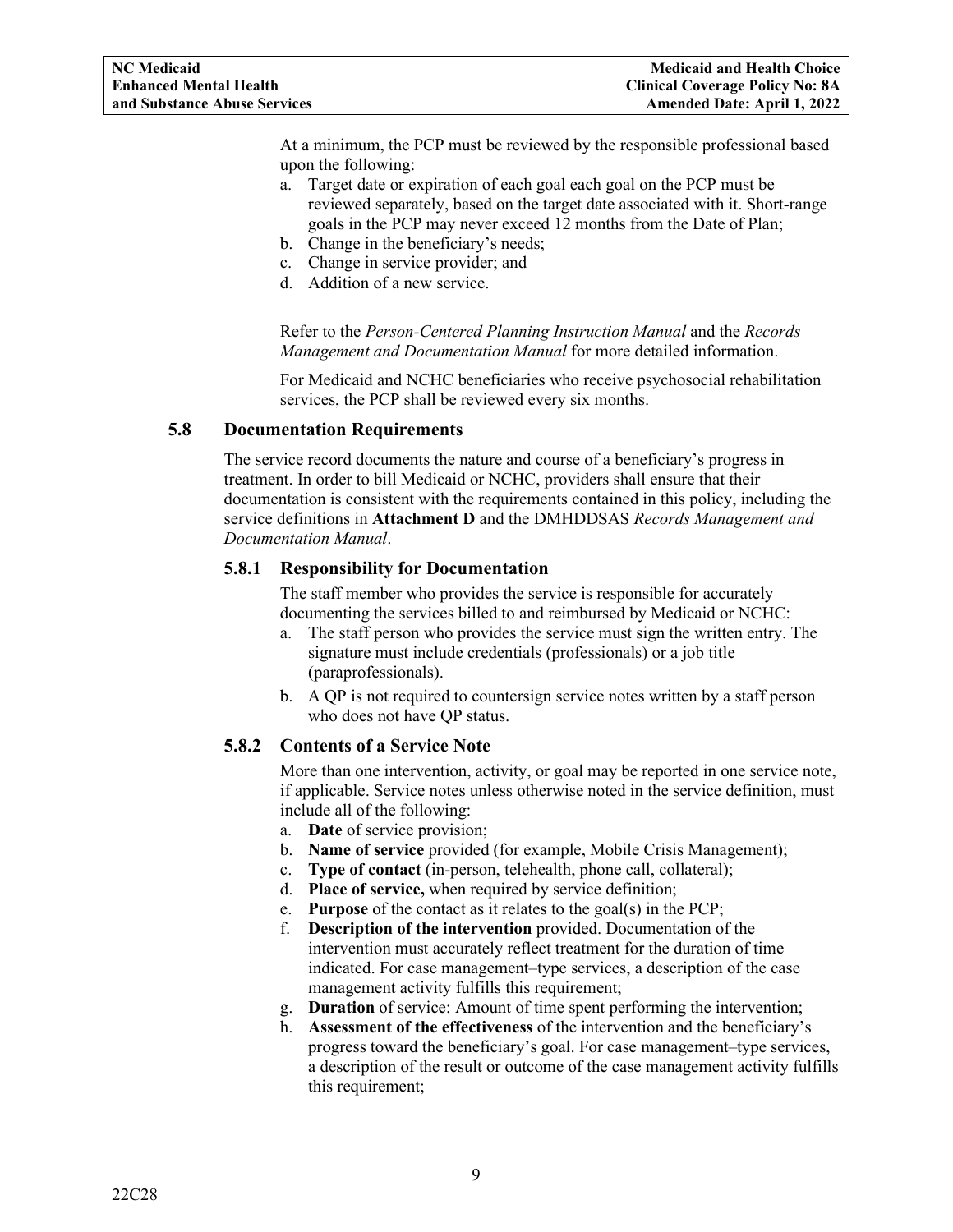- i. **Signature** and credentials or job title of the staff member who provided the service, as described in **Subsection 5.8.1; and**
- j. **Each service note page must** be identified with the beneficiary's name Medicaid or NCHC identification number and record number.

## <span id="page-12-0"></span>**5.8.3 Other Service Documentation Requirements**

Frequency, format, and any other service-specific documentation requirements can be found in the service definitions in **Attachment D** or the DMHDDSAS *Records Management and Documentation Manual*. Services that are billed to Medicaid or NCHC must comply with Medicaid and NCHC reimbursement guidelines, and all documentation must relate to goals in the beneficiary's PCP. Refer to **Attachment C** for additional documentation Best Practice guidelines.

## <span id="page-12-1"></span>**6.0 Providers Eligible to Bill for the Procedure, Product, or Service**

To be eligible to bill for procedures, products, and services related to this policy, the provider(s) shall:

- a. meet Medicaid or NCHC qualifications for participation;
- b. have a current and signed Department of Health and Human Services (DHHS) Provider Administrative Participation Agreement; and
- c. bill only for procedures, products, and services that are within the scope of their clinical practice, as defined by the appropriate licensing entity.

## <span id="page-12-2"></span>**6.1 Provider Qualifications and Occupational Licensing Entity Regulations**

Qualified provider agencies must be credentialed by the LME-MCOs and directly enrolled with the Medicaid and NCHC program for each service they wish to provide. The credentialing process includes a service-specific checklist and adherence to all of the following:

- a. Rules for Mental Health, Developmental Disability, and Substance Abuse Facilities and Services;
- b. Confidentiality Rules;
- c. Client Rights Rules in Community MHDDSA Services;
- d. Records Management and Documentation Manual;
- e. Implementation Updates to rules, revisions, and policy guidance; and
- f. PCP Manual.

Within one year of Medicaid and NCHC enrollment, providers shall be nationally accredited by one of the accrediting bodies approved by the N.C. Department of Health and Human Services (DHHS). Staff members providing services shall have all required training as specified in each service definition. Employees and contractors shall meet the requirements specified (10A NCAC 27G .0104) for QP, AP, or Paraprofessional status and shall have the knowledge, skills and abilities required by the population and age to be served.

Provider numbers are assigned by NC Medicaid to qualified provider agencies that bill Medicaid or NCHC directly.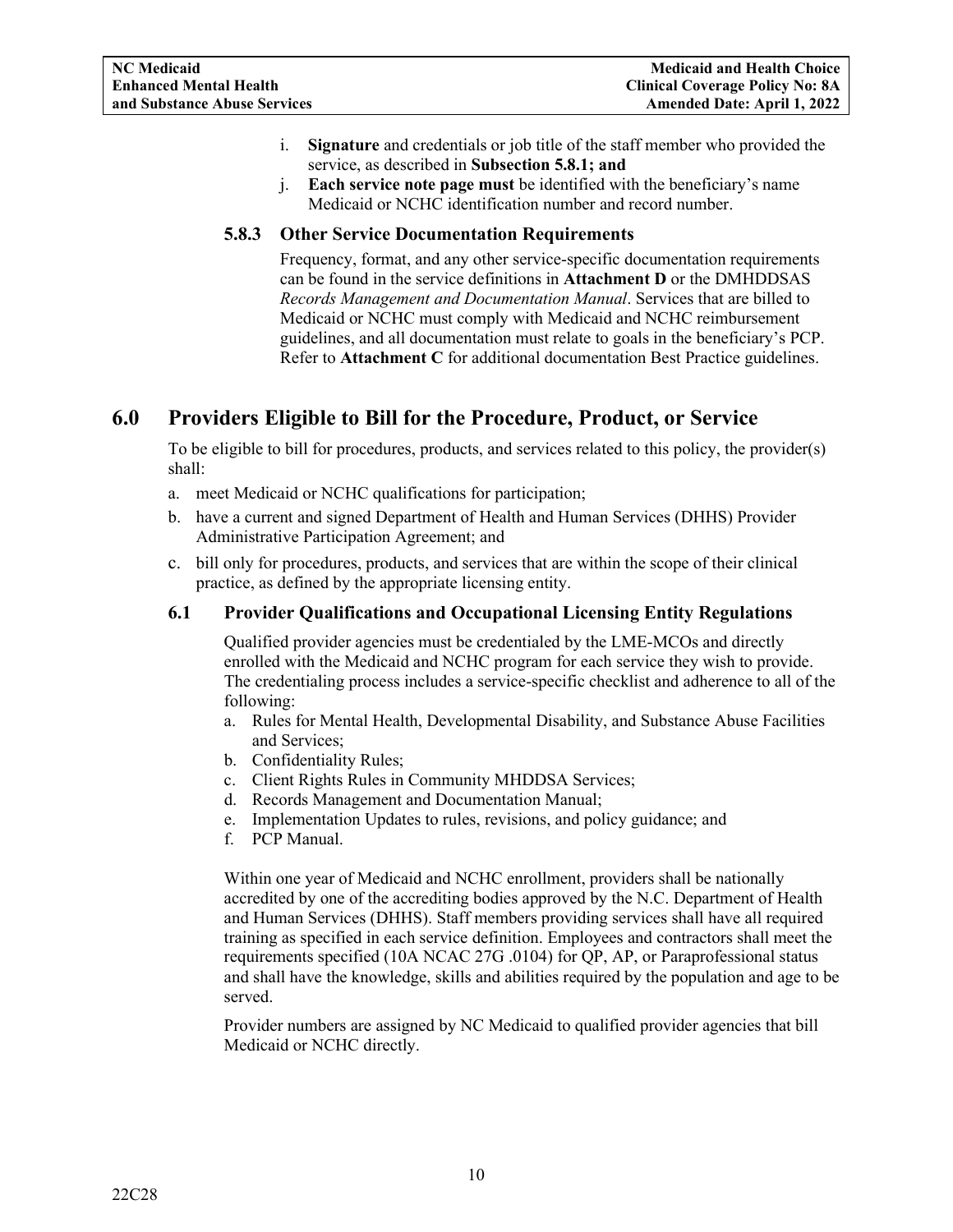Competencies are documented along with supervision requirements to maintain that competency. This applies to QPs and APs (10A NCAC 27G .0203) and to Paraprofessionals (10A NCAC 27G .0204).

Some services distinguish between the professionals and paraprofessionals who may provide a particular service. Refer to **Attachment D, Service Definitions**, for servicespecific requirements.

## <span id="page-13-0"></span>**6.2 Provider Certifications**

None Apply.

## <span id="page-13-2"></span><span id="page-13-1"></span>**6.3 Staff Definitions**

## **6.3.1 North Carolina General Statutes Requirements**

## **6.3.1.1 Licensed/Certified Professionals Providing Services Under This Policy**

Staff with the following classifications must be licensed or certified, as appropriate, according to North Carolina General Statutes and shall practice within the scope of practice defined by the applicable practice board.

- a. Licensed Professional Counselor or Licensed Clinical Mental Health Counselor
- b. Licensed Professional Counselor Associate or Licensed Clinical Mental Health Counselor Associate
- c. Licensed Clinical Addiction Specialist
- d. Licensed Clinical Addiction Specialist Associate
- e. Certified Clinical Supervisor
- f. Licensed Marriage and Family Therapist
- g. Licensed Marriage and Family Therapist Associate
- h. Licensed Clinical Social Worker
- i. Licensed Clinical Social Worker Associate
- j. Doctor of Osteopathy
- k. Licensed Psychologist
- l. Licensed Psychological Associate
- m. Nurse Practitioner
- n. Licensed Physician
- o. Certified Clinical Nurse Specialist (only if certified as an advanced practice psychiatric clinical nurse specialist)
- p. Certified Substance Abuse Counselor or Certified Alcohol and Drug Counselor; and
- q. Physician Assistant

**Note:** To comply with NC General Assembly Session Law 2019- 240 Senate Bill 537, licensure name for Licensed Professional Counselor (LPC) is amended to Licensed Clinical Mental Health Counselor (LCMHC); and certification name for Certified Substance Abuse Counselor (CSAC) is amended to Certified Alcohol and Drug Counselor (CADC). Policy amendment(s) will be effective the date the related rule change for 10A NCAC 27G is finalized.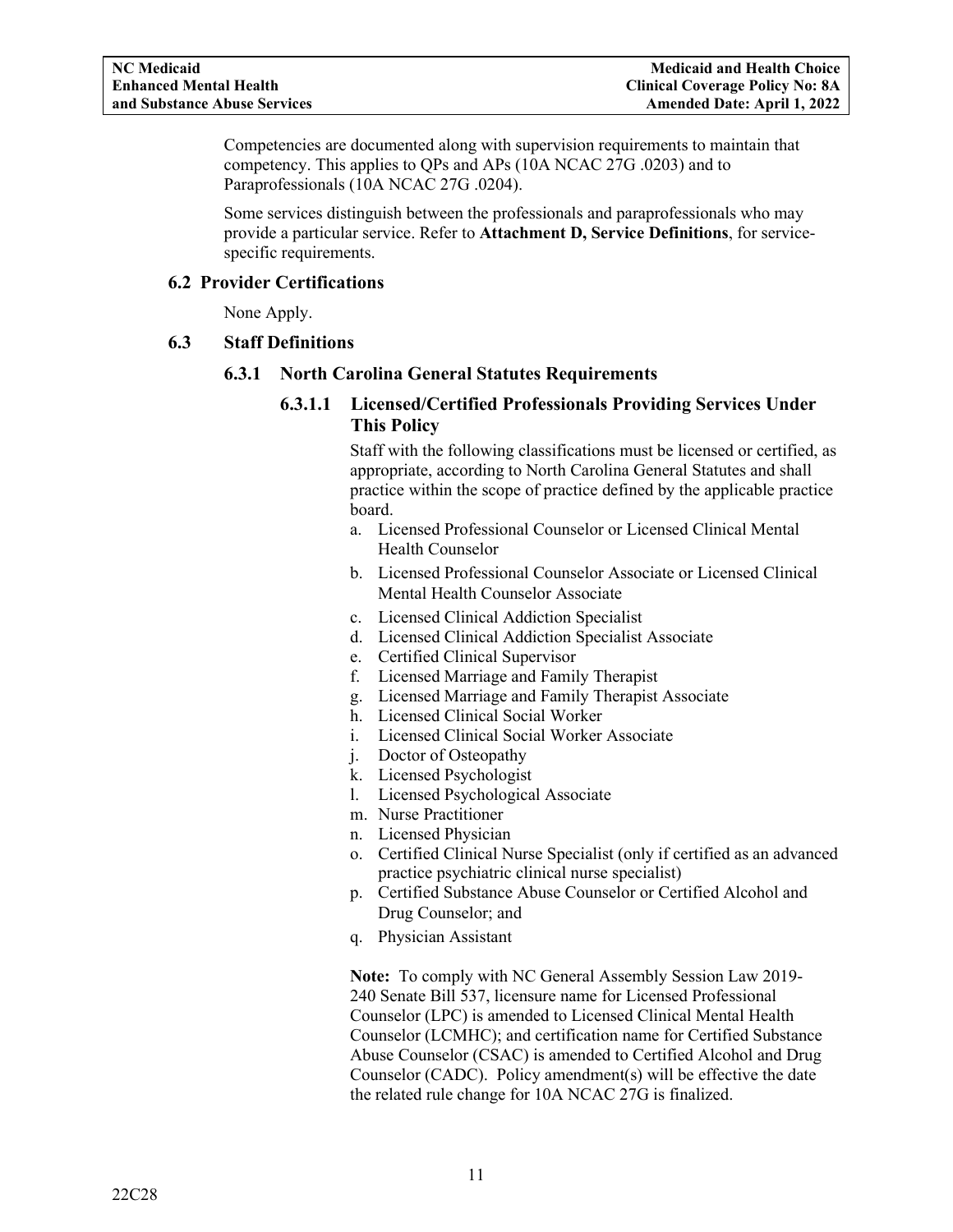## <span id="page-14-0"></span>**6.3.2 North Carolina Administrative Code Requirements**

The following staff may provide services according to10A NCAC 27G .0104— Staff Definitions:

- a. Qualified Professional (QP)
- b. Associate Professional (AP)
- c. Paraprofessional

## <span id="page-14-1"></span>**7.0 Additional Requirements**

*Note: Refer to Subsection 2.2.1 regarding EPSDT Exception to Policy Limitations for a Medicaid Beneficiary under 21 Years of Age.*

#### <span id="page-14-2"></span>**7.1 Compliance**

Provider(s) shall comply with the following in effect at the time the service is rendered:

- a. All applicable agreements, federal, state and local laws and regulations including the Health Insurance Portability and Accountability Act (HIPAA) and record retention requirements; and
- b. All NC Medicaid's clinical (medical) coverage policies, guidelines, policies, provider manuals, implementation updates, and bulletins published by the Centers for Medicare and Medicaid Services (CMS), DHHS, its divisions or its fiscal agent.

## <span id="page-14-3"></span>**7.2 Audits and Compliance Reviews**

DMHDDSAS and NC Medicaid (DHHS team) jointly conduct annual audits of a sample of Medicaid and NCHC funded mental health, intellectual/developmental disabilities, and substance abuse services. The purpose of the Medicaid and NCHC audit is to ensure that these services are provided to Medicaid and NCHC beneficiaries in accordance with federal and state regulations and that the documentation and billing practices of directly enrolled providers demonstrate accuracy and integrity. It is a quality control process used to ensure that medical necessity has been determined and to monitor the quality of the documentation of services provided (in accordance with the authorities listed in **Section 1.0** of this policy). The LME-MCO may also conduct compliance reviews and monitor provider organizations under the authority of NC Medicaid.

Any deficiencies identified in an audit are forwarded to NC Medicaid's Program Integrity Section, with all of the following information:

- a. A report of findings that summarizes the issues identified;
- b. time period covered by the review;
- c. type of sampling, and
- d. Copies of supporting documentation, showing the specific billing errors identified in the audit and including the beneficiary's name, Medicaid or NCHC identification number, date(s) of service, procedure code, number of units billed in error, and reason for error.

Refunds or requests for withholdings from future payments should be sent to: Office of Controller NC Medicaid Accounts Receivable 2022 Mail Service Center

Raleigh, N.C. 27699-2022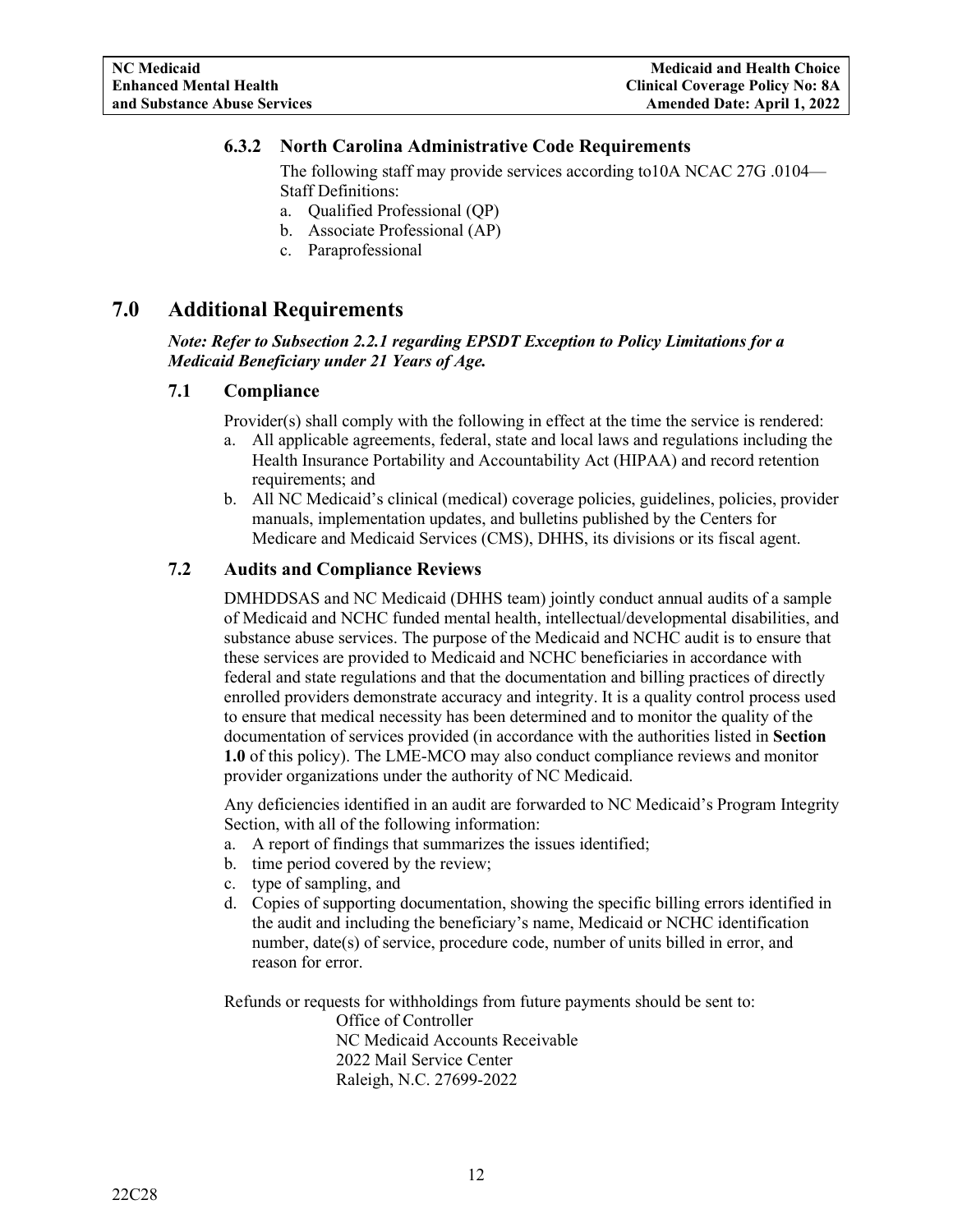## <span id="page-15-0"></span>**7.3 Authority**

The following resources, and the rules, manuals, and statutes referenced in them, give the Division of Mental Health, Developmental Disabilities and Substance Abuse Services (DMHDDSAS) the authority to set the requirements included in this policy:

- a. Rules for Mental Health, Developmental Disabilities and Substance Abuse Facilities and Services, Administrative Publication System Manuals (APSM)30-1
- b. DMHDDSAS Records Management and Documentation Manual, APSM 45-2
- c. DMHDDSAS Person-Centered Planning Instruction Manual
- d. N.C. Mental Health, Developmental Disabilities, and Substance Abuse Laws, 2001 (G.S. 122-C)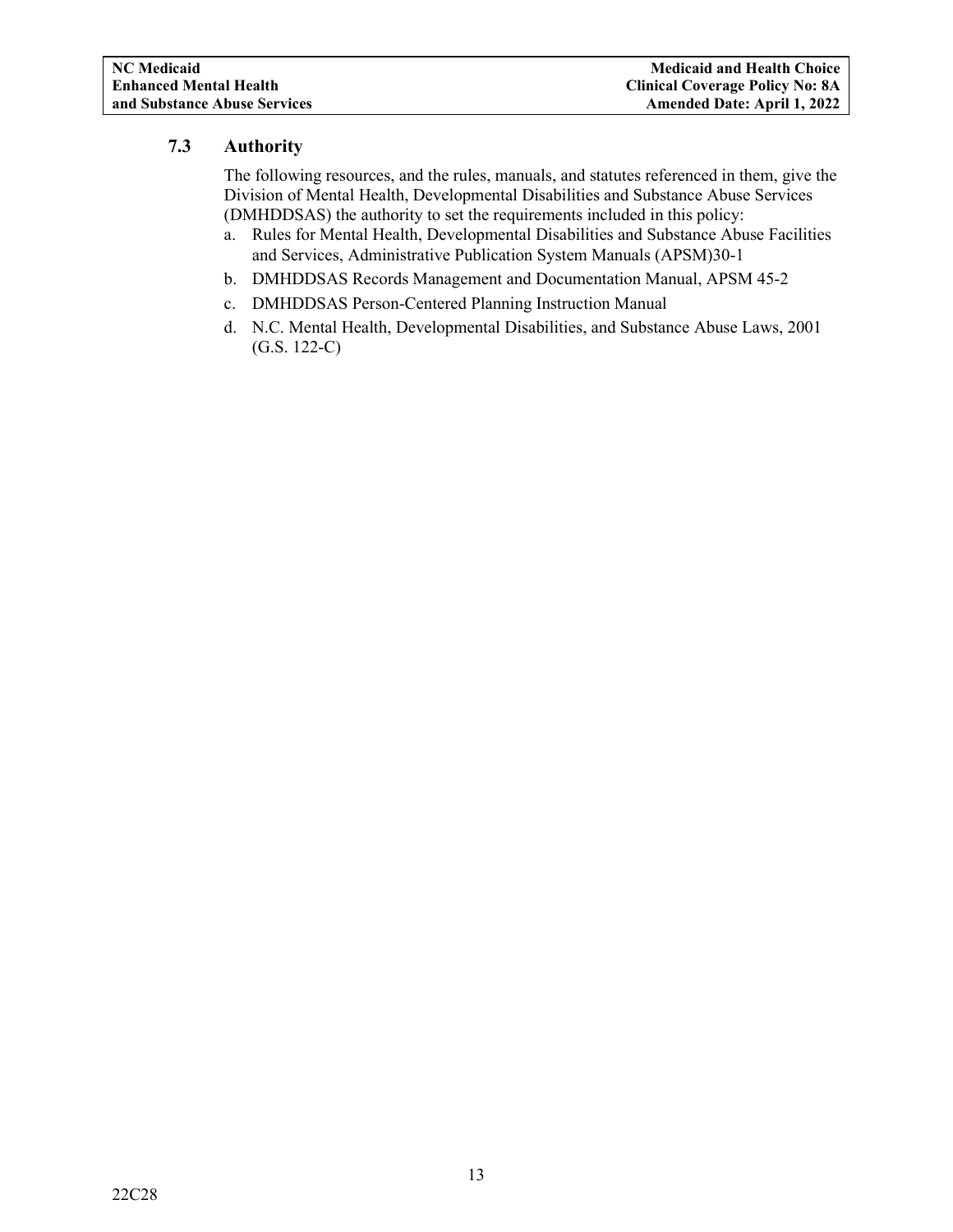## <span id="page-16-0"></span>**8.0 Policy Implementation and Revision Information**

**Original Effective Date:** July 1, 1989

## **Revision Information:**

| <b>Date</b> | <b>Section Revised</b> | Change                                                                                                                                                                                                                                                                                                                  |
|-------------|------------------------|-------------------------------------------------------------------------------------------------------------------------------------------------------------------------------------------------------------------------------------------------------------------------------------------------------------------------|
| 09/01/2005  | Section 2.0            | A special provision related to EPSDT was added.                                                                                                                                                                                                                                                                         |
| 12/01/2005  | Subsection 2.2         | The web address for DMA's EDPST policy instructions was<br>added to this section.                                                                                                                                                                                                                                       |
| 01/01/2006  | Subsection 8.1         | Procedure code 90782 was end-dated and replaced with<br>90772.                                                                                                                                                                                                                                                          |
| 01/01/2006  | Attachment C           | Procedure code 90782 was end-dated and replaced with<br>90772; 96100 was end-dated and replaced with 96101; 96115<br>was end-dated and replaced with 96116; and 96117 was end-<br>dated and replaced with 96118.                                                                                                        |
| 07/01/2006  | Policy Title           | The title of the policy was changed.                                                                                                                                                                                                                                                                                    |
| 07/01/2006  | General<br>Information | References to direct-enrolled residential treatment providers<br>were deleted from the policy.                                                                                                                                                                                                                          |
| 07/01/2006  | <b>Entire Policy</b>   | References to area programs were deleted throughout the<br>policy.                                                                                                                                                                                                                                                      |
| 07/01/2006  | Section 1.0            | The reference to the Service Records Manual for MHDDSAS<br>Providers was deleted as one of the rules that provide<br>DMHDDSAS the authority to set requirements for behavioral<br>health services.                                                                                                                      |
| 07/01/2006  | Subsection 2.3         | Information pertaining to services that were billed through an<br>area program was deleted.                                                                                                                                                                                                                             |
| 07/01/2006  | Subsection 3.1         | References to palliative care and case management including<br>medical necessity criteria for case management were deleted<br>from the policy.                                                                                                                                                                          |
| 07/01/2006  | Subsection 3.2         | This section, pertaining to the provision of mental health<br>services through an area program, was deleted from the<br>policy.                                                                                                                                                                                         |
| 07/01/2006  | Subsection 5.1         | The statement that providers must have a policy regarding<br>how the service orders are documented was deleted. The<br>statement that an approved professional must order services<br>was deleted. The statement that each provider must have a<br>standing order for screening and evaluation services was<br>deleted. |
| 07/01/2006  | Subsection 5.2         | The Medicaid Services Summary table was updated to reflect<br>who can order specific services.                                                                                                                                                                                                                          |
| 07/01/2006  | Subsection 5.3         | This section, pertaining to service orders for retroactively<br>eligible recipients, was deleted from the policy and replaced<br>with a new section pertaining to clinical or professional<br>supervision.                                                                                                              |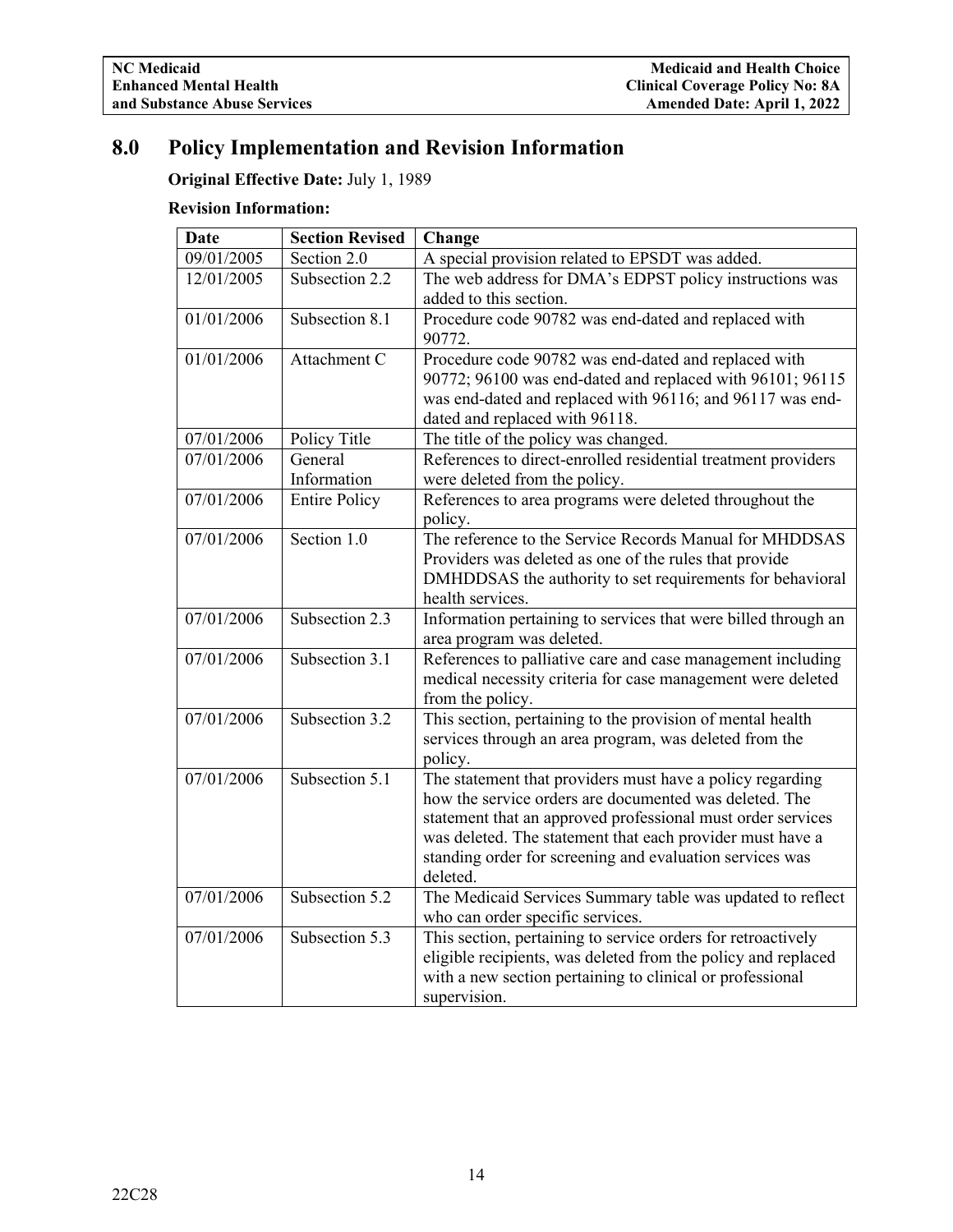| <b>Date</b> | <b>Section Revised</b>      | Change                                                                       |
|-------------|-----------------------------|------------------------------------------------------------------------------|
| 07/01/2006  | Subsection 5.4              | Information pertaining to the initial authorization for                      |
|             |                             | residential child treatment facility services, psychiatric                   |
|             |                             | residential facility services, outpatient services, and                      |
|             |                             | outpatient specialized therapies was deleted. Instructions                   |
|             |                             | pertaining to services that do not require authorization by an               |
|             |                             | external reviewer were deleted. The rest of Section 5.0 was                  |
|             |                             | renumbered accordingly.                                                      |
| 07/01/2006  | Subsection 5.5.2            | This section was updated to address the person-centered<br>planning process. |
| 07/01/2006  | Subsection 5.5.3            | The requirement that all PCPs must be reviewed at least                      |
|             |                             | annually was added.                                                          |
| 07/01/2006  | Subsection 5.6.1            | The reference to the Service Records Manual was deleted.                     |
| 07/01/2006  | Subsection 5.6.4            | Documentation requirements for case management services                      |
|             |                             | were deleted. The Medicaid Service Documentation                             |
|             |                             | Requirements table was updated to reflect the documentation                  |
|             |                             | requirements for the approved service definitions.                           |
| 07/01/2006  | Section 6.0                 | Information pertaining to the credentialing process was<br>deleted.          |
| 07/01/2006  | Subsection 6.1              | The staff definition for qualified client record manager was                 |
|             |                             | deleted.                                                                     |
| 07/01/2006  | Subsection 7.1              | Information pertaining to annual audits was updated. This                    |
|             |                             | section pertaining to the Certification of Need for                          |
|             |                             | Institutional Care was deleted from the policy.                              |
| 07/01/2006  | Subsection 7.2              | This section pertaining to therapeutic leave was deleted from                |
|             |                             | the policy.                                                                  |
| 07/01/2006  | Subsection 7.4              | This section pertaining to the $\overline{F2}$ stamp requirement was         |
|             |                             | deleted from the policy.                                                     |
| 07/01/2006  | Subsection 7.5              | This section pertaining to Criterion #5 was deleted from the                 |
|             |                             | policy.                                                                      |
| 07/01/2006  | Subsection 7.6              | This section pertaining to staffing for residential treatment                |
|             |                             | services was deleted from the policy.                                        |
| 07/01/2006  | Subsection 7.7              | Information from Section 8.3 pertaining to appeal of service                 |
|             |                             | denials for non-medically necessary services was added to                    |
|             |                             | this section, which was renumbered to Section 7.2.                           |
| 07/01/2006  | Subsection 7.7.3            | The portion of this section pertaining to the appeal of a                    |
|             |                             | service denial from an area mental health program by                         |
|             |                             | DMHDDSAS was deleted from the policy. The remainder of                       |
|             |                             | the information in this section (OAH hearings) was                           |
|             |                             | renumbered to Section 7.2.3                                                  |
| 07/01/2006  | Subsection 8.1              | This section pertaining to who can bill CPT codes was                        |
|             |                             | deleted from the policy.                                                     |
| 07/01/2006  | Subsection 8.2              | This section pertaining to what services can be billed was                   |
|             |                             | deleted from the policy.                                                     |
| 07/01/2006  | Subsection 8.3              | Information pertaining to appeal of service denial for non-                  |
|             |                             | medically necessary services was moved to Section 7.7 and                    |
|             |                             | the section was renumbered to Section 8.1.                                   |
| 07/01/2006  | Subsection $8.\overline{4}$ | This section pertaining to billing for therapeutic leave was                 |
|             |                             | deleted from the policy.                                                     |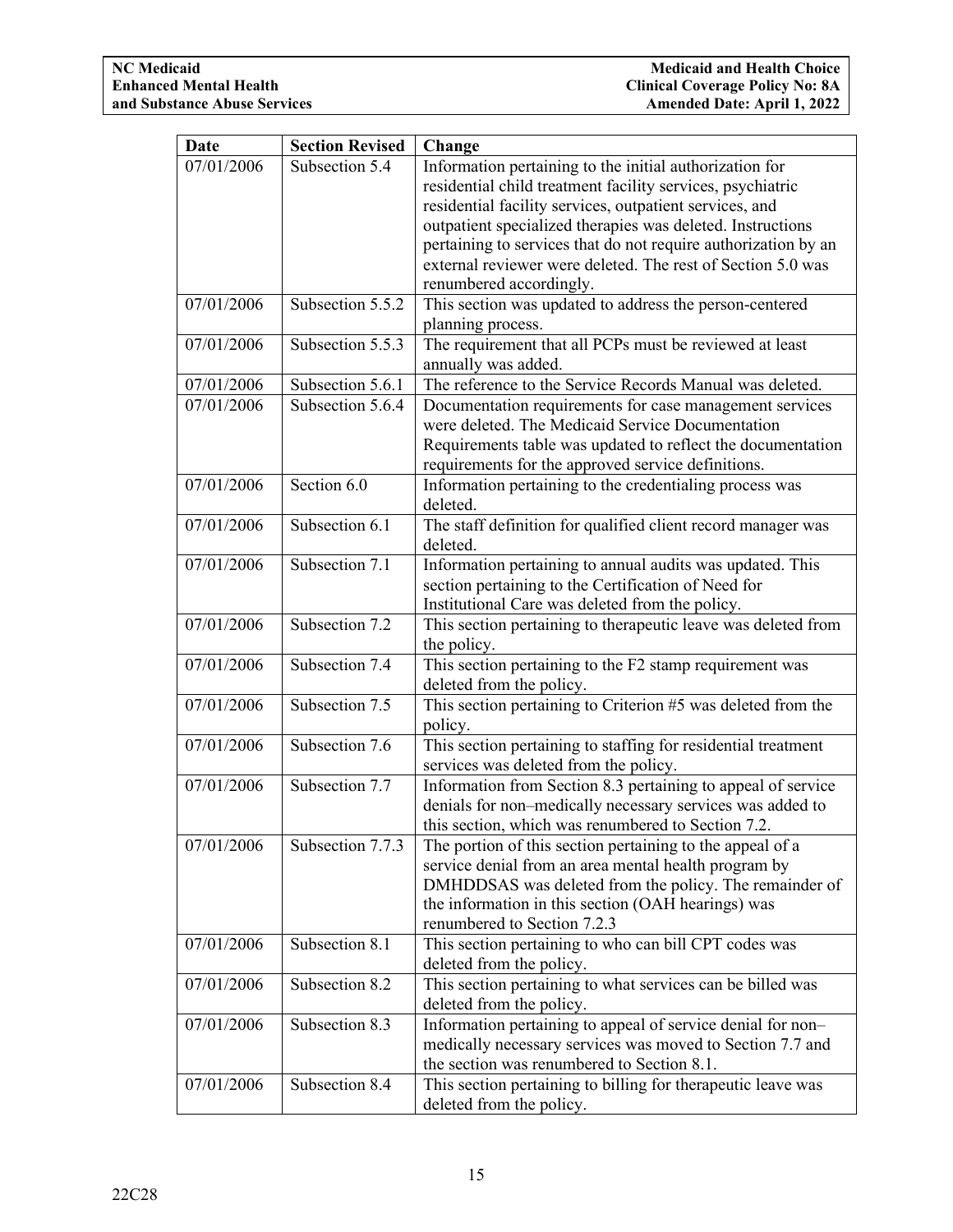| <b>Date</b> | <b>Section Revised</b>           | Change                                                                                                             |
|-------------|----------------------------------|--------------------------------------------------------------------------------------------------------------------|
| 07/01/2006  | Attachment C                     | This attachment pertaining to CPT codes and billable services                                                      |
|             |                                  | was deleted from the policy.                                                                                       |
| 07/01/2006  | Attachment D                     | The attachment pertaining to HCPCS codes was updated and                                                           |
|             |                                  | renumbered to Attachment C.                                                                                        |
| 07/01/2006  | Attachment E                     | The service definitions listed were revised effective with date                                                    |
|             |                                  | of approval by CMS and the attachment was renumbered to                                                            |
|             |                                  | Attachment D.                                                                                                      |
| 12/01/2006  | Subsection 2.2                   | The special provision related to EPSDT was revised.                                                                |
| 12/01/2006  | Sections 3.0 and                 | A note regarding EPSDT was added to these sections.                                                                |
|             | 4.0                              |                                                                                                                    |
| 04/01/2007  | Attachment D,                    | A section on Utilization Management and the first sentence                                                         |
|             | Medicaid                         | under Service Exclusions or Limitations were added after                                                           |
|             | <b>Billable Service</b>          | having been inadvertently omitted.                                                                                 |
| 04/01/2007  | Attachment D,                    | The minimum provision was corrected from 3 to 4 hours per                                                          |
|             | Partial                          | day. This is a correction to an error, not a change in coverage.                                                   |
| 04/01/2007  | Hospitalization                  |                                                                                                                    |
|             | Subsection 2.2;<br>Sections 3.0, | EPSDT information was revised to clarify exceptions to<br>policy limitations for recipients under 21 years of age. |
|             | and $4.0$                        |                                                                                                                    |
| 06/11/2007  | Subsection $6.2$                 | Corrected title of Licensed Clinical Supervisor to Certified                                                       |
|             |                                  | Clinical Supervisor.                                                                                               |
| 06/11/2007  | Attachment D                     | Revised service definitions for community supports (children                                                       |
|             |                                  | and adults).                                                                                                       |
| 02/01/2008  | Attachment D                     | Revised service definitions for community supports (children                                                       |
|             |                                  | and adults).                                                                                                       |
| 01/01/2009  | Former Att. D                    | Revised service definitions for adult and child community                                                          |
|             | (now E)                          | support services.                                                                                                  |
| 01/01/2009  | General                          | Incorporated into Section 1.0.                                                                                     |
|             | Information                      |                                                                                                                    |
| 01/01/2009  | Section 1.0                      | Added DMHDDSAS Records Management and                                                                              |
|             |                                  | Documentation Manual, APSM 45-2 and DMHDDSAS                                                                       |
|             |                                  | Person-Centered Planning Instruction Manual as authorities.                                                        |
| 01/01/2009  | Former                           | Reversed the order (EPSDT information concludes the                                                                |
|             | Subsection 2.2                   | section).                                                                                                          |
|             | and $2.3$                        |                                                                                                                    |
| 01/01/2009  | Subsection 3.1                   | Added standard general criteria for coverage.                                                                      |
| 01/01/2009  | Subsection 4.1                   | Added standard general criteria for denying coverage.                                                              |
| 01/01/2009  | Subsection 5.2                   | Deleted "Supervision" column from table; added Doctors of                                                          |
|             |                                  | Osteopathy (DOs) to the "Must Be Ordered By" column for                                                            |
| 01/01/2009  | Subsection 5.5                   | all services.<br>Revised description of PCPs to reflect current practice.                                          |
| 01/01/2009  | Former                           | Deleted "Purpose" title and stated the information in 5.6.1                                                        |
|             | Subsections                      | directly under Section 5.6; renumbered Section 5.6.2 to 5.6.1.                                                     |
|             | 5.6.1 and 5.6.2                  |                                                                                                                    |
| 01/01/2009  | Former                           | Deleted section on documentation frequency.                                                                        |
|             | Subsection 5.6.3                 |                                                                                                                    |
| 01/01/2009  | Former                           | Renumbered to 5.6.2 and renamed "Contents of a Service"                                                            |
|             | Subsection 5.6.4                 | Note."                                                                                                             |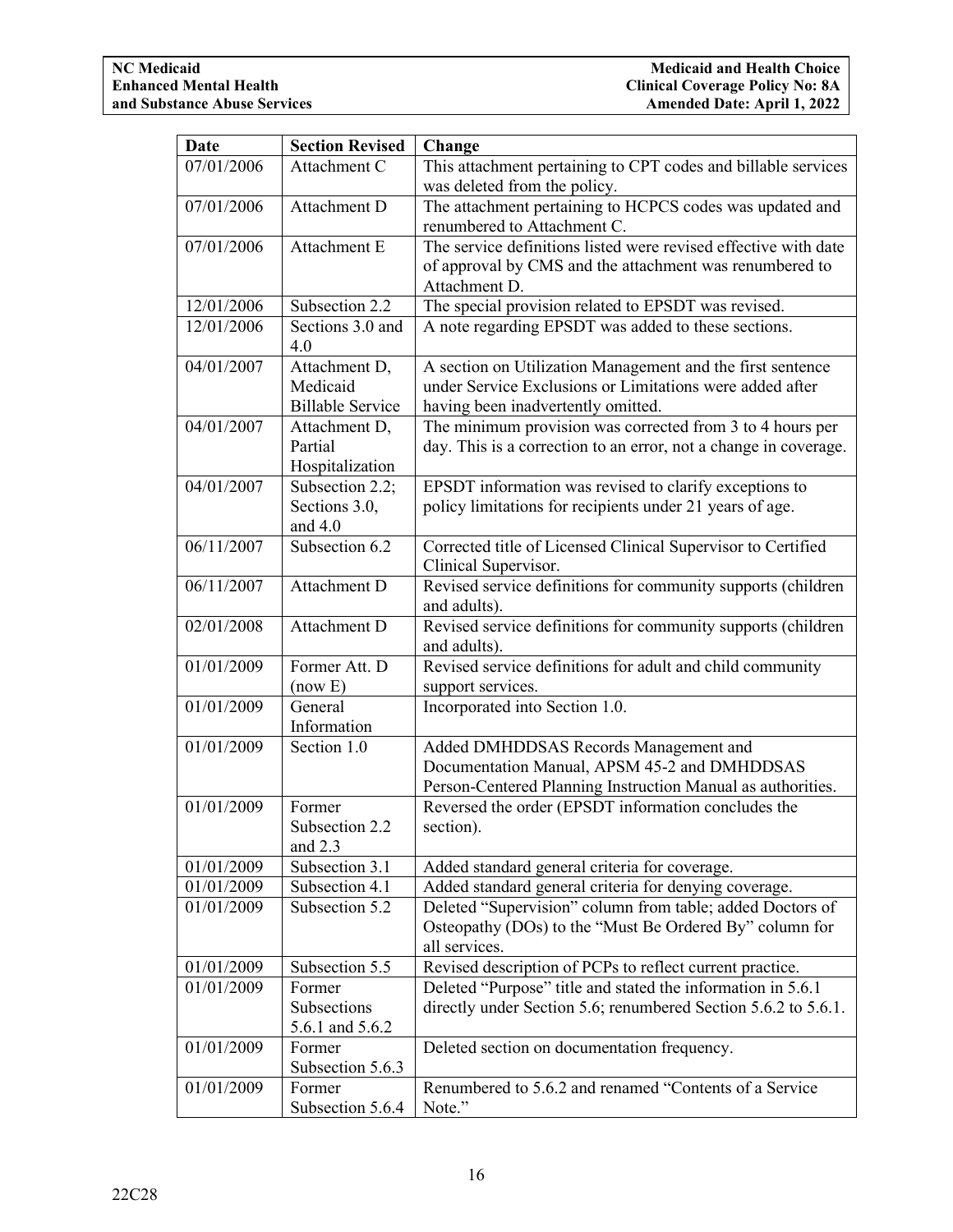| <b>Date</b> | <b>Section Revised</b> | Change                                                         |
|-------------|------------------------|----------------------------------------------------------------|
| 01/01/2009  | Subsection 5.6.3       | Added section with references to other sources of information  |
|             | (new)                  | for frequency, format, and any other service-specific          |
|             |                        | documentation requirements.                                    |
| 01/01/2009  | Former                 | Deleted summary table of documentation requirements.           |
|             | Subsection 5.6.5       |                                                                |
| 01/01/2009  | Subsection 6.2         | Divided into two subcategories. Section 6.2.1 is based on      |
|             |                        | N.C. General Statutes definitions; Section 6.2.2 is based on   |
|             |                        | N.C. Administrative Code definitions. Section 6.2.1 is further |
|             |                        | divided into direct-enrolled providers and others.             |
| 01/01/2009  | Subsection 7.1         | Added new standard section on compliance and renumbered        |
|             | (new)                  | subsequent headings in this section.                           |
| 01/01/2009  | Former                 | Added compliance review to title and discussion.               |
|             | Subsection 7.1         |                                                                |
|             | (now 7.2)              |                                                                |
| 01/01/2009  | Former                 | Expanded section on appeal rights to reflect current law.      |
|             | Subsection 7.2         | Specifically, added subsection 7.2.2 on Filing the Recipient   |
|             | (now 7.3)              | Hearing Request Form; deleted subsections on Office of         |
|             |                        | Administrative Hearings, Appeal of Service Denial from         |
|             |                        | Other Mental Health Services, and Appeal of Service            |
|             |                        | Reduction, Suspension, or Termination; and added subsection    |
|             |                        | on services during the appeals process.                        |
| 01/01/2009  | <b>Former Sections</b> | Billing Guidelines was renamed "Claims-Related                 |
|             | 8 & 9                  | Information" and was moved to Attachment A; standard           |
|             |                        | information and statements were added; subsequent              |
|             |                        | attachments were renumbered; former Section 9.0 became         |
|             |                        | Section 8.0.                                                   |
| 06/11/2009  | Attachment E           | Revised the Utilization Management statements to match         |
|             |                        | actual practice and the DMHDDSAS Web site.                     |
| 08/01/2009  | Attachment E           | Added "Role of the Agency Licensed Professional" to service    |
|             |                        | definitions for Community Support (both adults and children    |
|             |                        | or adolescents).                                               |
| 04/01/2010  | Attachment E           | Updated Child & Adolescent Day Treatment Service               |
|             |                        | Definition with effective date of 4/1/10. Changes include      |
|             |                        | addition of .5 LP in staffing; mandated MOA with LEA;          |
|             |                        | changed eligible age range; updated service description;       |
|             |                        | mandated use of evidence based practice model.                 |
| 04/01/2010  | Attachment E           | Added note before each service definition                      |
| 01/01/2010  | Attachment E           | SACOT has 60 day pass-through before prior authorization is    |
|             |                        | required.                                                      |
| 01/01/2010  | Attachment E           | SAIOP has 30 day pass through before prior authorization is    |
| 01/01/2010  | Attachment E           | required.<br>Mid-size ACT Team added.                          |
| 03/01/2010  | Attachment E           | PSR may now do a weekly full service note.                     |
| 04/01/2010  | Attachment E           | Child and Adolescent Day Treatment. MOA requirement            |
|             |                        | removed, but MOA is suggested. Operating hours updated.        |
| 07/01/2010  | Attachment E           | Updated Intensive-In Home Service Definition with effective    |
|             |                        | date of 7/1/10. Changes include updated service description,   |
|             |                        | updated eligibility criteria, and updated staffing.            |
|             |                        |                                                                |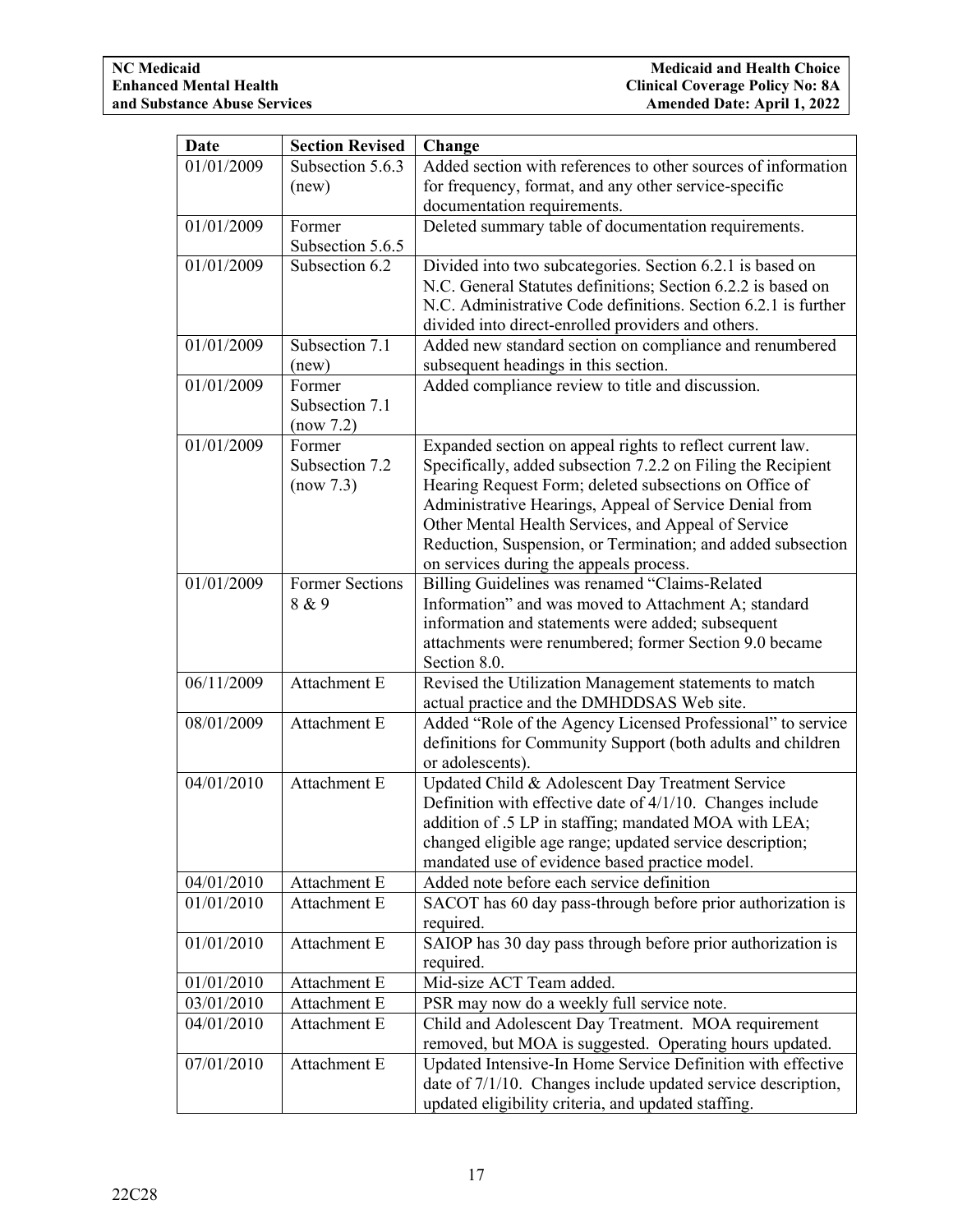| <b>Date</b> | <b>Section Revised</b>            | Change                                                        |
|-------------|-----------------------------------|---------------------------------------------------------------|
| 07/01/2010  | All sections and                  | S.L. 2009-451, s. 10.31. (a) Transition of NCHC Program       |
|             | attachment(s)                     | administrative oversight from the State Health Plan to DMA    |
|             |                                   | in the NC Department of Health and Human Services.            |
| 07/01/2010  | Attachment E                      | Updated Community Support Team Service Definition with        |
|             |                                   | effective date of 7/1/10. Changes include updated service     |
|             |                                   | description, updated eligibility criteria, updated service    |
|             |                                   | limitations, and updated staffing to include a Licensed or    |
|             |                                   | Provisionally Licensed Team Leader.                           |
| 01/01/2011  | Attachment E                      | Updated the Staff Training Section of Intensive In-Home,      |
|             |                                   | Child and Adolescent Day Treatment, and Community             |
|             |                                   | Support Team Service Definitions. Removed Community           |
|             |                                   | Support - Adult and Community Support - Children service      |
|             |                                   | definitions. Inserted a new service definition titled Peer    |
|             |                                   | Support Services. Added clarification to the documentation    |
|             |                                   | requirements in service definition for Opioid Treatment.      |
| 02/15/2011  | Sections 1.0,                     | Updated standard DMA template language                        |
|             | 2.0, 3.0, 4.0, 5.0,               |                                                               |
|             | 7.0                               |                                                               |
| 08/01/2011  | Attachment E                      | Revision of Community Support Team to extend allowable        |
|             |                                   | time frame for services beyond six months if medically        |
|             |                                   | necessary as indicated by an independent assessment.          |
|             |                                   | Removal of language pertaining to Community Support           |
|             |                                   | Services. Removed the category board-eligible provisionally   |
|             |                                   | licensed professional. Provide a requirement of being         |
|             |                                   | CABHA in IIH and CST. Provisionally licensed LCAS as          |
|             | All sections and                  | able to provide the various substance abuse services.         |
| 12/01/2012  |                                   | To comply with G.S. 108A-70.21(b).                            |
|             | attachment(s)                     | NCHC coverage shall be equivalent to coverage under           |
| 12/01/2012  | All sections and                  | Medicaid with some exceptions.                                |
|             |                                   | Merge Medicaid and NCHC current coverage into one             |
| 12/01/2012  | attachment(s)<br>All sections and | policy.                                                       |
|             |                                   | Changed recipient to beneficiary per CMS guidelines.          |
| 12/01/2012  | attachment(s)<br>Attachment D     | Attachment D deleted as the HCPCS codes were listed in        |
|             |                                   | Attachment A.                                                 |
| 12/01/2012  | Attachment E                      | Attachment E was renamed as Attachment D.                     |
| 12/01/2012  | All sections and                  | Changed patient, recipient, person, him, her, his/her, youth, |
|             | attachment(s)                     | child, individual, consumer to beneficiary, provisionally     |
|             |                                   | licensed to Associate Level licensed as appropriate.          |
| 12/01/2012  | Attachment D                      | Removed the Peer Support service definition and references    |
|             |                                   | to State Funded services (refer to DMH website for state      |
|             |                                   | funded policies).                                             |
| 04/01/2013  | Section 1.0                       | Moved paragraph on authority to Section 7.3                   |
| 04/01/2013  | Section 5.0                       | Deleted: Prenatal and childbirth services are not covered.    |
| 04/01/2013  | Section 5.6 and                   | Added NCHC to this section to clarify that NCHC               |
|             | 6.1                               | beneficiaries must also comply with the supervision           |
|             |                                   | requirements of the service definitions.                      |
|             |                                   |                                                               |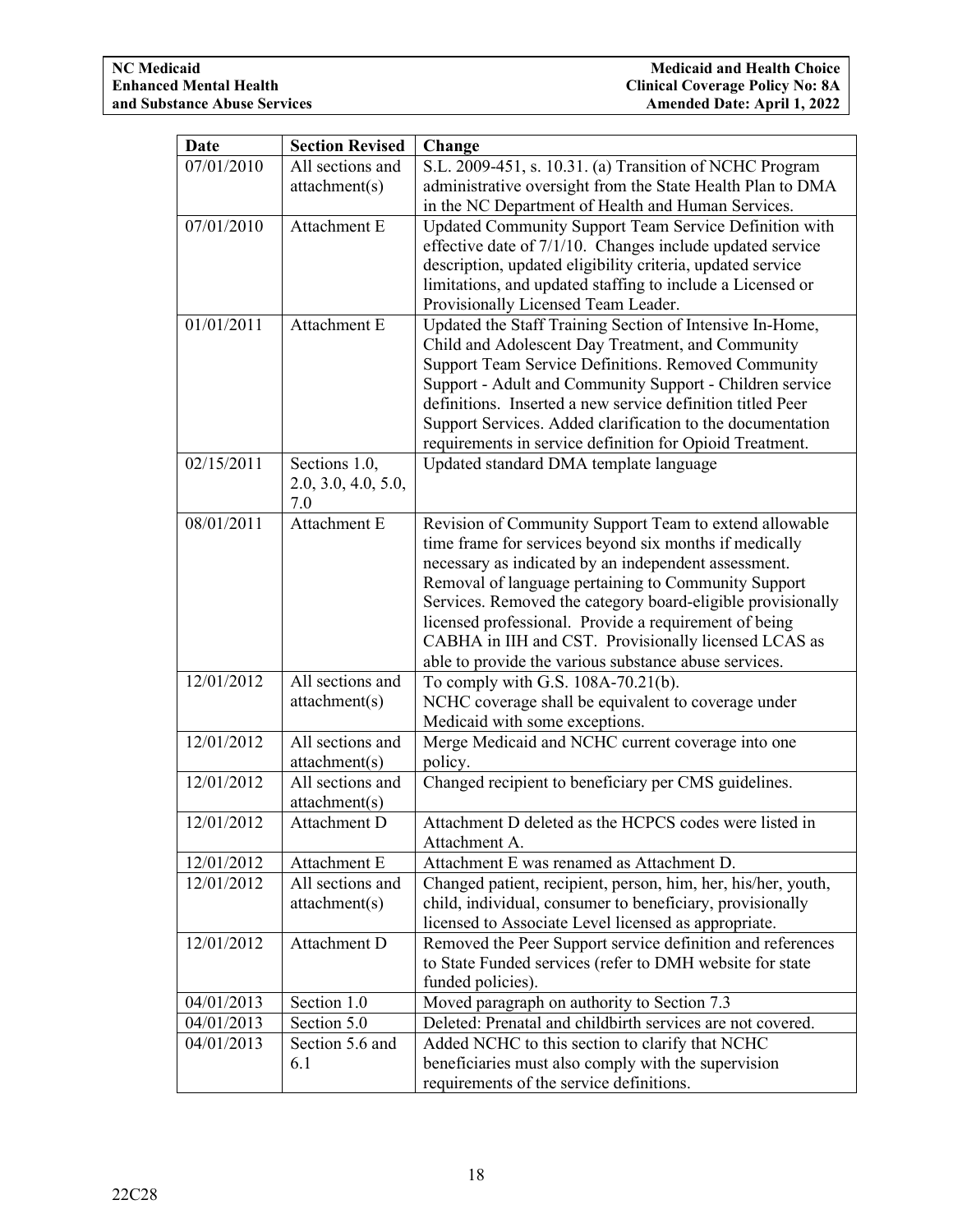| Date       | <b>Section Revised</b>                 | Change                                                                                                                                                                                                                                                                                                                 |
|------------|----------------------------------------|------------------------------------------------------------------------------------------------------------------------------------------------------------------------------------------------------------------------------------------------------------------------------------------------------------------------|
| 04/01/2013 | Attachment D                           | Partial Hospitalization - the section on Service Type was<br>modified as follows: This is day or night service that shall be<br>provided a minimum of four hours per day, five days per<br>week, and 12 months a year (exclusive of transportation<br>time), excluding legal or governing body designated<br>holidays. |
| 08/01/2013 | Attachment D                           | Under the Department of Justice agreement, Assertive<br>Community Treatment was revised and updated to match the<br>evidenced-based model and comply with model fidelity as<br>measured by the TMACT.                                                                                                                  |
| 08/01/2014 | All Sections and<br>Attachments        | Reviewed policy grammar, readability, typographical<br>accuracy, and format. Policy amended as needed to correct,<br>without affecting coverage.                                                                                                                                                                       |
| 08/01/2014 | All Sections and<br><b>Attachments</b> | Updated: DSM-IV to DSM-5 language, American Society for<br>Addiction Medicine language pertaining to substance use<br>disorder, 2013 CPT codes, language pertaining to<br>intellectual/ developmental disabilities, as well as other<br>technical, non-substantive, and clarifying language/grammar<br>changes.        |
| 08/01/2015 | Attachment D                           | Assertive Community Treatment (ACT) service definition<br>removed from policy as it will be covered under stand-alone<br>policy 8A-1, Assertive Community Treatment (ACT)<br>Program                                                                                                                                   |
| 10/01/2015 | All Sections and<br>Attachments        | Updated policy template language and added ICD-10 codes<br>to comply with federally mandated 10/1/2015<br>implementation where applicable.                                                                                                                                                                             |
| 10/01/2016 | Attachment D                           | SAIOP and SACOT - updated Utilization Management<br>section to change rollover of unmanaged visits from calendar<br>year to state fiscal year.                                                                                                                                                                         |
| 04/01/2017 | SAIOP and<br><b>SACOT</b>              | SAIOP and SACOT – updated the staffing section allowing<br>supervision from both an LCAS or CCS and revising the<br>supervision language so that SAIOP and SACOT were<br>consistent.                                                                                                                                   |
| 04/01/2017 | Attachment D                           | Intensive In Home Services-revised staffing ratio from 1<br>Team to 8 Families to 1 Team to 12 Families, as directed by<br>2014 Legislative action and approved by CMS January 5,<br>2017.                                                                                                                             |
| 03/15/2019 | Table of<br>Contents                   | Added, "To all beneficiaries enrolled in a Prepaid Health<br>Plan (PHP): for questions about benefits and services<br>available on or after November 1, 2019, please contact your<br>PHP."                                                                                                                             |
| 03/15/2019 | All Sections and<br>Attachments        | Updated policy template language.                                                                                                                                                                                                                                                                                      |
| 06/15/2019 | Attachment D                           | Multisystemic Therapy – removed limit on billable units in<br>24-hour period. Ambulatory Detoxification – removed<br>NCHC eligibility. Effective date 04/01/2019                                                                                                                                                       |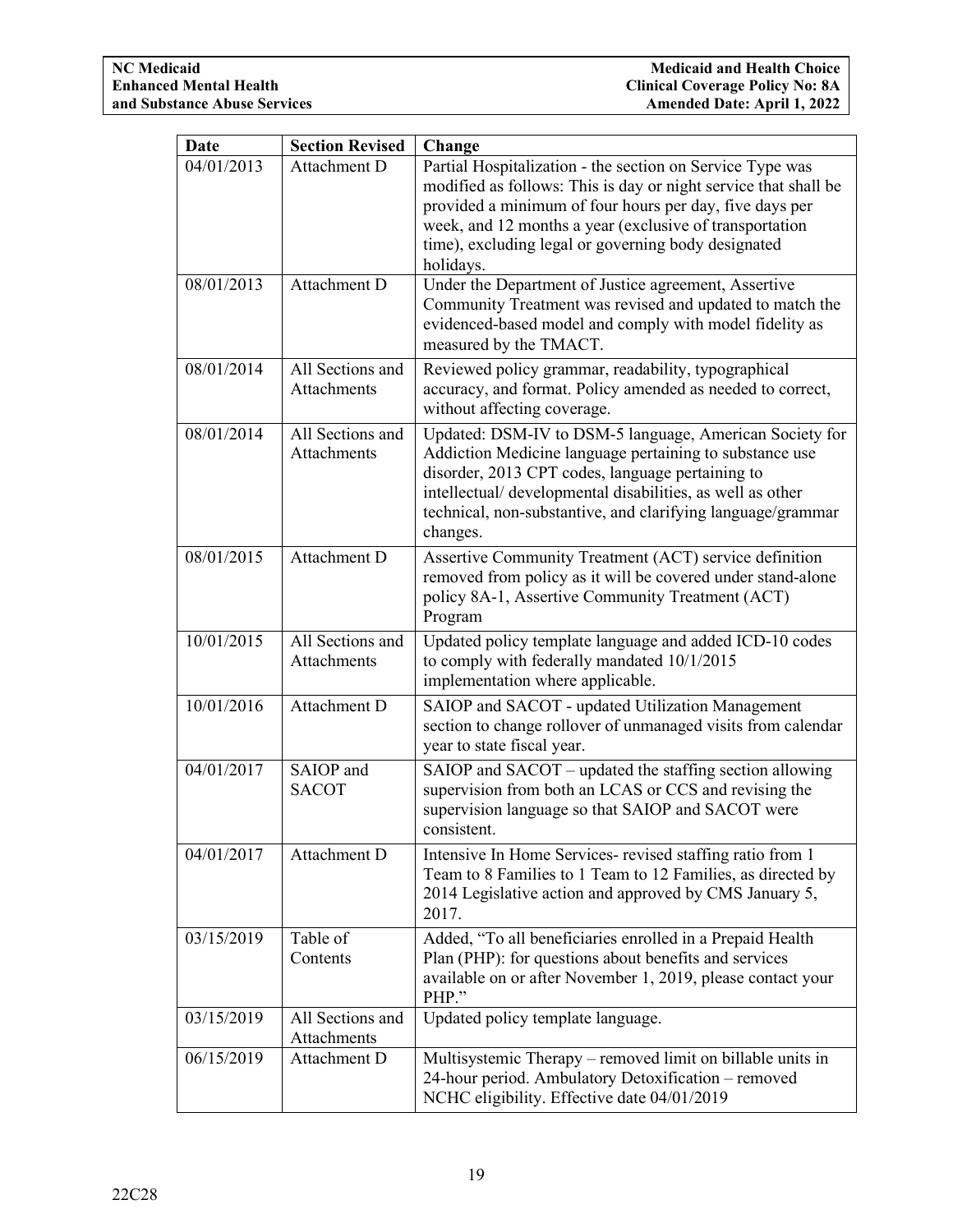| Date       | <b>Section Revised</b>  | Change                                                                                                                      |  |
|------------|-------------------------|-----------------------------------------------------------------------------------------------------------------------------|--|
| 08/1/2019  | Diagnostic              | Utilization Management language section updated to clarify                                                                  |  |
|            | Assessment              | one unmanaged Diagnostic Assessment is allowed per                                                                          |  |
|            |                         | beneficiary per state fiscal year; and current edition of the                                                               |  |
|            |                         | American Society of Addiction Medicine (ASAM) specified.                                                                    |  |
| 11/01/2019 | Attachment A            | Updated policy template language: "Unless directed<br>otherwise, Institutional Claims must be billed according to           |  |
|            |                         | the National Uniform Billing Guidelines. All claims must                                                                    |  |
|            |                         | comply with National Coding Guidelines".                                                                                    |  |
| 11/01/2019 | Attachment D            | Outpatient Opioid Treatment - Under eligibility criteria,                                                                   |  |
|            |                         | deleted criteria item "c" and added a separate stand-alone                                                                  |  |
|            |                         | paragraph utilizing the same wording as had been in item "c".                                                               |  |
|            |                         | Removed the word "and" from criteria item "b".                                                                              |  |
|            |                         |                                                                                                                             |  |
| 11/01/2019 | Attachment D            | Community Support Team (CST) service definition and                                                                         |  |
|            |                         | language removed from policy as it will be covered under                                                                    |  |
|            |                         | stand-alone policy 8A-6, Community Support Team (CST)                                                                       |  |
| 12/15/2019 | Attachment A            | Added: Note: Providers using the Diagnostic Classification                                                                  |  |
|            |                         | of Mental Health and Developmental Disorders of Infancy                                                                     |  |
|            |                         | and Early Childhood (DC:0-5) manual shall submit claims<br>using the ICD-10 diagnosis code that corresponds to the          |  |
|            |                         | chosen DC:0-5 diagnosis.                                                                                                    |  |
| 12/15/2019 | Attachment A            | Added: Note: North Carolina Medicaid and North Carolina                                                                     |  |
|            |                         | Health Choice will not reimburse for conversion therapy.                                                                    |  |
| 12/15/2019 | Attachment A            | Added, "Unless directed otherwise, Institutional Claims must                                                                |  |
|            |                         | be billed according to the National Uniform Billing                                                                         |  |
|            |                         | Guidelines. All claims must comply with National Coding                                                                     |  |
|            |                         | Guidelines.                                                                                                                 |  |
| 12/15/2019 | Table of                | Updated policy template language, "To all beneficiaries                                                                     |  |
|            | Contents                | enrolled in a Prepaid Health Plan (PHP): for questions about<br>benefits and services available on or after implementation, |  |
|            |                         | please contact your PHP."                                                                                                   |  |
| 04/01/2021 | All Sections and        | Diagnostic Assessment service definition removed from                                                                       |  |
|            | <b>Attachments</b>      | policy as it will be covered under stand-alone policy 8A-5,                                                                 |  |
|            |                         | Diagnostic Assessment.                                                                                                      |  |
| 04/01/2022 | <b>Related Clinical</b> | 1-H, Telehealth, Virtual Patient Communications, and                                                                        |  |
|            | Coverage                | <b>Remote Patient Monitoring</b>                                                                                            |  |
|            | Policies                |                                                                                                                             |  |
| 04/01/2022 | Subsection 3.1.1        | Added new subsection 3.1.1 Telehealth Services.                                                                             |  |
| 04/01/2022 | Subsection 5.5.1        | Updated Medicaid Service Summary chart.                                                                                     |  |
| 04/01/2022 | Subsection 5.8.2        | Deleted "face-to-face" and replaced with "in-person". Added                                                                 |  |
|            |                         | "telehealth" to Type of Contact.                                                                                            |  |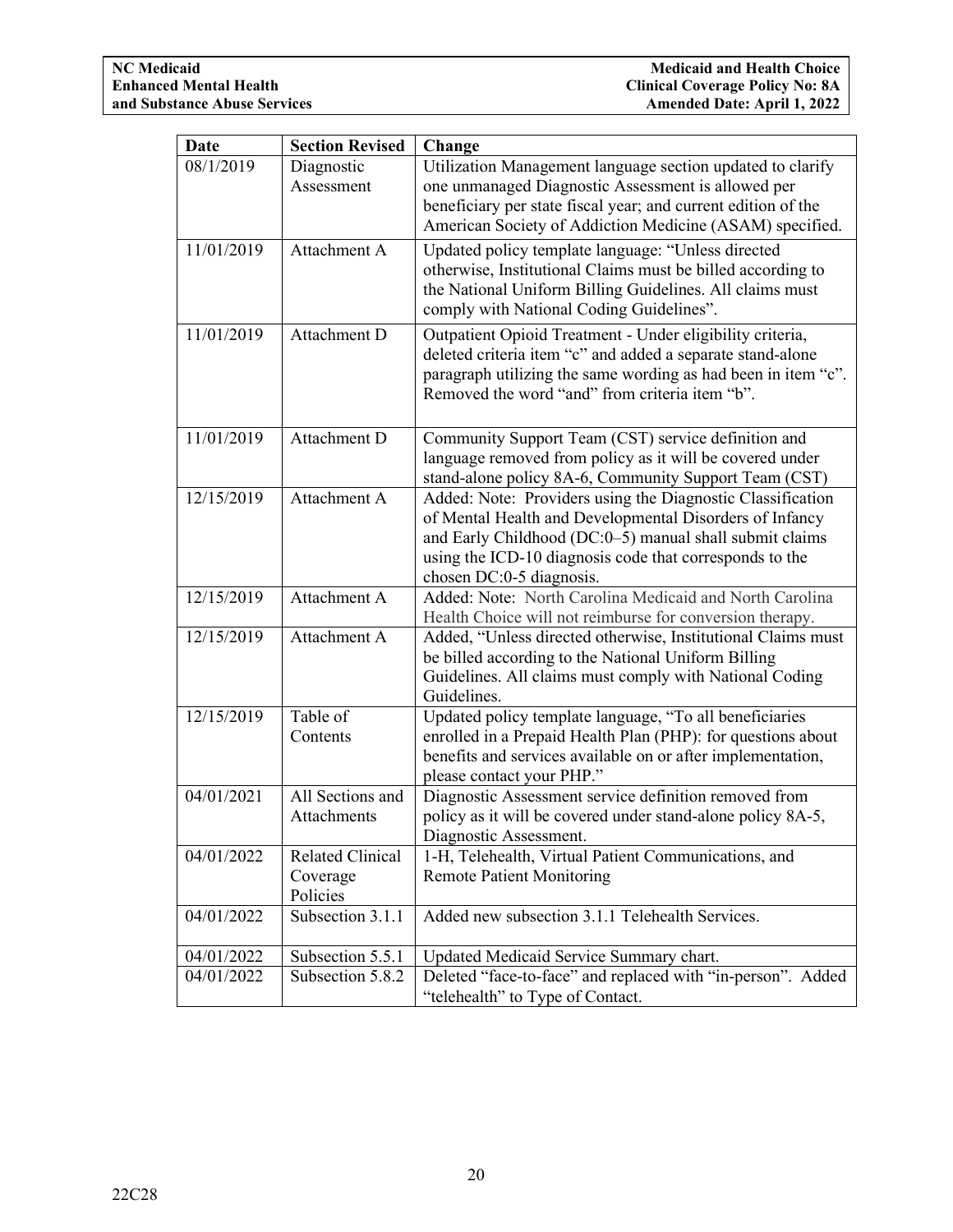| <b>Date</b> | <b>Section Revised</b>               | Change                                                                                                                                                                                                                                                                                                                                                                                                                                                                                                             |
|-------------|--------------------------------------|--------------------------------------------------------------------------------------------------------------------------------------------------------------------------------------------------------------------------------------------------------------------------------------------------------------------------------------------------------------------------------------------------------------------------------------------------------------------------------------------------------------------|
| 04/01/2022  | Section 6.3.1.1                      | Added: "Licensed Clinical Mental Health Counselor<br>(LCMHC)" and Licensed Clinical Mental Health Counselor<br>Associate and "Certified Alcohol and Drug Counselor<br>(CADC)" to comply with NC General Assembly Session<br>Law 2019-240 Senate Bill 537. Policy amendment(s) will be<br>effective the date the related rule change for 10A NCAC 27G                                                                                                                                                               |
|             |                                      | is finalized. Added: Licensed Clinical Social Worker<br>Associate and Licensed Marriage and Family Therapist<br>Associate.                                                                                                                                                                                                                                                                                                                                                                                         |
| 04/01/2022  | Section 6.3.1.1                      | Added: "Note: To comply with NC General Assembly<br>Session Law 2019-240 Senate Bill 537, licensure name for<br>Licensed Professional Counselor (LPC) is amended to<br>Licensed Clinical Mental Health Counselor (LCMHC); and<br>certification name for Certified Substance Abuse Counselor<br>(CSAC) is amended to Certified Alcohol and Drug<br>Counselor (CADC). Policy amendment(s) will be effective<br>the date the related rule change for 10A NCAC 27G is<br>finalized."                                   |
| 04/01/2022  | Attachment A,<br>Letter <sub>C</sub> | Deleted: Community Support Team service code description<br>as this is a standalone policy, Clinical Coverage Policy 8A-<br>Community Support Team (CST)                                                                                                                                                                                                                                                                                                                                                           |
| 04/01/2022  | Attachment A,<br>Letter <sub>C</sub> | Deleted: Assertive Community Treatment Team service code<br>description as this is a standalone policy, Clinical Coverage<br>Policy 8A-1, Assertive Community Treatment (ACT)<br>Program.                                                                                                                                                                                                                                                                                                                          |
| 04/01/2022  | Attachment A,<br>Letter <sub>C</sub> | Deleted description of Substance Abuse Medically Monitored<br><b>Community Residential Treatment</b>                                                                                                                                                                                                                                                                                                                                                                                                               |
| 04/01/2022  | Attachment A,<br>Letter <sub>C</sub> | Added columns to service codes indicating if the services<br>were eligible for telehealth eligible.<br>Deleted "30", added "45".<br>Added the following note: "Note: As specified within this<br>policy, components of this service may be provided via<br>telehealth by the psychiatrist. Due to this service containing<br>other elements that are not permitted via telehealth, the GT<br>modifier is not appended to the HCPCS code to indicate that<br>a service component has been provided via telehealth." |
| 04/01/2022  | Attachment A,<br>Letter D            | Added the following language for telehealth services:<br>Telehealth Claims: Modifier GT must be appended to the<br>CPT or HCPCS code to indicate that a service has been<br>provided via interactive audio-visual communication. This<br>modifier is not appropriate for virtual communications or<br>remote monitoring.                                                                                                                                                                                           |
| 04/01/2022  | Attachment A,<br>Letter F            | Added language indicating that "telehealth claims should be<br>filed with the provider's usual place of service code(s) and<br>not place of service 02 (Telehealth)."                                                                                                                                                                                                                                                                                                                                              |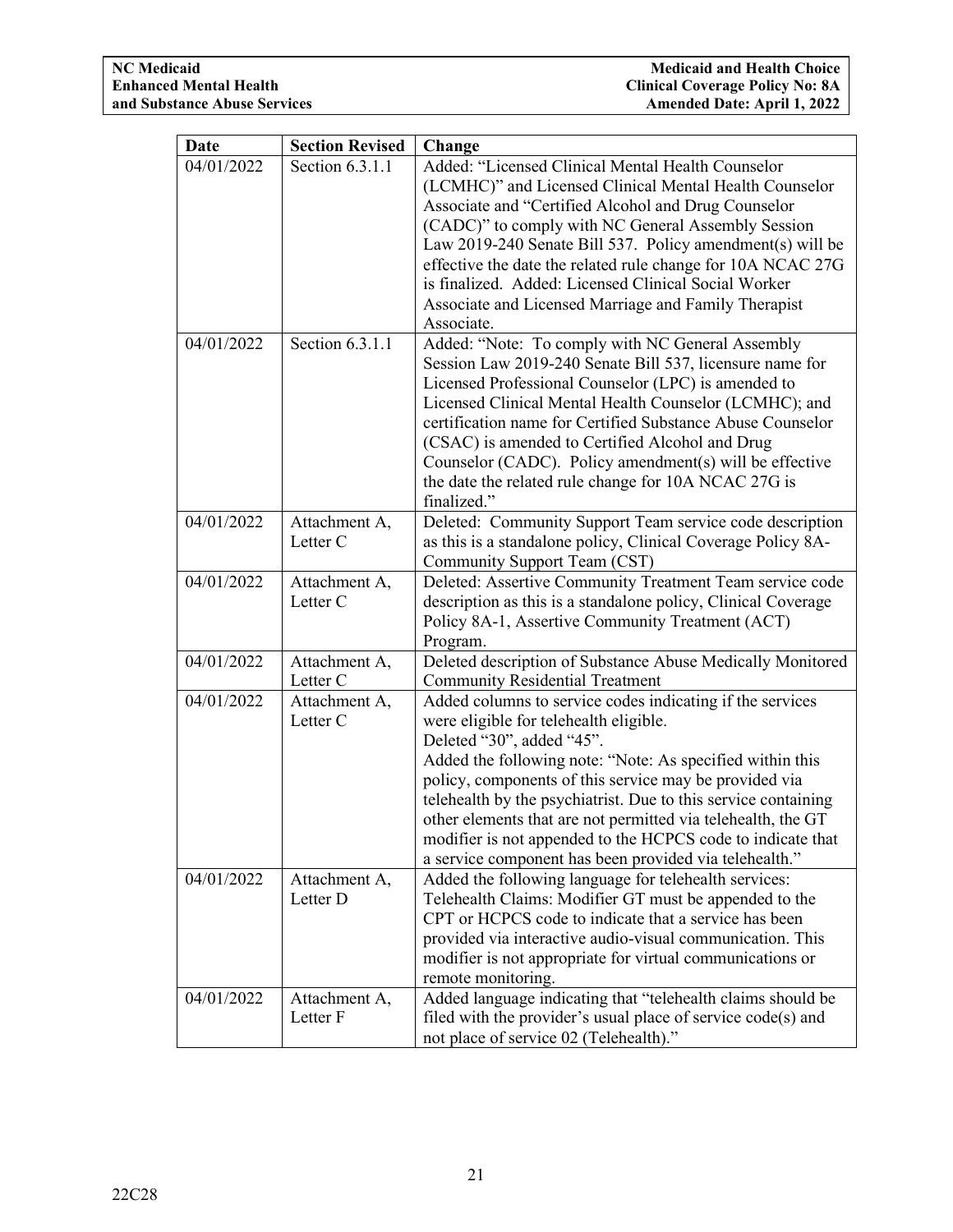| Date       | <b>Section Revised</b>         | Change                                                        |
|------------|--------------------------------|---------------------------------------------------------------|
| 04/01/2022 | Attachment D                   | Added: "Certified Alcohol and Drug Counselor (CADC)" to       |
|            |                                | comply with NC General Assembly Session Law 2019-240          |
|            |                                | Senate Bill 537. Policy amendment(s) will be effective the    |
|            |                                | date the related rule change for 10A NCAC 27G is finalized."  |
| 04/01/2022 | Attachment D,                  | Added: telehealth. Deleted "face-to-face" and replaced with   |
|            | Mobile Crisis                  | "in-person". Added Community Support Team as an               |
|            | Management                     | exclusion.                                                    |
| 04/01/2022 | Attachment D,                  | Deleted "face-to-face" and replaced with "in-person". Under   |
|            | Intensive In-                  | Service Definition and Components, deleted "face-to-face."    |
|            | Home Services                  |                                                               |
| 04/01/2022 | Attachment D,                  | Deleted "face-to-face" and replaced with "in-person". Under   |
|            | Multisystemic                  | Service Definition and Components, deleted "is" and           |
|            | Therapy                        | replaced with "consists of"; deleted "face-to-face"; deleted  |
|            |                                | "to" and replaced with "that"; and deleted "all areas of" and |
|            |                                | replaced with "the following."                                |
| 04/01/2022 | Attachment D,                  | Deleted "face-to-face" and replaced with "in-person".         |
|            | Child and                      |                                                               |
|            | <b>Adolescent Day</b>          |                                                               |
|            | Treatment                      |                                                               |
| 04/01/2022 | Attachment D,                  | Deleted "face-to-face" and replaced with "in-person".         |
|            | Partial                        |                                                               |
|            | Hospitalization                |                                                               |
| 04/01/2022 | Attachment D,                  | Deleted "30" and replaced with "45" in Continuation or        |
|            | Professional                   | Utilization Review section.                                   |
|            | Treatment                      |                                                               |
|            | Services in                    |                                                               |
|            | Facility-Based                 |                                                               |
| 04/01/2022 | Crisis Program<br>Attachment D | Deleted Substance Abuse Cross Reference page                  |
| 04/01/2022 | Attachment D,                  | Deleted "30" and replaced with "45" in Service Exclusions     |
|            | Substance                      | and Limitations section                                       |
|            | Abuse Non-                     |                                                               |
|            | Medical                        |                                                               |
|            | Community                      |                                                               |
|            | Residential                    |                                                               |
|            | Treatment                      |                                                               |
| 04/01/2022 | Attachment D,                  | Added: "to provide consultation. The physician's assessment   |
|            | Substance                      | must be conducted within 24 hours of admission". Deleted      |
|            | Abuse                          | "30" and added "45" in Utilization Management section.        |
|            | Medically                      |                                                               |
|            | Monitored                      |                                                               |
|            | Community                      |                                                               |
|            | Residential                    |                                                               |
|            | Treatment                      |                                                               |
| 04/01/2022 | Attachment D,                  | Added: "to provide consultation. The physician's assessment   |
|            | Detoxification                 | must be conducted within 24 hours of admission in-person or   |
|            | Services                       | via telehealth."                                              |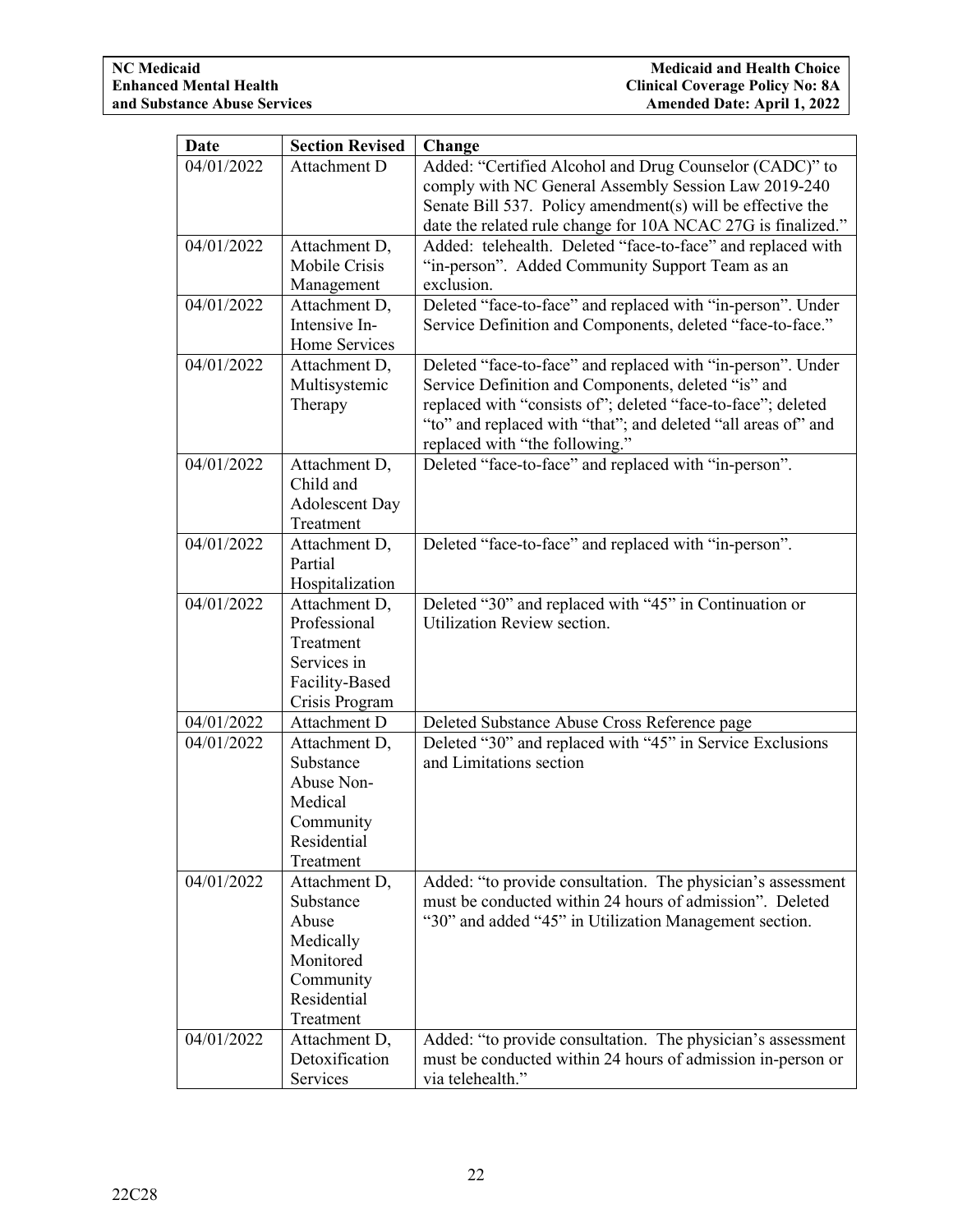| Date       | <b>Section Revised</b> | Change                                                     |
|------------|------------------------|------------------------------------------------------------|
| 04/01/2022 | Attachment D,          | Deleted "30" and replaced with "45" in exclusions section. |
|            | Non-Hospital           | Added "Physician assessments may be conducted in-person    |
|            | Medical                | or via telehealth."                                        |
|            | Detoxification         |                                                            |
| 04/01/2022 | Attachment D,          | Deleted: One daily unit.                                   |
|            | Outpatient             | Added: "One unit equals one on-site dose or one take-home  |
|            | Opioid                 | dose. Take home doses may be provided in accordance with   |
|            | Treatment              | the requirements in 42 CFR $8.12(h)(4)(i)$ . Note: No more |
|            |                        | take-home doses can be provided then is outlined in 10A    |
|            |                        | NCAC 27G.3600."                                            |
|            |                        |                                                            |
|            |                        |                                                            |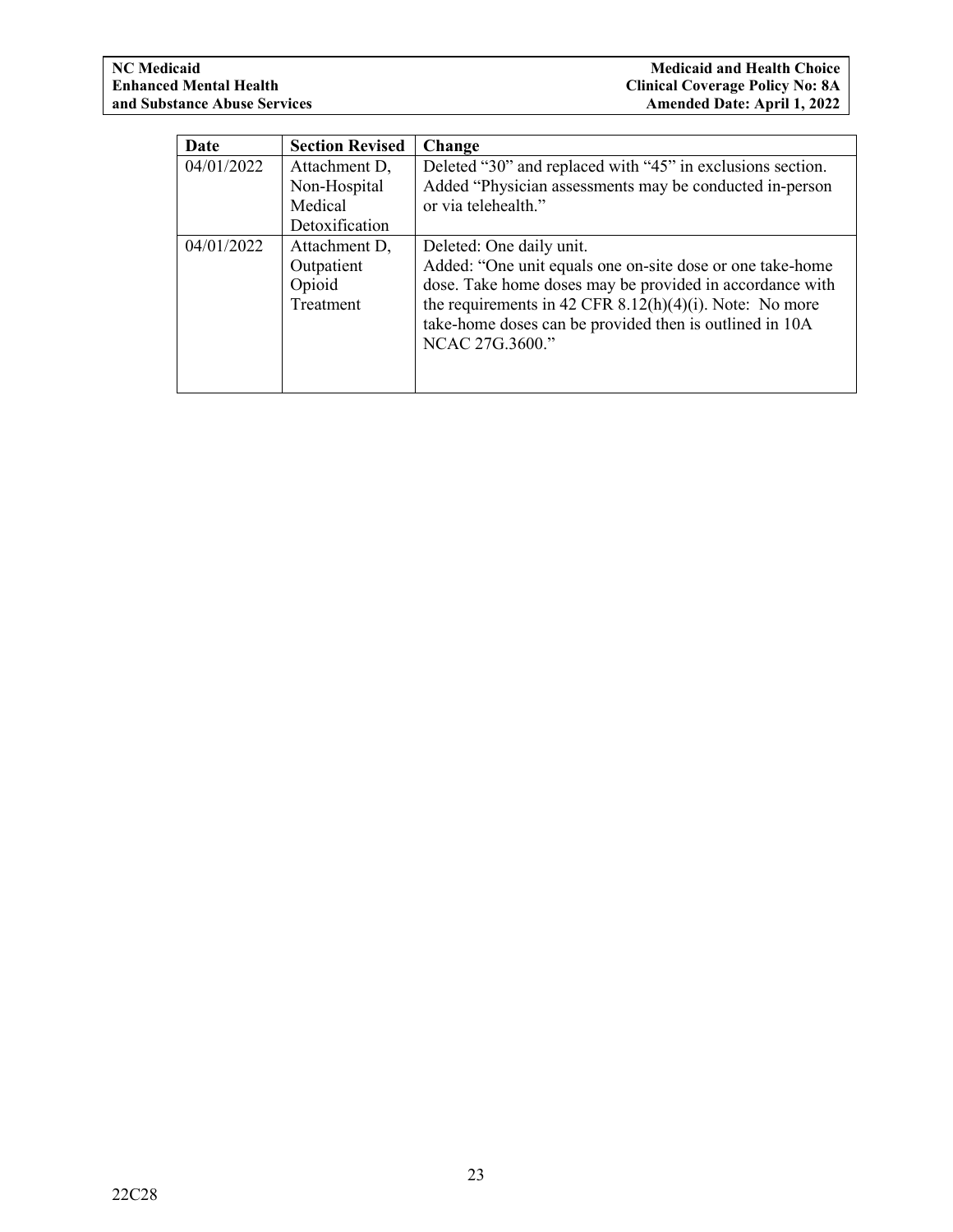## **Attachment A: Claims-Related Information**

<span id="page-26-0"></span>Provider(s) shall comply with the, *NCTracks Provider Claims and Billing Assistance Guide*, Medicaid bulletins, fee schedules, NC Medicaid's clinical coverage policies and any other relevant documents for specific coverage and reimbursement for Medicaid and NCHC:

## <span id="page-26-1"></span>**A. Claim Type**

Professional (CMS-1500/837P transaction)

Institutional (UB-04/837I transaction)

Unless directed otherwise, Institutional Claims must be billed according to the National Uniform Billing Guidelines. All claims must comply with National Coding Guidelines.

## <span id="page-26-2"></span>**B. International Classification of Diseases and Related Health Problems, Tenth Revisions, Clinical Modification (ICD-10-CM) and Procedural Coding System (PCS)**

Provider(s) shall report the ICD-10-CM and Procedural Coding System (PCS) to the highest level of specificity that supports medical necessity. Provider(s) shall use the current ICD-10 edition and any subsequent editions in effect at the time of service. Provider(s) shall refer to the applicable edition for code description, as it is no longer documented in the policy.

Claims submitted to Medicare have specific coding requirements that are substantially different from the requirements for billing Medicaid. Specifically, diagnosis coding is required on all claims to Medicare. The Centers for Medicare and Medicaid Services (CMS) recognizes only the International Classification of Diseases, Tenth Revisions, Clinical Modification (ICD-10-CM) and Procedural Coding System (PCS) codes. CMS does not recognize any diagnosis codes in the [Diagnostic and Statistical Manual of Mental Disorders, 5th Edition](http://allpsych.com/books/index.html#r) (DSM-5), or any subsequent editions of this reference material.

For further information about Medicare, refer to Palmetto GBA Medicare (online at [http://www.palmettogba.com/palmetto/palmetto.nsf/DocsCat/Home\)](http://www.palmettogba.com/palmetto/palmetto.nsf/DocsCat/Home).

**Note:** Providers using the Diagnostic Classification of Mental Health and Developmental Disorders of Infancy and Early Childhood (DC:0–5) manual shall submit claims using the ICD-10 diagnosis code that corresponds to the chosen DC:0-5 diagnosis.

## <span id="page-26-3"></span>**C. Code(s)**

Provider(s) shall report the most specific billing code that accurately and completely describes the procedure, product or service provided. Provider(s) shall use the Current Procedural Terminology (CPT), Health Care Procedure Coding System (HCPCS), and UB-04 Data Specifications Manual (for a complete listing of valid revenue codes) and any subsequent editions in effect at the time of service. Provider(s) shall refer to the applicable edition for the code description, as it is no longer documented in the policy.

For providers using institutional claims, providers shall bill the applicable revenue code(s). For providers utilizing professional claims, providers shall select the most specific billing code(s) that accurately describes the service(s) provided.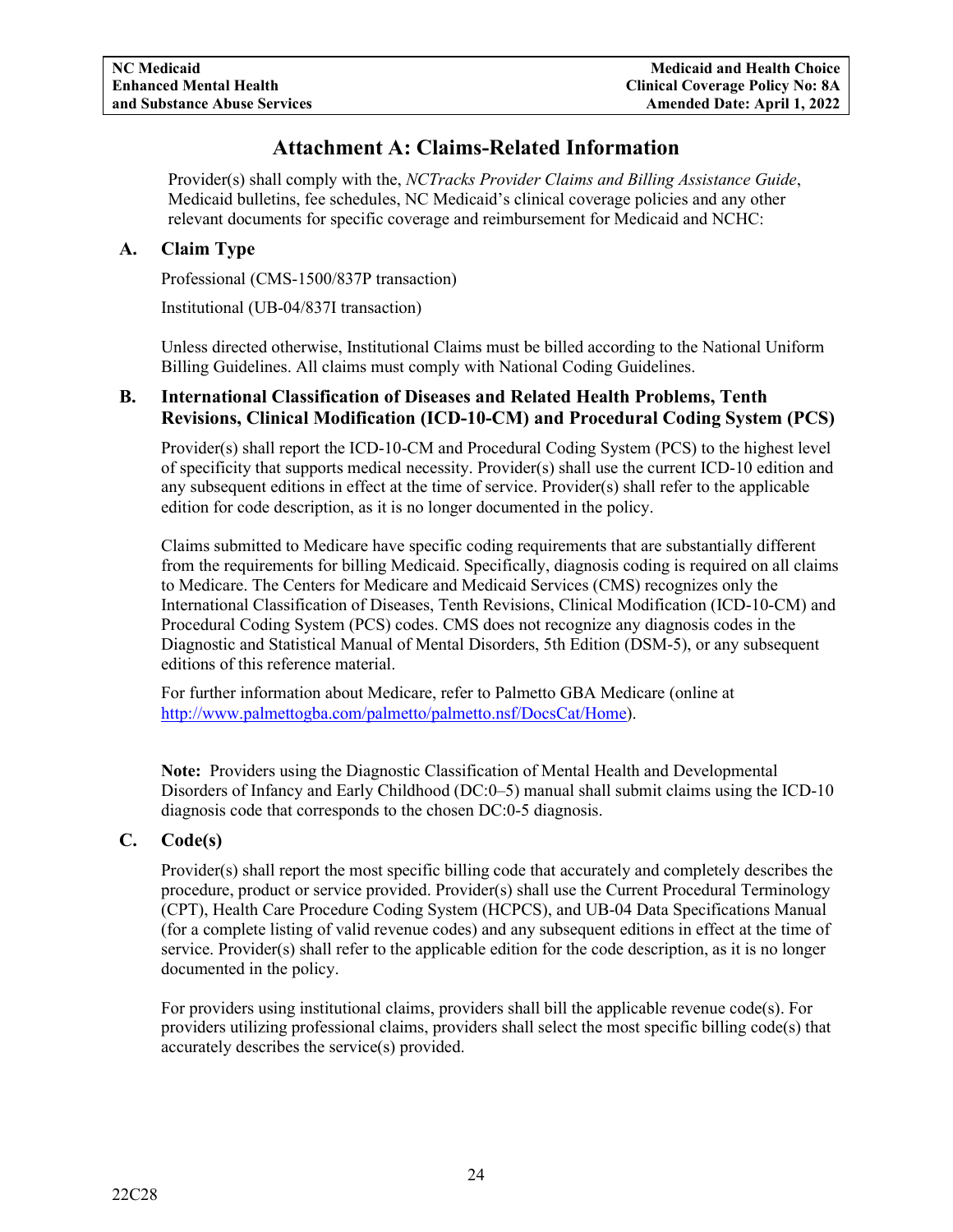#### **Mobile Crisis Management (Medicaid and NCHC)**

| <b>HCPCS Code</b> | <b>Billing Unit</b>  | <b>Telehealth</b><br>Eligible | <b>Use GT</b><br><b>Modifier for</b><br><b>Telehealth</b> |
|-------------------|----------------------|-------------------------------|-----------------------------------------------------------|
| H2011             | $1$ unit =15 minutes | Yes                           | No                                                        |

#### **Intensive In-Home Services (Medicaid and NCHC)**

| <b>HCPCS Code</b> | <b>Billing Unit</b> | <b>Telehealth Eligible</b> |
|-------------------|---------------------|----------------------------|
| H <sub>2022</sub> | $unit =$<br>day     | No                         |

#### **Multisystemic Therapy (Medicaid and NCHC)**

| <b>HCPCS Code</b> | <b>Billing</b> 1<br>Unit | <b>Telehealth Eligible</b> |
|-------------------|--------------------------|----------------------------|
| H <sub>2033</sub> | minutes<br>$unt = 15$    | ΝO                         |

#### **Psychosocial Rehabilitation (Medicaid Only)**

| <b>HCPCS Code</b> | <b>Billing Unit</b> | <b>Telehealth Eligible</b> |
|-------------------|---------------------|----------------------------|
| H <sub>2017</sub> | unit =15 minutes    | No                         |

#### **Child and Adolescent Day Treatment (Medicaid and NCHC)**

| <b>HCPCS Code</b> | <b>Bill with Modifier</b> | <b>Billing Unit</b> | Telehealth<br><b>Eligible</b> |
|-------------------|---------------------------|---------------------|-------------------------------|
| H <sub>2012</sub> | HA                        | $unit = 1$<br>hour  | No                            |

#### **Partial Hospitalization (Medicaid and NCHC)**

| <b>HCPCS Code</b> | <b>Billing Unit</b> | <b>Telehealth Eligible</b> |
|-------------------|---------------------|----------------------------|
| H0035             | event<br>$unit = 1$ | No                         |

## **Professional Treatment Services in Facility-Based Crisis Programs – Adult (Medicaid Only)**

| <b>HCPCS Code</b> | <b>Billing Unit</b> | <b>Telehealth Eligible</b> |
|-------------------|---------------------|----------------------------|
| S9484             | hour<br>$unit =$    | ΝO                         |

## **Substance Abuse Intensive Outpatient Program (Medicaid and NCHC)**

| <b>HCPCS Code</b> | <b>Billing Unit</b>            | <b>Telehealth Eligible</b> |
|-------------------|--------------------------------|----------------------------|
| H0015             | 1 unit = 1 event per day $(3)$ | No                         |
|                   | hours minimum)                 |                            |

## **Substance Abuse Comprehensive Outpatient Treatment (Medicaid Only)**

| <b>HCPCS Code</b> | <b>Billing</b><br>Unit | <b>Telehealth Eligible</b> |
|-------------------|------------------------|----------------------------|
| H <sub>2035</sub> | $unit = 1$<br>hour     | NG                         |

## **Substance Abuse Non-Medical Community Residential Treatment—Adult (Medicaid Only)**

| <b>HCPCS Code</b> | <b>Bill with Modifier</b> | <b>Billing Unit</b> | <b>Telehealth</b> |
|-------------------|---------------------------|---------------------|-------------------|
|                   |                           |                     | Eligible          |
| H0012             | HВ                        | 1 unit = 1 day      | No                |
|                   |                           | not to exceed       |                   |
|                   |                           | more than 45        |                   |
|                   |                           | days in a $12$ -    |                   |
|                   |                           | month period        |                   |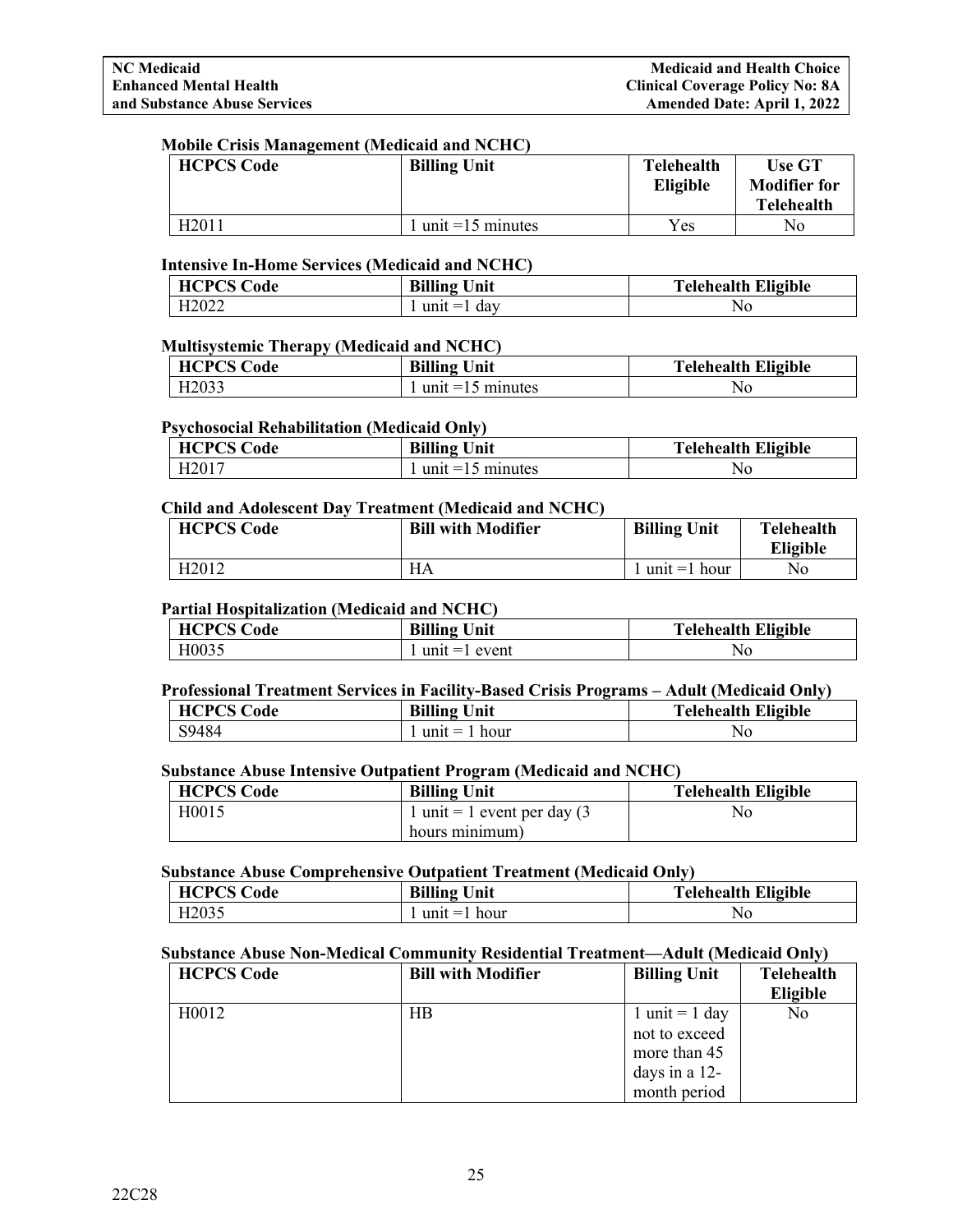#### **Substance Abuse Medically Monitored Community Residential Treatment (Medicaid Only)**

| <b>HCPCS Code</b>  | <b>Billing Unit</b>                                                        | <b>Telehealth Eligible</b> |
|--------------------|----------------------------------------------------------------------------|----------------------------|
| H <sub>0</sub> 013 | 1 unit = 1 day not to exceed<br>more than 45 days in a 12-<br>month period | Nο                         |

#### **Ambulatory Detoxification (Medicaid and NCHC)**

| <b>HCPCS Code</b> | <b>Billing Unit</b>         | <b>Telehealth Eligible</b> |
|-------------------|-----------------------------|----------------------------|
| H0014             | unit = $15 \text{ minutes}$ | No                         |

Note: As specified within this policy, components of this service may be provided via telehealth by the physician. Due to this service containing other elements that are not permitted via telehealth, the GT modifier is not appended to the HCPCS code to indicate that a service component has been provided via telehealth.

#### **Non-Hospital Medical Detoxification (Medicaid Only)**

| <b>HCPCS Code</b>  | <b>Billing Unit</b>           | <b>Telehealth Eligible</b> |
|--------------------|-------------------------------|----------------------------|
| H <sub>0</sub> 010 | 1 unit = 1 day not to exceed  | No                         |
|                    | more than 45 days in a $12$ - |                            |
|                    | month period                  |                            |

Note: As specified within this policy, components of this service may be provided via telehealth by the physician. Due to this service containing other elements that are not permitted via telehealth, the GT modifier is not appended to the HCPCS code to indicate that a service component has been provided via telehealth.

#### **Medically Supervised Detoxification Crisis Stabilization (Medicaid Only)**

| <b>HCPCS Code</b> | <b>Billing Unit</b>          | <b>Telehealth Eligible</b> |
|-------------------|------------------------------|----------------------------|
| H <sub>2036</sub> | 1 unit = 1 day not to exceed | No                         |
|                   | more than 30 days in a 12-   |                            |
|                   | month period                 |                            |

#### **Opioid Treatment (Medicaid and NCHC)**

| <b>HCPCS Code</b> | <b>Billing Unit</b> | <b>Telehealth Eligible</b> |
|-------------------|---------------------|----------------------------|
| H0020             | $unit = 1$ event    | No                         |

#### **Unlisted Procedure or Service**

**CPT:** The provider(s) shall refer to and comply with the Instructions for Use of the CPT Codebook, Unlisted Procedure or Service, and Special Report as documented in the current CPT in effect at the time of service.

**HCPCS:** The provider(s) shall refer to and comply with the Instructions for Use of HCPCS National Level II codes, Unlisted Procedure or Service and Special Report as documented in the current HCPCS edition in effect at the time of service.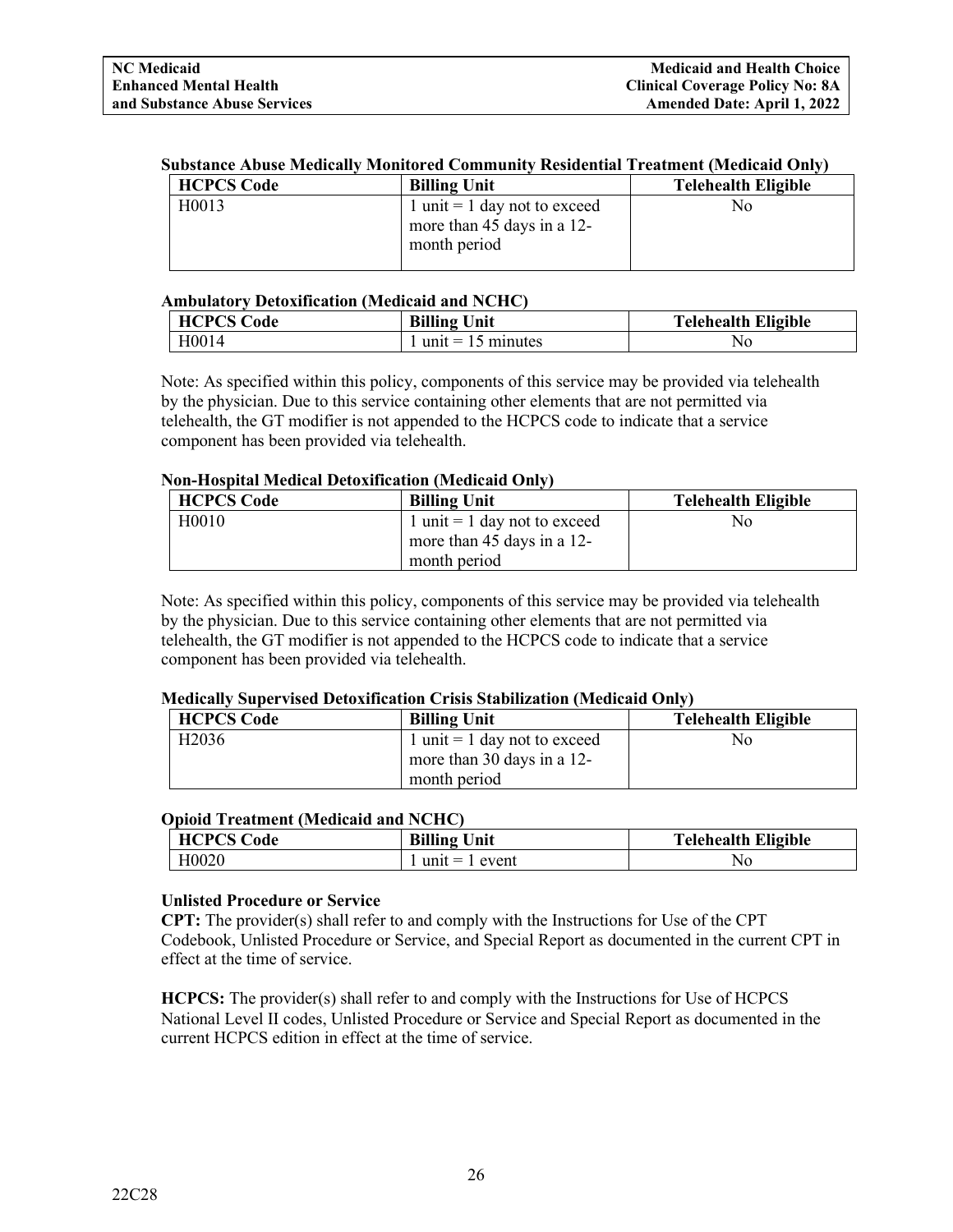## <span id="page-29-0"></span>**D. Modifiers**

Provider(s) shall follow applicable modifier guidelines. Refer to **Section C** above.

Non-Telehealth Claims: Provider(s) shall follow applicable modifier guidelines.

Telehealth Claims: Modifier GT must be appended to the CPT or HCPCS code to indicate that a service has been provided via interactive audio-visual communication.

## <span id="page-29-1"></span>**E. Billing Units**

Provider(s) shall report the appropriate procedure  $code(s)$  used which determines the billing  $unit(s)$ .

## <span id="page-29-2"></span>**F. Place of Service**

Places of service shall vary depending on the specific service rendered. They include the following: community settings such as primary private residence, school, shelters, work locations, and hospital emergency rooms; licensed substance abuse settings; and licensed crisis settings.

Telehealth claims should be filed with the provider's usual place of service code(s) and not place of service 02 (Telehealth).

## <span id="page-29-3"></span>**G. Co-payments**

For Medicaid refer to Medicaid State Plan: <https://medicaid.ncdhhs.gov/get-involved/nc-health-choice-state-plan>

For NCHC refer to NCHC State Plan: <https://medicaid.ncdhhs.gov/get-involved/nc-health-choice-state-plan>

#### <span id="page-29-4"></span>**H. Reimbursement**

Provider(s) shall bill their usual and customary charges. For a schedule of rates, refer to:<https://medicaid.ncdhhs.gov/>

A qualified provider who renders services to a Medicaid beneficiary shall bill all other third-party payers, including Medicare, before submitting a claim for Medicaid reimbursement.

**Note:** North Carolina Medicaid and North Carolina Health Choice will not reimburse for conversion therapy.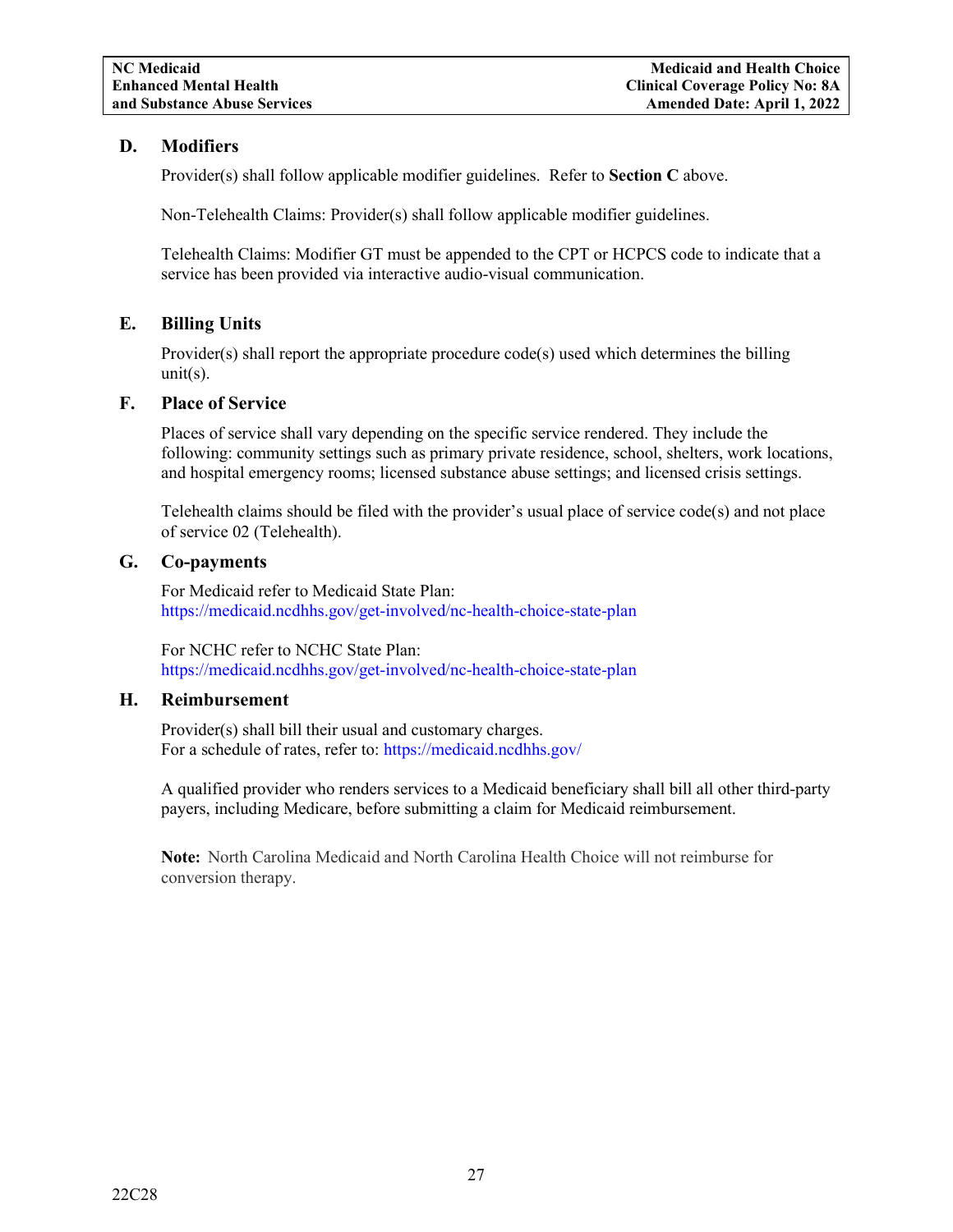## **Attachment B: Goal Writing**

<span id="page-30-0"></span>**"A usefully stated objective** *[goal]* **is one that succeeds in communicating an intended result."**  *[Mager, Preparing Instructional Objectives].*

A strong, well-written goal will communicate three pieces of information: what the person will do (behavior); under what conditions the performance will occur (condition); and the acceptable level of performance (criteria).

**What the Person Will Do** refers to the **behavior, performance, or action** of the person for whom the goal is written. In services for people with disabilities, especially in the context of personcentered services, behavioral objectives or goals should be stated in positive, affirmative language. **Under What Conditions the Performance Will Occur** is the part of the goal that describes the **action of the staff person** or **staff intervention**. Specifically address what assistance the staff person will provide, or what the staff person will do (if anything) to see that the behavior, performance, or action of the individual occurs. Here are some examples of conditions and interventions:

- With assistance from a staff person...
- When asked…
- With suggestions from a team member...
- With physical assistance...
- Given that Ellen has received instruction...
- Given that Jeremy has the phone book in front of him...
- Without any verbal suggestions...
- Given that a staff person has shown Jose where the detergent is...
- With no suggestions or demonstrations...

**Acceptable Level of Performance** refers to **criteria**. This means the goal must include a description of how "achievement" will be defined. In writing this part of the goal, always consider how the person or the people who know the person well define success. Performance may be overt, which can be observed directly, or it may be covert, which means it cannot be observed directly, but is mental, invisible, cognitive, or internal. *[Mager, Preparing Instructional Objectives].* **Measurable Goals** are most easily written by using words that are open to *fewer interpretations*, rather than words that are open to *many interpretations*. Consider the following examples:

## **a. Words open to many interpretations (TRY** *NOT* **TO USE THESE WORDS) are:**

- to know
- to understand
- to really understand
- to appreciate
- to fully appreciate
- to grasp the significance of
- to enjoy
- to believe
- to have faith in
- to internalize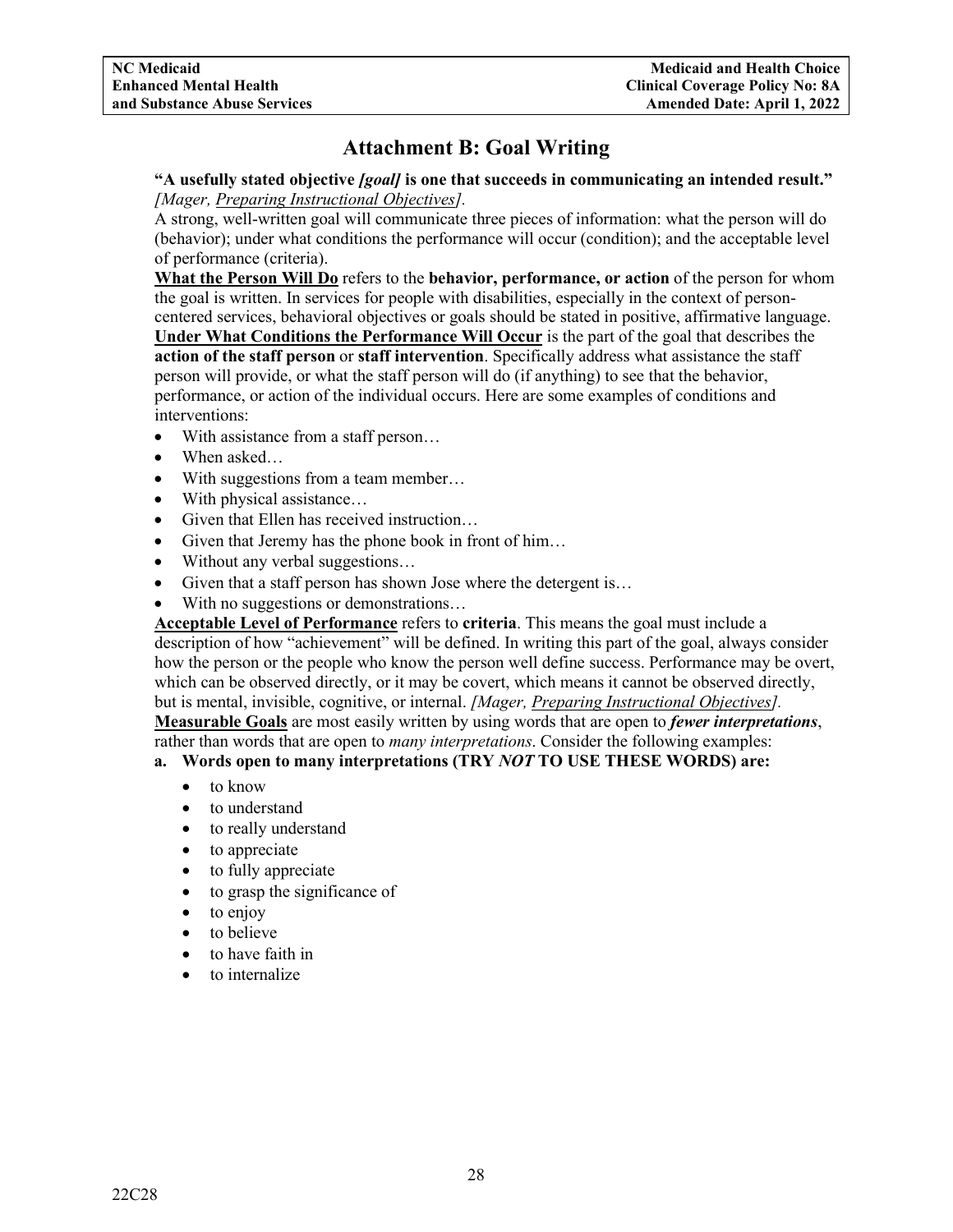- **b. Words open to fewer interpretations (USE THESE** *TYPES* **OF WORDS) are:**
	- to write
	- to recite
	- to identify
	- to sort
	- to solve
	- to construct
	- to build
	- to compare
	- to contrast
	- to smile
- **c. Here are some examples of goals that are written using positive language and that include the** elements above:
	- With staff assistance *[condition],* Marsha will choose her clothing, based on the weather *[performance],* five out of seven days for the next three months *[criteria].*
	- Adam will identify places he can go in his free time *[performance],* without any suggestions from staff *[condition],* each Saturday morning for the next three months *[criteria].*
	- With gentle, verbal encouragement from staff *[condition]*, Charles will not scream while eating *[performance],* two out of three meals, for five minutes each time, for the next two months *[criteria].*
	- Given that Rosa has received instructions *[condition],* she will call her therapist to make her own appointments *[performance],* as needed during the next four months *[criteria].*
	- With suggestions from a support team member *[condition],* Henry will write a letter to his father *[performance],* once a month for the next six months *[criteria].*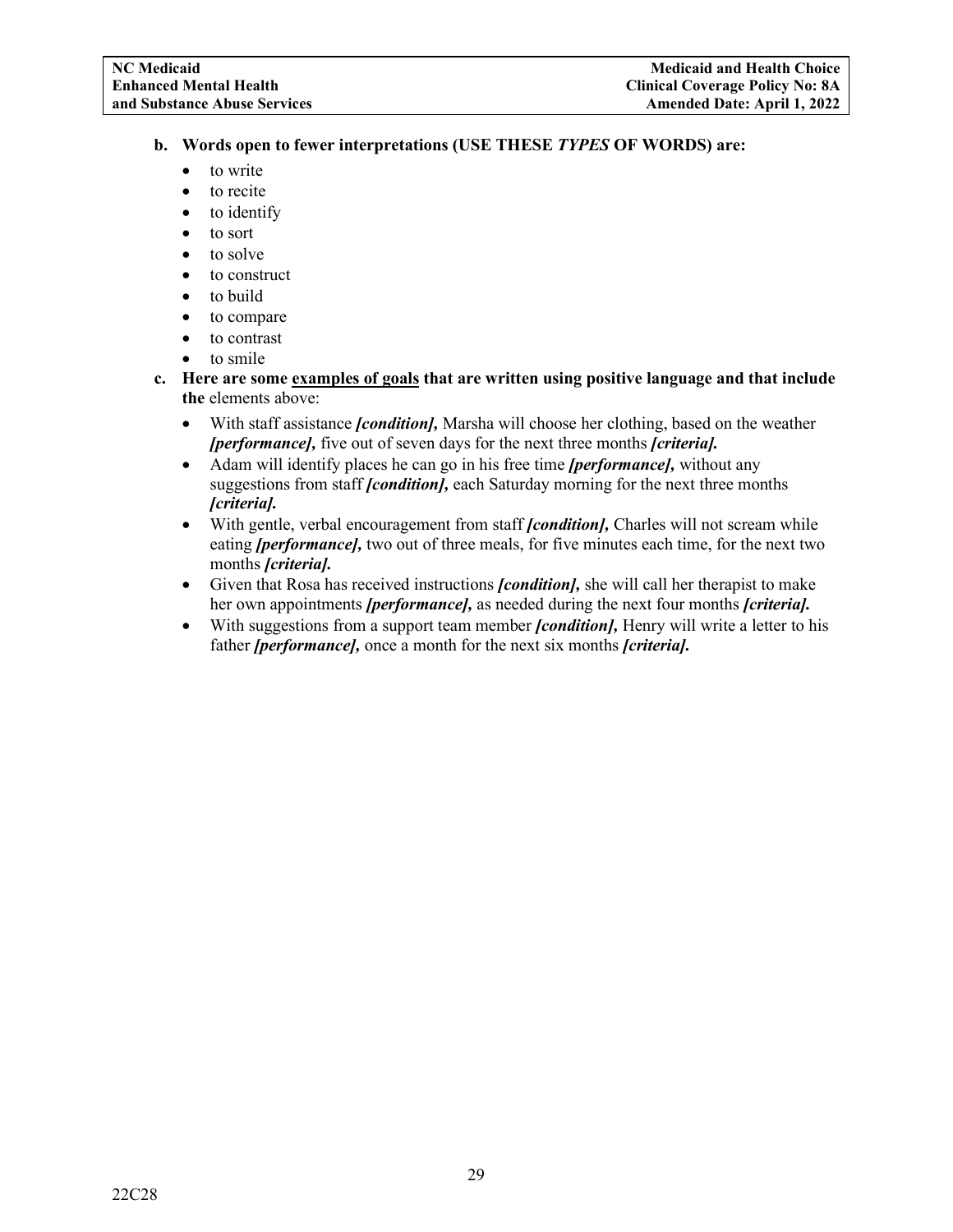## **Attachment C: Documentation—Best Practice Guidelines**

<span id="page-32-0"></span>Services that are billed to Medicaid or NCHC must comply with Medicaid and NCHC reimbursement guidelines, and all documentation must relate to goals in the beneficiary's PCP. To assist in assuring that these guidelines are met, the *Service Records Resource Manual for Area Programs and Contract Agencies, APSM 45-2A* recommends that documentation be:

- a. **Accurate** describing the facts as observed or reported;
- b. **Timely** recording significant information at the time of the event, to avoid inaccurate or incomplete information;
- c. **Objective** recording facts and avoiding drawing conclusions. Professional opinion must be phrased to clearly indicate that it is the view of the recorder;
- d. **Specific, concise, and descriptive** recording in detail rather than in general terms, being brief and meaningful without sacrificing essential facts, and thoroughly describing observation and other pertinent information;
- e. **Consistent** explaining any contradictions and giving the reasons for the contradictions;
- f. **Comprehensive, logical, and reflective of thought processes** recording significant information relative to an individual's condition and course of treatment or rehabilitation. Document pertinent findings, services rendered, changes in the beneficiary's condition, and response to treatment or rehabilitation, as appropriate. Include justification for initial services as well as continued treatment or rehabilitation needs. Document reasons for any atypical treatment or rehabilitation utilized.
- g. **Clear** recording meaningful information, particularly for other staff involved in the care or treatment of the individual. **Write in non-technical terms** to the extent possible.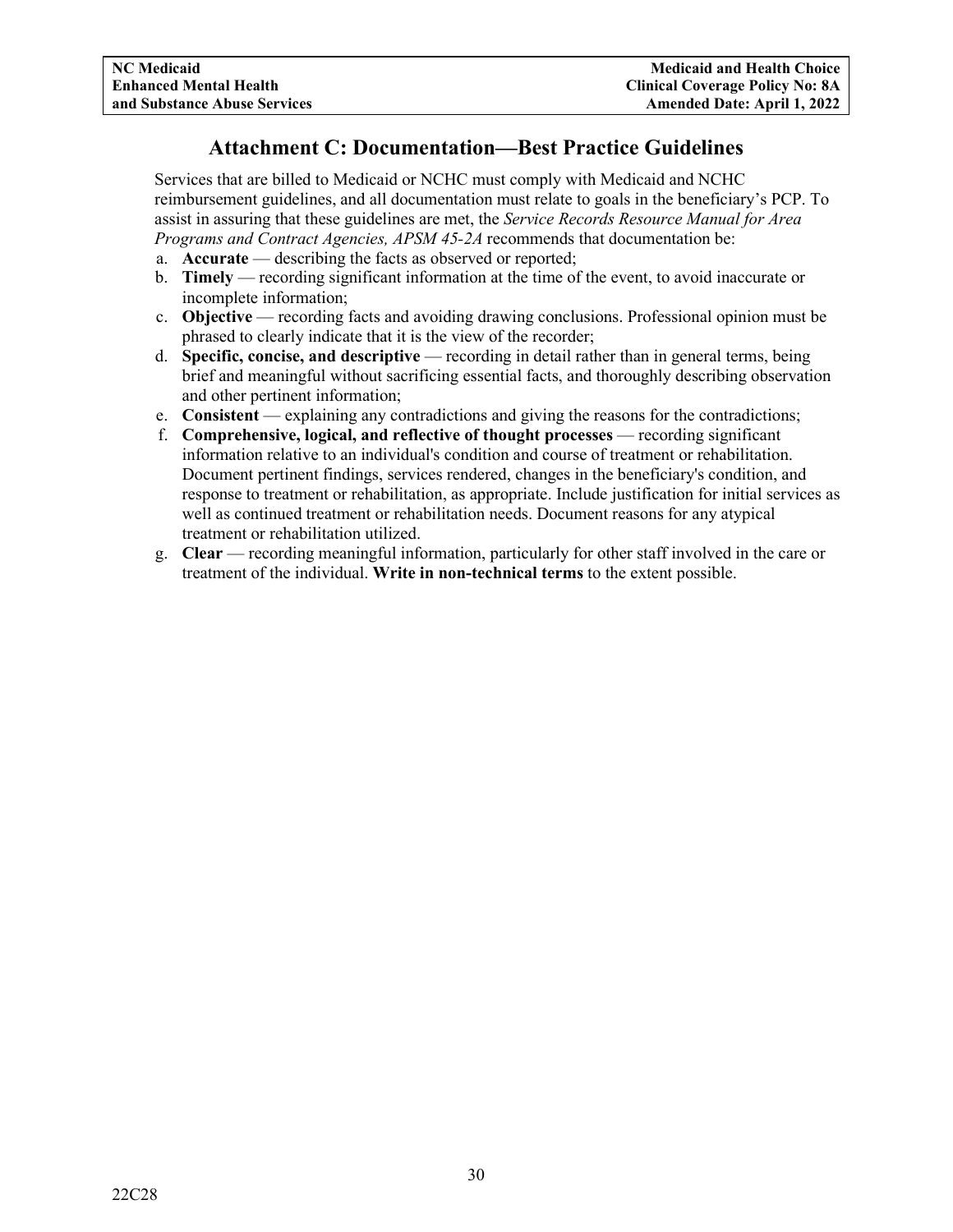## **Attachment D: Service Definitions**

## **Mobile Crisis Management (MHDDSA): Medicaid and NCHC Billable Service**

### <span id="page-33-1"></span><span id="page-33-0"></span>**Service Definition and Required Components**

Mobile Crisis Management (MCM) involves all support, services and treatments necessary to provide integrated crisis response, crisis stabilization interventions, and crisis prevention activities. Mobile Crisis Management services are available at all times, 24-hours-a-day, 7-days-a-week, 365-days-a-year. Crisis response provides an immediate evaluation, triage and access to acute mental health, intellectual/developmental disabilities, or substance abuse services, treatment, and supports to effect symptom reduction, harm reduction, or to safely transition persons in acute crises to appropriate crisis stabilization and detoxification supports or services. These services include immediate telephonic or telehealth response to assess the crisis and determine the risk, mental status, medical stability, and appropriate response.

Mobile Crisis Management also includes crisis prevention and supports that are designed to reduce the incidence of recurring crises. These supports and services must be specified in a beneficiary's Crisis Plan, which is a component of all PCPs.

#### **Provider Requirements**

Mobile Crisis Management services must be delivered by a team of practitioners employed by a mental health, substance abuse or intellectual and developmental disability provider organization that meets the provider qualification policies and procedures established by the Division of Mental Health (DMH). These policies and procedures set forth the administrative, financial, clinical, quality improvement, and information services infrastructure necessary to provide services. Provider organizations shall demonstrate that they meet these standards by being credentialed by the LME-MCO. Within three years of enrollment as a provider, the organization shall have achieved national accreditation. The organization must be established as a legally recognized entity in the United States and qualified or registered to do business as a corporate entity in the State of North Carolina.

#### **Staffing Requirements**

Mobile Crisis Management services must be provided by a team of individuals that includes a QP according to 10A NCAC 27G .0104 and who shall either be a nurse, clinical social worker or psychologist as defined in this administrative code. One of the team members shall be a LCAS, CCS, Certified Substance Abuse Counselor (CSAC) or a Certified Alcohol and Drug Counselor (CADC). Each organization providing crisis management shall have 24-hours-a-day, 7-days-a-week, 365-days-a-year access, to a board certified or eligible psychiatrist. The psychiatrist shall be available for in-person, telehealth, or telephonic consultation to crisis staff. A QP or AP with experience in intellectual and developmental disabilities shall be available to the team as well. Paraprofessionals with competency in crisis management may also be members of the crisis management team when supervised by the QP. A supervising professional shall be available for consultation when a Paraprofessional is providing services.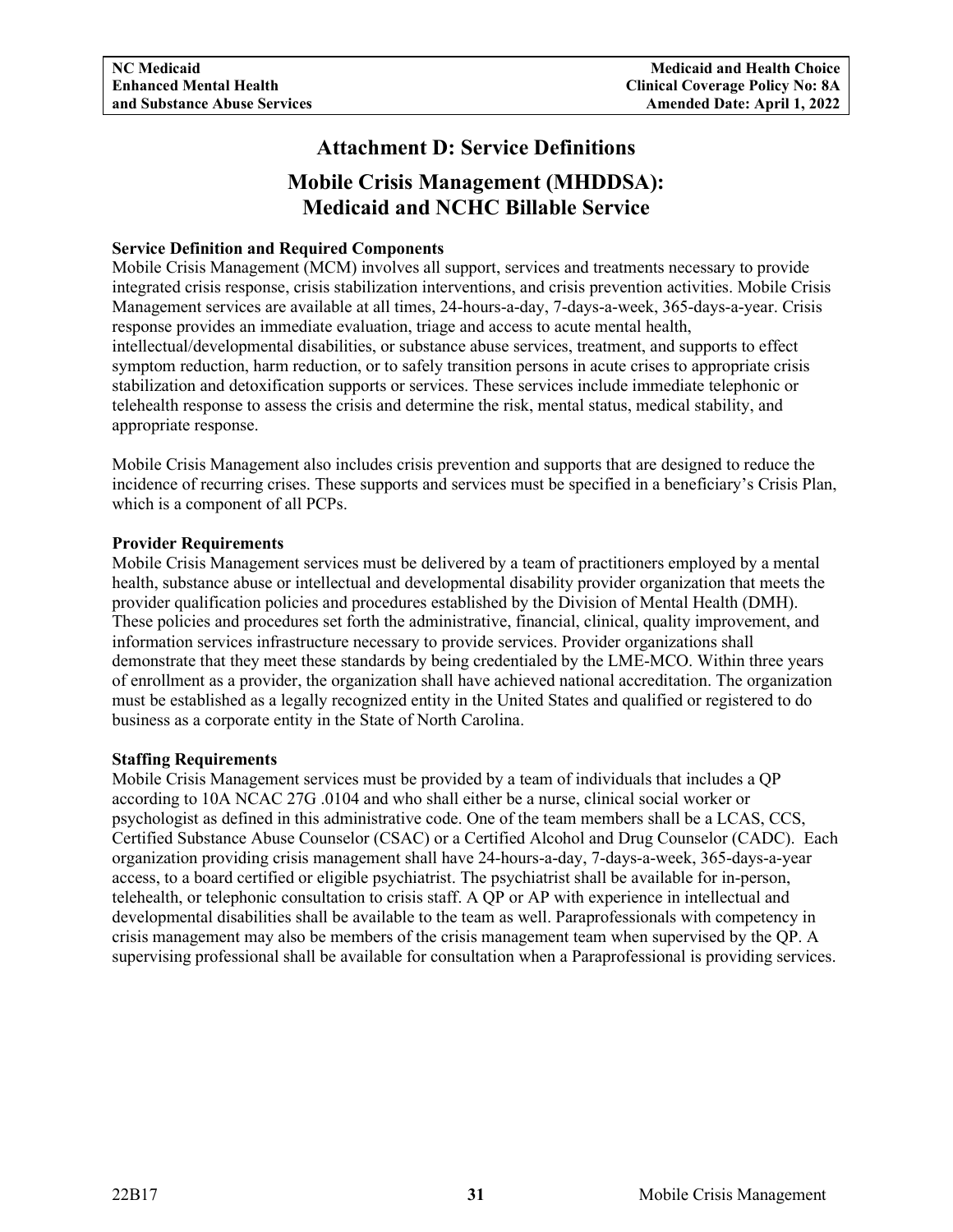All staff providing crisis management services shall demonstrate competencies in crisis response and crisis prevention. At a minimum, these staff shall have:

a. a minimum of one year's experience in providing crisis management services in the following settings: assertive outreach, assertive community treatment, emergency department or other service providing 24-hours-a-day, 7-days-a-week, response in emergent or urgent situations

## **AND**

b. 20 hours of training in appropriate crisis intervention strategies within the first 90 days of employment.

Professional staff shall have appropriate licenses, certification, training and experience and non-licensed staff shall have appropriate training and experience.

#### **Service Type and Setting**

Mobile Crisis Management is a direct and periodic service that is available at all times, 24-hours-a-day, 7 days-a-week, 365-days-a-year. It is a "second level" service, in that other services must be billed before Crisis Management, as appropriate and if there is a choice. For example, if the beneficiary's outpatient clinician stabilized his or her crisis, the outpatient billing code shall be used, not crisis management. If a Community Support Team worker responds and stabilizes his or her crisis, the Community Support Team billing code shall be used.

Units shall be billed in 15-minute increments.

Mobile Crisis Management services are primarily delivered in-person with the beneficiary and in locations outside the agency's facility. Annually the aggregate services that have been delivered by the agency must be assessed for each provider agency using the following quality assurance benchmarks:

- a. Team providing this service shall provide at least 80 percent of their units in-person with beneficiaries of this service.
- b. If an in-person assessment is required, this assessment must be delivered in the least restrictive environment and provided in or as close as possible to a beneficiary's home, in the beneficiary's natural setting, school, work, local emergency room, etc. This response must be mobile. The result of this assessment must identify the appropriate crisis stabilization intervention.

**Note:** For all services, federal Medicaid regulations shall deny Medicaid payment for services delivered to inmates of public correctional institutions or for patients in facilities with more than 16 beds that are classified as Institutions of Mental Diseases.

#### **Program Requirements**

Mobile Crisis Management services shall be delivered in the least restrictive environment and provided in or as close as possible to a beneficiary's home.

Mobile Crisis Management services must be capable of addressing all psychiatric, substance use disorder, and intellectual and developmental disability crises for all ages to help restore (at a minimum) a beneficiary to his or her previous level of functioning.

Mobile Crisis Management services may be delivered by one or more individual practitioners on the team.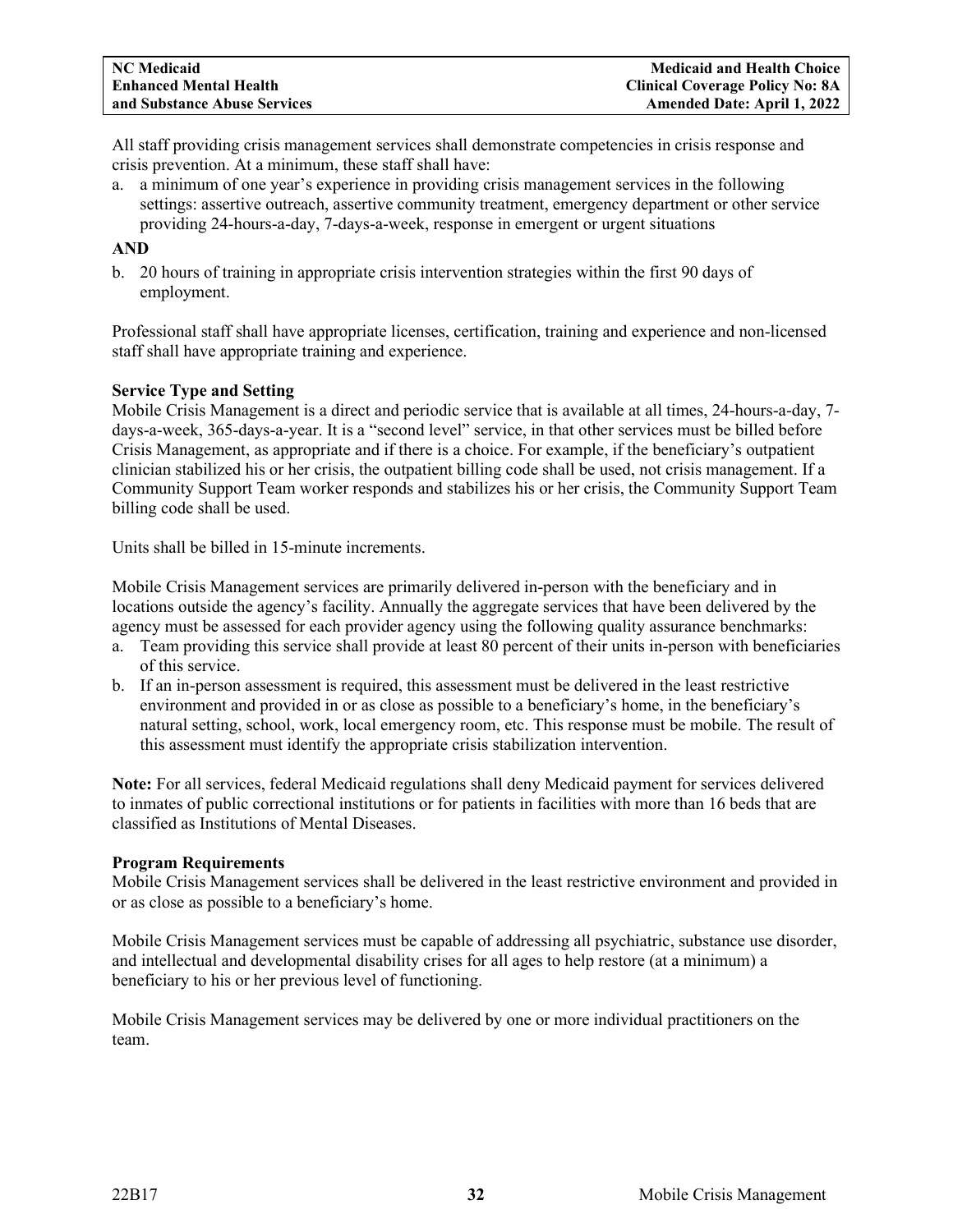For beneficiaries new to the public system, Mobile Crisis Management must develop a Crisis Plan before discharge. This Crisis Plan shall be provided to the beneficiary, caregivers (if appropriate), and any agencies that may provide ongoing treatment and supports after the crisis has been stabilized. For beneficiaries who are already receiving services, Mobile Crisis Management must recommend revisions to existing crisis plan components in PCPs, as appropriate.

### **Utilization Management**

There is no prior authorization (PA) for the first 32 units of crisis services per episode. The maximum length of service is 24 hours per episode. Additional authorization must occur after 32 units of services have been rendered. For beneficiaries enrolled with the LME-MCO, the crisis management provider shall contact the LME-MCO to determine if the beneficiary is enrolled with a provider that should and can provide or be involved with the response. Mobile Crisis Management shall be used to divert individuals from inpatient psychiatric and detoxification services. These services are not used as "step down" services from inpatient hospitalization.

Utilization management shall be performed by NC Medicaid's designated contractor or LME-MCO.

## **Eligibility Criteria**

The beneficiary is eligible for this service when the following criteria are met:

a. the beneficiary or family are experiencing an acute, immediate crisis as determined by a crisis rating scale specified by DMH;

## **AND**

b. the beneficiary or family has insufficient or severely limited resources or skills necessary to cope with the immediate crisis.

### **OR**

c. the beneficiary or family members evidences impairment of judgment, impulse control, cognitive or perceptual disabilities;

#### **OR**

d. the beneficiary is intoxicated or in withdrawal, in need of substance use disorder treatment and unable to access services without immediate assistance.

Priority should be given to a beneficiary with a history of multiple crisis episodes or who are at substantial risk of future crises.

## **Continued Service Criteria**

The beneficiary is eligible to continue this service if the crisis has not been resolved or his or her crisis situation has not been stabilized, which may include placement in a facility-based crisis unit or other appropriate residential placement.

#### **Discharge Criteria**

The beneficiary meets the criteria for discharge if any one of the following applies:

The Beneficiary's crisis has been stabilized and his or her need for ongoing treatment or supports has been assessed. If the beneficiary has continuing treatment or support needs, a linkage to ongoing treatment or supports has been made.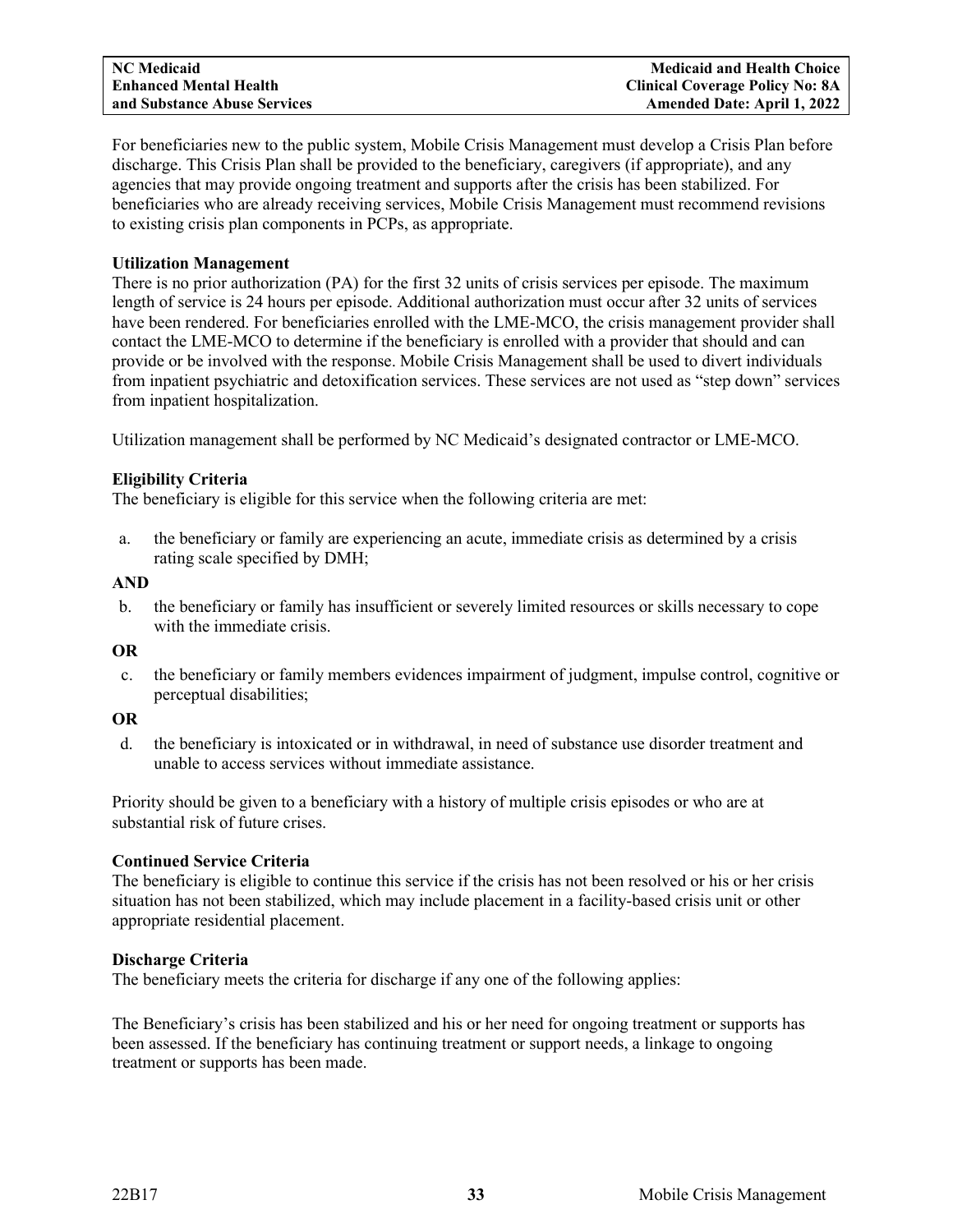# **Expected Outcomes**

This service includes a broad array of crisis prevention and intervention strategies which assist the beneficiary in managing, stabilizing or minimizing clinical crisis or situations. This service is designed to rapidly assess crisis situations and a beneficiary's clinical condition, to triage the severity of the crisis, and to provide immediate, focused crisis intervention services which are mobilized based on the type and severity of crisis.

# **Documentation Requirements**

The minimum standard is a daily full-service note that includes the:

- a. Beneficiary's name;
- b. Beneficiary's Medicaid or NCHC identification number;
- c. Date of service;
- d. Purpose of contact;
- e. Description of the provider's interventions;
- f. Time spent performing the interventions;
- g. Effectiveness of the intervention; and
- h. Signature of the staff providing the service.

Treatment logs or preprinted check sheets are not sufficient to provide the necessary documentation. For a beneficiary new to the public system, Mobile Crisis Management shall develop a crisis plan before discharge.

# **Service Exclusions**

Services that may not be concurrently provided with Mobile Crisis Management include the following:

- a. Assertive Community Treatment Program;
- b. Community Support Treatment;
- c. Intensive In-Home Services;
- d. Multisystemic Therapy;
- e. Medical Community Substance Abuse Residential Treatment;
- f. Non-Medical Community Substance Abuse Residential Treatment;
- g. Detoxification Services;
- h. Inpatient Substance Abuse Treatment;
- i. Inpatient Psychiatric Treatment, and Psychiatric Residential Treatment Facility except for the day of admission.; and
- j. Mobile Crisis Management services may be provided to an individual who receives inpatient psychiatric services on the same day of service.

**Note:** For Medicaid beneficiaries under the age of 21, additional products, services, or procedures may be requested even if they do not appear in the N.C. State Plan or when coverage is limited to those over 21 years of age. Service limitations on scope, amount, or frequency described in the coverage policy may not apply if the product, service, or procedure is medically necessary.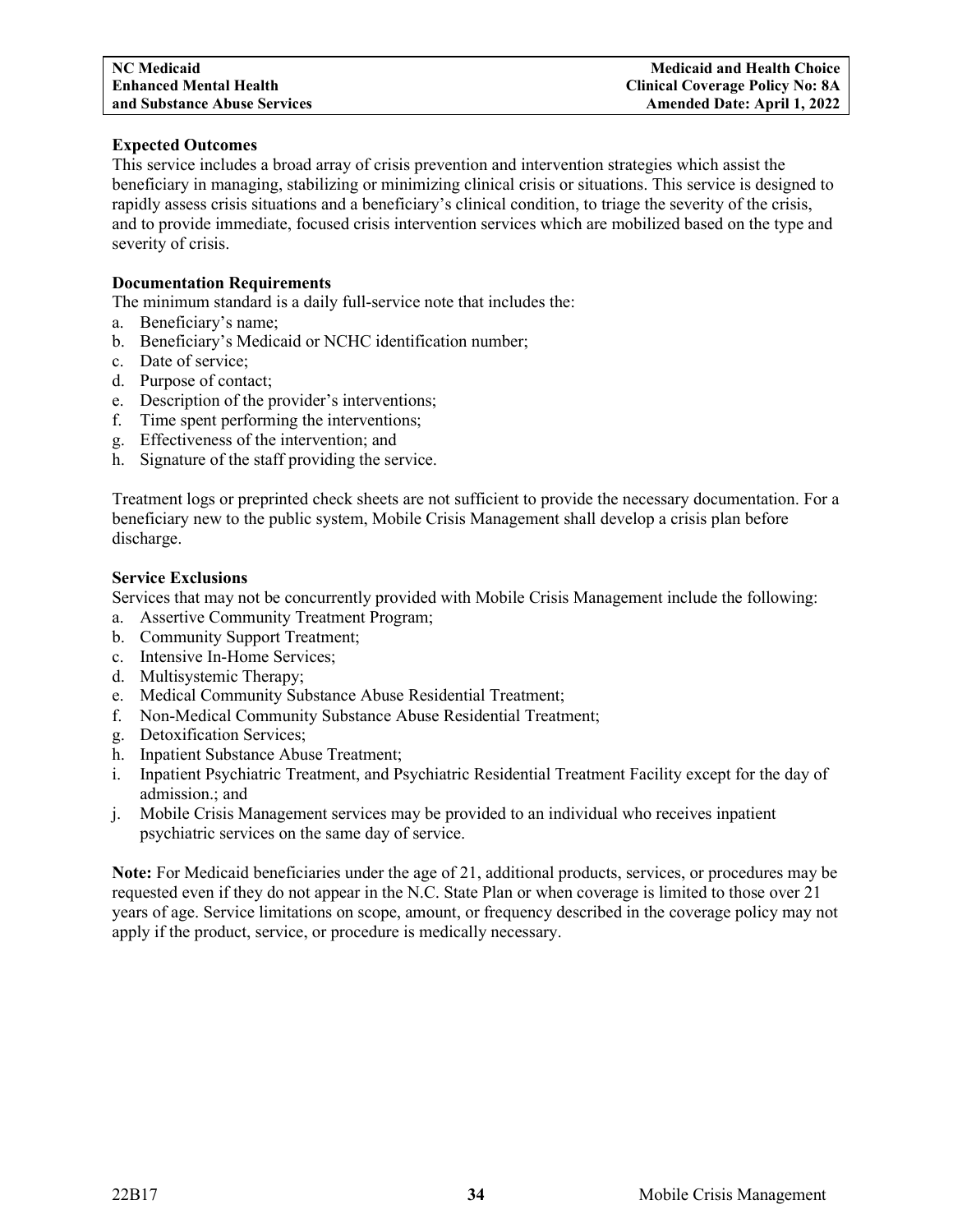# **Intensive In-Home Services: Medicaid and NCHC Billable Service**

# **Service Definition and Required Components**

The Intensive In-Home (IIH) service is a team approach designed to address the identified needs of children and adolescents who, due to serious and chronic symptoms of an emotional, behavioral, or substance use disorder, are unable to remain stable in the community without intensive interventions. This service may only be provided to beneficiaries through age 20. This medically necessary service directly addresses the beneficiary's mental health or substance use disorder diagnostic and clinical needs. The needs are evidenced by the presence of a diagnosable mental, behavioral, or emotional disturbance (as defined by DSM-5, or any subsequent editions of this reference material), with documentation of symptoms and effects reflected in the Comprehensive Clinical Assessment and the Person-Centered Plan (PCP). This team provides a variety of clinical rehabilitative interventions available 24 hours per day, 7 days per week, 365 days per year.

This is a time-limited, intensive child and family intervention based on the clinical needs of the beneficiary. The service is intended to accomplish the following:

- a. reduce presenting psychiatric or substance use disorder symptoms;
- b. provide first responder intervention to diffuse current crisis;
- c. ensure linkage to community services and resources; and
- d. prevent out of home placement for the beneficiary.

IIH services are authorized for one individual child in the family. The parent or caregiver must be an active participant in the treatment. The team provides individualized services that are developed in full partnership with the family. Effective engagement, including cultural sensitivity, is essential in providing services in the family's living environment. Services are generally more intensive at the beginning of treatment and decrease over time as the beneficiary's skills develop.

This team service includes a variety of interventions that are available 24 hours per day, 7 days per week, 365 days per year. Services are delivered by the IIH staff who maintain contact and intervene as one organizational unit. IIH services are provided through a team approach; however, discrete interventions may be delivered by any one or more team members as clinically indicated. Not all team members are required to provide direct intervention to each beneficiary on the caseload. The Team Leader must provide direct clinical interventions with each beneficiary. The team approach involves structured, scheduled therapeutic interventions to provide support and guidance across multiple functional domains including emotional, medical and health. This service is not delivered in a group setting.

IIH services are delivered to children and adolescents, primarily in their living environments, with a family focus, and IHH services include but are not limited to the following interventions as clinically indicated:

- a. individual and family therapy;
- b. substance use disorder treatment interventions;
- c. developing and implementing a home-based behavioral support plan with the beneficiary and the beneficiary's caregivers;
- d. psychoeducation imparts information about the beneficiary's diagnosis, condition, and treatment to the beneficiary, family, caregivers, or other individuals involved with the beneficiary's care;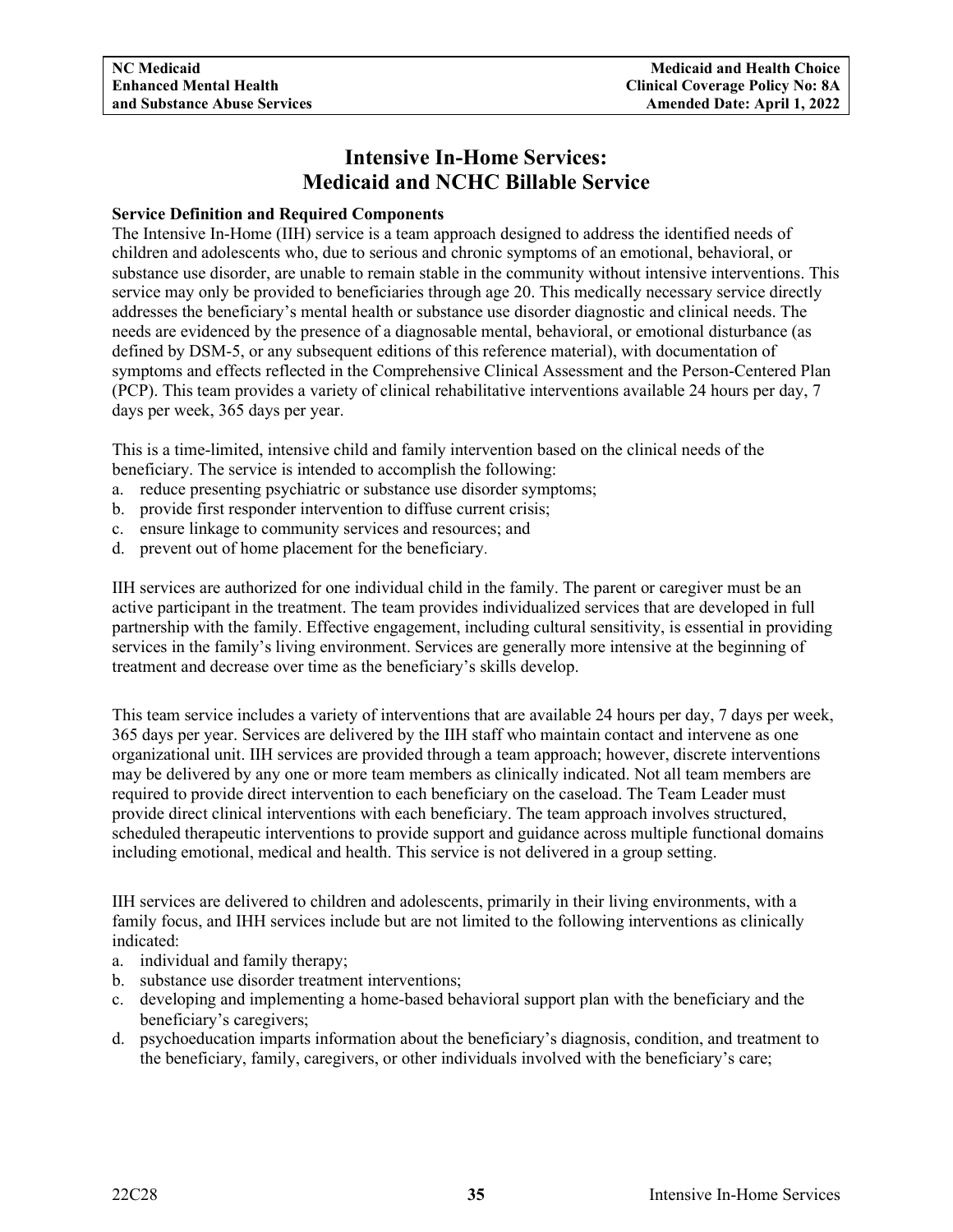- e. intensive case management includes the following:
	- 1. assessment;
	- 2. planning;
	- 3. linkage and referral to paid and natural supports; and
	- 4. monitoring and follow up.
- f. arrangements for psychological and psychiatric evaluations; and
- g. crisis management.

The IIH Team shall provide "first responder" crisis response, as indicated in the PCP, 24-hours-a-day, 7 days-a-week, 365-days-a-year, to beneficiaries of this service.

In partnership with the beneficiary, the beneficiary's family, and the legally responsible person, as appropriate, the licensed or QP is responsible for convening the Child and Family Team, which is the vehicle for the person-centered planning process. The licensed or QP is responsible for monitoring and documenting the status of the beneficiary's progress and the effectiveness of the strategies and interventions outlined in the PCP. The licensed or QP consults with identified medical (such as primary care and psychiatric) and non-medical providers (e.g., the county department of social services [DSS], school, the Department of Juvenile Justice and Delinquency Prevention [DJJDP]), engages community and natural supports, and includes their input in the person-centered planning process.

A signed service order shall be completed by a physician, licensed psychologist, PA, or NP according to his or her scope of practice and shall be accompanied by other required documentation as outlined elsewhere in this policy (NC Medicaid Clinical Coverage Policy 8A, *Enhanced Mental Health and Substance Abuse Services*). Each service order shall be signed and dated by the authorizing professional and shall indicate the *date* on which the service was ordered. A service order shall be in place *prior to* or on the day that the service is initially provided in order to bill Medicaid or NCHC for the service. The service order shall be based on a comprehensive clinical assessment of the beneficiary's needs.

# **Provider Requirements**

IIH services shall be delivered by practitioners employed by mental health or substance abuse provider organizations that:

- a. are currently certified as a Critical Access Behavioral Healthcare Agency (CABHA);
- b. meet the provider qualification policies, procedures, and standards established by NC Medicaid;
- c. meet the provider qualification policies, procedures, and standards established by the Division of Mental Health, Developmental Disabilities and Substance Abuse Services (DMHDDSAS); and
- d. fulfill the requirements of 10A NCAC 27G.

These policies and procedures set forth the administrative, financial, clinical, quality improvement, and information services infrastructure necessary to provide services. Provider organizations shall demonstrate that they meet these standards by being credentialed by the Local Management Entity (LME). As part of the endorsement, the provider must notify the LME-MCO of the therapies, practices, or models that the provider has chosen to implement. Additionally, within one year of enrollment as a provider with NC Medicaid, the organization shall achieve national accreditation with at least one of the designated accrediting agencies. (Providers who were enrolled prior to July 1, 2008, shall have achieved national accreditation within three years of their enrollment date.) The organization shall be established as a legally constituted entity capable of meeting all of the requirements of the Provider Endorsement, Medicaid Enrollment Agreement, Medicaid Bulletins, and service implementation standards.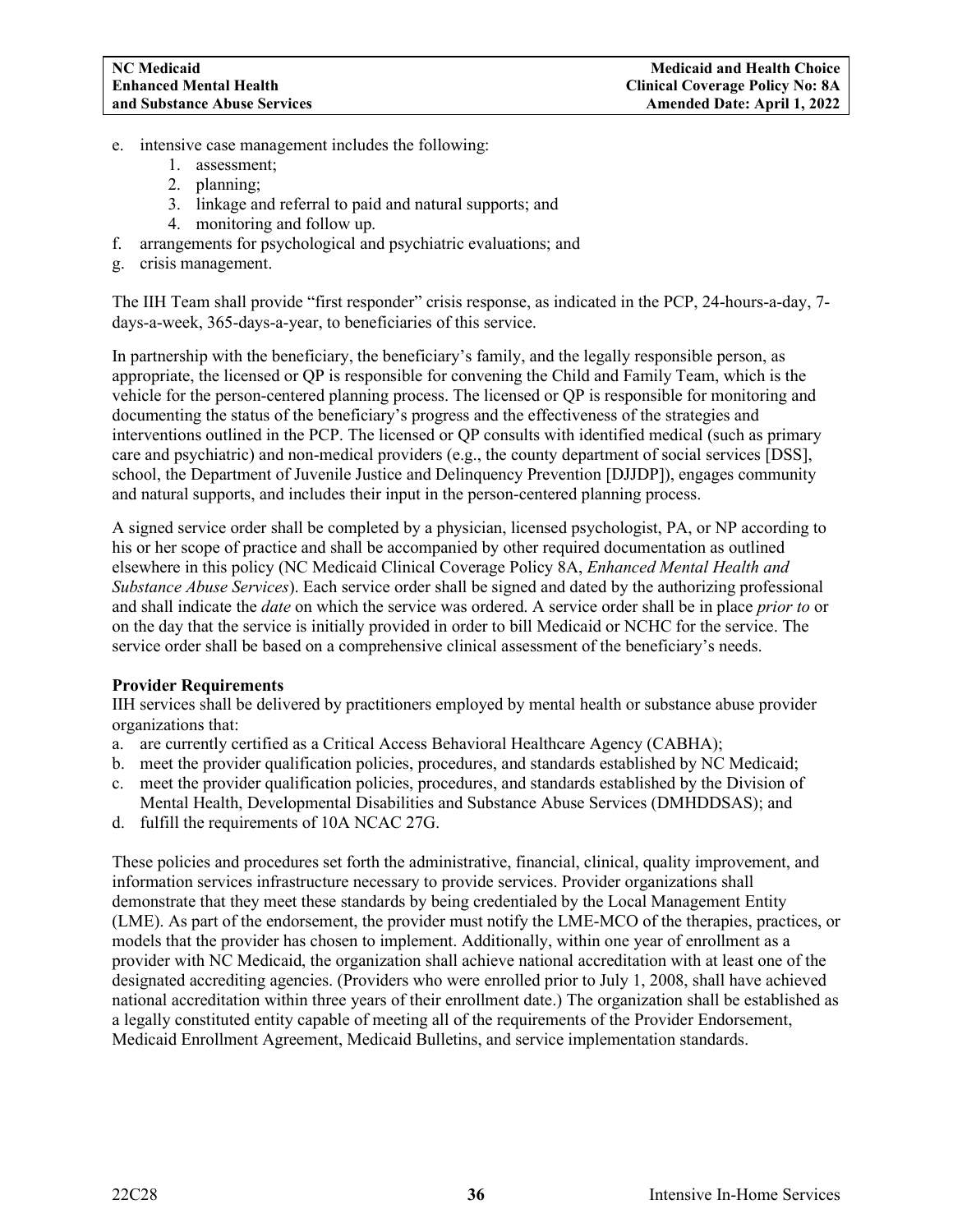For Medicaid or NCHC services, the organization is responsible for obtaining prior authorization from Medicaid's approved vendor for medically necessary services identified in the PCP. The IIH service provider organization shall comply with all applicable federal and state requirements. This includes, but is not limited to, DHHS statutes, rules, policies, and Implementation Updates; Medicaid Bulletins; and other published instruction.

# **Staffing Requirements**

All treatment shall be focused on, and for the benefit of, the eligible beneficiary of IIH services. The service model requires that IIH staff provide 24-hour-a-day coverage, 7-days-a-week, 365-days-a-year. This service model is delivered by an IIH team comprised of one full-time equivalent (FTE) team leader and at least two additional full-time equivalent positions as follows:

a. one FTE team leader who is a licensed professional who has the knowledge, skills, and abilities required by the population and age to be served (may be filled by no more than two individuals). An associate level professional actively seeking licensure may serve as the team leader conditional upon being fully licensed within 30 months from the effective date of this policy. For associate level licensed team leaders hired after the effective date of this policy, the 30-month timeline begins at date of hire;

# **AND**

b. one FTE QP who has the knowledge, skills, and abilities required by the population and age to be served (may be filled by no more than two individuals);

# **AND**

c. one FTE QP or AP who has the knowledge, skills, and abilities required by the population and age to be served (may be filled by no more than two individuals).

For IIH services focused on substance use disorder interventions, the team shall include at least one certified clinical supervisor (CCS), licensed or associate level licensed clinical addiction specialist (LCAS), certified substance abuse counselor (CSAC) or certified alcohol and drug counselor (CADC) as a member of the IIH team.

All staff providing Intensive In-Home Services to children and families must have a minimum of one (1) year documented experience with this population.

No IIH team member who is actively fulfilling an IIH team role may contribute to the staffing ratio required for another service during that time. When fulfilling the responsibilities of IIH services, the staff member shall be fully available to respond in the community.

The team-to-family ratio shall not exceed 1:12 for each IIH team.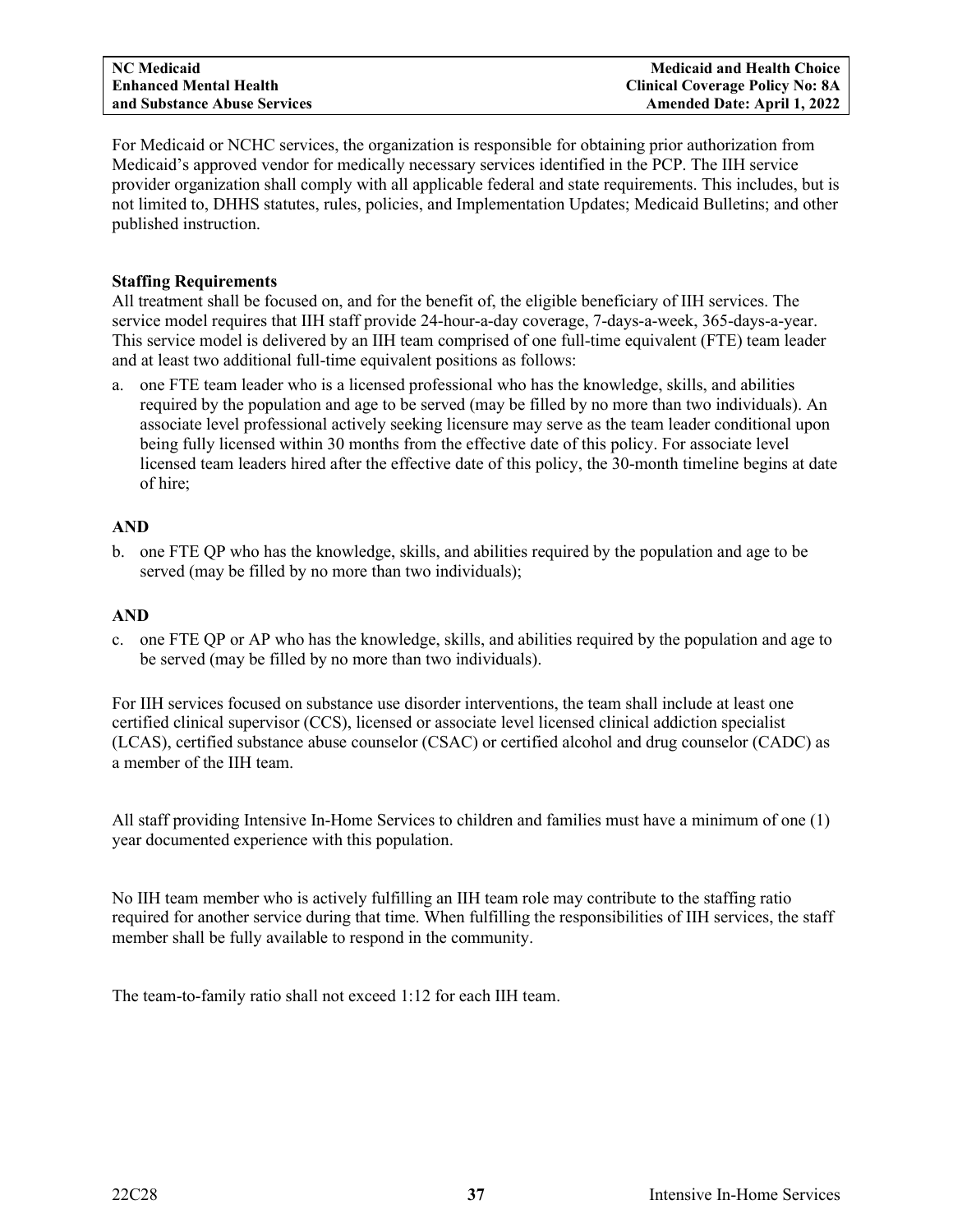The team leader is responsible for the following:

- a. providing individual and family therapy for each beneficiary served by the team;
- b. designating the appropriate team staff such that specialized clinical expertise is applied as clinically indicated for each beneficiary;
- c. providing and coordinating the assessment and reassessment of the beneficiary's clinical needs;
- d. providing clinical expertise and guidance to the IIH team members in the team's interventions with the beneficiary; and
- e. providing the clinical supervision of all members of the team for the provision of this service. An individual supervision plan is required for all IIH team members exclusive of the Team Leader.

Licensed professional or qualified professional has responsibility for the following:

- a. coordinates and oversees the initial and ongoing assessment activities;
- b. convening the Child and Family Team for person-centered planning;
- c. completing the initial development and ongoing revision of the PCP and ensuring its implementation;
- d. consulting with identified medical (for example, primary care and psychiatric) and non-medical (for example, DSS, school, DJJDP) providers, engaging community and natural supports, and including their input in the person-centered planning process;
- e. ensuring linkage to the most clinically appropriate and effective services including arranging for psychological and psychiatric evaluations;
- f. providing and coordinating behavioral health services and other interventions for the beneficiary or other family members with other licensed professionals and Child and Family Team members; and
- g. monitoring and documenting the status of the beneficiary's progress and the effectiveness of the strategies and interventions outlined in the PCP.

All IIH staff have responsibility for the following under the direction of the team leader:

- a. Participating in the person-centered planning process;
- b. Assisting with implementing a home-based behavioral support plan with the beneficiary and the beneficiary's caregivers as indicated in the PCP;
- c. Providing psychoeducation as indicated in the PCP;
- d. Assisting the team leader in monitoring and evaluating the effectiveness of interventions, as evidenced by symptom reduction and progress toward goals identified in the PCP;
- e. Assisting with crisis interventions; and
- f. Assisting the team leader in consulting with identified providers, engaging community and natural supports, and including their input in the person-centered planning process.

All members of the IIH services team shall be supervised by the team leader. Persons who meet the requirements specified for QP or AP status according to 10A NCAC 27G .0104 and who have the knowledge, skills, and abilities required by the population and age to be served may deliver IIH services.

Family members or legally responsible persons of the beneficiary may not provide these services for reimbursement.

**Note**: Supervision of IIH staff is covered as an indirect cost and therefore must not be billed separately an IIH service.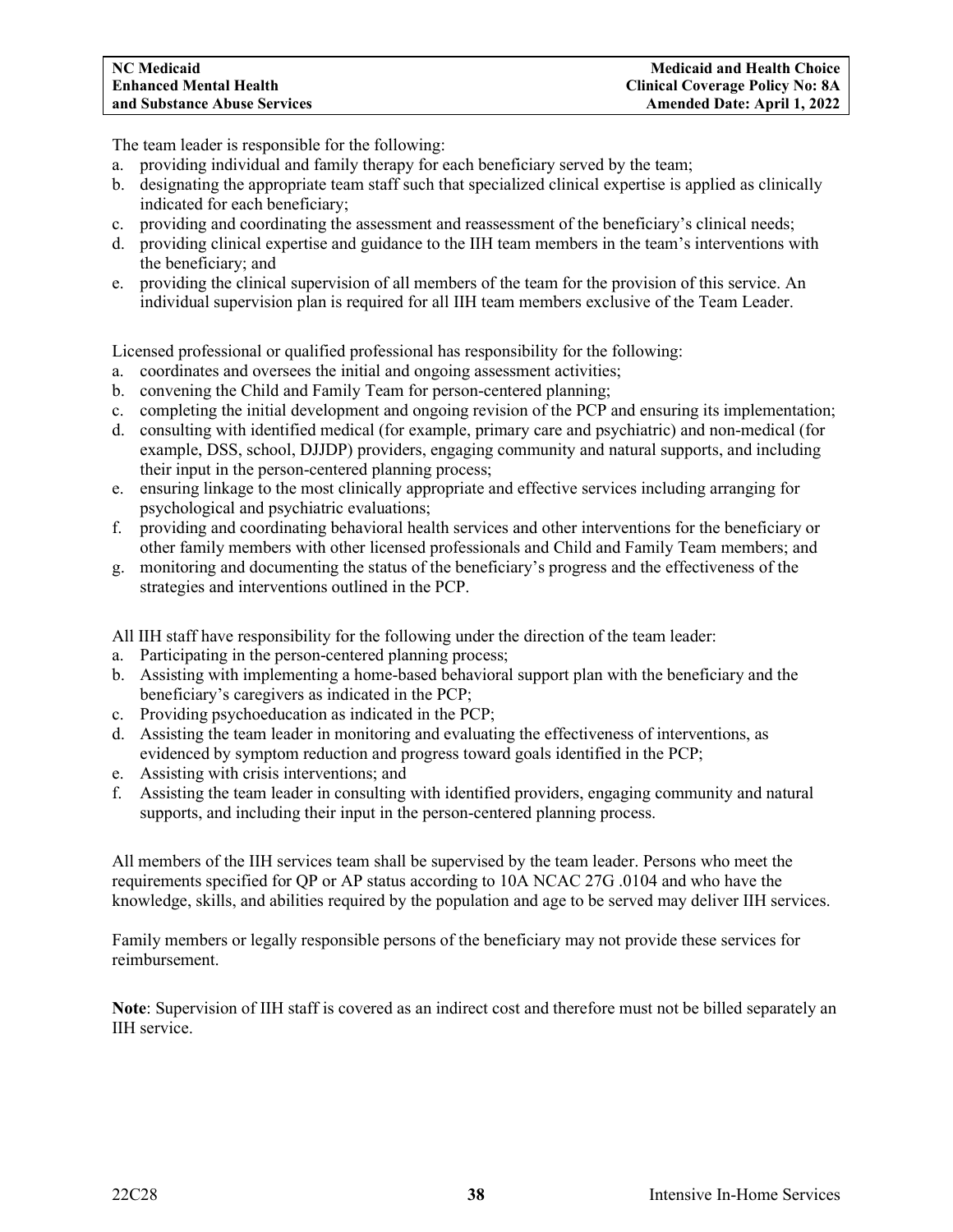# **Staff Training**

The following are the requirements for training staff in IIH.

# **All IIH Team Staff**

- a. Within 30 days of hire to provide IIH services, all staff shall complete the following training requirements:
	- 1. 3 hours of training in the IIH service definition required components;
	- 2. 3 hours of crisis response training; and
	- 3. 3 hours of PCP Instructional Elements (required for only IIH Team Leaders and IIH QP staff responsible for PCP) training;

# **AND**

b. Within 90 days of hire to provide this service, or by June 30, 2011 for staff who were currently working as an IIH team member as of January 1,2011, all IIH staff shall complete the following training requirements:

IIH staff must complete 24 hours\* of training (a minimum of 3 days) in one of the designated therapies, practices or models below specific to the population(s) to be served by each IIH Team. The designated therapies, practices or models are as follows:

- 1. Cognitive Behavior Therapy;
- 2. Trauma-Focused Therapy (For Example: Seeking Safety, Trauma Focused CBT, Real Life Heroes); or
- 3. Family Therapy (For Example: Brief Strategic Family Therapy, Multidimensional Family Therapy, Family Behavior Therapy, Child Parent Psychotherapy, or Family Centered Treatment).
	- A. Practices or models must be treatment focused, not prevention focused.
	- B. Each practice or model chosen must specifically address the treatment needs of the population to be served by each IIH.
	- C. Cognitive Behavior Therapy training must be delivered by a licensed professional.
	- D. Trauma-focused therapy and family therapy training must be delivered by a trainer who meets the qualifications of the developer of the specific therapy, practice or model and meets the training standard of the specific therapy, practice or model. If no specific trainer qualifications are specified by the model, then the training must be delivered by a licensed professional.

\*Licensed professionals (LP) who have documented evidence of post graduate training in the chosen qualifying practice (identified in this clinical coverage policy) dated no earlier than March 20, 2006 may count those training hours toward the 24-hour requirement. It is the responsibility of the LP to have clearly documented evidence of the hours and type of training received.

Licensed (or associate level licensed, under supervision) staff shall be trained in and provide the aspects of these practice(s) or model(s) that require licensure, such as individual therapy or other therapeutic interventions falling within the scope of practice of licensed professionals. It is expected that licensed (or associate level licensed, under supervision) staff shall practice within their scope of practice.

Non-licensed staff [QPs and APs] shall be trained in and provide only the aspects of these practice(s) or model(s) that do not require licensure and are within the scope of their education, training, and expertise. Non-licensed staff must practice under supervision according to the service definition. It is the responsibility of the licensed (or associate level licensed, under supervision) supervisor and the Critical Access Behavioral Health Agency (CABHA) Clinical Director to ensure that the non-licensed staff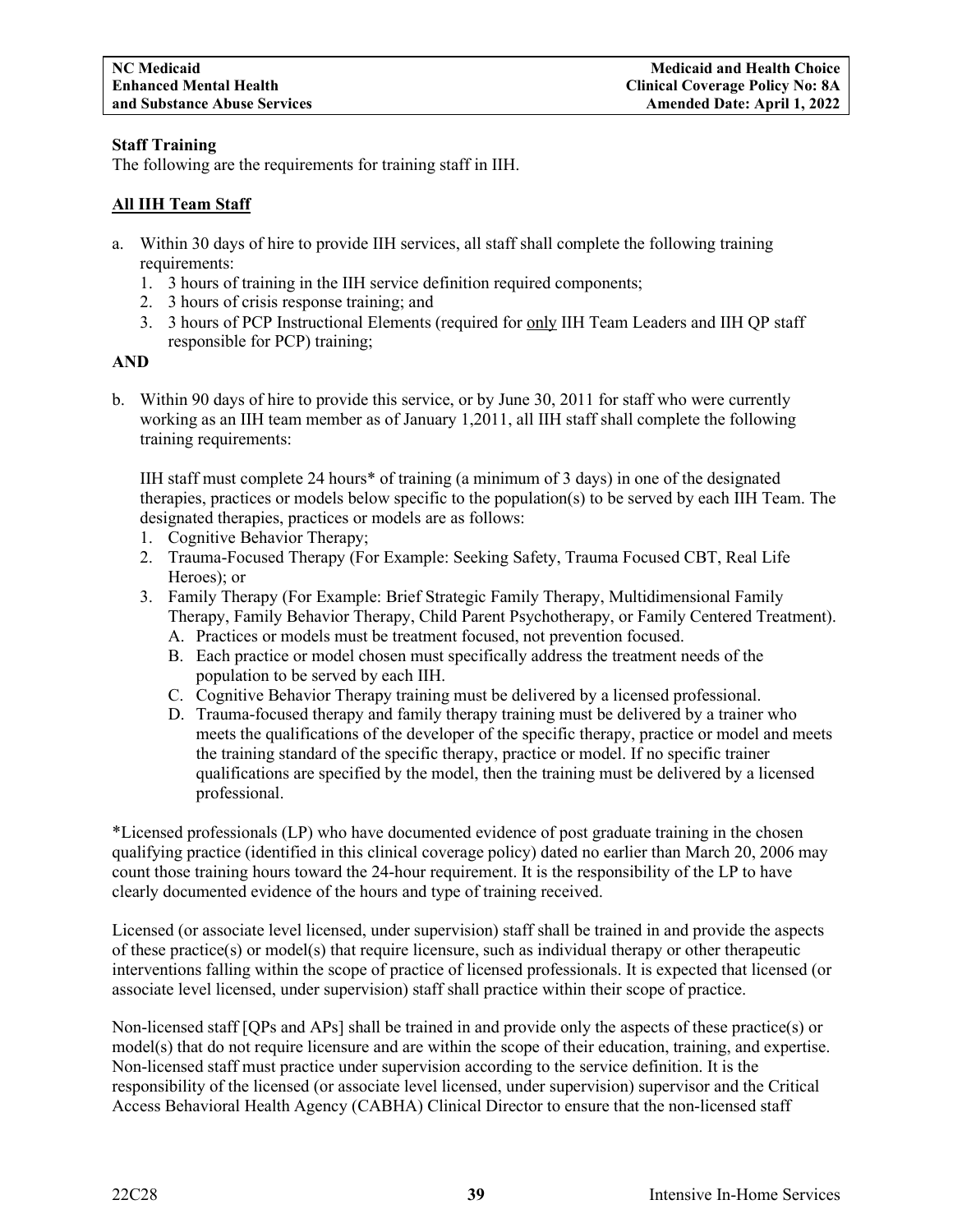practice within the scope of their education, training, and expertise and are not providing any services that require licensure.

All follow up training, clinical supervision, or ongoing continuing education requirements for fidelity of the clinical model or EBP(s) must be followed.

# **AND**

c. On an annual basis, follow up training and ongoing continuing education for fidelity to the chosen modality (Cognitive Behavioral Therapy, Trauma Focused Therapy, Family Therapy) is required. If no requirements have been designated by the developers of that modality, a minimum of 10 hours of continuing education in components of the selected modality must be completed annually.

# **IIH Team Leaders**

- a. In addition to the training required for all IIH staff, IIH team leaders, within 90 days of hire to provide this service, or by March 31, 2011 for staff who were currently working as an IIH Team member as of January 1, 2011, shall complete the following training requirements:
	- 1. 13 hours of Introductory Motivational Interviewing (MI) training by a MINT Trainer\*\* (mandatory 2-day training);
	- 2. 11 hours of Introduction to System of Care Training; and
	- 3. 12 hours of Person-Centered Thinking (PCT) training from a Learning Community for Person Centered Practices certified PCT trainer.
		- A. All new hires to IIH must complete the full 12-hour training.
		- B. Staff who previously worked in IIH for another agency and had six hours of PCT training under the old requirement shall have to meet the 12-hour requirement when moving to a new company.
		- C. The 12-hour PCT training must be portable if an employee changes jobs any time after completing the 12-hour requirement, as long as there is documentation of such training in the new employer's personnel records.
		- D. Staff who previously worked in IIH within the same agency and had six hours of PCT training under the old requirement may complete the additional six hour PCT or Recovery training curriculum when available as an alternative to the full 12 hour training; if not, then the full 12 hour training must be completed.

# **AND**

b. Within 90 days of hire to provide this service, or by June 30, 2011 for staff who were currently working as an IIH Team member as of January 1, 2011, all IIH Team Leaders shall complete all supervisory level training required by the developer of the designated therapy, practice or model. If no specific supervisory level training exists for the designated therapy, practice, or model, then all IIH Team Leaders must complete a minimum of 12 hours of clinical supervision training.

# **All Non-Supervisory IIH Staff (QPs and APs)**

In addition to the training required for all IIH staff, non-supervisory IIH staff, within 90 days of hire to provide this service, or by June 30, 2011 for staff who were currently working as an IIH Team member as of January 1, 2011, shall complete the following training requirements:

- a. 13 hours of Introductory Motivational Interviewing (MI) training by a MINT Trainer\*\* (mandatory 2-day training);
- b. 11 hours of Introduction to System of Care Training; and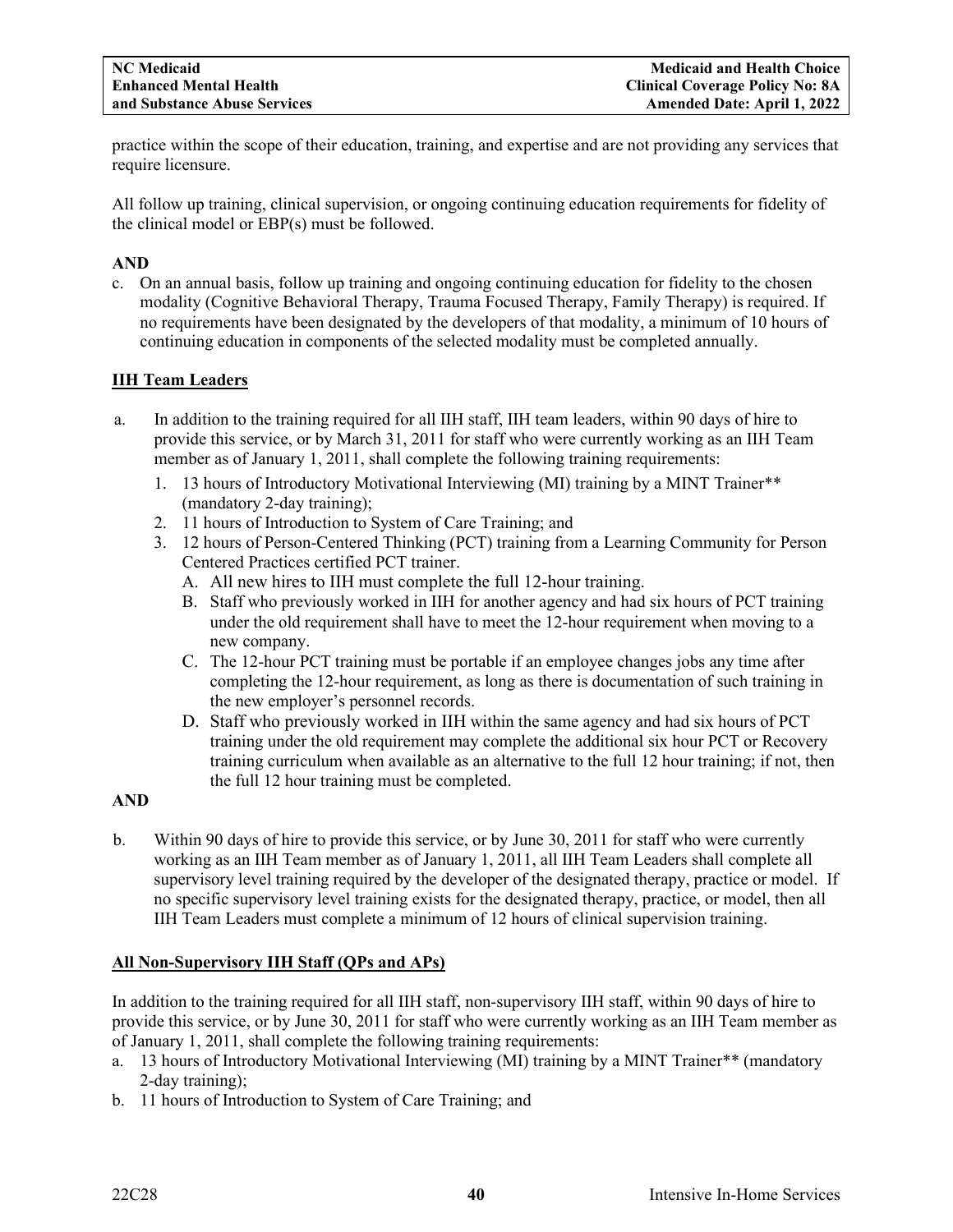- c. 12 hours of Person-Centered Thinking training from a Learning Community for Person Centered Practices certified PCT trainer.
	- 1. All new hires to IIH must complete the full 12-hour training.
	- 2. Staff who previously worked in IIH for another agency and had six hours of PCT training under the old requirement shall have to meet the 12-hour requirement when moving to a new company.
	- 3. The 12-hour PCT training must be portable if an employee changes jobs any time after completing the 12-hour requirement, as long as there is documentation of such training in the new employer's personnel records.
	- 4. Staff who previously worked in IIH within the same agency and had six hours of PCT training under the old requirement may complete the additional six-hour PCT or Recovery training curriculum when available as an alternative to the full 12-hour training; if not, then the full 12 hour training must be completed.

\*\*Note: Motivational Interviewing training must be provided by a Motivational Interviewing Network of Trainers (MINT) trainer (www.motivationalinterview.org).

Motivational Interviewing and all selected therapies, practices and models must be designated in the provider's program description. All staff shall be trained in Motivational Interviewing as well as the other practice(s) or model(s) identified above and chosen by the provider. All training shall be specific to the role of each staff member and specific to the population served.

| <b>Time Frame</b>                                                                                                        | <b>Training Required</b>                                                                                                                                                | <b>Who</b>                                               | <b>Total Minimum Hours</b><br>Required |
|--------------------------------------------------------------------------------------------------------------------------|-------------------------------------------------------------------------------------------------------------------------------------------------------------------------|----------------------------------------------------------|----------------------------------------|
| Within 30 days of hire<br>to provide service                                                                             | • 3 hours IIH service definition required<br>components<br>■ 3 hours of crisis response                                                                                 | $\blacksquare$ All Staff                                 | 6 hours                                |
|                                                                                                                          | • 3 hours of PCP Instructional Elements                                                                                                                                 | IIH Team Leaders<br>• QPs responsible<br>for PCP         | 3 hours                                |
|                                                                                                                          |                                                                                                                                                                         |                                                          |                                        |
| Within 90 days of hire<br>to provide this service,<br>or by March 31, 2011<br>for staff members of<br>existing providers | ■ 13 hours of Introductory Motivational<br>Interviewing* (MI) (mandatory 2-day<br>training)<br>■ 12 hours of Person-Centered Thinking<br>■ 11 hours Introduction to SOC | ■ IIH Team Leaders                                       | 36 hours                               |
|                                                                                                                          |                                                                                                                                                                         |                                                          |                                        |
| Within 90 days of hire<br>to provide this service,<br>or by June 30, 2011<br>for staff members of<br>existing providers  | ■ 13 hours of Introductory Motivational<br>Interviewing* (MI) (mandatory 2-day<br>training)<br>■ 12 hours of Person-Centered Thinking<br>■ 11 hours Introduction to SOC | $\blacksquare$ All Non-<br>Supervisory IIH<br>Team Staff | 36 hours                               |
|                                                                                                                          | ■ To ensure the core fundamental<br>elements of training specific to the<br>modality** selected by the agency for<br>the provision of services are                      | $\blacksquare$ All IIH Staff                             | 24 hours                               |

The following table summarizes the training requirements for the IIH service.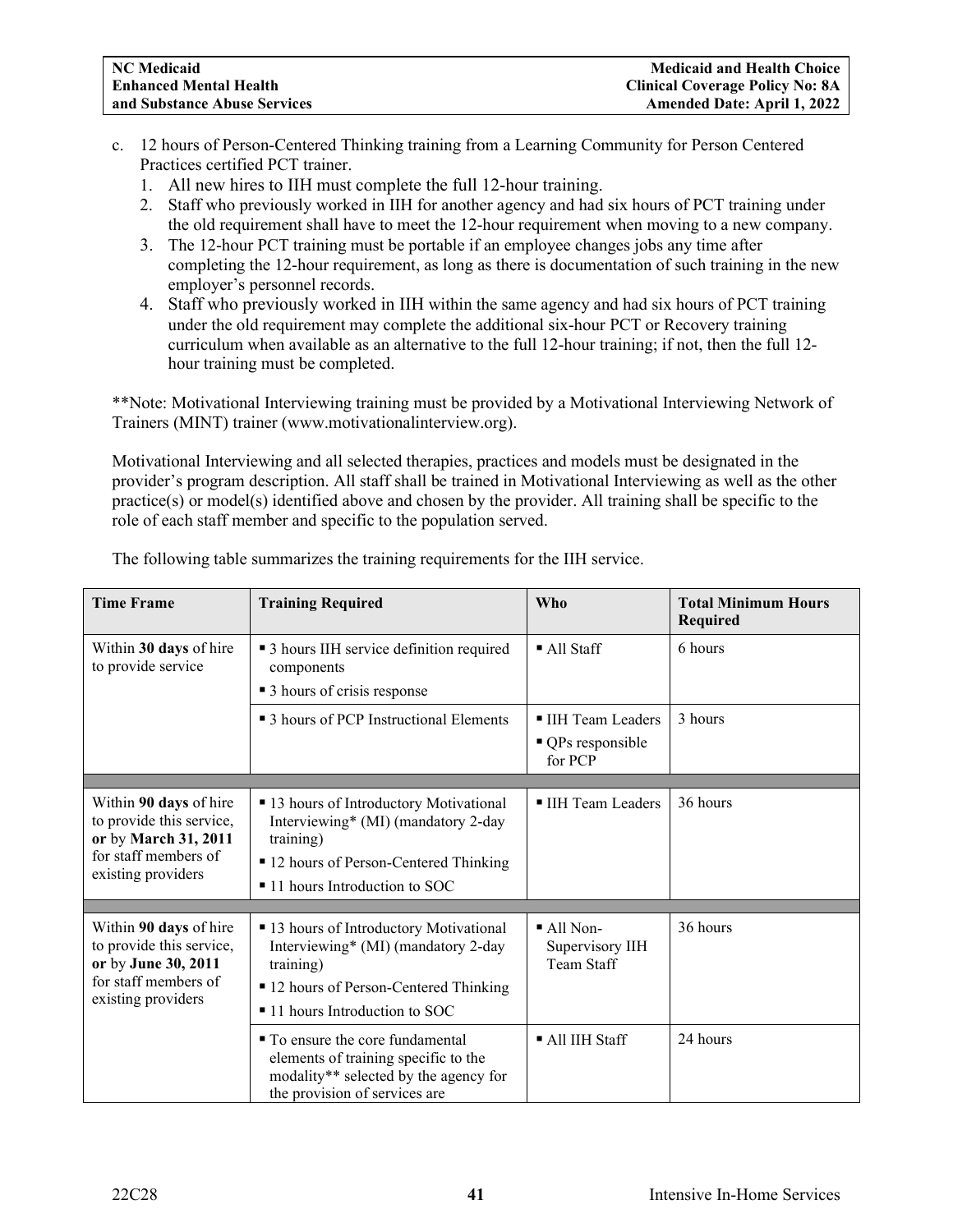| <b>Time Frame</b> | <b>Training Required</b>                                                                                                                                                                                                                                                                           | <b>Who</b>         | <b>Total Minimum Hours</b><br><b>Required</b> |
|-------------------|----------------------------------------------------------------------------------------------------------------------------------------------------------------------------------------------------------------------------------------------------------------------------------------------------|--------------------|-----------------------------------------------|
|                   | implemented a minimum of 24 hours of<br>the selected modality must be<br>completed.                                                                                                                                                                                                                |                    |                                               |
|                   | • All supervisory level training required<br>by the developer of the designated<br>therapy, practice or model with a<br>minimum of 12 hours must be<br>completed.                                                                                                                                  | ■ IIH Team Leaders | 12 hours                                      |
| Annually          | • Follow up training and ongoing<br>continuing education required for<br>fidelity to chosen modality** (If no<br>requirements are designated by<br>developers of that modality, a<br>minimum of 10 hours of continuing<br>education in components of the<br>selected modality must be completed.). | ■ All IIH Staff    | 10 hours**                                    |

\* Motivational Interviewing training must be provided by a Motivational Interviewing Network of Trainers (MINT) trainer.

\*\*Modalities must be ONE of the following: Cognitive Behavioral Therapy, Trauma Focused Therapy, and Family Therapy.

# **Total hours of training for the IIH staff:**

- a. IIH Staff other than Team Leader and QPs responsible for PCPs **42 hours plus the required hours of training for the selected model;**
- b. QPs responsible for the PCP **45 hours plus the required hours of training for the selected model;**
- c. Team Leader **45 hours plus the required hours of training for the selected model as well as the supervisory training requirement;**

# **AND**

d. Annually, all IIH staff must have a **minimum of 10 hours** of training (**more** if fidelity to the model requires it).

# **Service Type and Setting**

IIH is a direct and indirect, periodic, rehabilitative service in which the team members provide medically necessary services and interventions that address the diagnostic and clinical needs of the beneficiary. Additionally, the team provides interventions with the family and caregivers on behalf of and directed for the benefit of the beneficiary as well as plans, links, and monitors services on behalf of the beneficiary. This service is provided in any location. IIH providers shall deliver services in various environments, such as homes, schools, court, homeless shelters, libraries, street locations, and other community settings.

**\*Note:** For all services, federal Medicaid regulations shall deny Medicaid or NCHC payment for services delivered to inmates of public correctional institutions, secure juvenile detention centers, or to beneficiaries in facilities that have more than 16 beds and that are classified as institutions of mental diseases.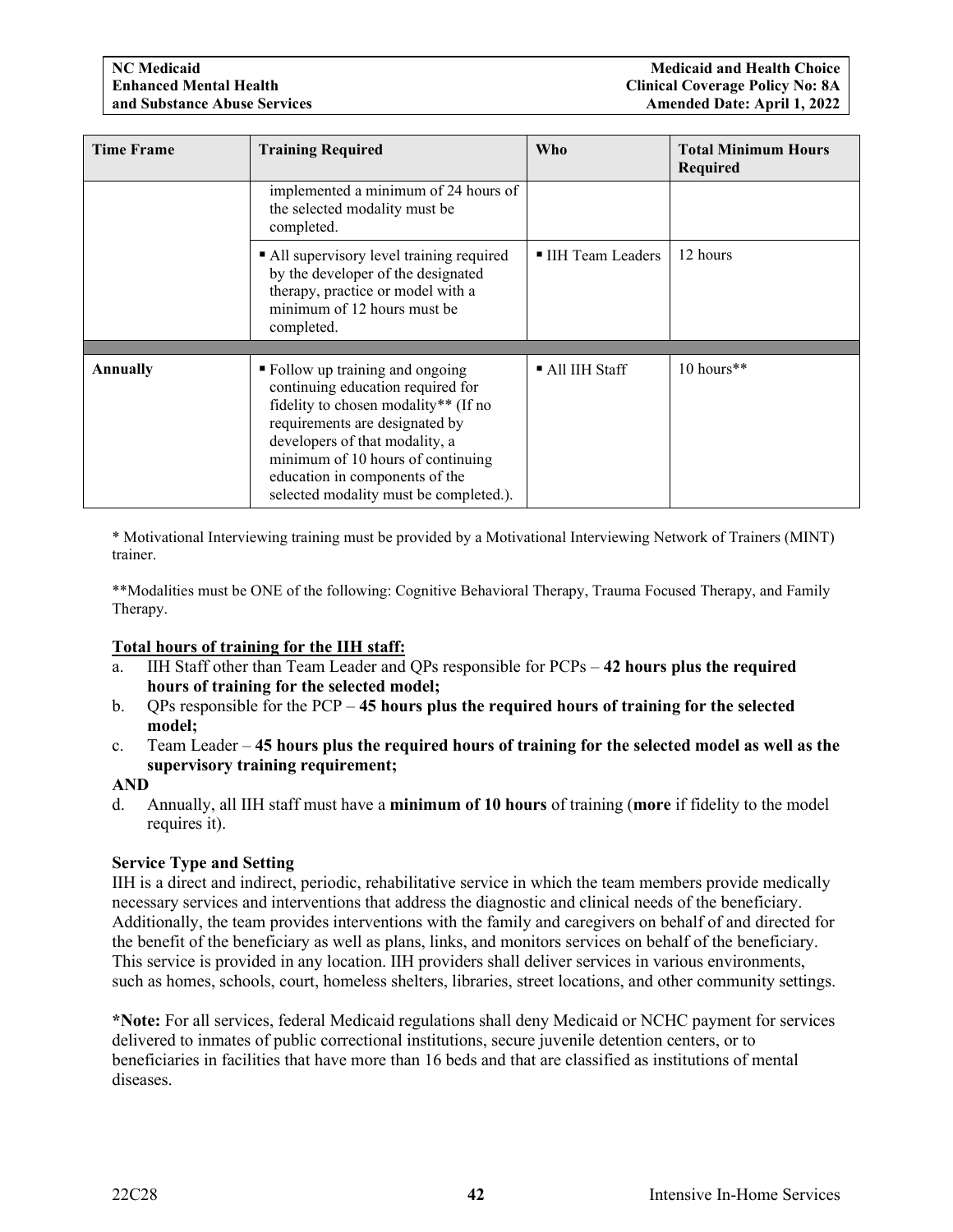The IIH Team shall provide "first responder" crisis response, as indicated in the PCP, 24-hours-a-day, 7 days-a-week, 365-days-a-year, to beneficiaries of this service.

IIH also includes telephone time with the beneficiary and the beneficiary's family or caregivers, as well as collateral contact with persons who assist the beneficiary in meeting the beneficiary's rehabilitation goals specified in the PCP. IIH includes participation and ongoing clinical involvement with the Child and Family Team and meetings for the planning, development, implementation, and revision of the beneficiary's PCP.

# **Program Requirements**

For IIH beneficiaries, all aspects of the delivery of this service occurring per date of service shall equal one per diem event of a two hour minimum. It is the expectation that service frequency shall decrease over time: at least 12 in-person contacts per beneficiary are required in the first month, and at least 6 inperson contacts per beneficiary per month are required in the second and third months of IIH services. The IIH service varies in intensity to meet the changing needs of beneficiaries, families, and caregivers; to assist them in the home and community settings; and to provide a sufficient level of service as an alternative to the beneficiary's need for a higher level of care.

The IIH team works together as an organized, coordinated unit under the direct supervision of the team leader. The team meets at least weekly to ensure that the planned interventions are implemented by the appropriate staff members and to discuss beneficiary's progress toward goals as identified in the PCP.

This service is billed per diem, with a 2-hour minimum. That is, when the total contact time per date of service meets or exceeds 2 hours, it is a billable event. Based on the percentages listed below, the 2 hours may include:

- a. direct clinical interventions as identified in the PCP; or
- b. case management interventions (in-person, telephone time, and collateral contacts).

Services are delivered in-person with the beneficiary, family, and caregivers and in locations outside the agency's facility. Each provider agency must assess and document at least annually the aggregate services delivered at each site using both of the following quality assurance benchmarks:

- a. at least 60 percent of the contacts shall occur in-person with the beneficiary, family, and caregivers. The remaining units may be either telephone or collateral contacts; and
- b. at least 60 percent of staff time shall be spent working outside of the agency's facility, with or on behalf of the beneficiaries.

At any point while the beneficiary is receiving IIH services, IIH staff shall link the beneficiary to an alternative service when clinically indicated and functionally appropriate for the needs of the beneficiary and family as determined by the Child and Family Team. A full-service note is required to document the activities that led to the referral.

It is incumbent upon the IIH provider agency as a professional entity to research and implement evidencebased practices appropriate to this service definition.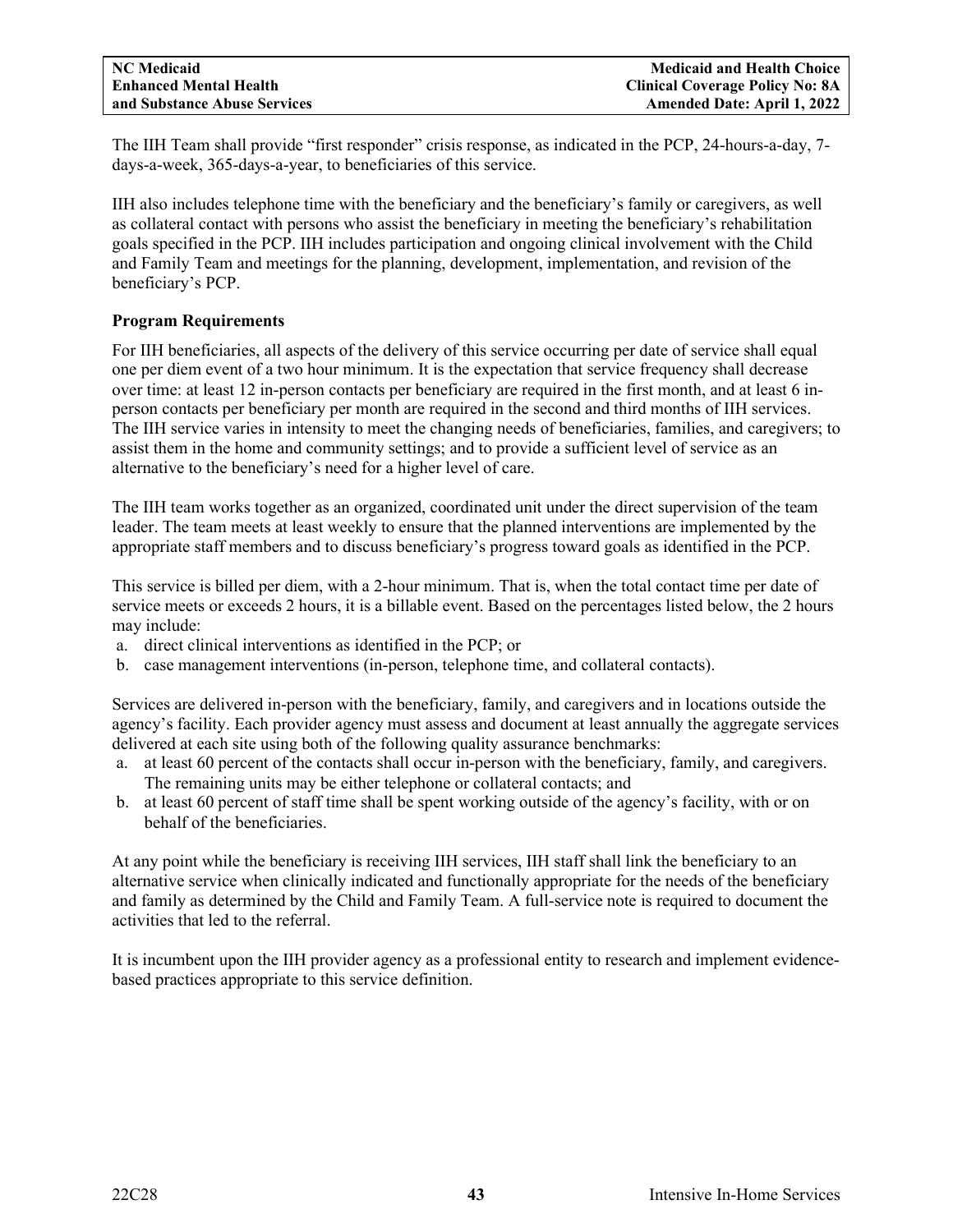# **Eligibility Criteria**

The beneficiary is eligible for this service when all of the following criteria are met:

- a. there is a mental health or substance use disorder diagnosis (as defined by the DSM-5, or any subsequent editions of this reference material), other than a sole diagnosis of intellectual and developmental disability;
- b. based on the current comprehensive clinical assessment, this service was indicated, and outpatient treatment services were considered or previously attempted, but were found to be inappropriate or not effective;
- c. the beneficiary has current or past history of symptoms or behaviors indicating the need for a crisis intervention as evidenced by suicidal or homicidal ideation, physical aggression toward others, self-injurious behavior, serious risk-taking behavior (running away, sexual aggression, sexually reactive behavior, or substance use);
- d. the beneficiary's symptoms and behaviors are unmanageable at home, school, or in other community settings due to the deterioration of the beneficiary's mental health or substance use disorder condition, requiring intensive, coordinated clinical interventions;
- e. the beneficiary is at imminent risk of out-of-home placement based on the beneficiary's current mental health or substance use disorder clinical symptomatology, or is currently in an out-ofhome placement and a return home is imminent; and
- f. there is no evidence to support that alternative interventions would be equally or more effective, based on North Carolina community practice standards (Best Practice Guidelines of the American Academy of Child and Adolescent Psychiatry, American Psychiatric Association, American Society of Addiction Medicine).

#### **Entrance Process**

The process for a beneficiary to enter this service includes a comprehensive clinical assessment that demonstrates medical necessity shall be completed prior to provision of this service. If a substantially equivalent assessment is available, reflects the current level of functioning**,** and contains all the required elements as outlined in community practice standards as well as in all applicable federal and state requirements, it may be used as part of the current comprehensive clinical assessment. Relevant diagnostic information shall be obtained and included in the PCP.

For Medicaid or NCHC funded IIH services, a signed service order shall be completed by a physician, licensed psychologist, physician assistant, or nurse practitioner according to his or her scope of practice. Each service order shall be signed and dated by the authorizing professional and shall indicate the *date* on which the service was ordered. A service order shall be in place *prior to* or on the day that the service is initially provided in order to bill Medicaid or NCHC for the service. The service order shall be based on a comprehensive clinical assessment of the beneficiary's needs. Prior authorization is required on the first day of this service.

Prior authorization by the Medicaid or NCHC approved vendor is required for Medicaid or NCHC funded IIH services. To request the initial authorization, submit the PCP with signatures and the required authorization request form to the Medicaid or NCHC approved vendor. In addition, submit a completed LME-MCO Consumer Admission and Discharge Form to the LME-MCO.

Medicaid or NCHC may cover up to 60 days for the initial authorization period, based on medical necessity.

After the initial authorization has been obtained, the team leader shall convene the Child and Family Team, in partnership with the beneficiary and the beneficiary's family, for the purpose of further developing the PCP.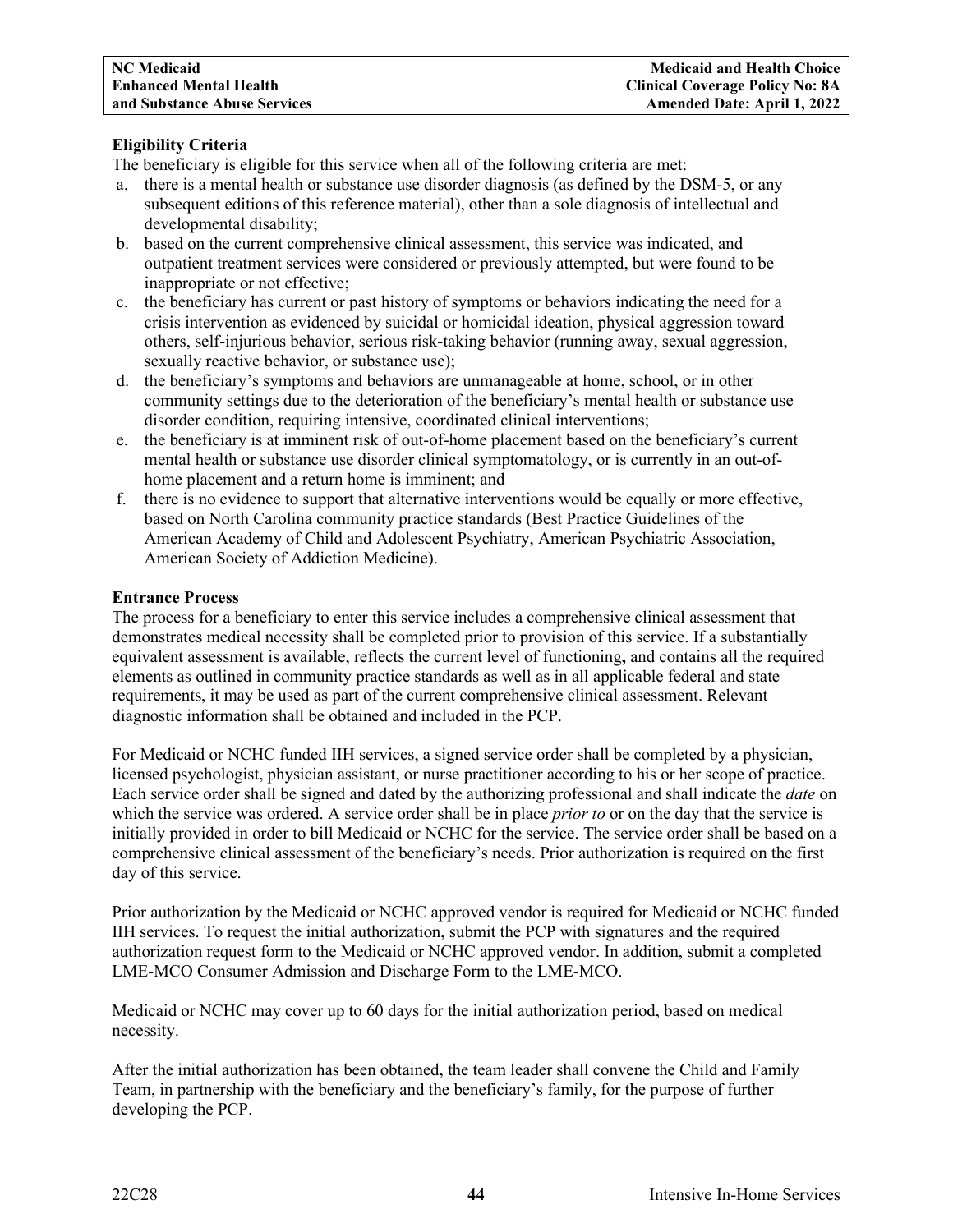# **Continued Service Criteria**

The beneficiary is eligible to continue this service if the desired outcome or level of functioning has not been restored, improved, or sustained over the time frame outlined in the beneficiary's PCP; or the beneficiary continues to be at risk for out-of-home placement, based on current clinical assessment, history, and the tenuous nature of the functional gains.

# **AND**

One of the following applies:

- a. The beneficiary has achieved current PCP goals, and additional goals are indicated as evidenced by documented symptoms;
- b. The beneficiary is making satisfactory progress toward meeting goals and there is documentation that supports that continuation of this service will be effective in addressing the goals outlined in the PCP;
- c. The beneficiary is making some progress, but the specific interventions in the PCP need to be modified so that greater gains, which are consistent with the beneficiary's premorbid level of functioning, are possible; or
- d. The beneficiary fails to make progress, or demonstrates regression, in meeting goals through the interventions outlined in the PCP. The beneficiary's diagnosis should be reassessed to identify any unrecognized co-occurring disorders, and interventions or treatment recommendations shall be revised based on the findings. This includes consideration of alternative or additional services.

# **Discharge Criteria**

The beneficiary meets the criteria for discharge if any one of the following applies:

- a. The beneficiary has achieved goals and is no longer in need of IIH services;
- b. The beneficiary's level of functioning has improved with respect to the goals outlined in the PCP, inclusive of a transition plan to step down to a lower level of care;
- c. The beneficiary is not making progress or is regressing, and all reasonable strategies and interventions have been exhausted, indicating a need for more intensive services;
- d. The beneficiary or legally responsible person no longer wishes to receive IIH services; or
- e. The beneficiary, based on presentation and failure to show improvement despite modifications in the PCP, requires a more appropriate best practice treatment modality based on North Carolina community practice standards (for example, National Institute of Drug Abuse, American Psychiatric Association).

In addition, a completed LME-MCO Consumer Admission and Discharge Form shall be submitted to the LME-MCO.

**Note:** Any denial, reduction, suspension, or termination of service requires notification to the beneficiary, legally responsible person, or both about the beneficiary's appeal rights in accordance with the Department's beneficiary notices procedure.

# **Expected Clinical Outcomes**

The expected clinical outcomes for this service are specific to recommendations resulting from clinical assessments and meeting the identified goals in the beneficiary's PCP.

Expected clinical outcomes include but are not limited to the following:

- a. Decrease in the frequency or intensity of crisis episodes;
- b. Reduction in symptomatology;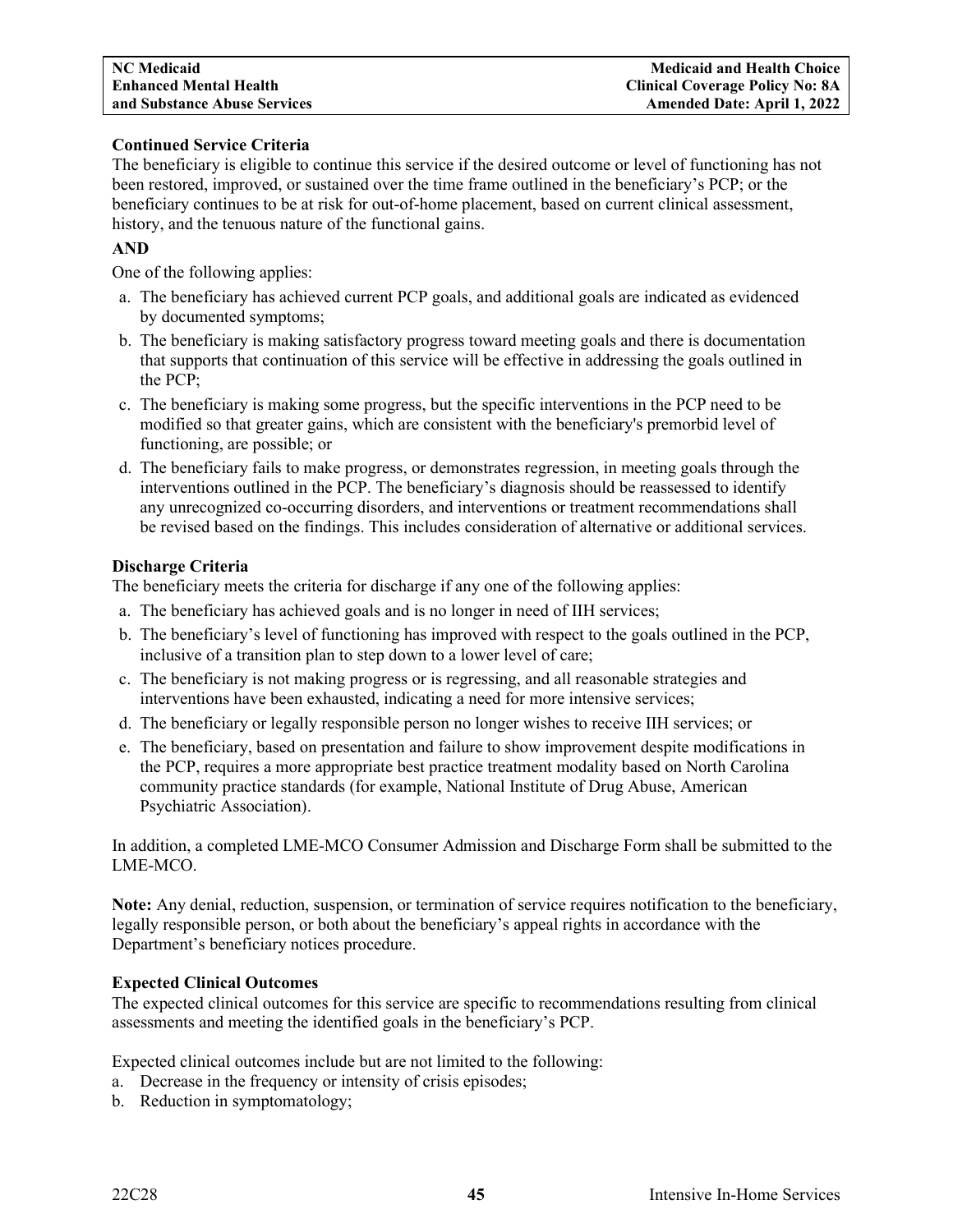- c. Beneficiary and family or caregivers' engagement in the recovery process;
- d. Improved beneficiary functioning in the home, school and community settings;
- e. Ability of the beneficiary and family or caregiver to better identify and manage triggers, cues, and symptoms;
- f. Beneficiary's sustained improvement in developmentally appropriate functioning in specified life domains;
- g. Beneficiary's utilization increased coping skills and social skills that mitigate life stresses resulting from the beneficiary's diagnostic and clinical needs;
- h. Reduction of symptoms and behaviors that interfere with the beneficiary's daily living, such as negative effects of the substance use disorder or dependence, psychiatric symptoms, or both;
- i. Decrease in delinquent behaviors when present; and
- j. Increased use of available natural and social supports by the beneficiary and family or caregivers.

# **Documentation Requirements**

Refer to NC Medicaid Clinical Coverage Policies and the DMHDDSAS *Records Management and Documentation Manual* for a complete listing of documentation requirements.

For this service, one of the documentation requirements is a full service note for each contact or intervention (such as family counseling, individual counseling, case management, crisis response) for each date of service, written and signed by the person(s) who provided the service, which includes the following:

- a. Beneficiary's name;
- b. Medicaid or NCHC identification number;
- c. Service Record Number;
- d. Service provided (for example, IIH services);
- e. Date of service;
- f. Place of service;
	- Type of contact (in-person, telephone call, collateral);
- g. Purpose of the contact;
- h. Description of the provider's interventions;
- i. Amount of time spent performing the intervention;
- j. Description of the effectiveness of the interventions in meeting the beneficiary's specified goals as outlined in the PCP; and
- k. Signature and credentials of the staff member(s) providing the service

*A documented discharge plan shall be discussed with the beneficiary and included in the service record.*

In addition, a completed LME-MCO Consumer Admission and Discharge Form shall be submitted to the LME-MCO.

# **Utilization Management**

Services are based upon a finding of medical necessity, shall be directly related to the beneficiary's diagnostic and clinical needs, and are expected to achieve the specific rehabilitative goals specified in the beneficiary's PCP. Medical necessity is determined by North Carolina community practice standards as verified by independent Medicaid consultants for Medicaid or NCHC funded services.

Medically necessary services are authorized in the most cost-efficient mode, as long as the treatment that is made available is similarly efficacious to services requested by the beneficiary's physician, therapist, or other licensed practitioner. Typically, a medically necessary service shall be generally recognized as an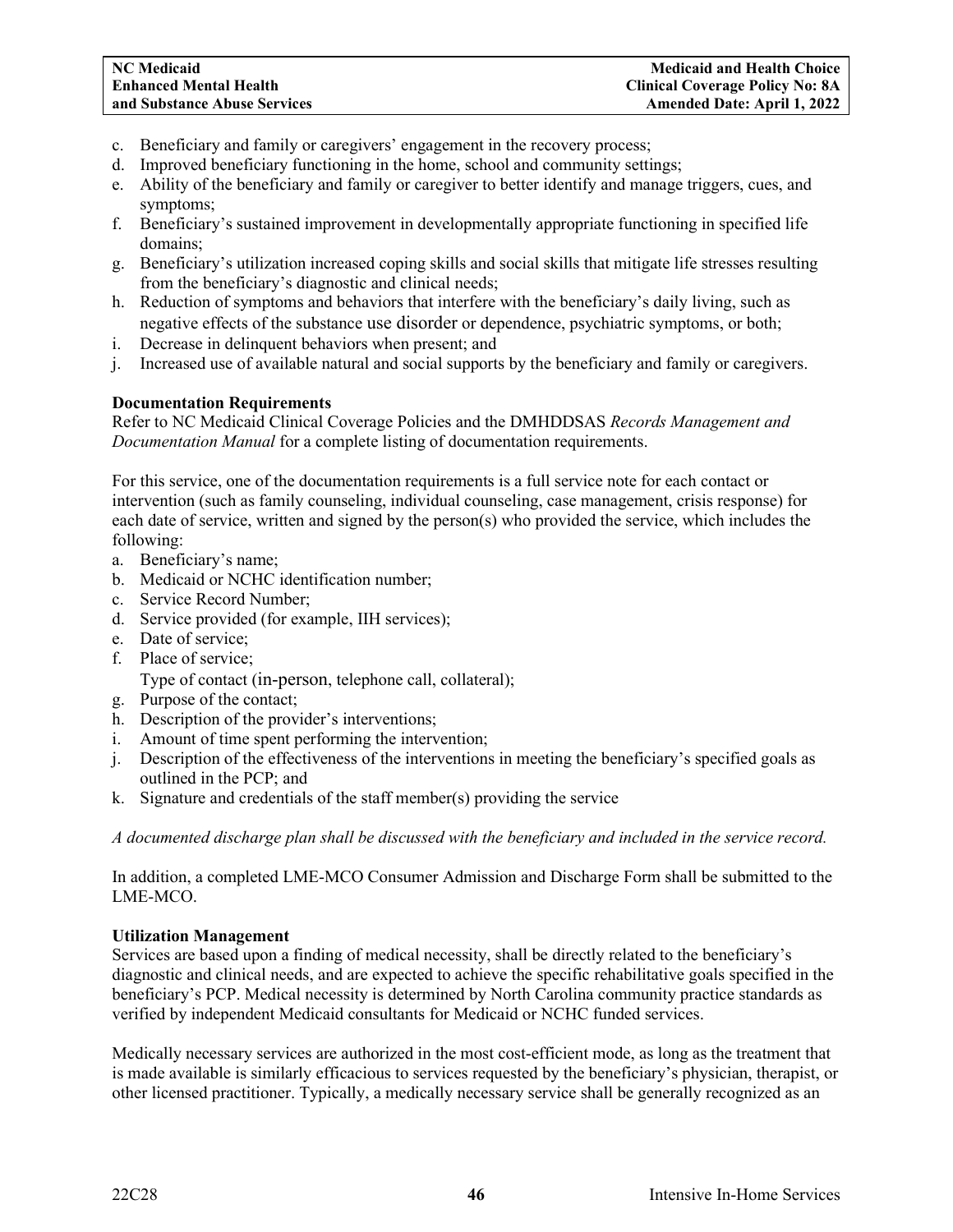accepted method of medical practice or treatment. Each case is reviewed individually to determine if the requested service meets the criteria outlined under EPSDT.

No more than one beneficiary in the home may receive IIH services during any active authorization period.

For Medicaid or NCHC, prior authorization by the Medicaid or NCHC approved vendor is required according to published policy.

The Medicaid or NCHC approved vendor or the LME-MCO shall evaluate the request to determine if medical necessity supports more or less intensive services.

Medicaid or NCHC may cover up to 60 days for the initial authorization period based on the medical necessity documented in the beneficiary's PCP, the authorization request form, and supporting documentation. Submit the reauthorization request before the initial authorization expires. Medicaid and NCHC cover up to 60 days for reauthorization based on the medical necessity documented in the required PCP, the authorization request form, and supporting documentation.

If continued IIH services are needed at the end of the initial authorization period, submit the PCP and a new request for authorization reflecting the appropriate level of care and service to the Medicaid or NCHC approved vendor for Medicaid or NCHC services. This must occur before the authorization expires.

This service is billed per diem, with a 2-hour minimum. That is, when the total contact time per date meets or exceeds 2 hours, it is a billable event. The 2 hours may include both direct and indirect interventions (in-person, telephone time, and collateral contacts), based on the percentages listed in Program Requirements.

# **Service Exclusions and Limitations**

A beneficiary may receive IIH services from only one IIH service provider organization during any active authorization period for this service.

The following are not billable under this service:

- a. Transportation time (this is factored in the rate);
- b. Any habilitation activities;
- c. Any social or recreational activities (or the supervision thereof); or
- d. Clinical and administrative supervision of staff, including team meetings (this is factored in the rate).

Service delivery to individuals other than the beneficiary may be covered only when the activity is directed exclusively toward the benefit of that beneficiary.

IIH services cannot be provided during the same authorization period as the following services:

- a. Multisystemic Therapy;
- b. Day Treatment;
- c. individual, group and family therapy;
- d. Substance Abuse Intensive Outpatient Program;
- e. child residential treatment services Level II Program Type through Level IV;
- f. Psychiatric Residential Treatment Facility (PRTF); or
- g. substance abuse residential services.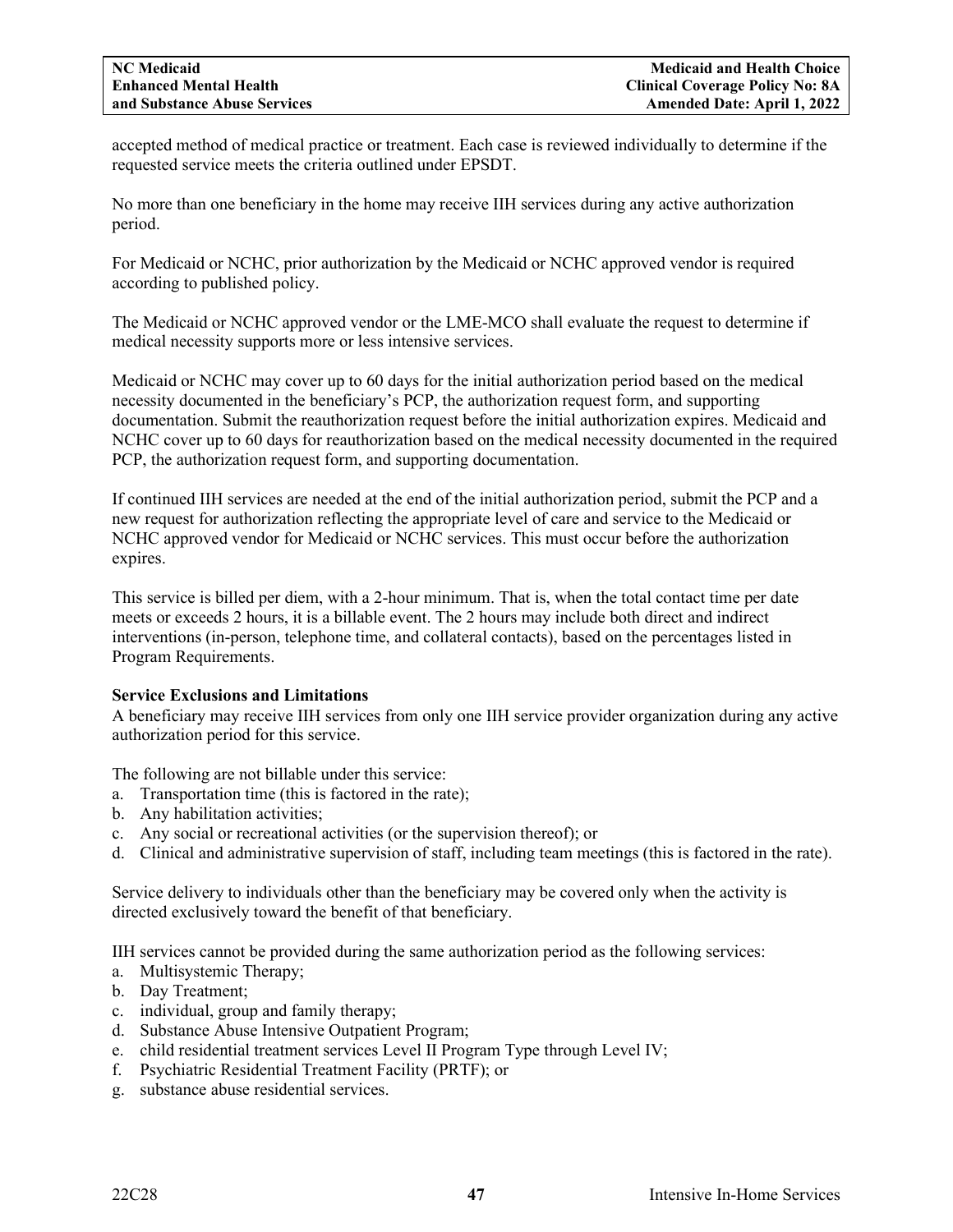**Note:** For Medicaid beneficiaries under the age of 21, additional products, services, or procedures may be requested even if they do not appear in the N.C. State Plan or when coverage is limited to those over 21 years of age. Service limitations on scope, amount, or frequency described in the coverage policy may not apply if the product, service, or procedure is medically necessary. [See **Subsection 2.2.1, EPSDT Special Provision,** in this policy (Clinical Coverage Policy 8A, *Enhanced Mental Health and Substance Abuse Services*).]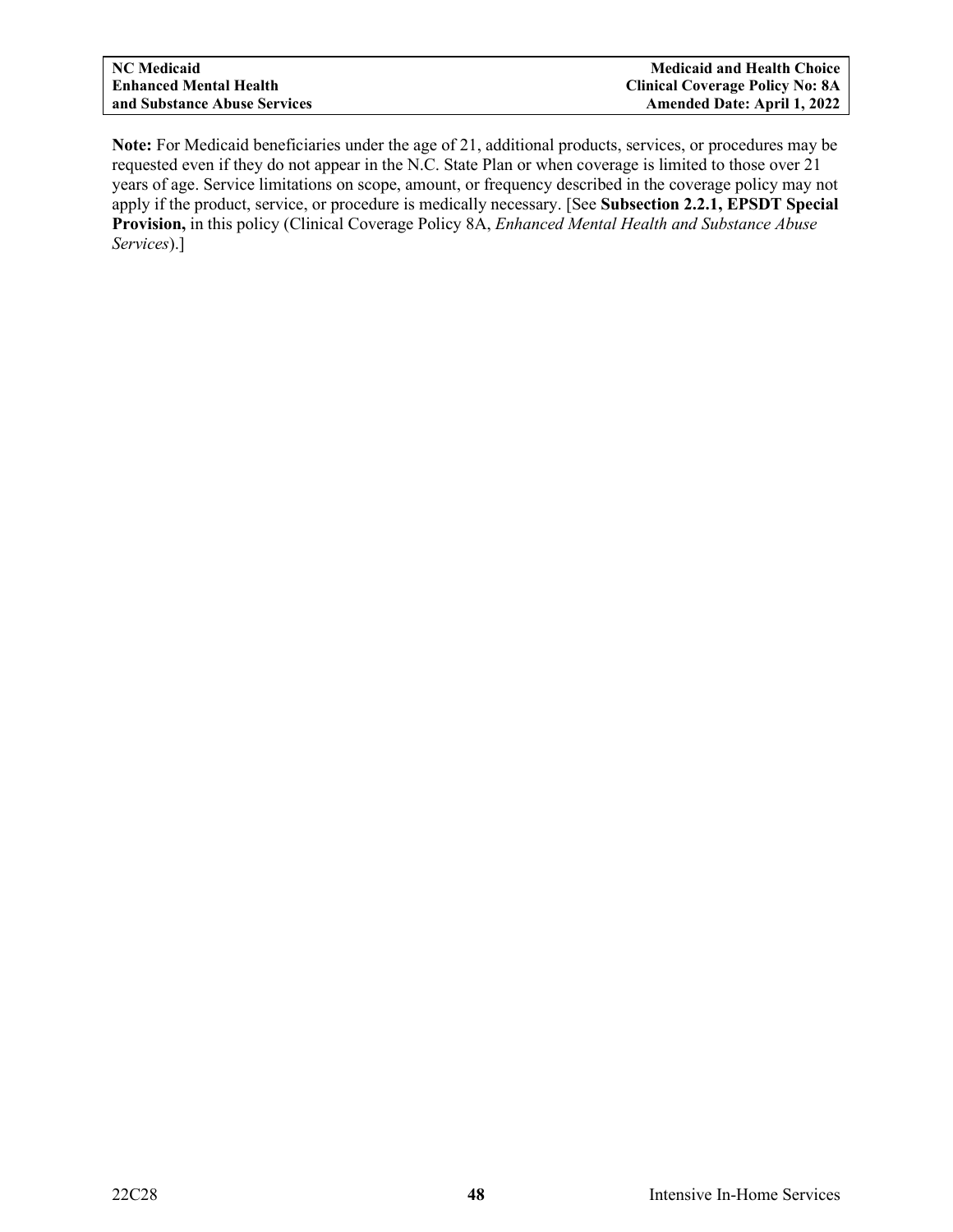# **Multisystemic Therapy (MST): Medicaid and Billable Service**

# **Service Definition and Required Components**

Multisystemic Therapy (MST) is a program designed for youth generally between the ages 7 through 17 who:

- a. have antisocial, aggressive or violent behaviors;
- b. are at risk of out-of-home placement due to delinquency;
- c. adjudicated youth returning from out-of-home placement;
- d. chronic or violent juvenile offenders; or
- e. youth with serious emotional disturbances or a substance use disorder and their families.

MST provides an intensive model of treatment based on empirical data and evidence-based interventions that target specific behaviors with individualized behavioral interventions. The purpose of this program is to keep youth in the home by delivering an intensive therapy to the family within the home. Services are provided through a team approach to beneficiaries and their families.

Services include:

- a. an initial assessment to identify the focus of the MST intervention;
- b. individual therapeutic interventions with the beneficiary and family;
- c. peer intervention;
- d. case management; and
- e. crisis stabilization.

Specialized therapeutic and rehabilitative interventions are available to address special areas such as:

- a. a substance use disorder;
- b. sexual abuse;
- c. sex offending; and
- d. domestic violence.

Services are available in-home, at school, and in other community settings. The duration of MST intervention is 3 to 5 months. MST involves families and other systems such as the school, probation officers, extended families, and community connections.

MST services are delivered in a team approach designed to address the identified needs of children and adolescents with significant behavioral problems who are transitioning from out of home placements or are at risk of out-of-home placement and need intensive interventions to remain stable in the community. This population has access to a variety of interventions 24-hours-a-day, 7-days-a-week, by staff that will maintain contact and intervene as one organizational unit.

This team approach consists of structured therapeutic interventions that provide support and guidance in the following functional domains:

- a. adaptive;
- b. communication;
- c. psychosocial;
- d. problem solving; and
- e. behavior management.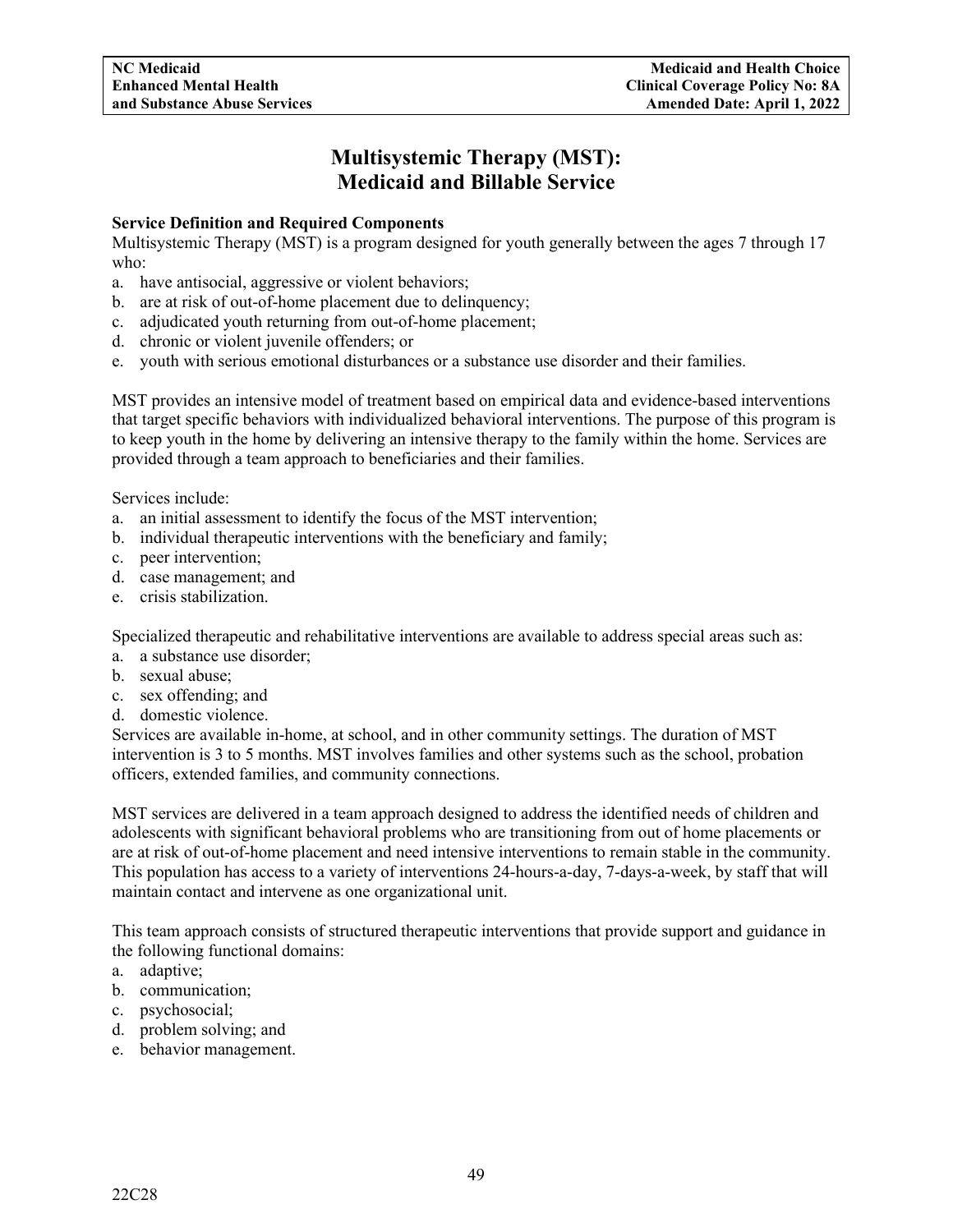The service promotes the family's capacity to monitor and manage the beneficiary's behavior.

A service order for MST must be completed by a physician, licensed psychologist, physician assistant or nurse practitioner according to their scope of practice prior to or on the day that the services are to be provided.

# **Provider Requirements**

MST services must be delivered by practitioners employed by a mental health or substance abuse provider organization that meets the provider qualification policies, procedures, and standards established by DMH and the requirements of 10A NCAC 27G. These policies and procedures set forth the administrative, financial, clinical, quality improvement, and information services infrastructure necessary to provide services. Provider organizations must demonstrate that they meet these standards by being credentialed by the LME-MCO. Within three years of enrollment as a provider, the organization must have achieved national accreditation. The organization must be established as a legally recognized entity in the United States and qualified or registered to do business as a corporate entity in the State of North Carolina.

MST providers must have the ability to deliver services in various environments, such as homes, schools, homeless shelters, street locations, etc. Organizations that provide MST must provide "first responder" crisis response on a 24-hours-a-day, 7-days-a-week, 365-days-a-year, basis to beneficiaries who are receiving this service.

# **Staffing Requirements**

This service model includes at a minimum a master's level QP who is the team supervisor and three QP staff who provide available 24-hour coverage, 7-days-a-week. Staff is required to participate in MST introductory training and quarterly training on topics directly related to the needs of MST beneficiary and their family on an ongoing basis. All staff on the MST team shall receive a minimum of 1 hour of group supervision and 1 hour of telephone consultation per week. MST team member–to–family ratio shall not exceed 1:5 for each member.

# **Service Type and Setting**

MST is a direct and indirect periodic service where the MST worker provides direct intervention and also arranges, coordinates, and monitors services on behalf of the beneficiary. This service is provided in any location. MST services are provided in a range of community settings such as beneficiary's home, school, homeless shelters, libraries, etc. MST also includes telephone time with the individual beneficiary and collateral contact with persons who assist the beneficiary in meeting their goals specified in their PCP.

**Note:** For all services, federal Medicaid regulations shall deny Medicaid or NCHC payment for services delivered to inmates of public correctional institutions or for patients in facilities with more than 16 beds that are classified as institutions of mental diseases.

# **Clinical Requirements**

For registered beneficiaries, a minimum of 12 contacts must occur within the first month. For the second and third months of MST, an average of 6 contacts must occur each month. It is the expectation that service frequency shall be titrated over the last 2 months.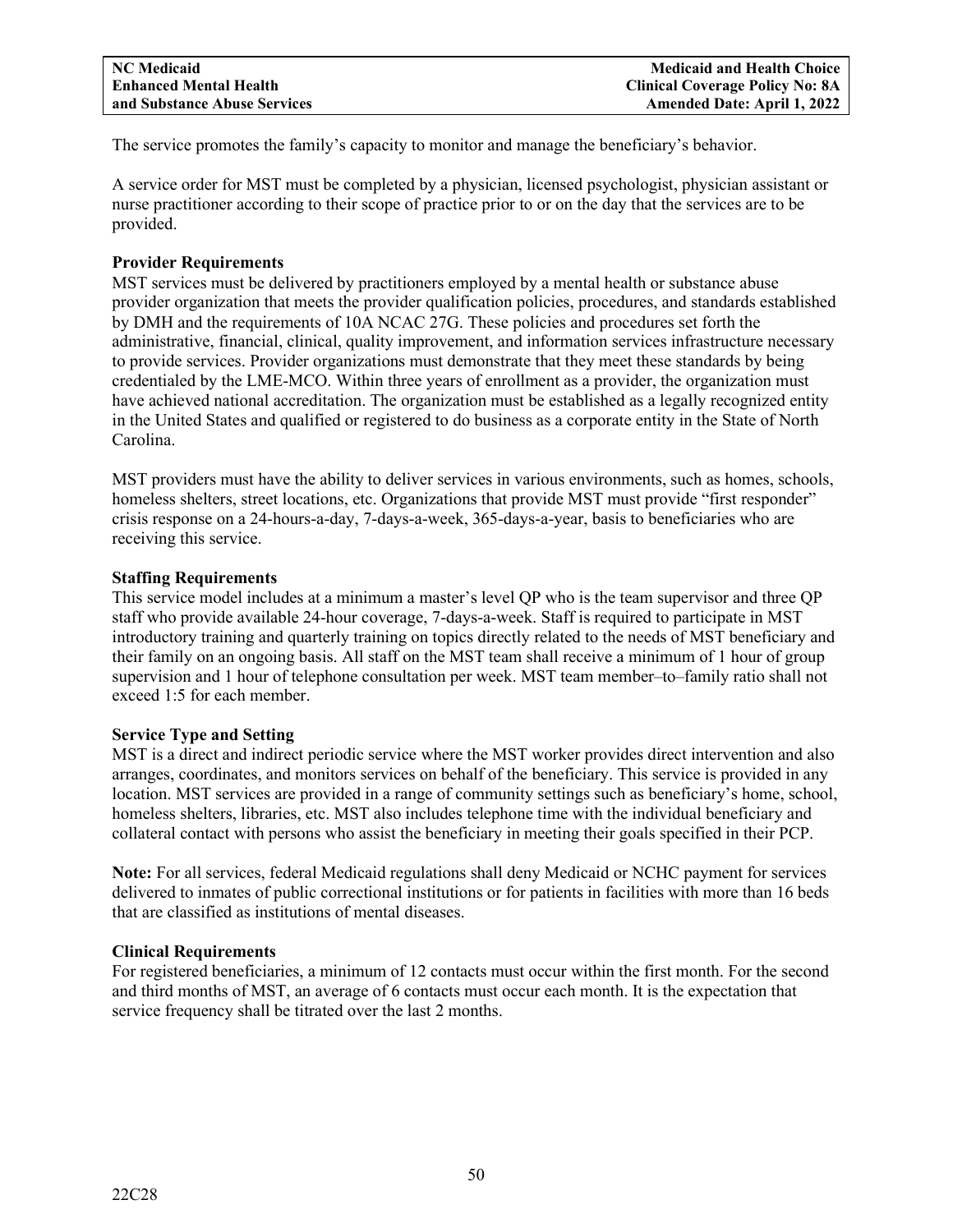Units must be billed in 15-minute increments.

Program services are primarily delivered in-person with the beneficiary or their family and in locations outside the agency's facility. The aggregate services that have been delivered by the agency must be assessed annually for each provider agency using the following quality assurance benchmarks:

- a. A minimum of 50 percent of the contacts occur in-person with the beneficiary or family. The remaining units may either be phone or collateral contacts; and
- b. A minimum of 60 percent of staff time must be spent working outside of the agency's facility, with or on behalf of beneficiaries.

# **Utilization Management**

Authorization by the statewide vendor is required. The amount, duration, and frequency of the service must be included in a beneficiary's PCP. The initial authorization for services may not exceed 30 days. Reauthorization for services may not exceed 120 days and is so documented in the PCP and service record.

Utilization management must be performed by NC Medicaid's designated contractor or LME-MCO.

No more than 480 units of services can be provided to a beneficiary in a 3-month period unless specific authorization for exceeding this limit is approved.

# **Eligibility Criteria**

The beneficiary is eligible for this service when all of the following criteria are met:

- a. there is a mental health or substance use disorder diagnosis present, other than a sole diagnosis of intellectual and developmental disability;
- b. the beneficiary must be between the ages of 7 through 17;
- c. the beneficiary displays willful behavioral misconduct  $(e.g., the\text{fft}, property destruction, assault,$ truancy or substance use or juvenile sex offense), when in conjunction with other adjudicated delinquent behaviors;
- d. the beneficiary is at imminent risk of out-of-home placement or is currently in out-of-home placement due to delinquency and reunification is imminent within 30 days of referral; and
- e. the beneficiary has a caregiver that is willing to assume long term parenting role and caregiver who is willing to participate with service providers for the duration of the treatment.

# **Continued Service Criteria**

The beneficiary is eligible to continue this service if the desired outcome or level of functioning has not been restored, improved or sustained over the time frame outlined in the beneficiary's PCP or the beneficiary continues to be at risk for relapse based on history, or the tenuous nature of the functional gains, or any one of the following apply:

a. beneficiary continues to exhibit willful behavioral misconduct;

# **AND**

b. there is a reasonable expectation that the beneficiary shall continue to make progress in reaching overarching goals identified in MST in the first 4 weeks;

# **OR**

c. beneficiary is not making progress; the PCP must be modified to identify more effective interventions;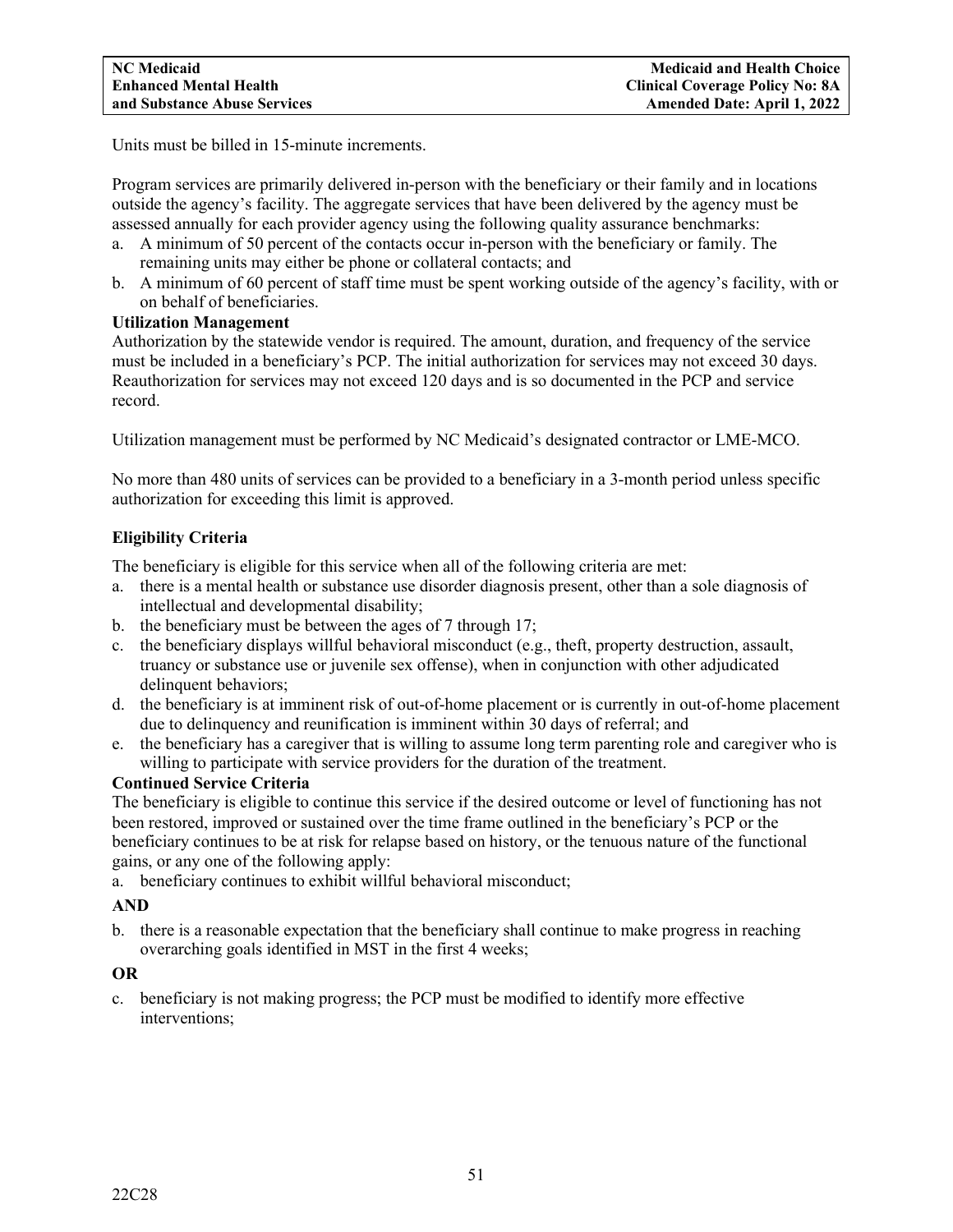# **OR**

d. beneficiary is regressing; the PCP must be modified to identify more effective interventions.

# **Discharge Criteria**

The beneficiary meets the criteria for discharge if any one of the following applies:

The beneficiary's level of functioning has improved with respect to the goals outlined in the PCP, or no longer benefits from this service. The decision shall be based on one of the following:

- a. beneficiary has achieved 75 percent of the PCP goals, discharge to a lower level of care is indicated;
- b. beneficiary is not making progress or is regressing, and all realistic treatment options within this modality have been exhausted;
- c. the beneficiary or family requests discharge and is not imminently dangerous to self or others; or
- d. the beneficiary requires a higher level of care (i.e., inpatient hospitalization or PRTF).

**Note:** Any denial, reduction, suspension, or termination of service requires notification to the beneficiary or legal guardian about their appeal rights.

# **Documentation Requirements**

The minimum standard is a daily full service note that includes:

- a. the beneficiary's name;
- b. Medicaid or NCHC identification number;
- c. date of service;
- d. purpose of contact;
- e. describes the provider's intervention;
- f. time spent performing the intervention;
- g. effectiveness of interventions; and
- h. signature of the staff providing the service.

# **Expected Outcomes**

- a. The beneficiary has improved in domains such as: adaptive, communication, psychosocial, problem solving and behavior.
- b. Willful behavioral misconduct has been reduced or eliminated (e.g. theft, property destruction, assault, truancy or substance use, or juvenile sex offense, when in conjunction with other delinquent behaviors).
- c. The family has increased capacity to monitor and manage the beneficiary's behavior; need for out of home placement has been reduced or eliminated.

# **Service Exclusions and Limitations**

A beneficiary may receive MST services from only one MST provider organization at a time.

MST services may not be billed for beneficiaries who are receiving:

- a. Intensive In-Home Services;
- b. Day Treatment;
- c. Hourly Respite;
- d. individual, group or family therapy;
- e. SAIOP;
- f. child residential Level II–IV; or
- g. substance abuse residential services.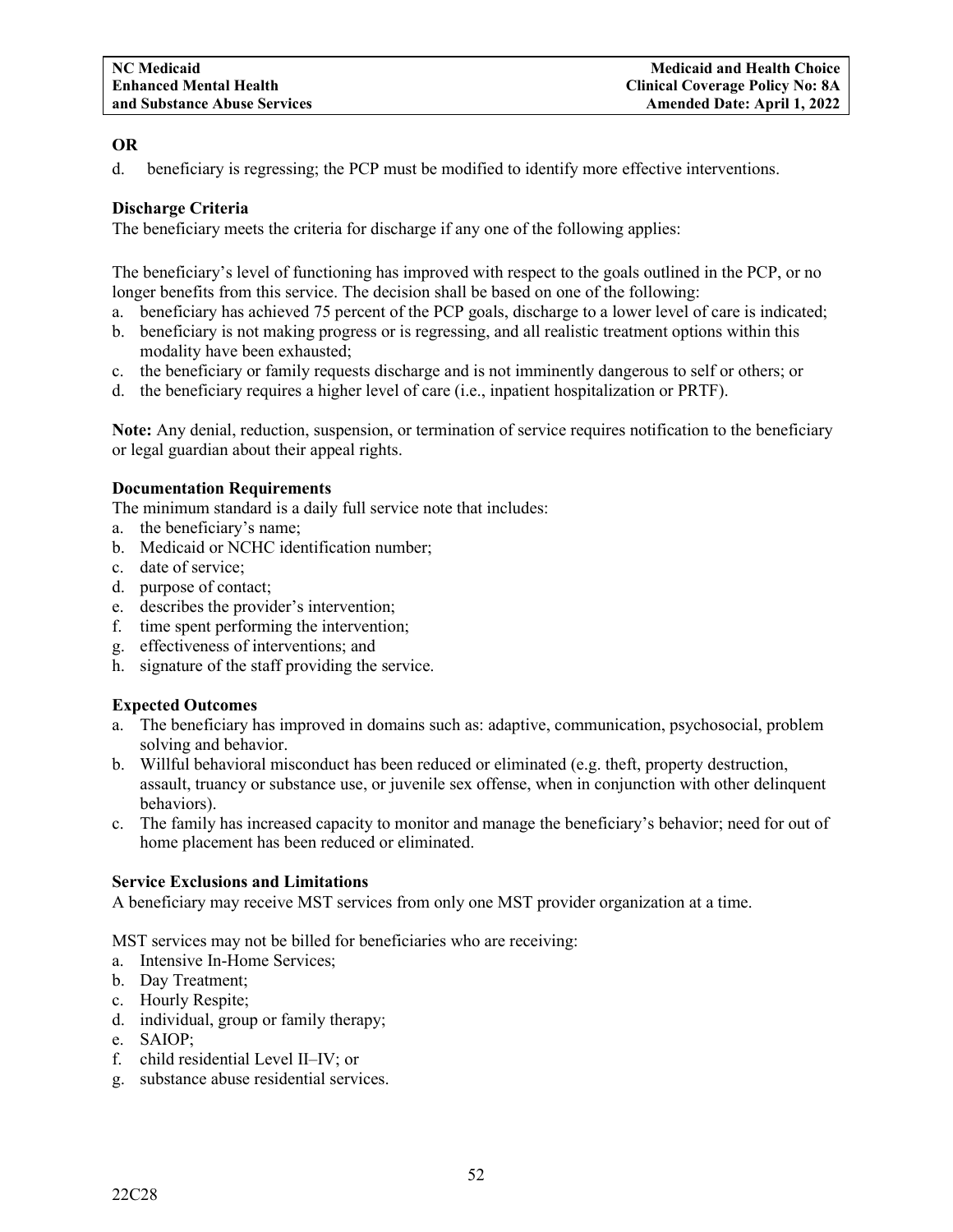**Note:** For beneficiaries under the age of 21, additional products, services, or procedures may be requested even if they do not appear in the N.C. State Plan or when coverage is limited to those over 21 years of age. Service limitations on scope, amount, or frequency described in the coverage policy may not apply if the product, service, or procedure is medically necessary.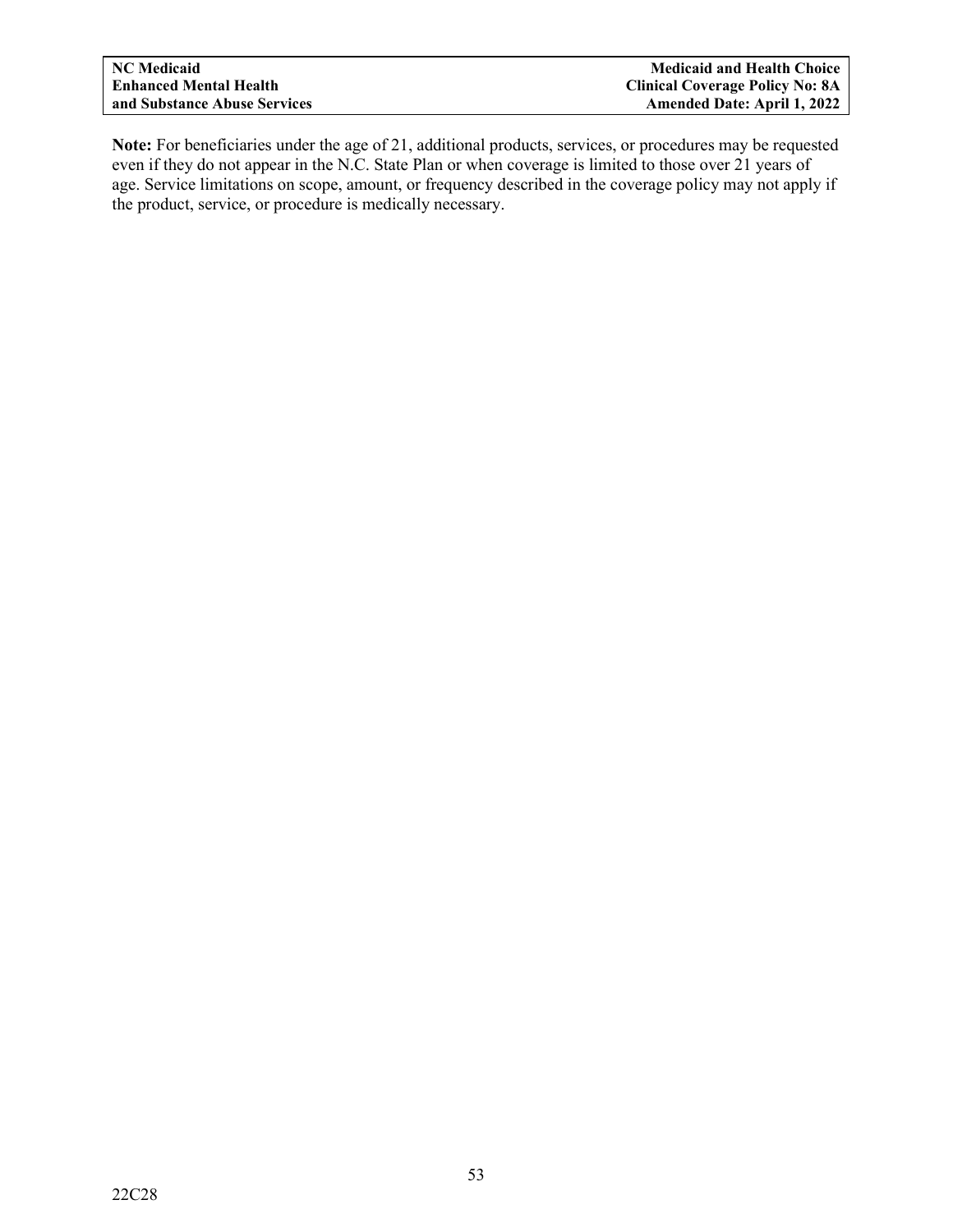# **Psychosocial Rehabilitation: Medicaid Billable Service**

# **Service Definition and Required Components**

A Psychosocial Rehabilitation (PSR) service is designed to help adults with psychiatric disabilities increase their functioning so that they can be successful and satisfied in the environments of their choice with the least amount of ongoing professional intervention. PSR focuses on skill and resource development related to life in the community and to increasing the participant's ability to live as independently as possible, to manage their illness and their lives with as little professional intervention as possible, and to participate in community opportunities related to functional, social, educational and vocational goals.

The service is based on the principles of recovery, including equipping beneficiaries with skills, emphasizing self-determination, using natural and community supports, providing individualized intervention, emphasizing employment, emphasizing the "here and now", providing early intervention, providing a caring environment, practicing dignity and respect, promoting beneficiary choice and involvement in the process, emphasizing functioning and support in real world environments, and allowing time for interventions to have an effect over the long term.

There should be a supportive, therapeutic relationship between the providers, beneficiary, and family which addresses or implements interventions outlined in the Person-Centered Plan (PCP) in ANY of the following skills development, educational, and pre-vocational activities:

- a. community living, such as housekeeping, shopping, cooking, use of transportation facilities, money management;
- b. personal care such as health care, medication self-management, grooming;
- c. social relationships;
- d. use of leisure time;
- e. educational activities which include assisting the beneficiary in securing needed education services such as adult basic education and special interest courses; or
- f. prevocational activities which focus on the development of positive work habits and participation in activities that would increase the participant's self-worth, purpose and confidence; these activities are not to be job specific training.

A service order for Psychosocial Rehabilitation must be completed by a physician, licensed psychologist, physician assistant or nurse practitioner according to their scope of practice prior to or on the day that the services are to be provided.

# **Provider Requirements**

Psychosocial Rehabilitation services must be delivered by a mental health provider organization that meets the provider qualification policies, procedures, and standards established by the Division of Mental Health (DMH) and the requirements of 10A NCAC 27G. These policies and procedures set forth the administrative, financial, quality improvement, and information services infrastructure necessary to provide services. Provider organizations must demonstrate that they meet these standards by being credentialed by the LME-MCO. Within three years of enrollment as a provider, the organization must have achieved national accreditation. The organization must be established as a legally recognized entity in the United States and qualified or registered to do business as a corporate entity in the State of North Carolina.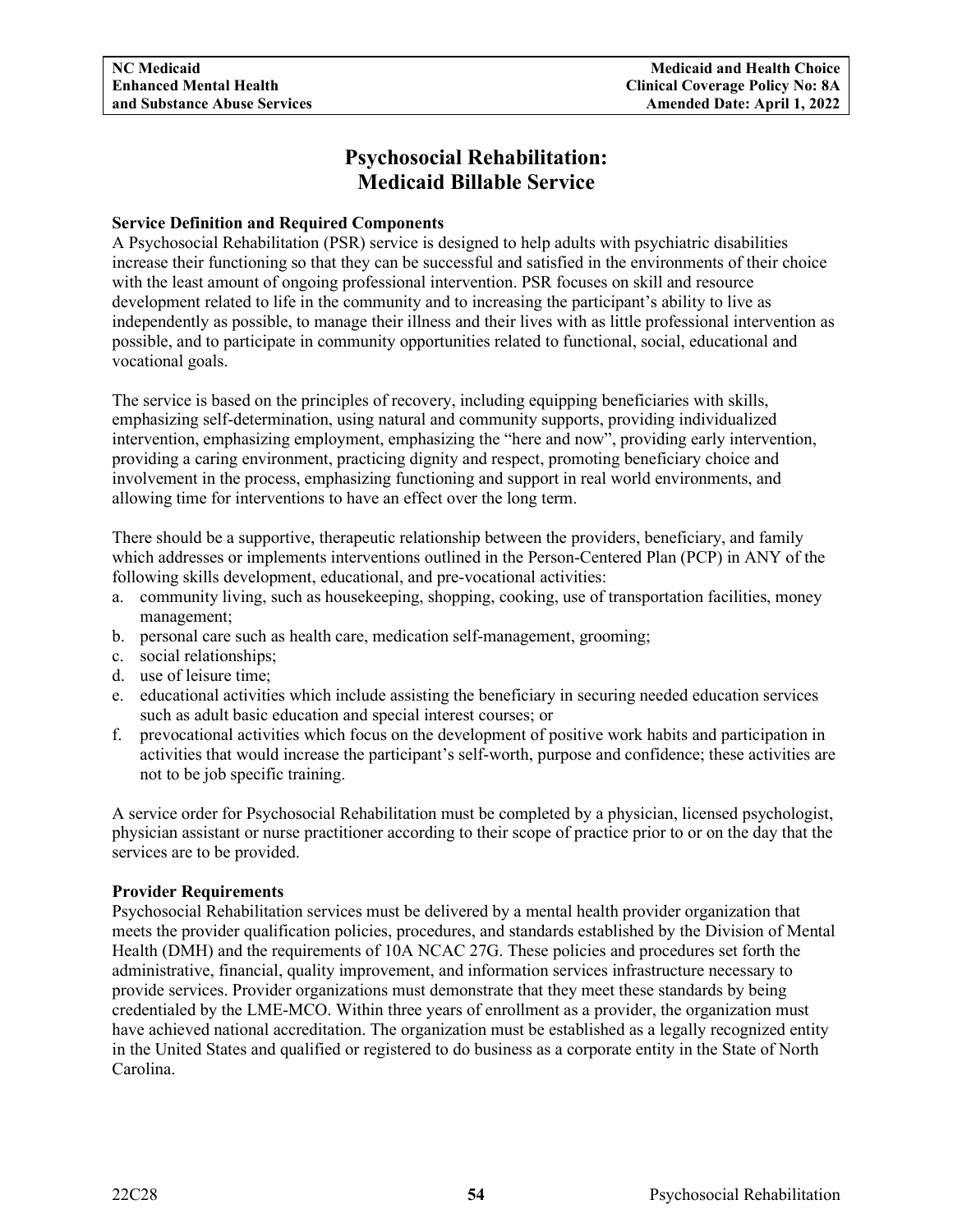**NC Medicaid Medicaid and Health Choice Enhanced Mental Health Clinical Coverage Policy No: 8A Amended Date: April 1, 2022** 

# **Staffing Requirements**

The program shall be under the direction of a person who meets the requirements specified for QP status according to 10A NCAC 27G .0104. The QP is responsible for supervision of other program staff which may include APs and Paraprofessionals who meet the requirements according to 10A NCAC 27G .0104 and who have the knowledge, skills, and abilities required by the population and age to be served.

### **Service Type and Setting**

Psychosocial Rehabilitation is a service that shall be available five hours a day minimally and the setting shall meet the licensure requirements of 10A NCAC 27G .1200.

#### **Program Requirements**

This service is to be available for a period of five or more hours per day at least five days per week and it may be provided on weekends or in the evening. The number of hours that participant receives PSR services are to be specified in his or her PCP.

If the PSR provider organization also provides Supported Employment or Transitional Employment, these services are to be reported separately including reporting of separate costs.

Only the time during which the participant receives PSR services may be billed to Medicaid.

#### **Utilization Management**

Authorization by NC Medicaid's designated contractor or LME-MCO is required. The amount, duration, and frequency of services must be included in a beneficiary's PCP and authorized on or before the day services are to be provided. Initial authorization for services must not exceed 90 days. Reauthorization must not exceed 180 days and be so documented in the service record.

Utilization management must be performed by NC Medicaid's designated contractor or LME-MCO.

# **Eligibility Criteria**

The beneficiary is eligible for this service when all of the following criteria are met:

- a. there is a mental health diagnosis present;
- b. Level of Care Criteria are met;
- c. The beneficiary has impaired role functioning that adversely affects at least two of the following:
	- 1. employment;
	- 2. management of financial affairs;
	- 3. ability to procure needed public support services;
	- 4. appropriateness of social behavior; or
	- 5. activities of daily living.
- d. The beneficiary's level of functioning may indicate a need for psychosocial rehabilitation if the beneficiary has unmet needs related to recovery and regaining the skills and experience needed to maintain personal care, meal preparation, housing, or to access social, vocational and recreational opportunities in the community.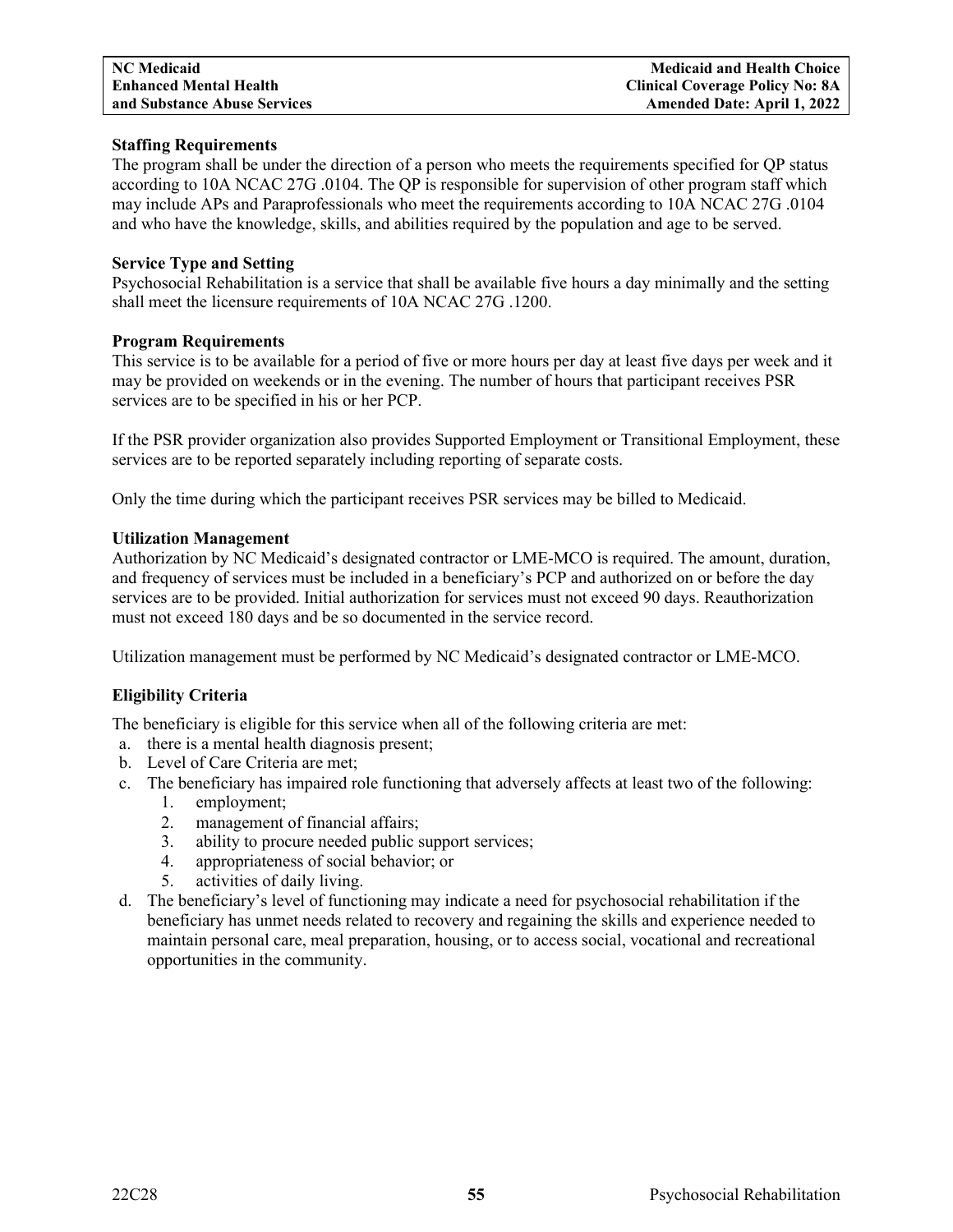# **Continued Service Criteria**

The beneficiary is eligible to continue this service if the desired outcome or level of functioning has not been restored, improved, or sustained over the time frame outlined in the beneficiary's PCP or the beneficiary continues to be at risk for relapse based on history, or the tenuous nature of the functional gains, or any one of the following apply:

- a. beneficiary has achieved initial rehabilitation goals in the PCP goals and continued services are needed in order to achieve additional goals;
- b. beneficiary is making satisfactory progress toward meeting rehabilitation goals;
- c. beneficiary is making some progress, but the specific interventions need to be modified so that greater gains, which are consistent with the beneficiary's rehabilitation goals are possible or can be achieved;
- d. beneficiary is not making progress; the rehabilitation goals must be modified to identify more effective interventions; or
- e. beneficiary is regressing; the PCP must be modified to identify more effective interventions.

# **Discharge Criteria**

The beneficiary meets the criteria for discharge if any one of the following applies:

Beneficiary's level of functioning has improved with respect to the rehabilitation goals outlined in the PCP, inclusive of a transition plan to step down, or no longer benefits, or has the ability to function at this level of care and ANY of the following apply:

- a. beneficiary has achieved rehabilitation goals, discharge to a lower level of care is indicated;
- b. beneficiary is not making progress, or is regressing and all realistic treatment options with this modality have been exhausted; or
- c. beneficiary requires a more intensive level of care or service.

**Note:** Any denial, reduction, suspension, or termination of service requires notification to the beneficiary or legal guardian about their appeal rights.

# **Expected Outcomes**

This service includes interventions that address the functional problems associated with complex or complicated conditions related to mental illness. These interventions are strength-based and focused on promoting recovery, symptom stability, increased coping skills and achievement of the highest level of functioning in the community. The focus of interventions is the individualized goals related to addressing the beneficiary's daily living, financial management and personal development; developing strategies and supportive interventions that will maintain stability; assisting beneficiaries to increase social support skills that ameliorate life stresses resulting from the beneficiary's mental illness.

# **Documentation Requirements**

Minimum standard is a full weekly service note.

#### **Service Exclusions**

PSR cannot be provided during the same authorization period with the following services: Partial Hospitalization and ACT.

**Note:** For beneficiaries under the age of 21, additional products, services, or procedures may be requested even if they do not appear in the N.C. State Plan or when coverage is limited to those over 21 years of age. Service limitations on scope, amount, or frequency described in the coverage policy may not apply if the product, service, or procedure is medically necessary.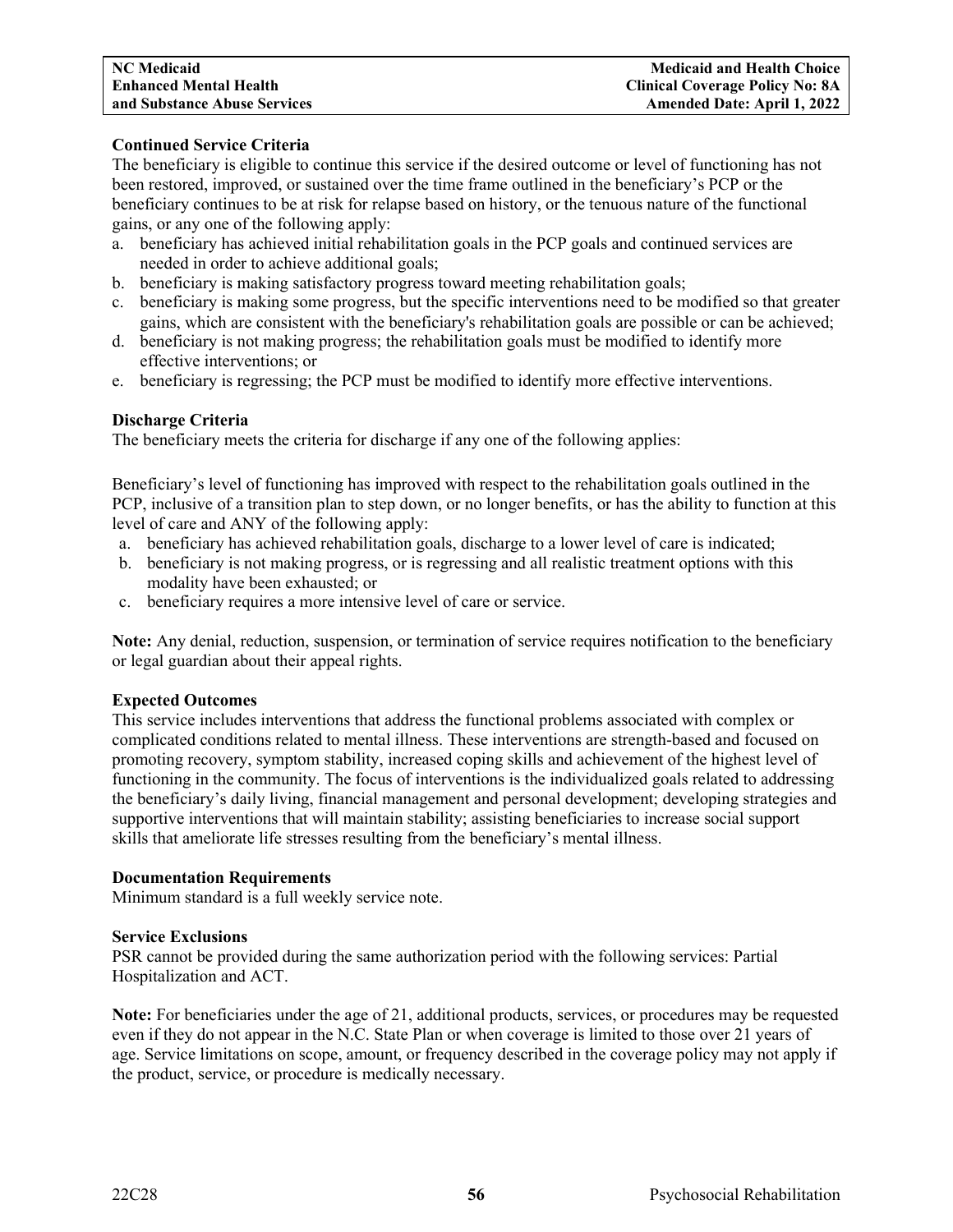# **Child and Adolescent Day Treatment (MHSA): Medicaid and NCHC Billable Service**

# **Service Definition and Required Components**

Day Treatment is a structured treatment service in a licensed facility, for children or adolescents and their families, that builds on strengths and addresses identified needs. This medically necessary service directly addresses the beneficiary's diagnostic and clinical needs, which are evidenced by the presence of a diagnosable mental, behavioral, or emotional disturbance (as defined by the DSM-5, or any subsequent editions of this reference material), with symptoms and effects documented in a comprehensive clinical assessment and the PCP.

This service is designed to serve children who, as a result of their mental health or substance use disorder treatment needs, are unable to benefit from participation in academic or vocational services at a developmentally appropriate level in a traditional school or work setting. The provider implements therapeutic interventions that are coordinated with the beneficiary's academic or vocational services available through enrollment in an educational setting. A Memorandum of Agreement (MOA) between the Day Treatment provider, the Local Management Entity (LME), the Local Education Agency (LEA) (or private or charter school) is highly encouraged. The purpose of an MOA is to ensure that all relevant parties (LEA, LME-MCO, provider) understand and support the primary purpose of the Day Treatment service definition which is to serve children who, as a result of their mental health or substance use disorder treatment needs, are unable to benefit from participation in academic or vocational services at a developmentally appropriate level in a traditional school or work setting.

These interventions are designed to reduce symptoms, improve behavioral functioning, increase the individual's ability to cope with and relate to others, promote recovery, and enhance the beneficiary's capacity to function in an educational setting, or to be maintained in community-based services. It is available for children 5 to 17 years of age (20 or younger for those who are eligible for Medicaid and age 6-18 for those eligible for NCHC). Day Treatment must address the age, behavior, and developmental functioning of each beneficiary to ensure safety, health and appropriate treatment interventions within the program milieu.

Day Treatment provides mental health or substance use disorder interventions in the context of a therapeutic treatment milieu. This service is focused on providing clinical interventions and service to support the beneficiary in achieving functional gains that support the beneficiary's integration in educational or vocational settings, is developmentally appropriate, is culturally relevant and sensitive, and is child and family centered. Each Child and Adolescent Day Treatment provider must follow a clearly identified clinical model(s) or evidence-based treatment(s) consistent with best practice. The selected model(s) must be specified and described in the provider's program description. The clinical model(s) or Evidence-Based Practices (EBPs) should be expected to produce positive outcomes for this population.

The selected clinical model(s) or EBP(s) must address the clinical needs of each beneficiary, and those needs shall be identified in the comprehensive clinical assessment and documented in the PCP. All criteria (program, staffing, clinical and other) for the Day Treatment service definition and all criteria for the chosen clinical model(s) or EBP(s) must be followed. Where there is any incongruence between the service definition and the clinical model(s) or EBP(s), the more stringent requirements must be met.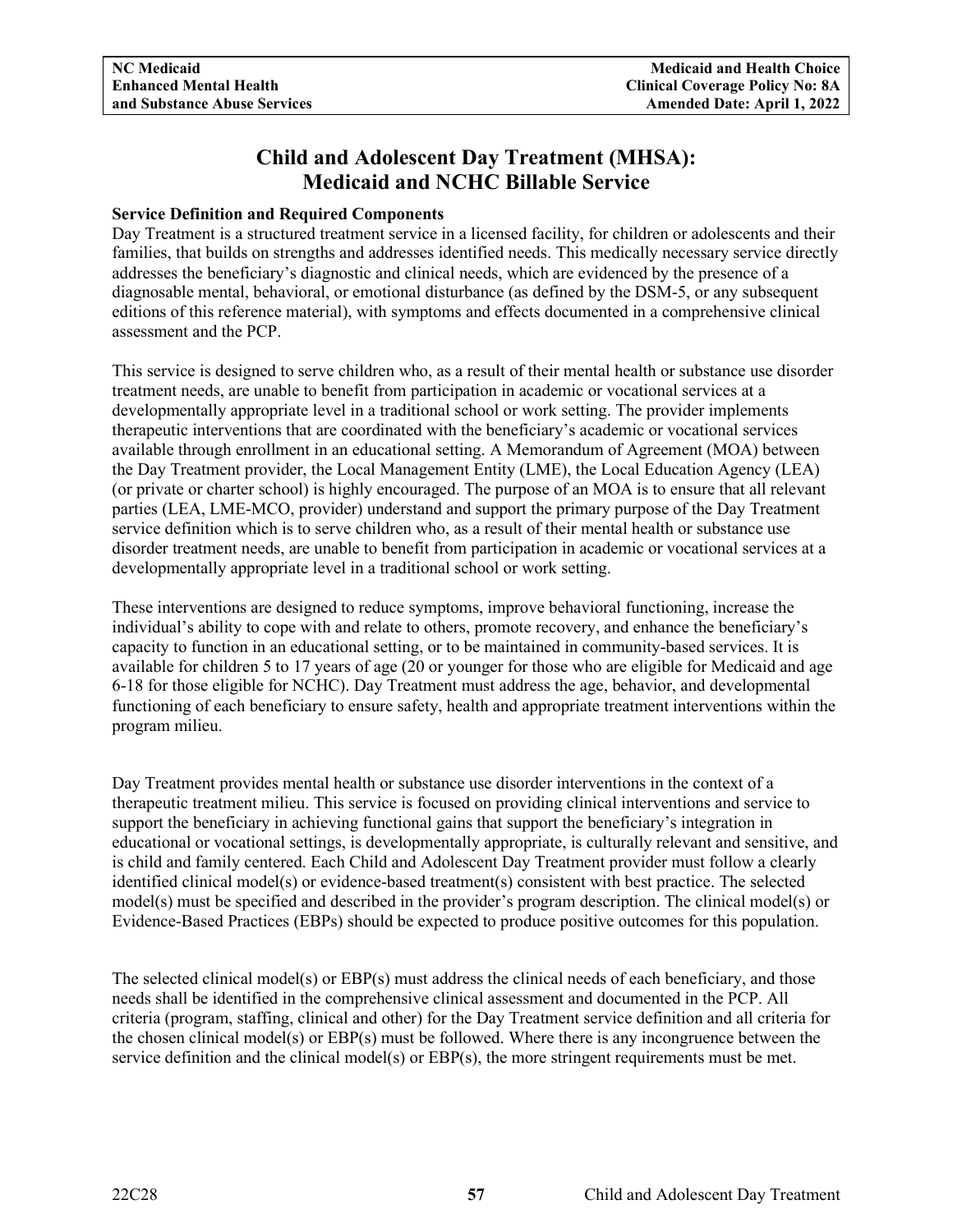Providers of Day Treatment must have completed the required certification or licensure of the selected model(s) (as required by the developer of the clinical model or EBP) and must document ongoing supervision and compliance within the terms of the clinical model(s) or EBP(s) to assure model fidelity.

All staff participating in the delivery of the clinical model(s) or EBP(s) shall complete the training requirements of that practice within the first 30 days of each staff member's date of employment to provide this service. This is in addition to the 20 hours of staff training that are minimally required for the delivery of the Day Treatment. All follow up training or ongoing continuing education requirements for fidelity of the clinical model(s) or EBP(s) must be followed.

Intensive services are designed to reduce symptoms and improve level of social, emotional, or behavioral functioning including but not limited to:

- a. functioning in an appropriate educational setting;
- b. maintaining residence with a family or community based non-institutional setting (foster home, Therapeutic Family Services); and
- c. maintaining appropriate role functioning in community settings.

Day Treatment implements developmentally appropriate direct preventive and therapeutic interventions to accomplish the goals of the PCP, as related to the mental health or substance use disorder diagnosis. These interventions include, but are not limited to, the following:

- a. development of skills and replacement behaviors which can be practiced, applied, and continually addressed with treatment staff in a therapeutic and educational environment;
- b. monitoring of psychiatric symptoms in coordination with the appropriate medical care provider;
- c. identification and self-management of symptoms or behaviors;
- d. development or improvement of social and relational skills;
- e. enhancement of communication and problem-solving skills;
- f. relapse prevention and disease management strategies;
- g. individual, group and family counseling;
- h. provision of strengths-based positive behavior supports; and
- i. psycho-education, and training of family, unpaid caregivers, or others who have a legitimate role in addressing the needs identified in the PCP.

**Note:** Psycho-education services and training furnished to family members or caregivers must be provided to, or directed exclusively toward the treatment of, the eligible beneficiary. Psycho-education imparts information to children, families, caregivers, or other individuals involved with the beneficiary's care. Psycho-education helps explain the beneficiary's diagnosis, condition, and treatment for the express purpose of fostering developmentally appropriate coping skills. These skills will support recovery and encourage problem solving strategies for managing issues posed by the beneficiary's condition. Psychoeducational activities are performed to benefit and help the beneficiary develop appropriate coping skills for handling problems resulting from their condition. The goal of psycho-education is to reduce symptoms, improve functioning, and meet the goals outlined in the PCP.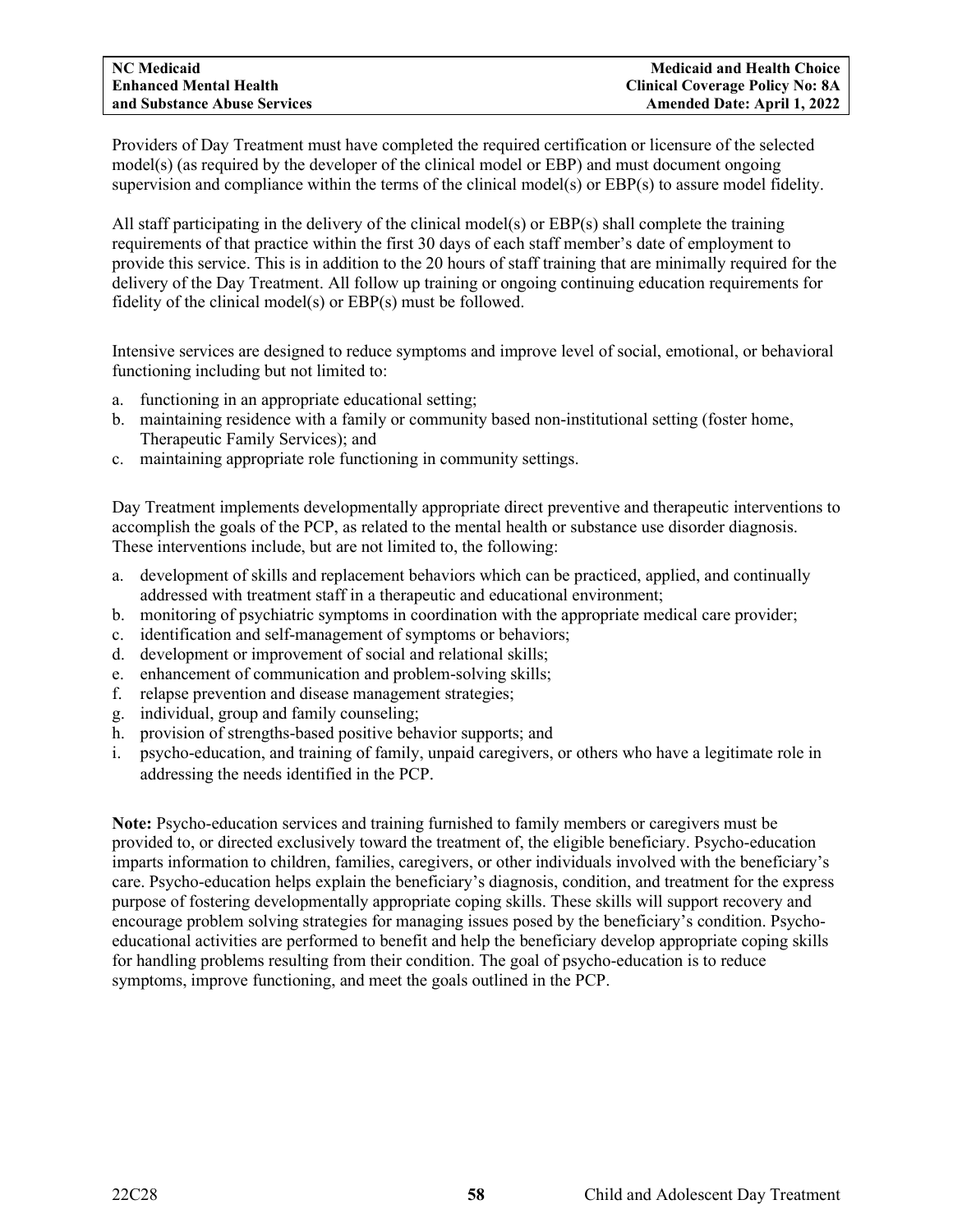In partnership with the beneficiary, the beneficiary's family, the legally responsible person (as applicable), and other service providers, a Child and Adolescent Day Treatment QP is responsible for convening the Child and Family Team, which is the vehicle for the person-centered planning process. The Child and Family Team comprises those persons relevant to the beneficiary's successful achievement of service goals including, but not limited to, family members, mentors, school personnel, primary medical care provider, and members of the community who may provide support, structure, and services for the beneficiary. The Day Treatment provider works with other behavioral health service providers, as well as with identified medical (including primary care and psychiatric) and non-medical providers (for example, the county department of social services, school, the Department of Juvenile Justice and Delinquency Prevention), engages community and natural supports, and includes their input in the person-centered planning process. A Day Treatment QP is responsible for developing, implementing, and monitoring the PCP, which shall include a crisis plan. The Day Treatment provider is also responsible for documenting the status of the beneficiary's progress and the effectiveness of the strategies and interventions outlined in the PCP.

As part of the crisis plan of the PCP, the Day Treatment provider shall coordinate with the LME and beneficiaries of this service to assign and ensure "first responder" coverage and crisis response, as indicated in the PCP, 24-hours-a-day, 7-days-a-week, 365-days-a-year.

Day Treatment provides case management services including, but not limited to, the following:

- a. assessing the beneficiary's needs for comprehensive services;
- b. convening Child and Family Team meetings to coordinate the provision of multiple services and the development of, and revisions to, the PCP;
- c. developing and implementing the PCP;
- d. linking the beneficiary or family to needed services and supports (such as medical or psychiatric consultations);
- e. monitoring the provision of services and supports;
- f. assessing the outcomes of services and supports; and
- g. collaborating with other medical and treatment providers.

For Medicaid or NCHC funded Day Treatment services, a signed service order shall be completed by a physician, licensed psychologist, physician assistant, or nurse practitioner according to his or her scope of practice and shall be accompanied by other required documentation as outlined elsewhere in this policy. Each service order shall be signed and dated by the authorizing professional and shall indicate the date on which the service was ordered. A service order shall be in place prior to or on the day that the service is initially provided in order to bill Medicaid or NCHC for the service. The service order shall be based on a comprehensive clinical assessment of the beneficiary's needs.

# **Provider Requirements**

Day Treatment services shall be delivered by practitioners employed by mental health or substance abuse provider organizations that:

- a. meet the provider qualification policies, procedures, and standards established by NC Medicaid;
- b. meet the provider qualification policies, procedures, and standards established by the Division of Mental Health, Developmental Disabilities and Substance Abuse Services (DMHDDSAS);
- c. fulfill the requirements of 10A NCAC 27G; and
- d. are currently certified as a Critical Access Behavioral Healthcare Agency (CABHA) according to 10A NCAC 22P.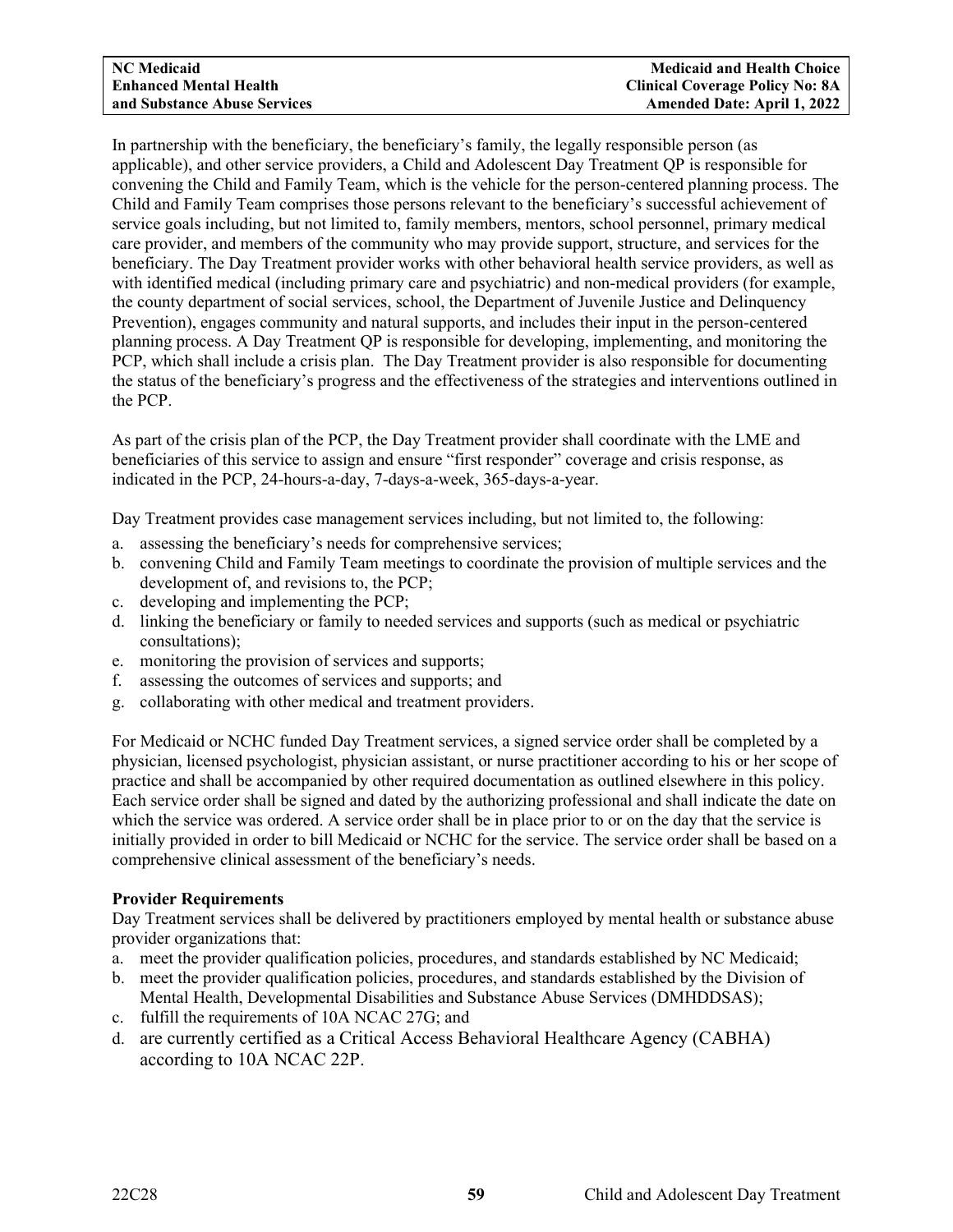These policies and procedures set forth the administrative, financial, clinical, quality improvement, and information services infrastructure necessary to provide services. Provider organizations shall demonstrate that they meet these standards by being credentialed by the LME-MCO. Additionally, within one year of enrollment as a provider with NC Medicaid, the organization shall achieve national accreditation with at least one of the designated accrediting agencies. (Providers who were enrolled prior to July 1, 2008, shall have achieved national accreditation within three years of their enrollment date.) The organization shall be established as a legally constituted entity capable of meeting all of the requirements of the Provider Endorsement, Medicaid Enrollment Agreement, Medicaid Bulletins, and service implementation standards.

For Medicaid or NCHC services, the organization is responsible for obtaining authorization for medically necessary services identified in the PCP from NC Medicaid's designated contractor or LME-MCO. The Day Treatment provider organization shall comply with all applicable federal and state requirements. This includes but is not limited to DHHS statutes, rules, policies, and Implementation Updates; Medicaid Bulletins; and other published instruction.

A facility providing Day Treatment services shall be licensed under 10A NCAC 27G .1400 or 10A NCAC 27G .3700.

# **Staffing Requirements**

All staff working in a Day Treatment Program must have the knowledge, skills and abilities required by the population and age to be served.

This service is delivered by the following staff:

- a. One (1) full time program director who meets the requirements specified for a QP (preferably Master's level or a licensed professional), has a minimum of two years' experience in child and adolescent mental health or substance abuse treatment services, and who must be actively involved in program development, implementation, and service delivery. This individual may serve as one of the QPs in the Day Treatment Program staffing ratio.
- b. A minimum of one (1) FTE QP, per six children, who has the knowledge, skills, and abilities required by the population and age to be served, who must be actively involved in service delivery (for example, a program with four beneficiaries needs one FTE QP, a program with seven beneficiaries needs two FTE QPs), and a program with 19 beneficiaries needs 4 FTE QPs).
- c. A minimum of one (1) additional FTE (QP, AP, or Paraprofessional) for every 18 enrolled beneficiaries beginning with the  $18<sup>th</sup>$  enrolled beneficiary (for example, a program with 17 beneficiaries does not need the additional FTE; a program with 21 beneficiaries needs one additional FTE; and a program with 36 beneficiaries needs two additional FTEs) .
- d. A minimum of a .5 of a full time dedicated licensed professional for every 18 enrolled beneficiaries. This individual must be actively involved in service delivery. An associate level licensed professional who fills this position must be fully licensed within 30 months from the effective date of this policy. For associate level licensed professionals hired after the effective date of this policy, the 30-month timeline begins at date of hire. For substance use disorder focused programs, the licensed professional must be an LCAS (For example, a program with 10 beneficiaries needs one .5 LP; a program with 19 beneficiaries needs one full time LP).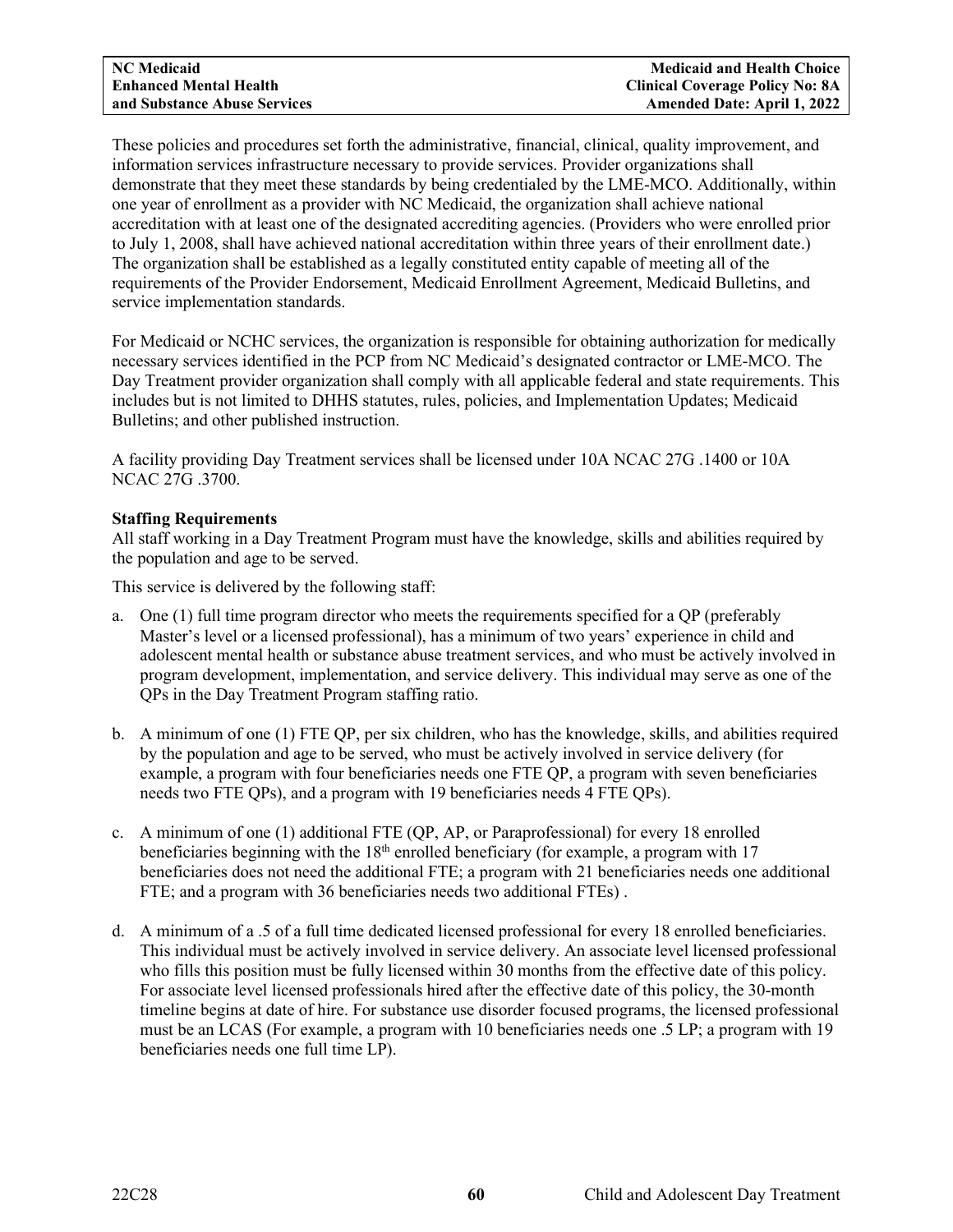Although the licensed professional is in addition to the program's QP to beneficiary ratio, he or she may serve, as needed, as one of the two staff when children are present.

A minimum ratio of one QP to every six children is required to be present, with a minimum of two staff present with children at all times. The exception is when only one beneficiary is in the program, in which case only one staff member is required to be present. The staffing configuration must be adequate to anticipate and meet the needs of the beneficiaries receiving this service.

If, for additional staffing purposes, the program includes persons who meet the requirements specified for AP or paraprofessional status according to 10A NCAC 27G .0104, supervision must be provided according to supervision requirements specified in 10A NCAC 27G .0204 and according to licensure requirements of the appropriate discipline.

# **Staff Training**

Within 30 calendar days of hire to provide Day Treatment service all staff shall complete the following training requirements:

- a. 3 hours of training in the Day Treatment service definition required components;
- b. 3 hours of crisis response training;
- c. 11 hours Introduction to System of Care (SOC) training;
- d. Required training specific to the selected clinical model(s) or evidence-based treatment(s); and
- e. 3 hours of PCP Instructional Elements (required for only Day Treatment QP staff responsible for the PCP) training.

Within **90 calendar days** of hire to provide this service, all Day Treatment staff shall complete the following training requirements:

- a. 12 hours of Person-Centered Thinking [PCT] training from a Learning Community for Person Centered Practices certified PCT trainer.
	- 1. All new hires to Day Treatment must complete the full 12-hour training
	- 2. Staff who previously worked in Day Treatment for another agency and had six (6) hours of PCT training under the old requirement shall have to meet the 12-hour requirement when moving to a new company.
	- 3. The 12-hour PCT training shall be portable if an employee changes jobs any time after completing the 12-hour requirement, as long as there is documentation of such training in the new employer's personnel records.
	- 4. Staff who previously worked in Day Treatment within the same agency and had six (6) hours of PCT training under the old requirement may complete the additional six (6) hour PCT or Recovery training curriculum if not, then the full 12-hour training must be completed.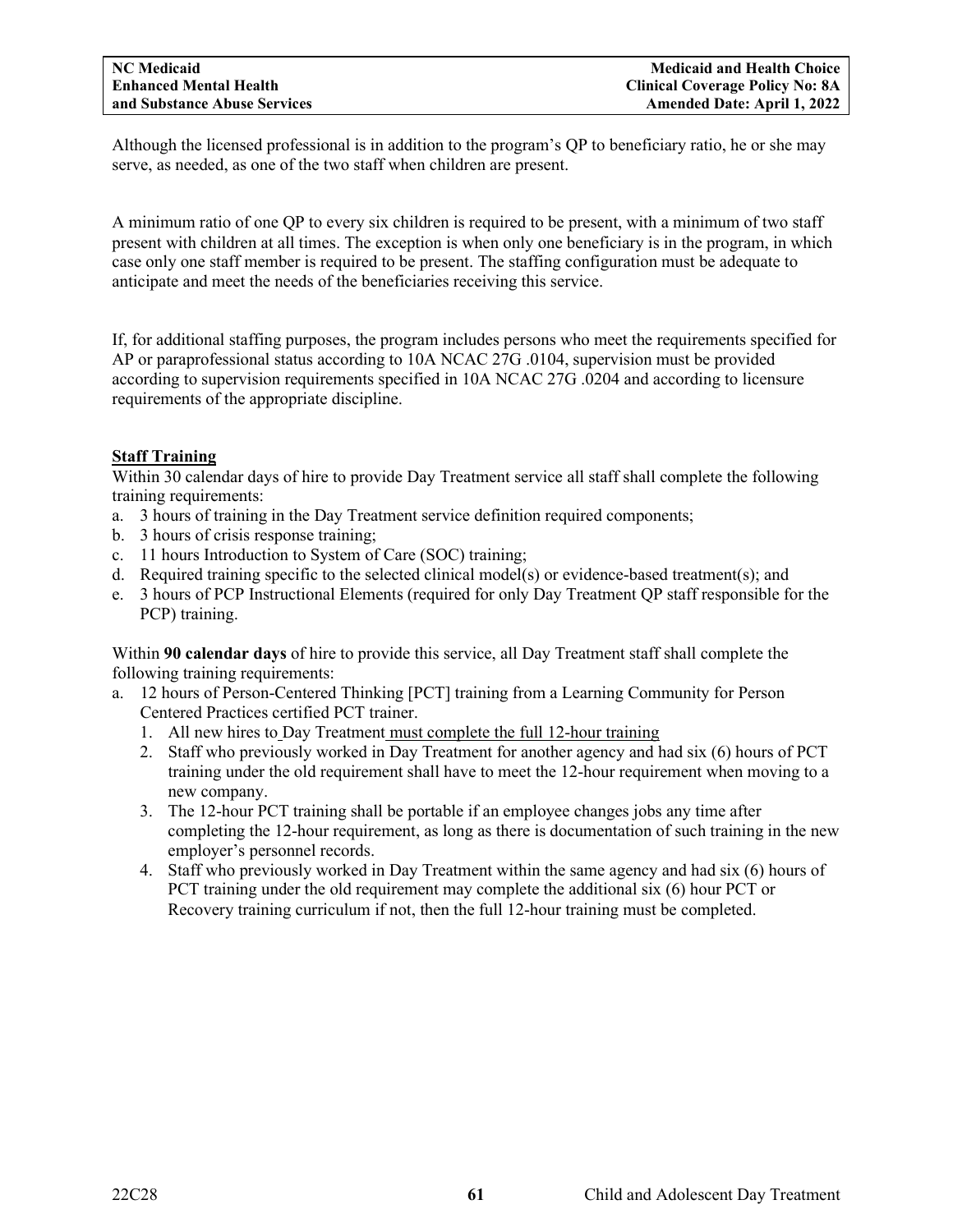| <b>Time Frame</b>                                                                                                                   | <b>Training Required</b>                                                                             | <b>Who</b>                                      | <b>Total Minimum</b><br><b>Hours Required</b> |  |  |  |
|-------------------------------------------------------------------------------------------------------------------------------------|------------------------------------------------------------------------------------------------------|-------------------------------------------------|-----------------------------------------------|--|--|--|
| <b>Effective April 1, 2010:</b>                                                                                                     |                                                                                                      |                                                 |                                               |  |  |  |
| Within 30 days<br>of hire to<br>provide service                                                                                     | • 3 hours Day Treatment service<br>definition required components<br>■ 3 hours of crisis response    | All Day Treatment Staff                         | 23 hours                                      |  |  |  |
|                                                                                                                                     | $\blacksquare$ 11 hours Introduction to SOC*<br>• 6 hours of Person-Centered Thinking                |                                                 |                                               |  |  |  |
|                                                                                                                                     | Required training specific to the<br>selected clinical model(s) or evidence-<br>based treatment(s)** | All Day Treatment Staff                         | To be determined<br>by model selected**       |  |  |  |
|                                                                                                                                     | • 3 hours of PCP Instructional Elements                                                              | • Day Treatment QP staff<br>responsible for PCP | 3 hours                                       |  |  |  |
| *** Effective January 1, 2011:                                                                                                      |                                                                                                      |                                                 |                                               |  |  |  |
| Within 90 days<br>of hire to<br>provide this<br>service, or by<br>June 30, 2011<br>for staff<br>members of<br>existing<br>providers | ■ 12 hours of Person-Centered Thinking                                                               | • All Day Treatment Staff                       | 12 hours                                      |  |  |  |

\* Day Treatment staff who have documentation of having received the required number of Introduction to SOC training hours within the past three years dating back to January 1, 2007, shall be deemed to have met this requirement.

\*\* The training hours for the selected clinical model(s) or evidence-based treatment(s) must be based on the requirements of the selected clinical model(s) or evidence-based treatment(s).

\*\*\*All staff shall be required to complete the new 12 hours of Person-Centered Thinking training addressed in Implementation Update # 73.

Total hours of training for the Day Treatment staff (as of 4/1/10):

- a. Day Treatment Staff other than the QPs responsible for PCPs **23 hours plus the additional training hours on the selected clinical model(s) or evidence-based treatment(s)**
- b. QPs responsible for the PCP **26 hours plus the additional training hours on the selected clinical model(s) or evidence-based treatment(s**)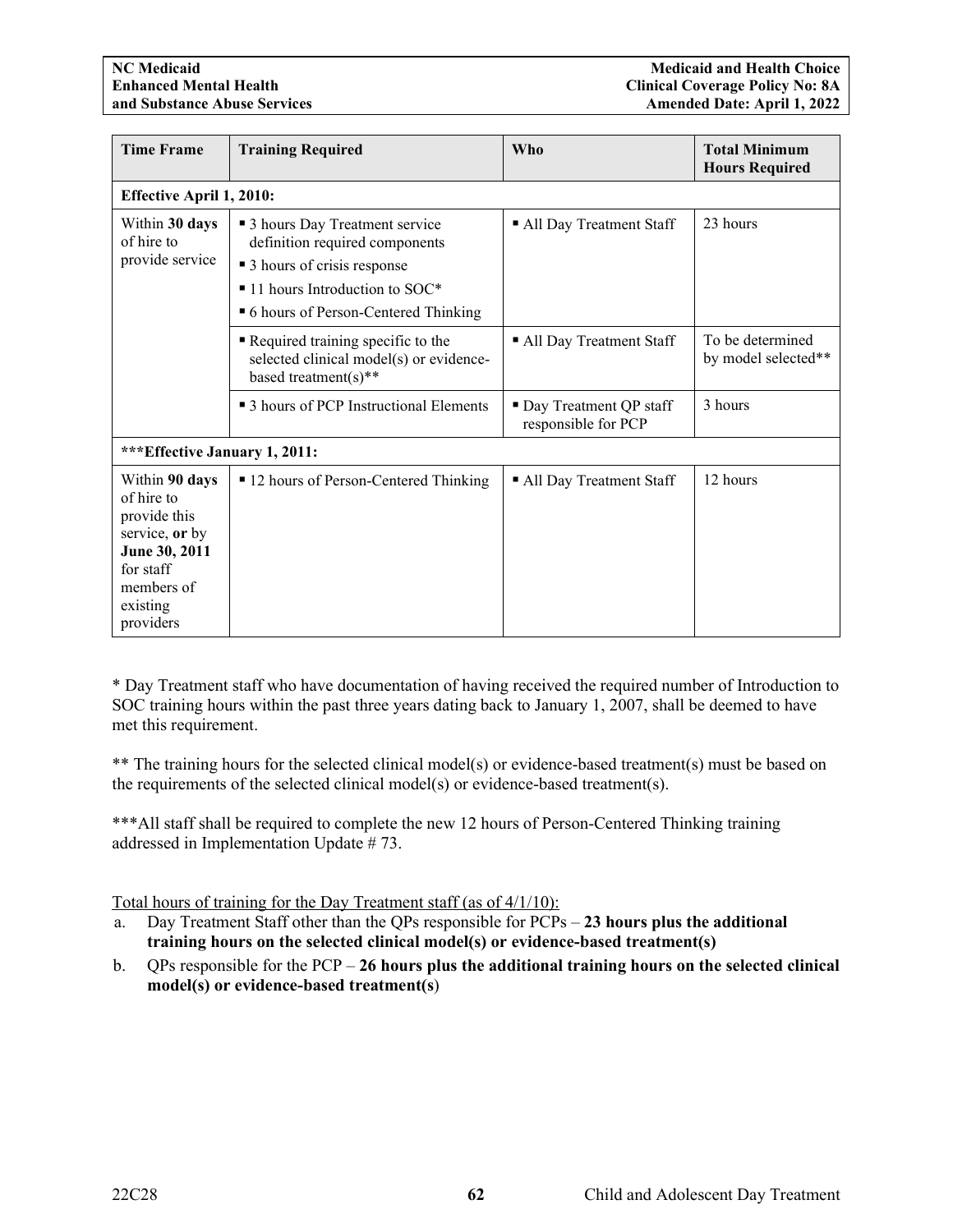# **Service Type and Setting**

A facility providing Day Treatment services shall be licensed under 10A NCAC 27G .1400 or 10A NCAC 27G .3700.

This is a day or night service that shall be available year-round for a minimum of three hours a day during all days of operation. During the school year, the Day Treatment Program must operate each day that the schools in the local education agency, private or charter school, are in operation, and the Day Treatment operating hours shall cover at least the range of hours that the LEAs, private or charter schools operate. Day treatment programs may **not** operate as simply after-school programs.

Day Treatment may include time spent off site in places that are related to achieving service goals such as normalizing community activities that facilitate transition or integration with their school setting, visiting a local place of business to file an application for part time employment.

As part of the crisis plan of the PCP, the Day Treatment provider shall coordinate with the Local Management Entity and beneficiary to assign and ensure "first responder" coverage and crisis response, as indicated in the PCP, 24-hours-a-day, 7-days-a-week, 365-days-a-year, to beneficiaries of this service.

Day Treatment shall be provided in a licensed facility separate from the beneficiary's residence.

This is a facility-based service and is provided in a licensed and structured program setting appropriate for the developmental age of children and adolescents. No more than 25 percent of treatment services for an individual per agency work week may take place outside of the licensed facility. This shall be documented and tracked by the provider for each beneficiary.

# **Program Requirements**

Each Child and Adolescent Day Treatment provider must follow a clearly identified clinical model consistent with best practice. This model must be specified and described in the provider's program description. This clinical model should be expected to produce positive outcomes for this population.

The Day Treatment Program staff collaborates with the school and other service providers prior to admission and throughout service duration. The roles of Day Treatment staff and educational or academic staff are established through the MOA (if applicable) among the Day Treatment provider, the Local Management Entity, and the Local Education Agency (or private or charter school as applicable). If no MOA exists, providers must establish written policy which defines these roles. Designation of educational instruction and treatment interventions is determined based on staff function, credentials of staff, the beneficiary's PCP, and the IEP or 504 plan. Educational instruction is not billable as Day Treatment. The therapeutic milieu should reflect integrated rehabilitative treatment and educational instruction.

Day Treatment is time limited and services are titrated based on the transition plan in the PCP. Transition and discharge planning begin at admission and must be documented in the PCP.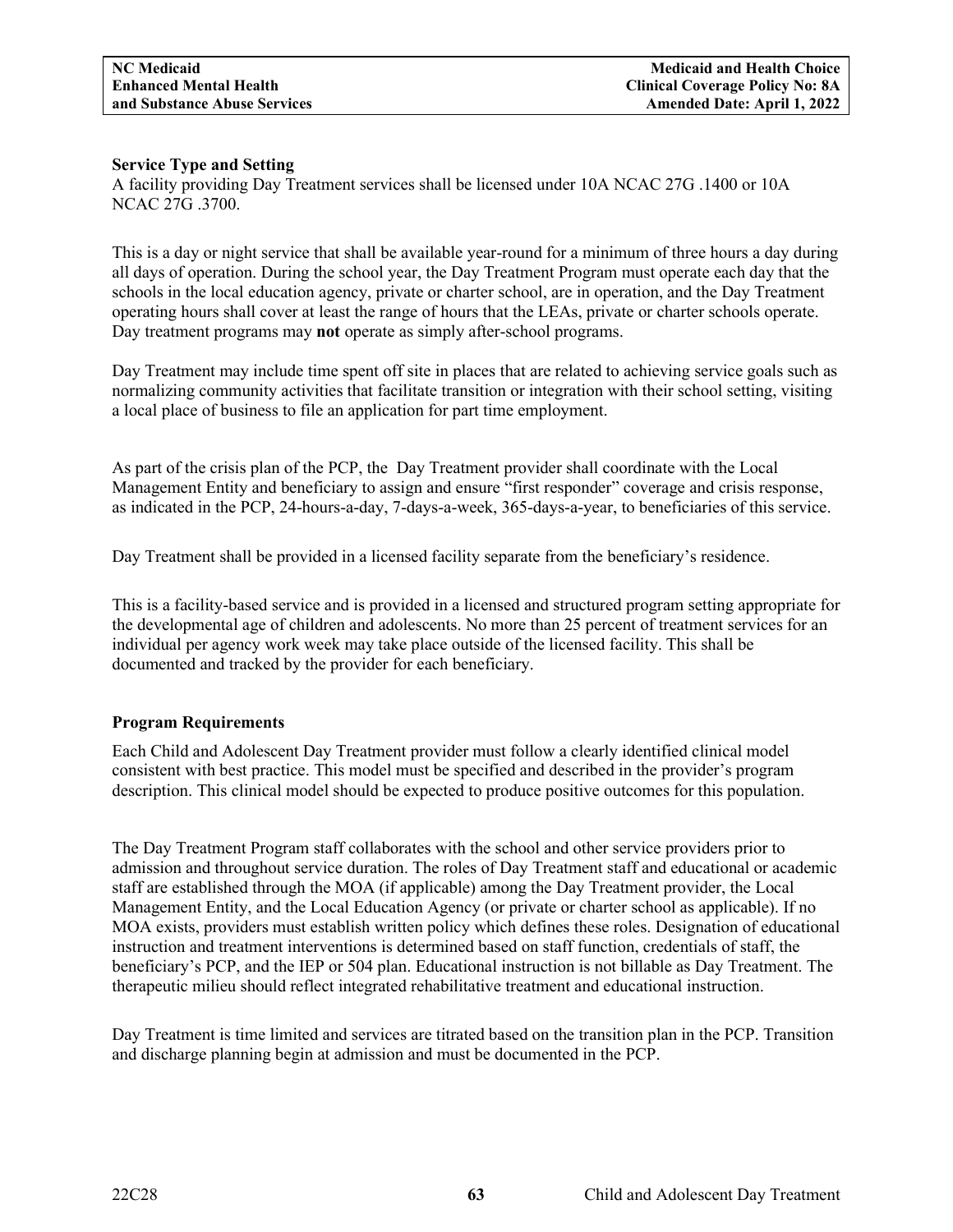While Day Treatment addresses the mental health or substance use disorder symptoms related to functioning in an educational setting, family involvement and partnership is a critical component of treatment as clinically indicated.

# **Eligibility Criteria**

Children 5 through 17 (20 or younger for those who are eligible for Medicaid and age 6-17 for those eligible for NCHC) are eligible for this service when all of the following criteria are met:

- a. there is a mental health or substance use disorder diagnosis (as defined by the DSM-5, or any subsequent editions of this reference material), other than a sole diagnosis of an intellectual and developmental disability;
- b. for children with a substance use disorder diagnosis, The ASAM Criteria are met for Level 2.1;
- c. both of the following shall apply:
	- 1. evidence that less restrictive mental health or substance abuse rehabilitative services in the educational setting have been unsuccessful as evidenced by documentation from the school (e.g., Functional Behavioral Assessment, Functional Behavioral Plan, Individual Education Plan, 504 Plan, behavior plans); and
	- 2. the beneficiary exhibits behavior resulting in significant school disruption or significant social withdrawal.
- d. the beneficiary is experiencing mental health or substance use disorder symptoms (not solely those related to an individual's diagnosis of intellectual and developmental disability) related to his or her diagnosis that severely impair functional ability in an educational setting which may include vocational education; and
- e. there is no evidence to support that alternative interventions would be equally or more effective, based on North Carolina community practice standards (Best Practice Guidelines of the American Academy of Child and Adolescent Psychiatry, American Psychiatric Association, American Society of Addiction Medicine).

# **Entrance Process**

A comprehensive clinical assessment that demonstrates medical necessity shall be completed prior to provision of this service. If a substantially equivalent assessment is available, reflects the current level of functioning**,** and contains all the required elements as outlined in community practice standards as well as in all applicable federal and state requirements, it may be used as part of the current comprehensive clinical assessment. Relevant diagnostic information shall be obtained and included in the PCP.

For Medicaid or NCHC funded Day Treatment services, a signed service order shall be completed by a physician, licensed psychologist, physician assistant, or nurse practitioner according to his or her scope of practice and shall be accompanied by other required documentation as outlined elsewhere in this policy. Each service order shall be signed and dated by the authorizing professional and shall indicate the date on which the service was ordered. A service order shall be in place prior to or on the date that the service is initially provided in order to bill Medicaid or NCHC for the service. The service order shall be based on a comprehensive clinical assessment of the beneficiary's needs.

Prior authorization is required prior to or on the first date of this service.

For Medicaid or NCHC funded Day Treatment services, prior authorization by NC Medicaid's designated contractor or LME-MCO is required. To request the initial authorization, the Day Treatment provider must submit the PCP with signatures and the required authorization request form to the Medicaid or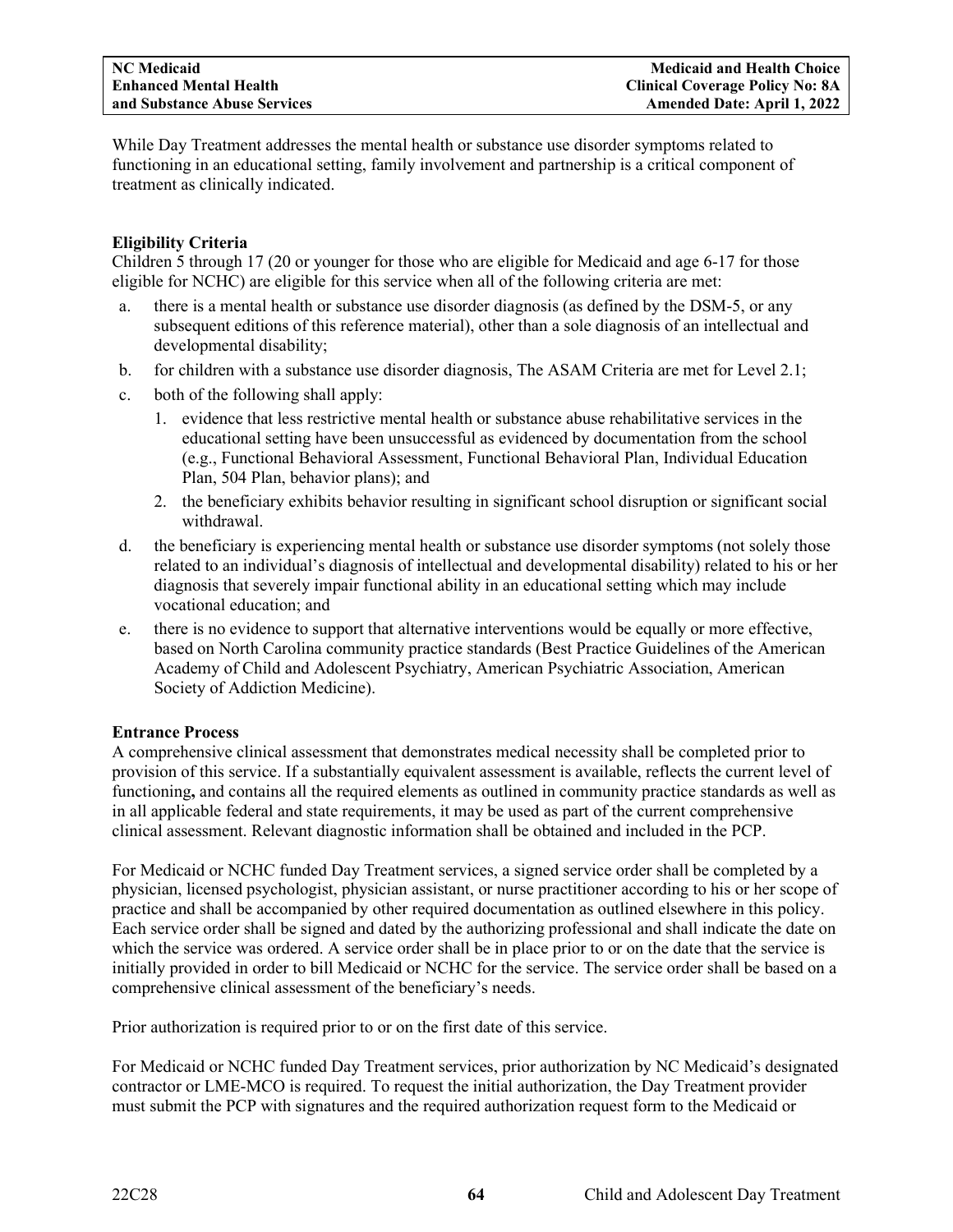# NCHC approved vendor.

Medicaid or NCHC may cover up to 60 days for the initial authorization period, based on medical necessity documented in the beneficiary's PCP, the authorization request form, and supporting documentation. Requests for reauthorization may be submitted by the Day Treatment Program provider.

In partnership with the beneficiary, the beneficiary's family, the legally responsible person (as applicable), and other service providers, a Child and Adolescent Day Treatment QP is responsible for convening the Child and Family Team monthly.

# **Continued Service Criteria**

The beneficiary is eligible to continue this service if the desired outcome or level of functioning has not been restored, improved, or sustained over the time frame outlined in the beneficiary's PCP; or the beneficiary continues to be unable to function in an appropriate educational setting, based on ongoing assessments, history, and the tenuous nature of the functional gains.

# **AND**

One of the following applies. The beneficiary:

- a. has achieved current PCP goals, and additional goals are indicated as evidenced by documented symptoms;
- b. is making satisfactory progress toward meeting goals and there is documentation that supports that continuation of this service will be effective in addressing the goals outlined in the PCP;
- c. is making some progress, but the specific interventions in the PCP need to be modified so that greater gains, which are consistent with the beneficiary's pre-morbid level of functioning, are possible; or
- d. fails to make progress, or demonstrates regression, in meeting goals through the interventions outlined in the PCP. The beneficiary's diagnosis shall be reassessed to identify any unrecognized cooccurring disorders, and interventions or treatment recommendations shall be revised based on the findings. This includes consideration of alternative or additional services.

# **Discharge Criteria**

The beneficiary meets the criteria for discharge if any one of the following applies:

- a. the beneficiary has achieved goals and is no longer in need of Day Treatment services;
- b. the beneficiary's level of functioning has improved with respect to the goals outlined in the PCP, inclusive of a plan to transition to a lower level of care or appropriate educational setting;
- c. the beneficiary is not making progress or is regressing, and all reasonable strategies and interventions have been exhausted, indicating a need for more intensive services;
- d. the beneficiary or legally responsible person no longer wishes to receive Day Treatment services;
- e. the beneficiary, based on presentation and failure to show improvement despite modifications in the PCP, requires a more appropriate best practice treatment modality based on North Carolina community practice standards (for example, National Institute of Drug Abuse, American Psychiatric Association).

In addition, a completed LME-MCO Consumer Admission and Discharge Form must be submitted to the LME-MCO.

**Note:** Any denial, reduction, suspension, or termination of service requires notification to the beneficiary or legally responsible person about their appeal rights in accordance with the Department's beneficiary notices procedure.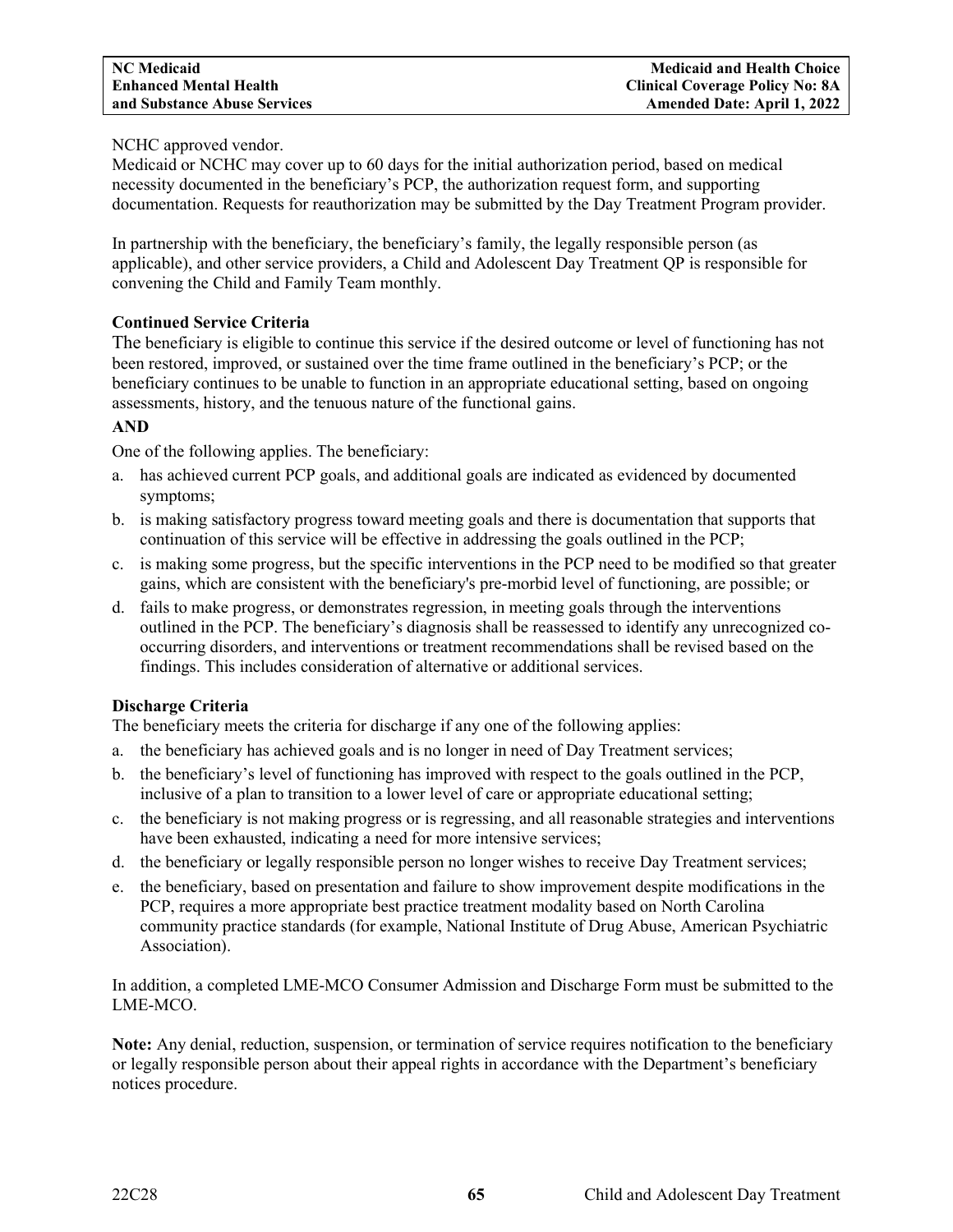# **Expected Clinical Outcomes**

The expected clinical outcomes for this service are specific to recommendations resulting from clinical assessments and meeting the identified goals in the beneficiary's PCP.

Expected clinical outcomes may include, but are not limited to the following:

- a. improved social, emotional, or behavioral functioning in an appropriate educational setting;
- b. integration or reintegration into an appropriate educational or vocational setting;
- c. reduced mental health or substance use disorder symptomatology;
- d. improvement of behavior, anger management, or developmentally appropriate coping skills;
- e. development or improvement of social and relational skills;
- f. enhancement of communication and problem-solving skills;
- g. increased identification and self-management of triggers, cues, and symptoms and decreased frequency or intensity of crisis episodes;
- h. engagement in the recovery process, for children with substance use disorders,
- i. reduction of negative effects of substance use disorder or psychiatric symptoms that interfere with the beneficiary's daily living
- j. maintaining residence with a family or community based non-institutional setting (foster home, therapeutic family services);
- k. reduction in behaviors that require juvenile justice involvement; or
- l. increased use of available natural and social supports

# **Documentation Requirements**

Refer to NC Medicaid Clinical Coverage Policies, located on NC Medicaid's website at [https://medicaid.ncdhhs.gov/,](https://medicaid.ncdhhs.gov/) and the DMHDDSAS *Records Management and Documentation Manual*  for a complete listing of documentation requirements.

For this service, the minimum documentation requirement is a full service note for each date of service, written and signed by at least one of the persons who provided the service. The note shall include the following:

- a. beneficiary's name;
- b. service record number;
- c. Medicaid or NCHC identification number;
- d. service provided (for example, Day Treatment services);
- e. date of service;
- f. place of service;
- g. other staff involved in the provision of the service;
- h. type of contact (in-person, telephone call, collateral);
- i. purpose of the contact;
- j. description of the provider's interventions;
- k. amount of time spent performing the interventions;
- l. description of the effectiveness of the interventions in meeting the beneficiary's specified goals as outlined in the PCP; and
- m. signature and credentials of the staff member(s) providing the service (for paraprofessionals, position is required in lieu of credentials with staff signature).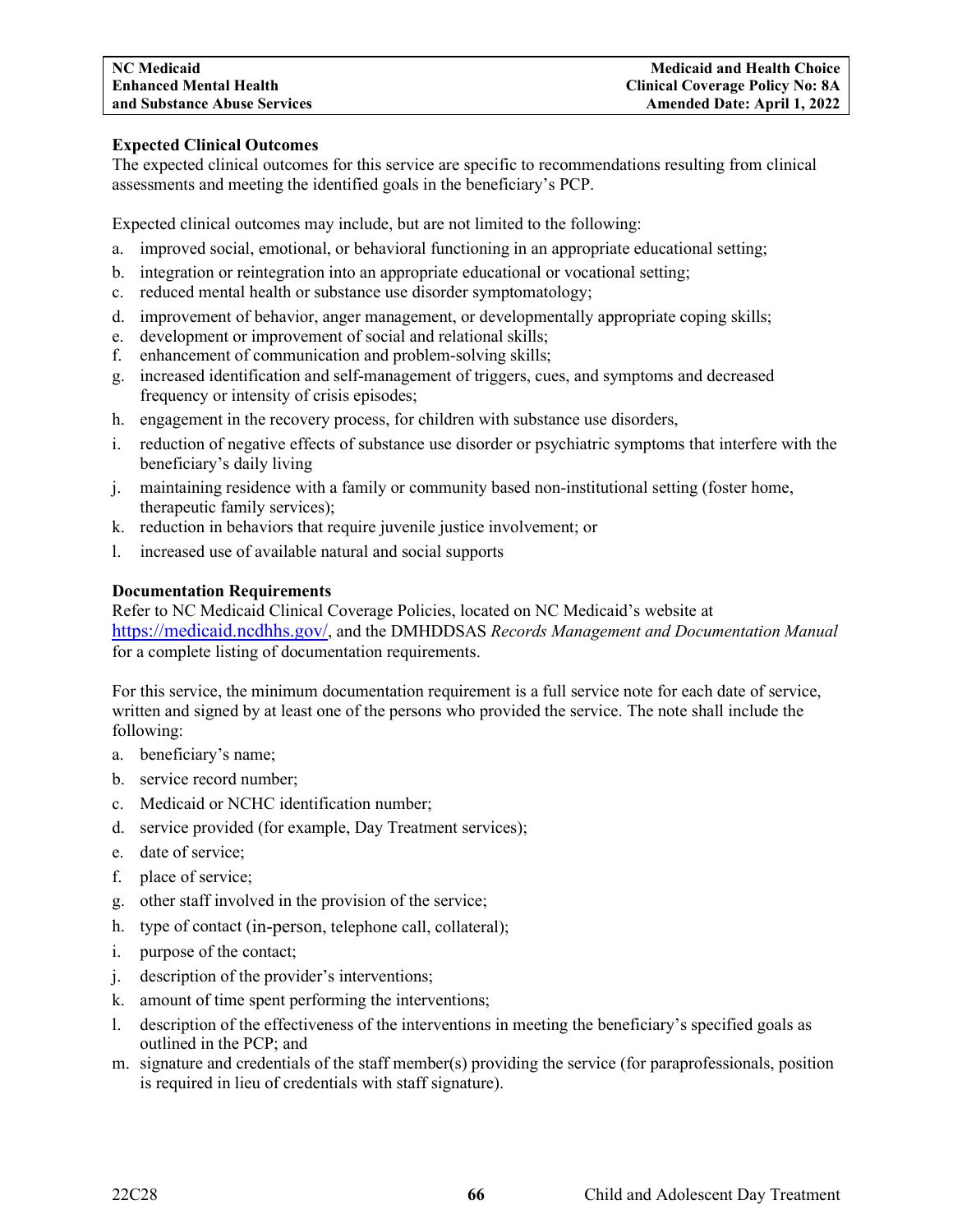A documented discharge plan shall be developed with the beneficiary, family or caregiver, and Child and Family Team and included in the service record.

In addition, a completed LME-MCO Consumer Admission and Discharge Form must be submitted to the LME-MCO.

# **Utilization Management**

Services are based upon a finding of medical necessity, must be directly related to the beneficiary's diagnostic and clinical needs, and are expected to achieve the specific rehabilitative goals specified in the beneficiary's PCP. Medical necessity is determined by North Carolina community practice standards as verified by independent Medicaid or NCHC consultants for Medicaid or NCHC funded services.

Medically necessary services are authorized in the most cost-efficient mode, as long as the treatment that is made available is similarly efficacious to services requested by the beneficiary's physician, therapist, or other licensed practitioner. Typically, a medically necessary service must be generally recognized as an accepted method of medical practice or treatment. Each case is reviewed individually to determine if the requested service meets the criteria outlined under EPSDT.

For Medicaid or NCHC, authorization by the Medicaid or NCHC approved vendor is required according to published policy.

The Medicaid or NCHC approved vendor or the LME-MCO shall evaluate the request to determine if medical necessity supports more or less intensive services.

Medicaid, NCHC, or State funds may cover up to 60 days for the initial authorization period based on the medical necessity documented in the beneficiary's PCP, the authorization request form, and supporting documentation. Submit the reauthorization request before the initial authorization expires. Medicaid and NCHC funded services cover up to 60 days for reauthorization based on the medical necessity documented in the required PCP, the authorization request form, and supporting documentation.

If continued Day Treatment services are needed at the end of the initial authorization period, the Day Treatment provider must submit the PCP and a new request for authorization reflecting the appropriate level of care and service to the Medicaid or NCHC approved vendor for Medicaid or NCHC services. This must occur before the authorization expires.

Services are billed in one-hour increments.

# *Service Exclusions and Limitations*

The beneficiary may receive Day Treatment services from only one Day Treatment provider organization during any active authorization period for this service.

The following are not billable under this service:

- a. transportation time (this is factored in the rate);
- b. any habilitation activities;
- c. child care;
- d. any social or recreational activities (or the supervision thereof);
- e. clinical and administrative supervision of staff (this is factored in the rate); or
- f. educational instruction.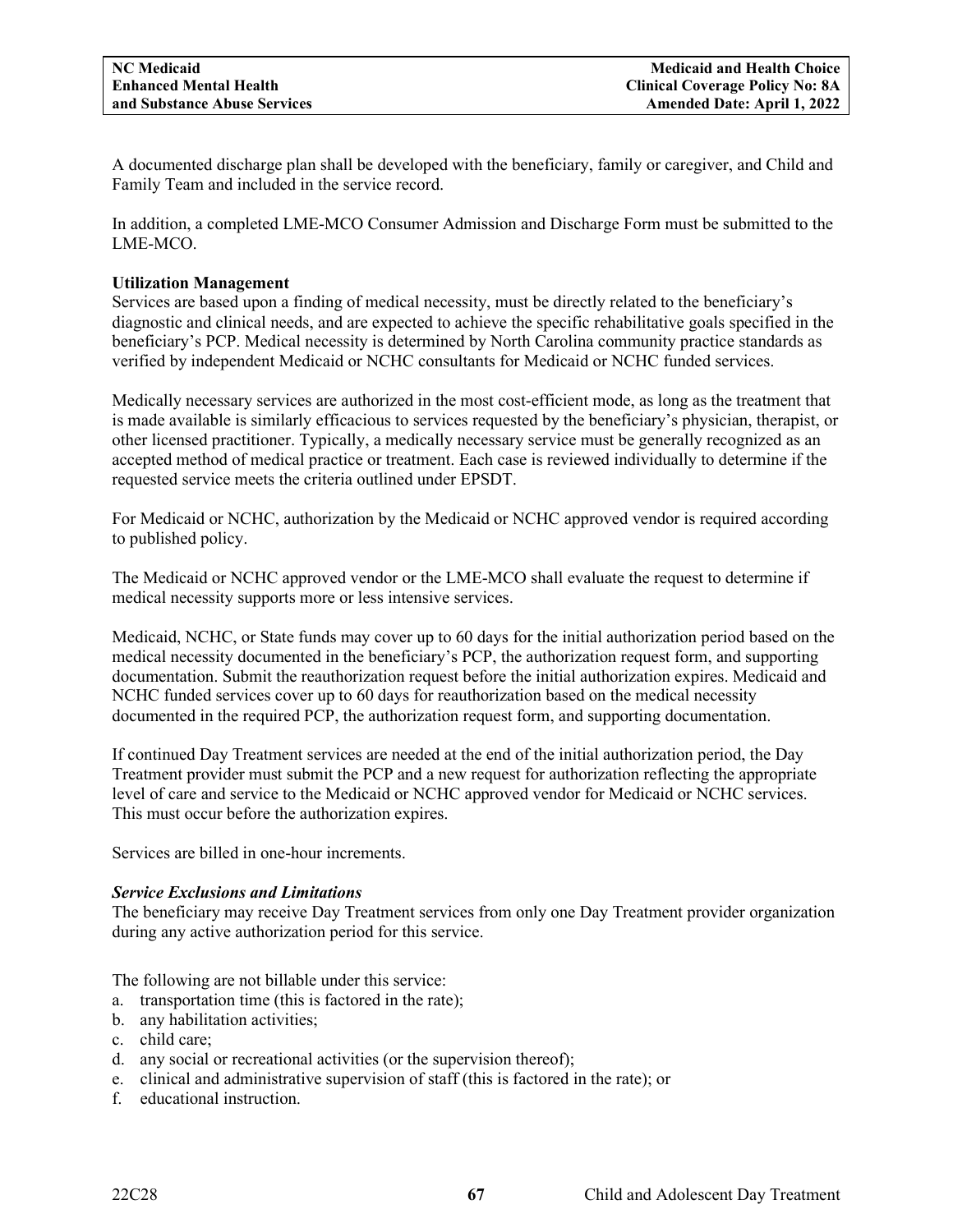Service delivery to individuals other than the beneficiary may be covered only when the activity is directed exclusively toward the benefit of that beneficiary.

Day Treatment services may not be provided during the same authorization period as the following services:

- a. Intensive In-Home Services;
- b. Multisystemic Therapy;
- c. Individual, group and family therapy;
- d. Substance Abuse Intensive Outpatient Program;
- e. Child Residential Treatment services–Levels II (Program Type) through IV;
- f. Psychiatric Residential Treatment Facility (PRTF);
- g. Substance abuse residential services; or
- h. Inpatient hospitalization.

Day Treatment shall be provided in a licensed facility separate from the beneficiary's residence.

**Note:** For beneficiaries under the age of 21, additional products, services, or procedures may be requested even if they do not appear in the N.C. State Plan or when coverage is limited to those over 21 years of age. Service limitations on scope, amount, or frequency described in the coverage policy may not apply if the product, service, or procedure is medically necessary. Refer to **Subsection 2.2.1, EPSDT Special Provision.**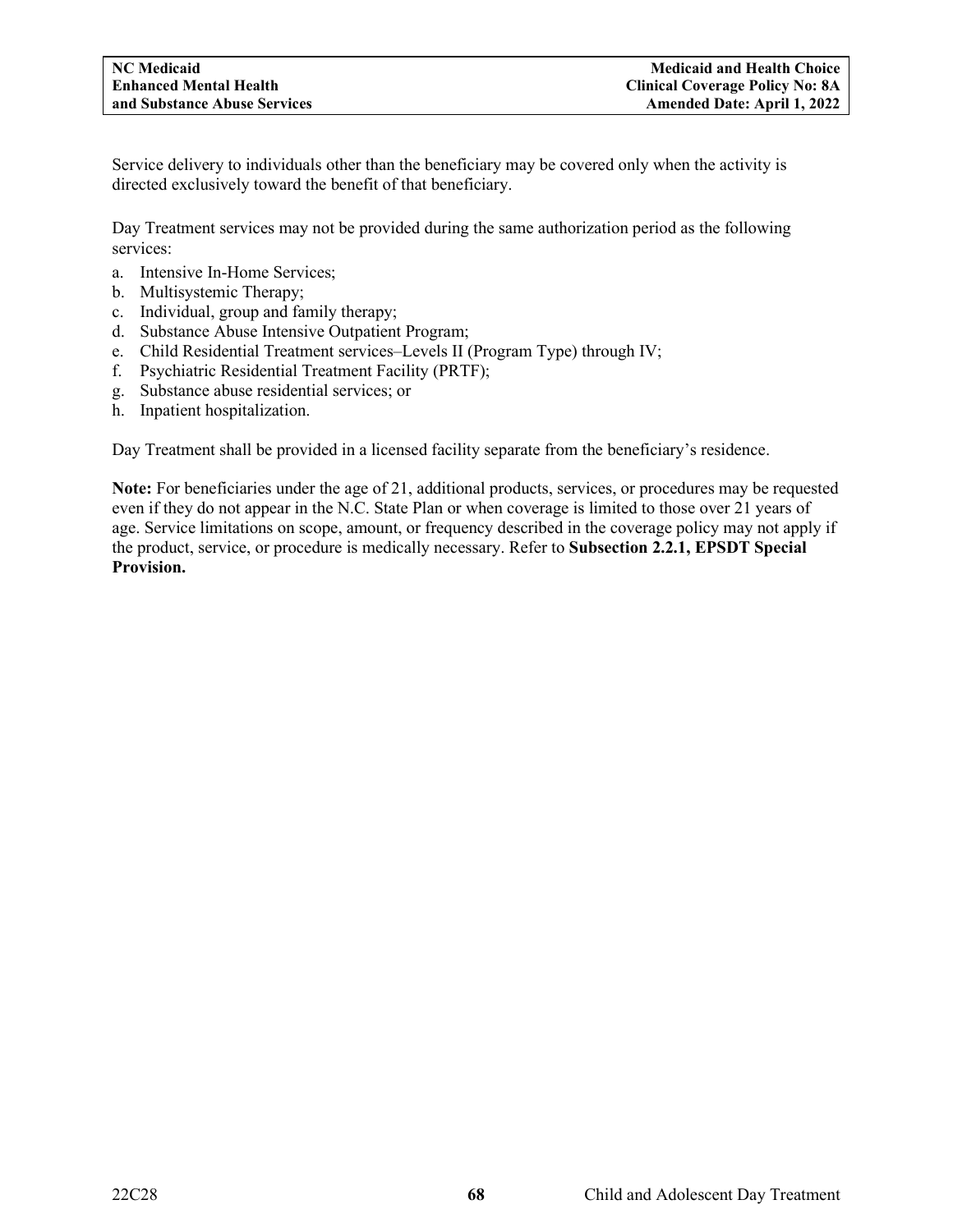# **Partial Hospitalization: Medicaid and NCHC Billable Service**

Partial Hospitalization (PH) is a short-term service for acutely mentally ill children or adults, which provides a broad range of intensive therapeutic approaches which may include: group activities or therapy, individual therapy, recreational therapy, community living skills or training, increases the individual's ability to relate to others and to function appropriately, coping skills, medical services. This service is designed to prevent hospitalization or to serve as an interim step for those leaving an inpatient facility. A physician shall participate in diagnosis, treatment planning, and admission or discharge decisions. Physician involvement shall be one factor that distinguishes Partial Hospitalization from Day Treatment Services.

# **Therapeutic Relationship and Interventions**

Partial Hospitalization is designed to offer in-person therapeutic interventions to provide support and guidance in preventing, overcoming, or managing identified needs on the service plan to aid with improving the beneficiary's level of functioning in all domains, increasing coping abilities or skills, or sustaining the achieved level of functioning.

# **Structure of Daily Living**

Partial Hospitalization offers a variety of structured therapeutic activities including medication monitoring designed to support a beneficiary remaining in the community that are provided under the direction of a physician, although the program does not have to be hospital - based. Other identified providers shall carry out the identified individual or group interventions (under the direction of the physician). This service offers support and structure to assist the individual beneficiary with coping and functioning on a day-to-day basis to prevent hospitalization or to step down into a lower level of care from inpatient setting.

# **Cognitive and Behavioral Skill Acquisition**

Partial Hospitalization includes interventions that address functional deficits associated with affective or cognitive problems or the beneficiary's diagnostic conditions. This may include training in community living, and specific coping skills, and medication management. This assistance allows beneficiaries to develop their strengths and establish peer and community relationships.

# **Service Type**

This is day or night service that shall be provided a minimum of 4 hours per day, 5 days per week, and 12 months a year (exclusive of transportation time), excluding legal or governing body designated holidays.

Service standards and licensure requirements are outlined in10A NCAC 27G .1100. Utilization management must be performed by NC Medicaid's designated contractor or LME-MCO.

# **Resiliency or Environmental Intervention**

Partial Hospitalization assists the beneficiary in transitioning from one service to another (an inpatient setting to a community-based service) or preventing hospitalization. This service provides a broad array of intensive approaches, which may include group and individual activities.

# **Service Delivery Setting**

Partial Hospitalization is provided in a licensed facility that offers a structured, therapeutic program under the direction of a physician that may or may not be hospital based.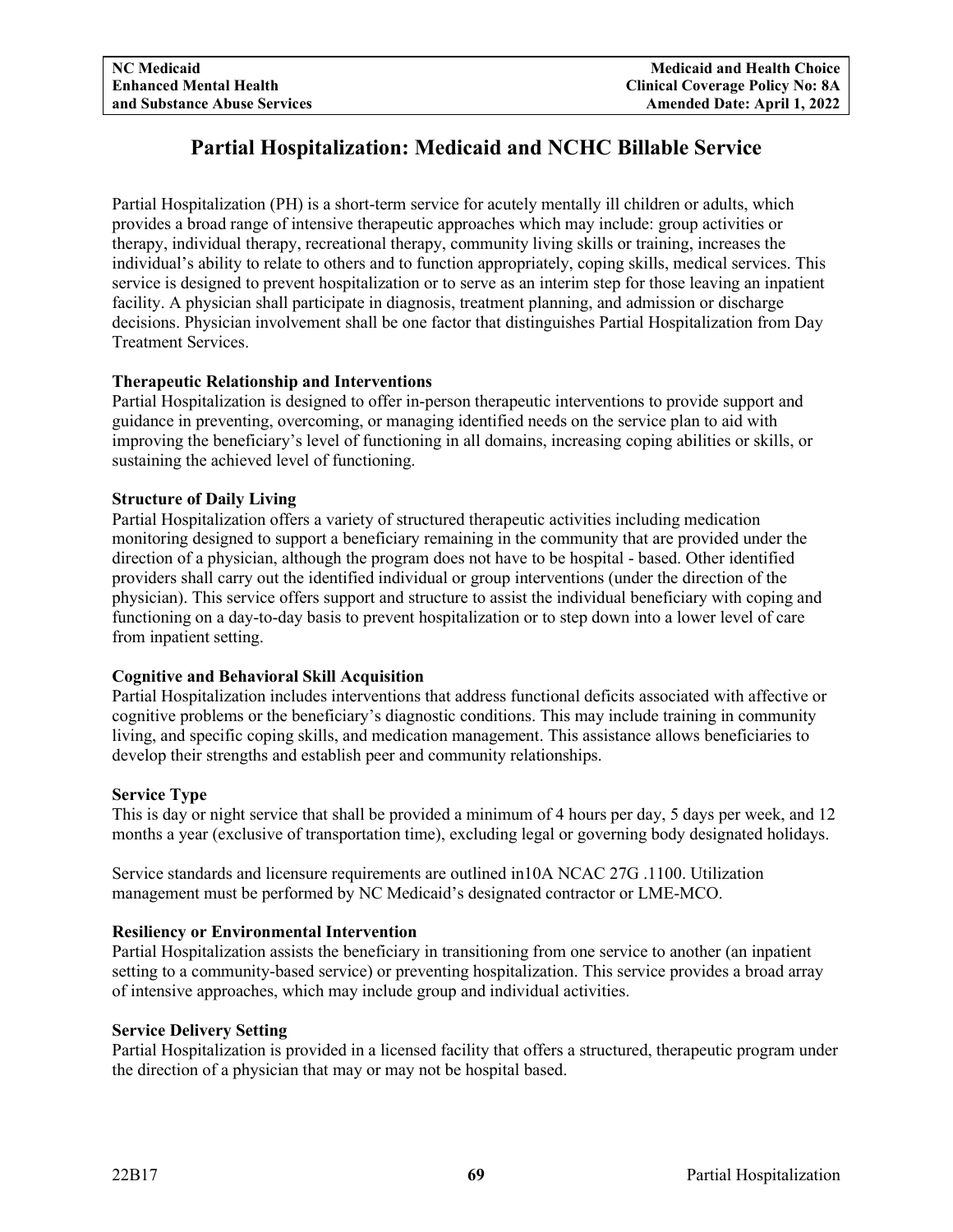# **Utilization Management**

Authorization by NC Medicaid's designated contractor or LME-MCO is required. The amount, duration, and frequency of the service must be included in a beneficiary's Person-Centered Plan. Initial authorization shall not exceed seven calendar days. Reauthorization shall not exceed seven calendar days. All utilization review activity shall be documented in the Provider's Service Plan.

Utilization management must be performed by NC Medicaid's designated contractor or LME-MCO.

# **Eligibility Criteria**

The beneficiary is eligible for this service when all of the following criteria are met:

- a. Beneficiary must have a mental health or substance use disorder diagnosis;
- b. Level of Care Criteria;
- c. The beneficiary is experiencing difficulties in at least one of the following areas:
	- 1. Functional impairment, crisis intervention, diversion, aftercare needs, or at risk for placement outside the natural home setting;

#### **AND**

- 2. The beneficiary's level of functioning has not been restored or improved and may indicate a need for clinical interventions in a natural setting if any one of the following apply:
	- A. being unable to remain in family or community setting due to symptoms associated with diagnosis, therefore being at risk for out of home placement, hospitalizations, or institutionalization;
	- B. presenting with intensive, verbal and limited physical aggression due to symptoms associated with diagnosis, which are sufficient to create functional problems in a community setting;
	- C. being at risk of exclusion from services, placement or significant community support system as a result of functional behavioral problems associated with diagnosis;
	- D. requires a structured setting to monitor mental stability and symptomology, and foster successful integration into the community through individualized interventions and activities; or
	- E. service is a part of an aftercare planning process (time limited or transitioning) and is required to avoid returning to a higher, or more restrictive level of service.

# **Service Order Requirement**

A physician, doctoral level licensed psychologist, psychiatric nurse practitioners, psychiatric clinical nurse specialist within their scope of practice can order this service. The service must be ordered prior to or on the day the service is initiated.

# **Continuation or Utilization Review Criteria**

The desired outcome or level of functioning has not been restored, improved, or sustained over the time frame outlined in the beneficiary's service plan or the beneficiary continues to be at risk for relapse based on history or the tenuous nature of the functional gains or ANY of the following applies:

- a. beneficiary has achieved initial service plan goals and additional goals are indicated;
- b. beneficiary is making satisfactory progress toward meeting goals;
- c. beneficiary is making some progress, but the service plan (specific interventions) need to be modified so that greater gains which are consistent with the beneficiary's premorbid level of functioning are possible or can be achieved;
- d. beneficiary is not making progress; the service plan must be modified to identify more effective interventions; or
- e. beneficiary is regressing; the service plan must be modified to identify more effective interventions.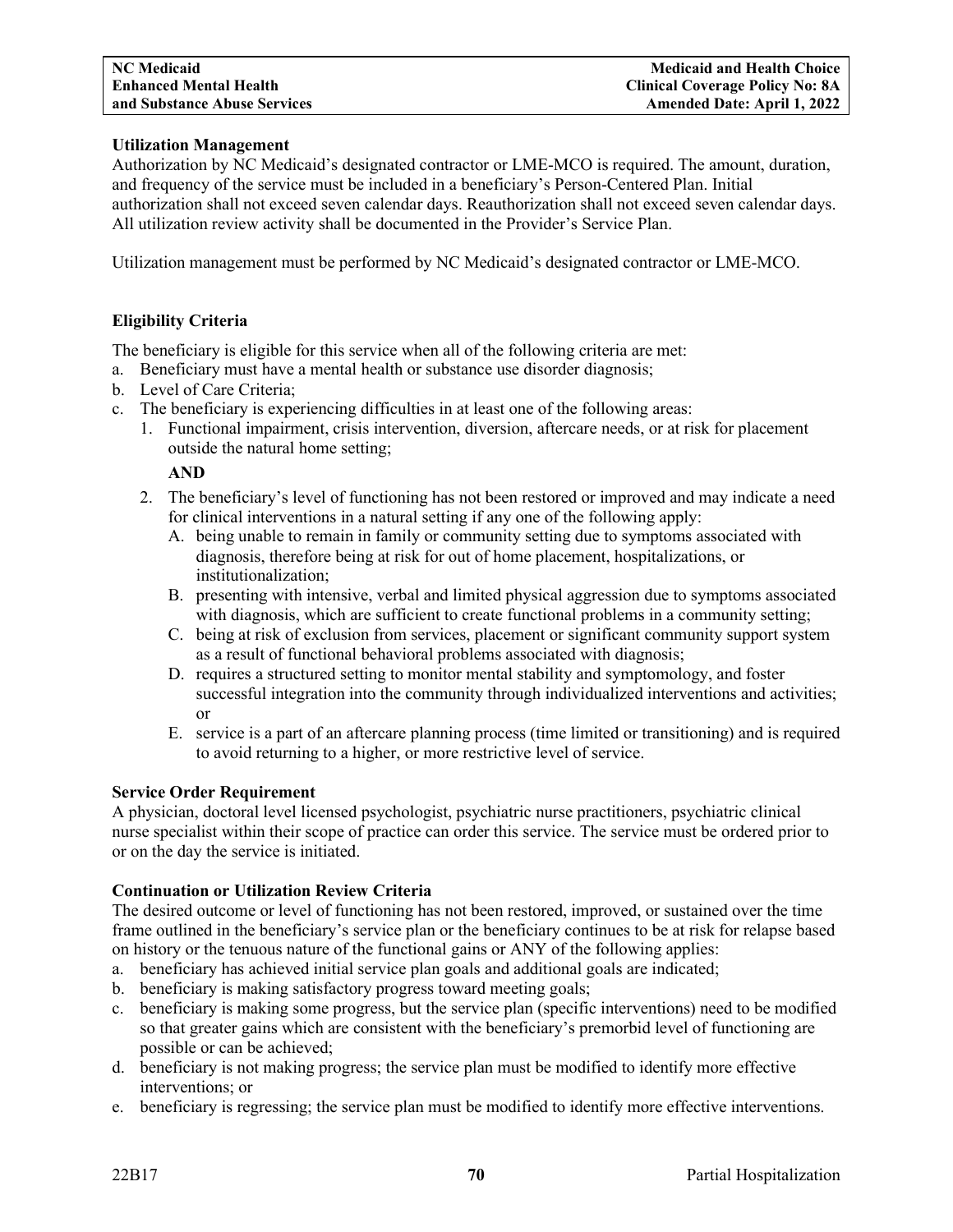# **Discharge Criteria**

The beneficiary meets the criteria for discharge if any one of the following applies:

Beneficiary's level of functioning has improved with respect to the goals outlined in the service plan, inclusive of a transition plan to step down, or no longer benefits, or has the ability to function at this level of care and any of the following apply:

- a. beneficiary has achieved goals, discharged to a lower level of care is indicated; or
- b. beneficiary is not making progress or is regressing and all realistic treatment options with this modality have been exhausted.

**Note:** Any denial, reduction, suspension, or termination of service requires notification to the beneficiary or legal guardian about their appeal rights.

# **Service Maintenance Criteria**

If the beneficiary is functioning effectively with this service and discharge would otherwise be indicated, PH must be maintained when it can be reasonably anticipated that regression is likely to occur if the service is withdrawn. The decision shall be based on ANY of the following:

- a. past history of regression in the absence of PH is documented in the beneficiary record; or
- b. the presence of a DSM-5 (or any subsequent editions of this reference material) diagnosis that would necessitate a disability management approach.

In the event, there are epidemiological sound expectations that symptoms will persist and that ongoing treatment interventions are needed to sustain functional gains.

**Note:** Any denial, reduction, suspension, or termination of service requires notification to the beneficiary or legal guardian about their appeal rights.

# **Provider Requirement and Supervision**

All services in the partial hospital are provided by a team, which may have the following configuration: social workers, psychologists, therapists, case managers, or other MH/SA paraprofessional staff. The partial hospital milieu is directed under the supervision of a physician. Staffing requirements are outlined in 10A NCAC 27G .1102.

# **Documentation Requirements**

The minimum documentation is a weekly service note that includes the purpose of contact, describes the provider's interventions, and the effectiveness of the interventions.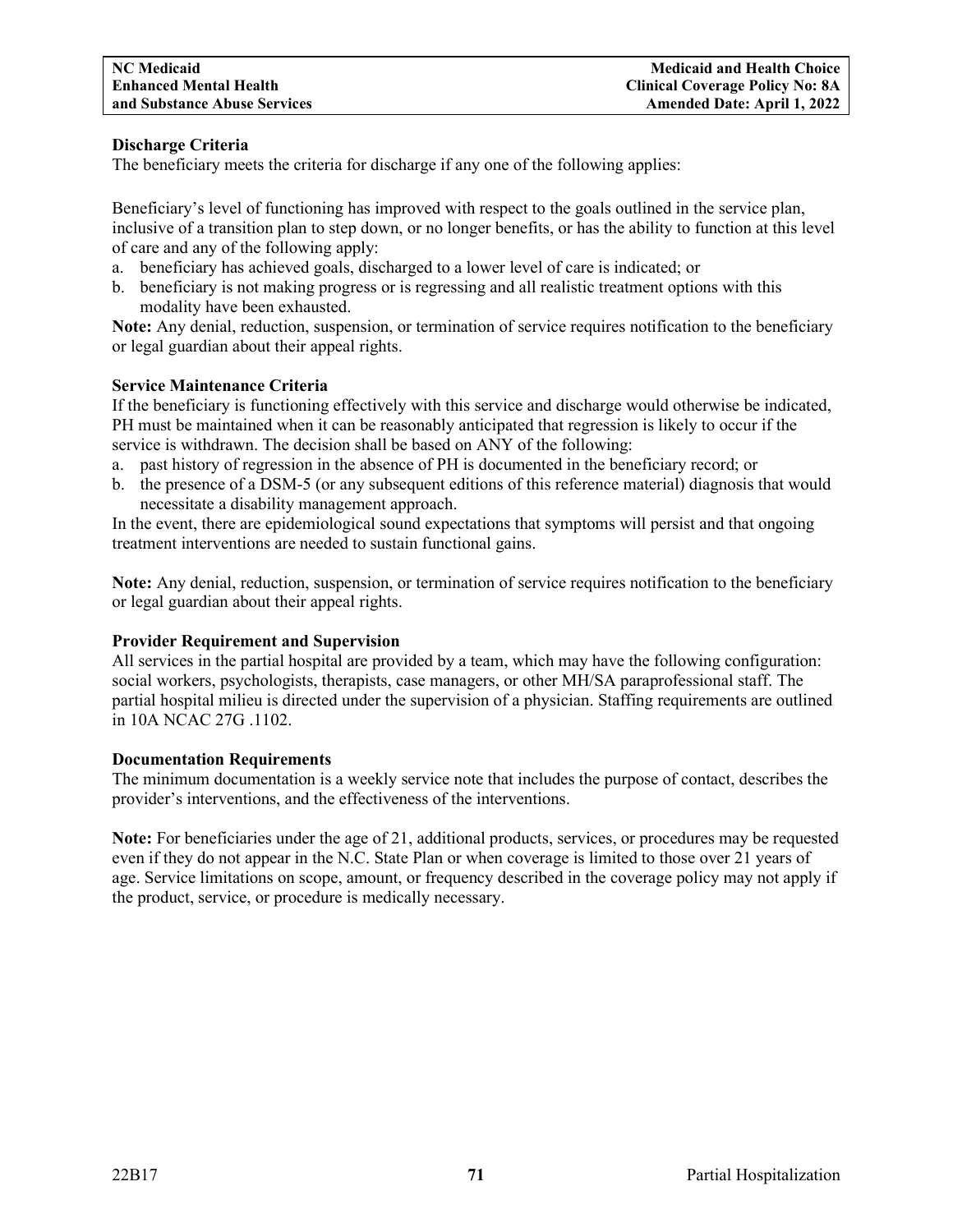# **Professional Treatment Services in Facility-Based Crisis Program**

This service provides an alternative to hospitalization for adults who have a mental illness or substance use disorder. This is a 24-hour residential facility with 16 beds or less that provides support and crisis services in a community setting. This can be provided in a non-hospital setting for beneficiaries in crisis who need short-term intensive evaluation, treatment intervention or behavioral management to stabilize acute or crisis situations.

# **Therapeutic Relationship and Interventions**

This service offers therapeutic interventions designed to support a beneficiary remaining in the community and alleviate acute or crisis situations that are provided under the direction of a physician, although the program does not have to be hospital based. Interventions are implemented by other staff under the direction of the physician. These supportive interventions assist the beneficiary with coping and functioning on a day-to-day basis to prevent hospitalization.

# **Structure of Daily Living**

This service is an intensified short-term, medically supervised service that is provided in certain 24-hour service sites. The objectives of the service include assessment and evaluation of the condition(s) that have resulted in acute psychiatric symptoms, disruptive or dangerous behaviors, or intoxication from alcohol or drugs; to implement intensive treatment, behavioral management interventions, or detoxification protocols; to stabilize the immediate problems that have resulted in the need for crisis intervention or detoxification; to ensure the safety of the beneficiary by closely monitoring his or her medical condition and response to the treatment protocol; and to arrange for linkage to services that will provide further treatment or rehabilitation upon discharge from the Facility Based Crisis Service.

# **Cognitive and Behavioral Skill Acquisition**

This service is designed to provide support and treatment in preventing, overcoming, or managing the identified crisis or acute situations on the service plan to assist with improving the beneficiary's level of functioning in all documented domains, increasing coping abilities or skills, or sustaining the achieved level of functioning.

# **Service Type**

This is a 24-hour service that is offered seven days a week.

# **Resiliency or Environmental Intervention**

This service assists the beneficiary with remaining in the community and receiving treatment interventions at an intensive level without the structure of an inpatient setting. This structured program assesses, monitors, and stabilizes acute symptoms 24-hours-a-day.

# **Service Delivery Setting**

This service can be provided in a licensed facility that meets 10A NCAC 27G .5000 licensure standards.

# **Eligibility Criteria**

The beneficiary is eligible for this service when all of the following are met:

- a. There is a mental health or substance use disorder diagnosis present or the beneficiary has a condition that may be defined as a intellectual and developmental disability as defined in GS 122C-3 (12a);
- b. Level of Care Criteria, Level D NC-SNAP (NC Supports or Needs Assessment Profile) or The ASAM Criteria;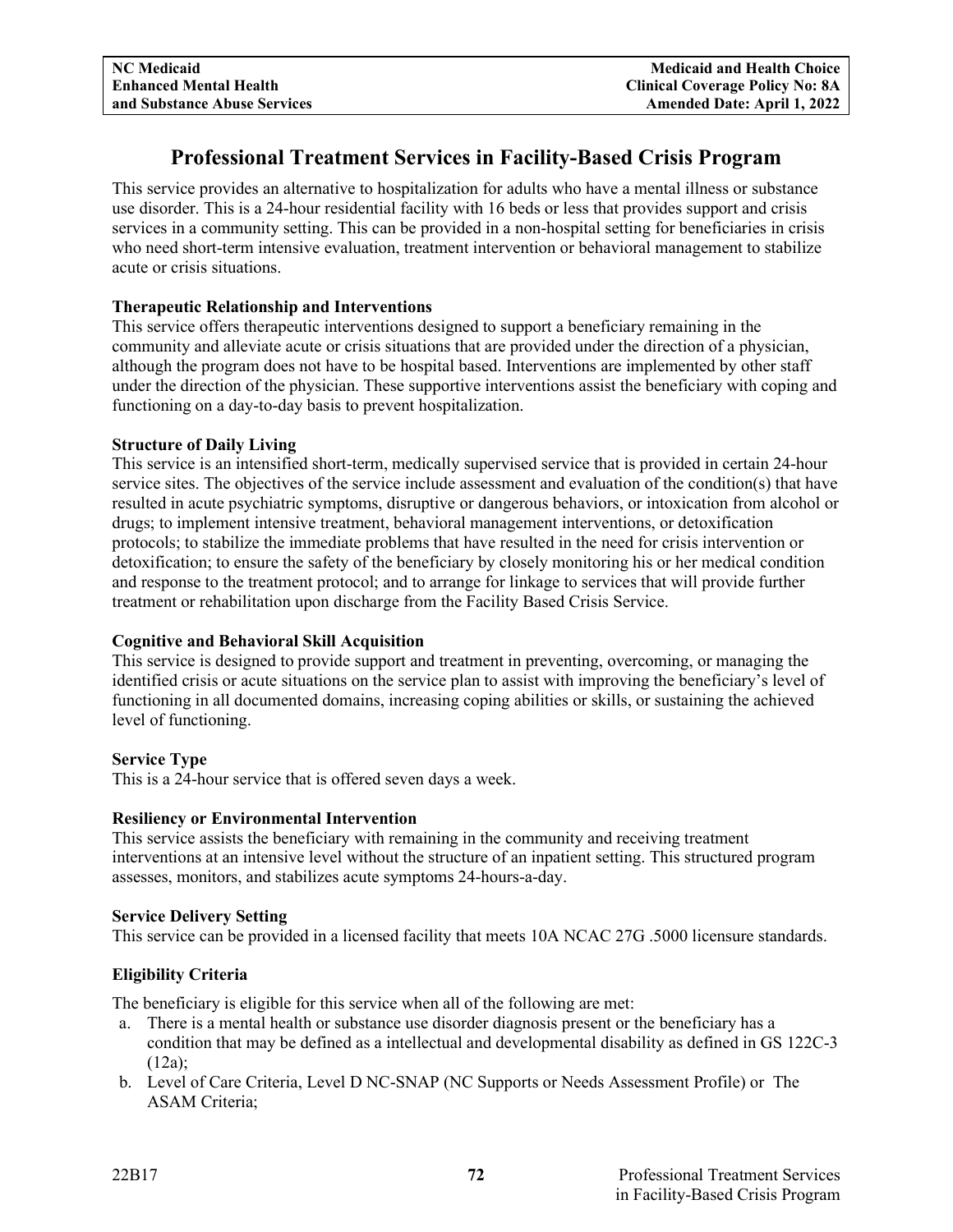- c. The beneficiary is experiencing difficulties in at least one of the following areas:
	- 1. functional impairment,
	- 2. crisis intervention, diversion, or after-care needs, or
	- 3. at risk for placement outside of the natural home setting; and
- d. The beneficiary's level of functioning has not been restored or improved and may indicate a need for clinical interventions in a natural setting if any one of the following apply:
	- 4. unable to remain in family or community setting due to symptoms associated with diagnosis, therefore being at risk for out of home placement, hospitalization, or institutionalization;
	- 5. intensive, verbal and limited physical aggression due to symptoms associated with diagnosis, which are sufficient to create functional problems in a community setting; or
	- 6. at risk of exclusion from services, placement or significant community support systems as a result of functional behavioral problems associated with diagnosis.

# **Service Order Requirement**

Service must be ordered by a primary care physician, psychiatrist or a licensed psychologist. All service orders must be made prior to or on the day service is initiated.

# **Continuation or Utilization Review**

The desired outcome or level of functioning has not been restored, improved or sustained over the time frame outlined in the beneficiary's service plan or the beneficiary continues to be at risk for relapse based on history or the tenuous nature of the functional gains or **any one of the following** applies:

- a. beneficiary has achieved initial service plan goals and additional goals are indicated;
- b. beneficiary is making satisfactory progress toward meeting goals;
- c. beneficiary is making some progress, but the service plan (specific interventions) need to be modified so that greater gains, which are consistent with the beneficiary's premorbid level of functioning, are possible or can be achieved;
- d. beneficiary is not making progress; the service plan must be modified to identify more effective interventions; or
- e. beneficiary is regressing; the service plan must be modified to identify more effective interventions.

# **AND**

Utilization review by NC Medicaid's designated contractor or LME-MCO must be conducted after the first 7 days (112 units). Initial authorization shall not exceed 8 days (128 units). All utilization review activity shall be documented in the Provider's Service Plan.

Units are billed in 1-hour increments up to 16 hours in a 24-hour period. This is a short-term service that cannot be provided for more than 45 days in a 12-month period.

# **Discharge Criteria**

The beneficiary meets the criteria for discharge if any one of the following applies:

Beneficiary's level of functioning has improved with respect to the goals outlined in the service plan, inclusive of a transition plan to step-down or no longer benefits or has the ability to function at this level of care and ANY of the following apply:

- a. beneficiary has achieved goals, discharge to a lower level of care is indicated; or
- b. beneficiary is not making progress or is regressing and all realistic treatment options with this modality have been exhausted.

**Note:** Any denial, reduction, suspension, or termination of service requires notification to the beneficiary or legal guardian about their appeal rights.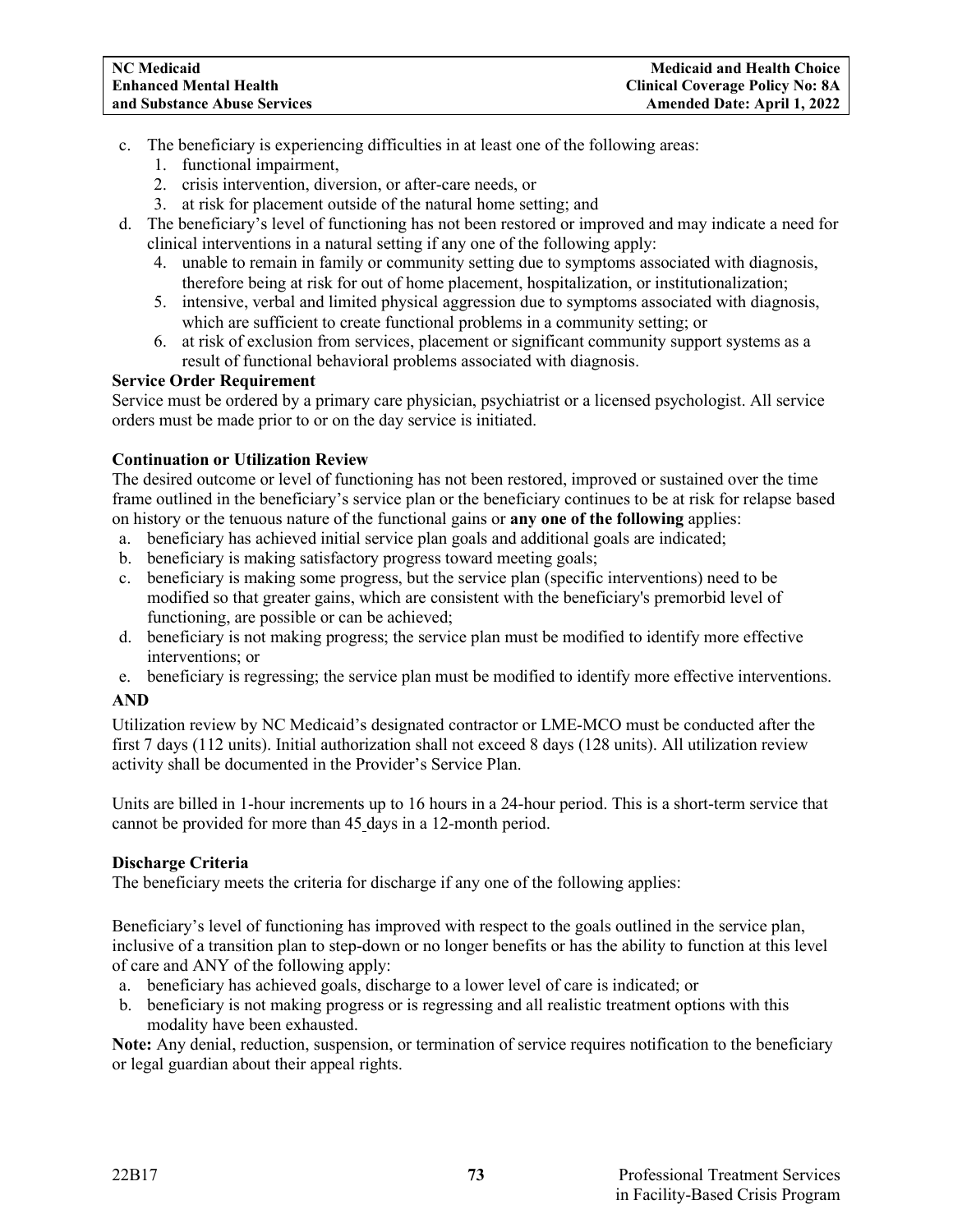# **Service Maintenance Criteria**

If the beneficiary is functioning effectively with this service and discharge would otherwise be indicated, Facility-based crisis service must be maintained when it can be reasonably anticipated that regression is likely to occur if the service is withdrawn. The decision shall be based on ANY of the following:

- a. past history of regression in the absence of facility based crisis service is documented in the service record; or
- b. in the event there are epidemiologically sound expectations that symptoms will persist and that ongoing treatment interventions are needed to sustain functional gains, the nature of the beneficiary's DSM-5 (or any subsequent editions of this reference material) diagnosis necessitates a disability management approach.

**Note:** Any denial, reduction, suspension, or termination of service requires notification to the beneficiary or legal guardian about their appeal rights.

# **Provider Requirement and Supervision**

This is a 24-hour service that is offered seven days a week, with a staff to beneficiary ratio that ensures the health and safety of beneficiaries served in the community and compliance with 10A NCAC 27E Seclusion, Restraint and Isolation Time Out. At no time shall staff to beneficiary ratio be less than 1:6 for adults with a mental health disorder and 1:9 for adults with a substance use disorder.

#### **Documentation Requirements**

The minimum documentation is a daily service note per shift.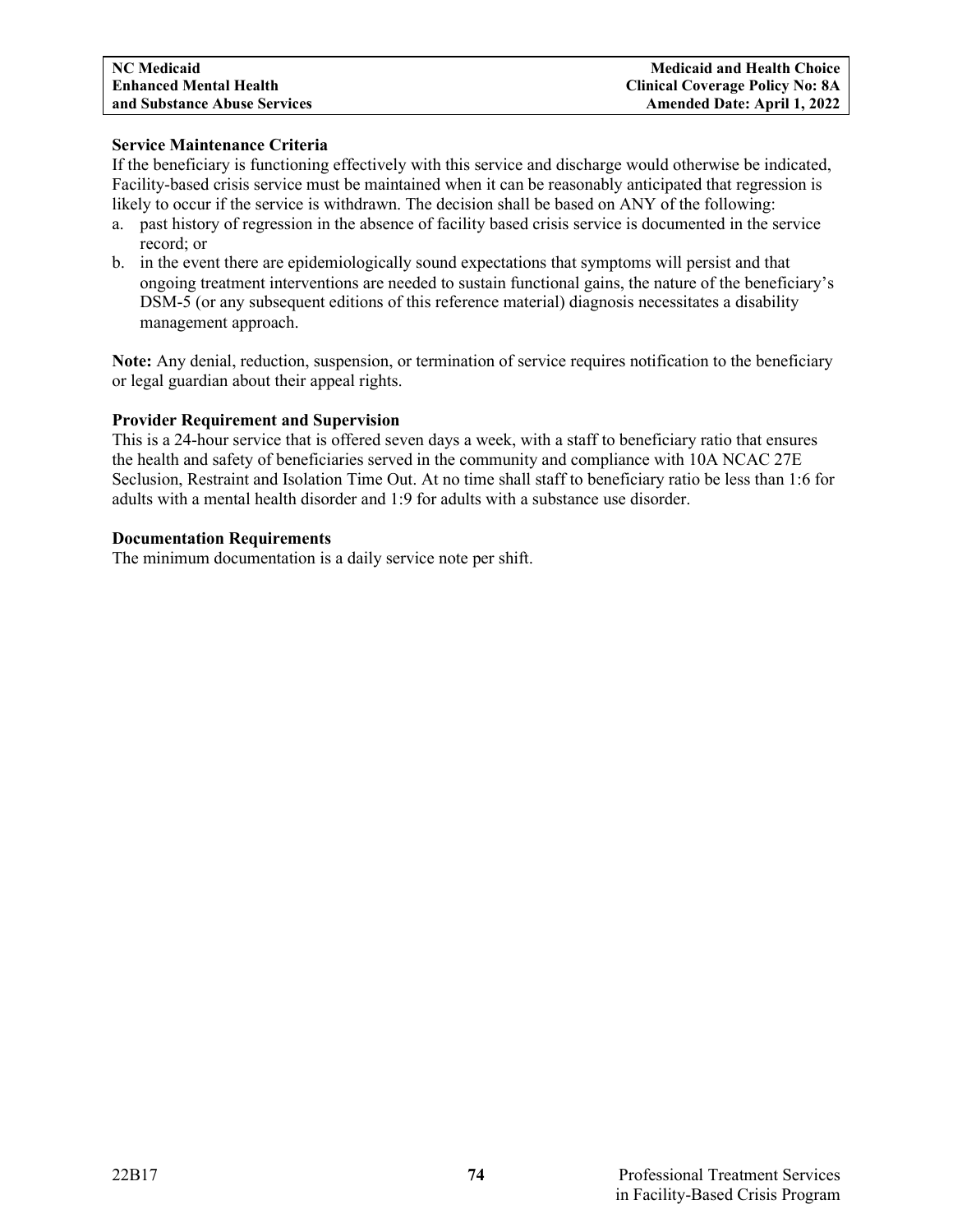# **Substance Abuse Intensive Outpatient Program: Medicaid and NCHC Billable Service**

# **Level 2.1 Intensive Outpatient Services ASAM Criteria**

# **Service Definition and Required Components**

Substance Abuse Intensive Outpatient Program (SAIOP) means structured individual and group addiction activities and services that are provided at an outpatient program designed to assist adult and adolescent beneficiaries to begin recovery and learn skills for recovery maintenance. The program is offered at least 3 hours a day, at least 3 days a week, with no more than 2 consecutive days between offered services and distinguishes between those beneficiaries needing no more than 19 hours of structured services per week (ASAM Level 2.1). The beneficiary must be in attendance for a minimum of 3 hours a day in order to bill this service. SAIOP services shall include a structured program consisting of, but not limited to, the following services:

- a. Individual counseling and support;
- b. Group counseling and support;
- c. Family counseling, training or support;
- d. Biochemical assays to identify recent drug use (e.g. urine drug screens);
- e. Strategies for relapse prevention to include community and social support systems in treatment;
- f. Life skills;
- g. Crisis contingency planning;
- h. Disease Management; and
- i. Treatment support activities that have been adapted or specifically designed for beneficiaries with physical disabilities; or beneficiaries with co-occurring disorders of mental illness and substance use; or an intellectual and developmental disability and substance use disorder.

SAIOP can be designed for homogenous groups of beneficiaries e.g., pregnant women, and women and their children; individuals with co-occurring mental health and substance use disorders; individuals with human immunodeficiency virus (HIV); or individuals with similar cognitive levels of functioning. Group counseling shall be provided each day SAIOP services are offered.

SAIOP includes:

- a. case management to arrange, link or integrate multiple services; and
- b. assessment and reassessment of the beneficiary's need for services.

# SAIOP services also:

- a. inform the beneficiary about benefits, community resources, and services;
- b. assist the beneficiary in accessing benefits and services;
- c. arrange for the beneficiary to receive benefits and services; and
- d. monitor the provision of services.

Beneficiaries may be residents of their own home, a substitute home, or a group care setting; however, the SAIOP must be provided in a setting separate from the beneficiary's residence. The program is provided over a period of several weeks or months.

A service order for SAIOP must be completed by a physician, licensed psychologist, physician assistant or nurse practitioner according to their scope of practice prior to or on the day that the services are to be provided.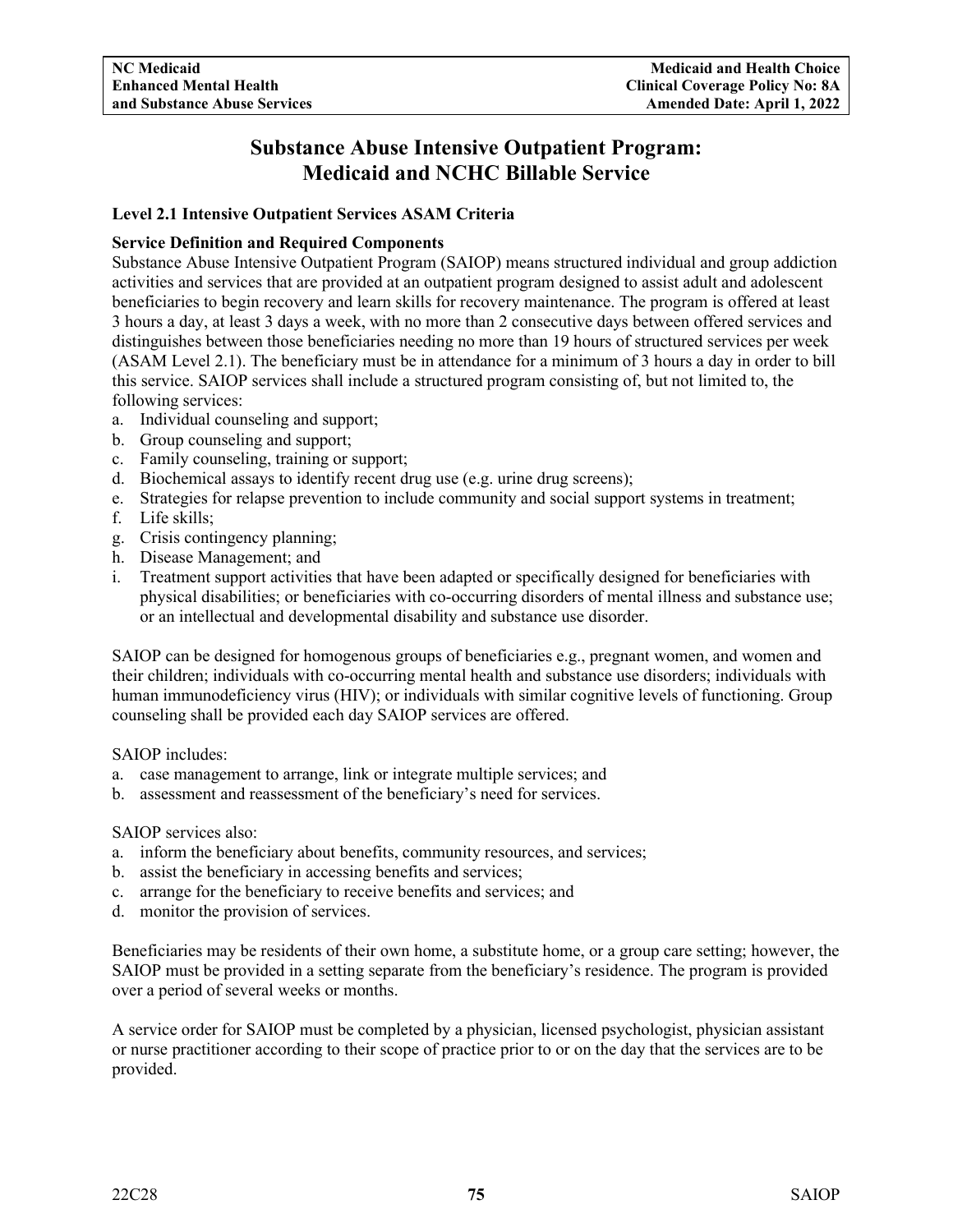# **Provider Requirements**

SAIOP must be delivered by practitioners employed by a substance abuse provider organization that meet the provider qualification policies, procedures, and standards established by DMH and the requirements of 10A NCAC 27G. These policies and procedures set forth the administrative, financial, clinical, quality improvement, and information services infrastructure necessary to provide services. Provider organizations must demonstrate that they meet these standards by being credentialed by LME-MCO. Within three years of enrollment as a provider, the organization must have achieved national accreditation. The organization must be established as a legally recognized entity in the United States and qualified or registered to do business as a corporate entity in the State of North Carolina.

Organizations that provide SAIOP must provide "first responder" crisis response on a 24-hours-a-day, 7 days-a-week, 365-days-a-year basis, to beneficiaries who are receiving this service

# **Staffing Requirements**

Persons who meet the requirements specified for CCS, LCAS, LCAS-A, CSAC or CADC under Article 5C may deliver SAIOP. The program must be under the clinical supervision of a CCS or a LCAS who is on site a minimum of 50% of the hours the service is in operation. Services may also be provided by staff who meet the requirements specified for QP or AP status for Substance Abuse according to 10A NCAC 27G .0104, under the supervision of a CCS or LCAS. The maximum face-to-face staff-to-beneficiary ratio is not more than 12 adult beneficiaries to 1 QP based on an average daily attendance. The ratio for adolescents shall be 1:6. Paraprofessional level providers who meet the requirements for Paraprofessional status according to 10A NCAC 27G .0104 and who have the knowledge, skills, and abilities required for the population and age to be services may deliver SAIOP, under the supervision of a CCS or LCAS. Paraprofessional level providers may not provide services in lieu of on-site service provision by a CCS, LCAS, LCAS-A, CSAC, CADC, or QP.

# **Service Type and Setting**

Facility licensed under 10A NCAC 27G .4400.

# **Program Requirements**

See Service Definition and Required Components.

# **Utilization Management**

The initial 30 calendar days of treatment do not require a prior authorization. Services provided after this initial 30-day "pass-through" period require authorization from the Medicaid or NCHC approved vendor. This pass-through is available only once per treatment episode and only once per state fiscal year. The amount, duration, and frequency of SAIOP Service must be included in a beneficiary's authorized PCP. Services may not be delivered less frequently than the structured program set forth in the service description above.

Reauthorization shall not exceed 60 calendar days. Under exceptional circumstances, one additional reauthorization up to 2 weeks can be approved. This service is billed with a minimum of three hours per day as an event. All utilization review activity shall be documented in the Service Record.

# **Eligibility Criteria**

The beneficiary is eligible for this service when ALL of the following criteria are met:

- a. there is a substance use disorder diagnosis present; and
- b. the beneficiary meets ASAM Level 2.1 criteria.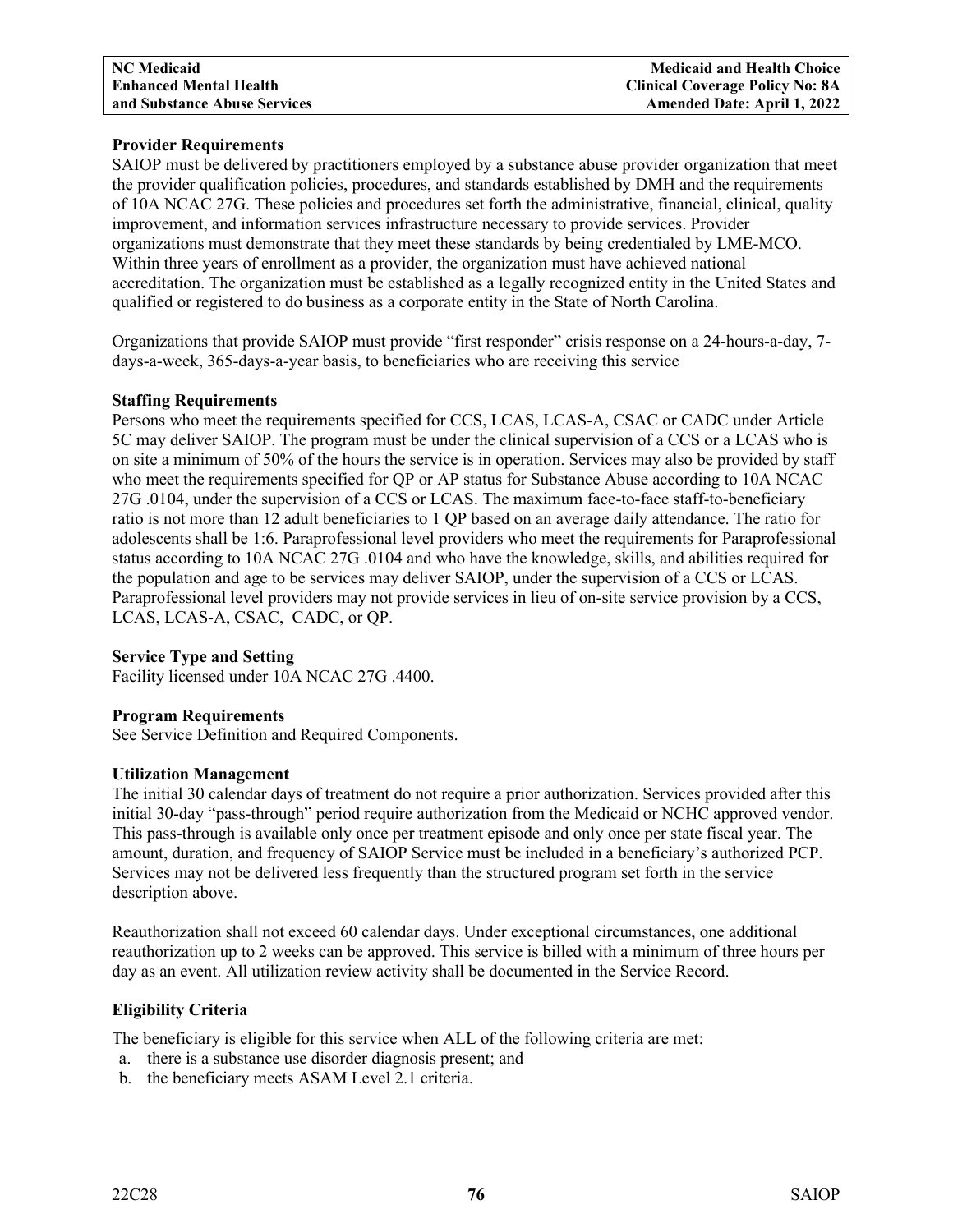# **Continued Service Criteria**

The beneficiary is eligible to continue this service if the desired outcome or level of functioning has not been restored, improved, or sustained over the time frame outlined in the beneficiary's PCP or the beneficiary continues to be at risk for relapse based on history or the tenuous nature of the functional gains or **any one of the follow**ing applies. The beneficiary:

- a. has achieved positive life outcomes that support stable and ongoing recovery, and additional goals are indicated;
- b. is making satisfactory progress toward meeting goals;
- c. is making some progress, but the PCP (specific interventions) needs to be modified so that greater gains, which are consistent with the beneficiary's premorbid level of functioning, are possible or can be achieved;
- d. is not making progress; the PCP must be modified to identify more effective interventions; or
- e. is regressing; the PCP must be modified to identify more effective interventions.

# **Expected Outcomes**

The expected outcome of SAIOP is abstinence.

Secondary outcomes include:

- a. sustained improvement in health and psychosocial functioning;
- b. reduction in any psychiatric symptoms (if present),
- c. reduction in public health or safety concerns; and
- d. reduction in the risk of relapse as evidenced by improvement in empirically supported modifiable relapse risk factors.

#### **Documentation Requirements**

The minimum standard is a daily full service note for each day of SAIOP that includes:

- a. the beneficiary's name;
- b. Medicaid or NCHC identification number;
- c. date of service;
- d. purpose of contact;
- e. describes the provider's interventions, the time spent performing the intervention, the effectiveness of interventions; and
- f. the signature and credentials of the staff providing the service. A documented discharge plan shall be discussed with the beneficiary and included in the record.

#### **Discharge Criteria**

The beneficiary meets the criteria for discharge if any one of the following applies:

The beneficiary's level of functioning has improved with respect to the goals outlined in the PCP, inclusive of a transition plan to step down, or no longer benefits, or has the ability to function at this level of care and **any of the following** apply. The beneficiary:

- a. has achieved positive life outcomes that support stable and ongoing recovery;
- b. is not making progress, or is regressing and all realistic treatment options have been exhausted indicating a need for more intensive services; or
- c. no longer wishes to receive SAIOP services.

# **Service Exclusions and Limitations**

SAIOP cannot be billed during the same authorization as SA Comprehensive Outpatient Treatment, all detoxification services levels, Non-Medical Community Residential Treatment or Medically Monitored Community Residential Treatment.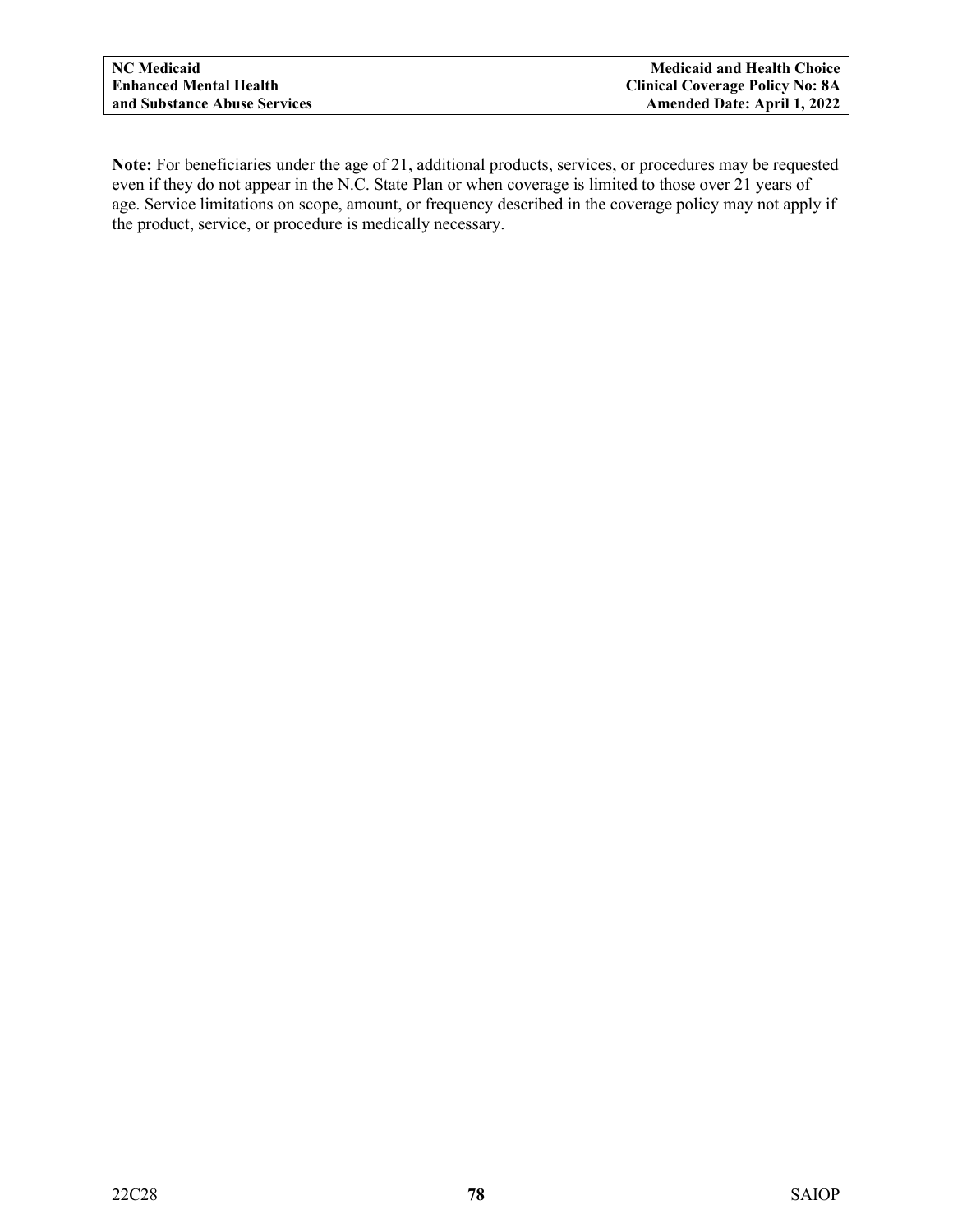# **Substance Abuse Comprehensive Outpatient Treatment Program: Medicaid Billable Service**

# **Level 2.5 Partial Hospitalization ASAM Criteria**

# **Service Definition and Required Components**

Substance Abuse Comprehensive Outpatient Treatment (SACOT) program means a periodic service that is a time-limited, multi-faceted approach treatment service for adults who require structure and support to achieve and sustain recovery.

SACOT Program is a service emphasizing:

- a. reduction in use of substances or continued abstinence;
- b. the negative consequences of substance use;
- c. development of social support network and necessary lifestyle changes;
- d. educational skills;
- e. vocational skills leading to work activity by reducing substance use as a barrier to employment;
- f. social and interpersonal skills;
- g. improved family functioning;
- h. the understanding of addictive disease; and
- i. the continued commitment to a recovery and maintenance program.

These services are provided during day and evening hours to enable beneficiaries to maintain residence in their community, continue to work or go to school, and to be a part of their family life. The following types of services are included in the SACOT Program:

- a. individual counseling and support;
- b. group counseling and support;
- c. family counseling, training or support;
- d. biochemical assays to identify recent drug use (e.g., urine drug screens);
- e. strategies for relapse prevention to include community and social support systems in treatment;
- f. life skills;
- g. crisis contingency planning;
- h. disease management; and
- i. treatment support activities that have been adapted or specifically designed for beneficiaries with physical disabilities; or beneficiaries with co-occurring disorders of mental illness and substance use; or an intellectual and developmental disability and substance use disorder.

SACOT programs can be designed for homogenous groups of beneficiaries, including:

- a. beneficiaries being detoxed on an outpatient basis;
- b. beneficiaries with chronic relapse issues;
- c. pregnant women, and women and their children;
- d. beneficiaries with co-occurring mental health and substance use disorders;
- e. beneficiaries with HIV; or
- f. beneficiaries with similar cognitive levels of functioning.

SACOT includes case management to arrange, link or integrate multiple services as well as assessment and reassessment of the beneficiary's need for services. SACOT services also:

- a. inform the beneficiary about benefits, community resources, and services;
- b. assist the beneficiary in accessing benefits and services;
- c. arrange for the beneficiary to receive benefits and services; and
- d. monitor the provision of services.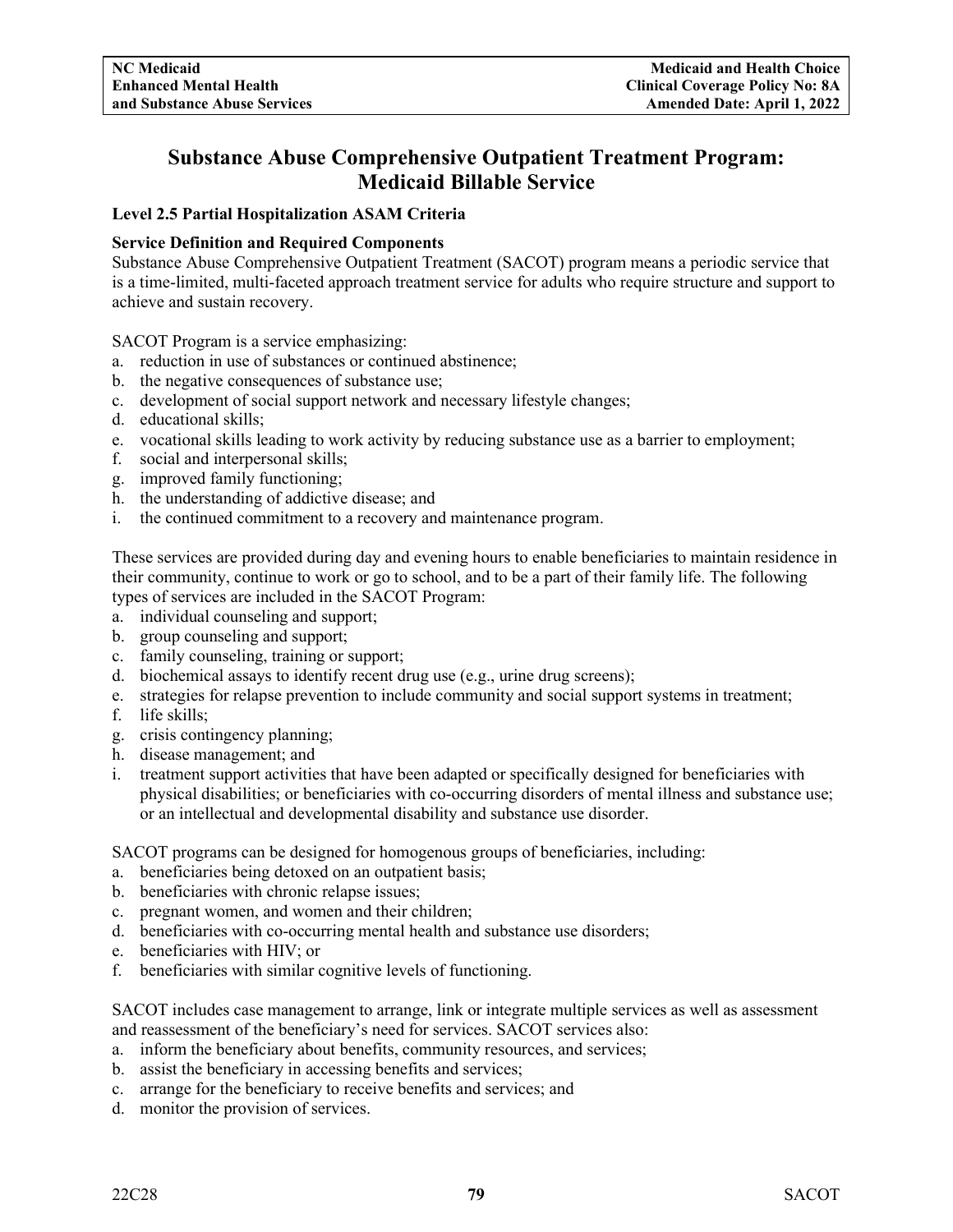Beneficiaries may be residents of their own home, a substitute home, or a group care setting; however, the SACOT Program must be provided in a setting separate from the beneficiary's residence.

A service order for SACOT must be completed prior to or on the day that the services are to be provided by a physician, licensed psychologist, physician assistant or nurse practitioner according to their scope of practice.

This service must operate at least 20 hours per week and offer a minimum of 4 hours of scheduled services per day, with availability at least 5 days per week with no more than 2 consecutive days without services available. The beneficiary must be in attendance for a minimum of 4 hours a day in order to this for this service. Group counseling services must be offered each day the program operates. Services must be available during both day and evening hours.

A SACOT Program may have variable lengths of stay and reduce each beneficiary's frequency of attendance as recovery becomes established and the beneficiary can resume more and more usual life obligations. The program conducts random drug screening and uses the results of these tests as part of a comprehensive assessment of participants' progress toward goals and for Person - Centered Planning.

#### **Provider Requirements**

SACOT Program must be delivered by practitioners employed by a substance abuse provider organization that meet the provider qualification policies, procedures, and standards established by DMH and the requirements of 10A NCAC 27G. These policies and procedures set forth the administrative, financial, clinical, quality improvement, and information services infrastructure necessary to provide services. Provider organizations must demonstrate that they meet these standards by being credentialed by LME-MCO. Within three years of enrollment as a provider, the organization must have achieved national accreditation. The organization must be established as a legally recognized entity in the United States and qualified or registered to do business as a corporate entity in the State of North Carolina.

Organizations that provide SACOT must provide "first responder" crisis response on a 24-hours-a-day, 7 days-a-week, 365-days-a-year basis, to beneficiaries who are receiving this service.

#### **Staffing Requirements**

Persons who meet the requirements specified for CCS, LCAS, LCAS-A, and CSAC or CADC under Article 5C may deliver SACOT Program. The program must be under the clinical supervision of a CCS or LCAS who is on site a minimum of 90% of the hours the service is in operation. Clinical services may also be provided by staff who meet the requirements specified for QP or AP status for Substance Abuse according to 10A NCAC 27G .0104, under the supervision of a CCS or LCAS. The maximum face-toface staff-to-beneficiary ratio is not more than 10 adult beneficiaries to one QP based on an average daily attendance. Paraprofessional level providers who meet the requirements for paraprofessional status according to 10A NCAC 27G .0104 and who have the knowledge, skills, and abilities required by the population and age to be served may deliver SACOT Program, under the supervision of a CCS or LCAS. Paraprofessional level providers may not provide services in lieu of on-site service provision to beneficiaries by a qualified CCS, LCAS, LCAS-A, CSAC, CADC, or QP.

#### **Consultation Services**

Beneficiaries must have ready access to psychiatric assessment and treatment services when warranted by the presence of symptoms indicating co-occurring substance use and mental health disorders (e.g. major depression, schizophrenia, borderline personality disorder). These services shall be delivered by psychiatrists who meet requirements as specified in NCAC 27G .0104. The providers shall be familiar with the SACOT Program treatment plan for each beneficiary seen in consultation, shall have access to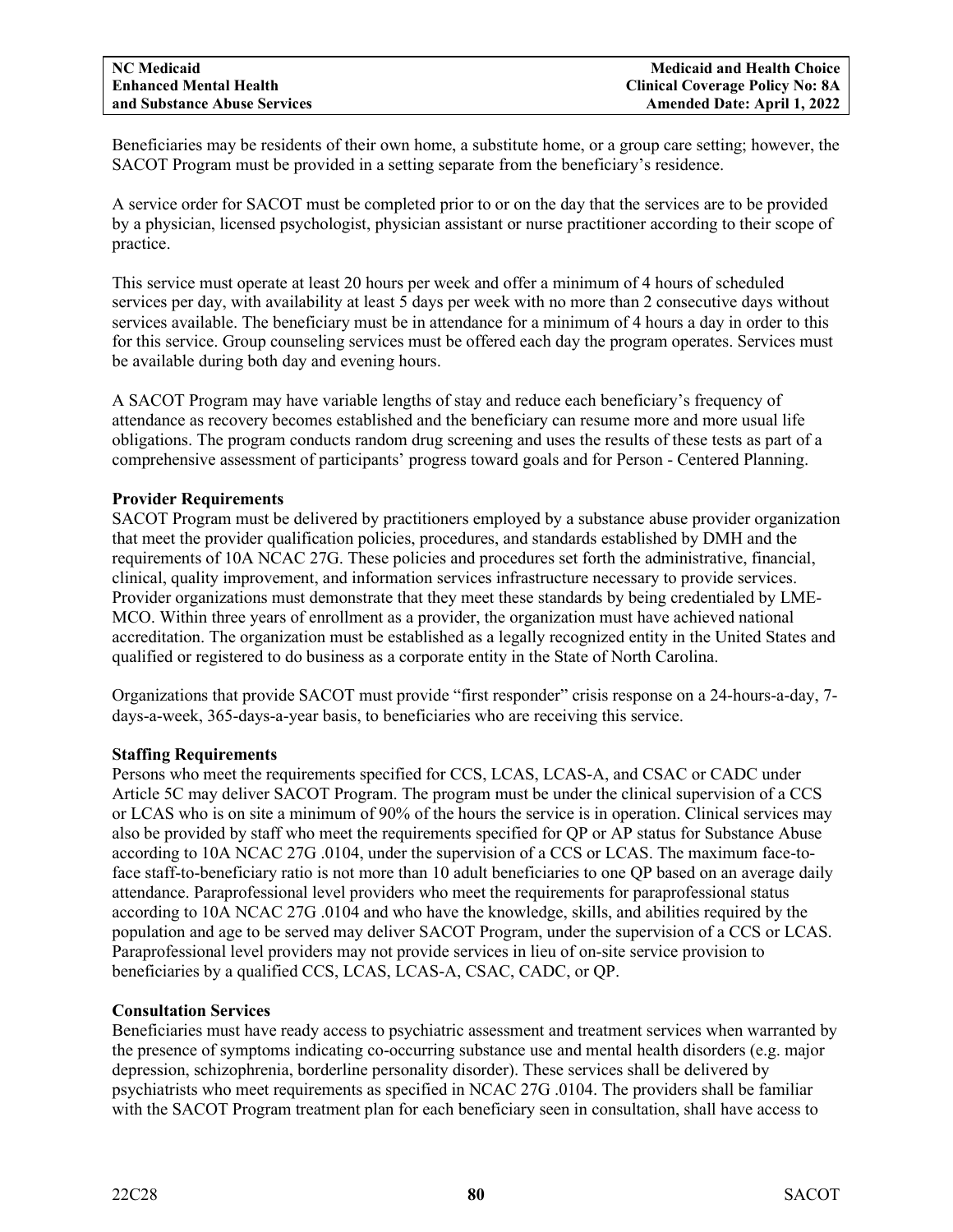SACOT Program treatment records for the beneficiary, and shall be able to consult by phone or in person with the CCS, LCAS, CSAC or CADC providing SACOT Program services.

#### **Service Type and Setting**

Facility licensed in accordance with **10A NCAC 27G .4500**.

#### **Program Requirements**

Refer to Service Definition and Required Components.

#### **Utilization Management**

The initial 60 calendar days of treatment do not require a prior authorization. Services provided after this initial 60-day "pass-through" period require authorization from the Medicaid or NCHC approved vendor. This pass-through is available only once per treatment episode and only once per state fiscal year. The amount, duration, and frequency of SACOT Service must be included in a beneficiary's authorized PCP. Services may not be delivered less frequently than the structured program set forth in the service description above.

Reauthorization shall not exceed 60 calendar days. This service is billed with a minimum of four hours per day billed in hourly increments. Utilization management must be performed by NC Medicaid's designated contractor or LME-MCO. All utilization review activity shall be documented in the Service Record.

# **Eligibility Criteria**

The beneficiary is eligible for this service when the following criteria are met:

a. there is a substance use disorder diagnosis present;

# **AND**

b. the beneficiary meets ASAM Level 2.5 criteria.

# **Continued Service Criteria**

The beneficiary is eligible to continue this service if the desired outcome or level of functioning has not been restored, improved, or sustained over the time frame outlined in the beneficiary's PCP or the beneficiary continues to be at risk for relapse based on history or the tenuous nature of the functional gains or any one of the following applies:

- a. beneficiary has achieved initial PCP goals and continued service at this level is needed to meet additional goals;
- b. beneficiary is making satisfactory progress toward meeting goal;.
- c. beneficiary is making some progress, but the PCP (specific interventions) needs to be modified so that greater gains, which are consistent with the beneficiary's premorbid level of functioning, are possible or can be achieved;
- d. beneficiary is not making progress; the PCP must be modified to identify more effective interventions; or
- e. beneficiary is regressing; the PCP must be modified to identify more effective interventions.

# **AND**

Utilization review must be conducted every 30 days and is so documented in the PCP and the service record.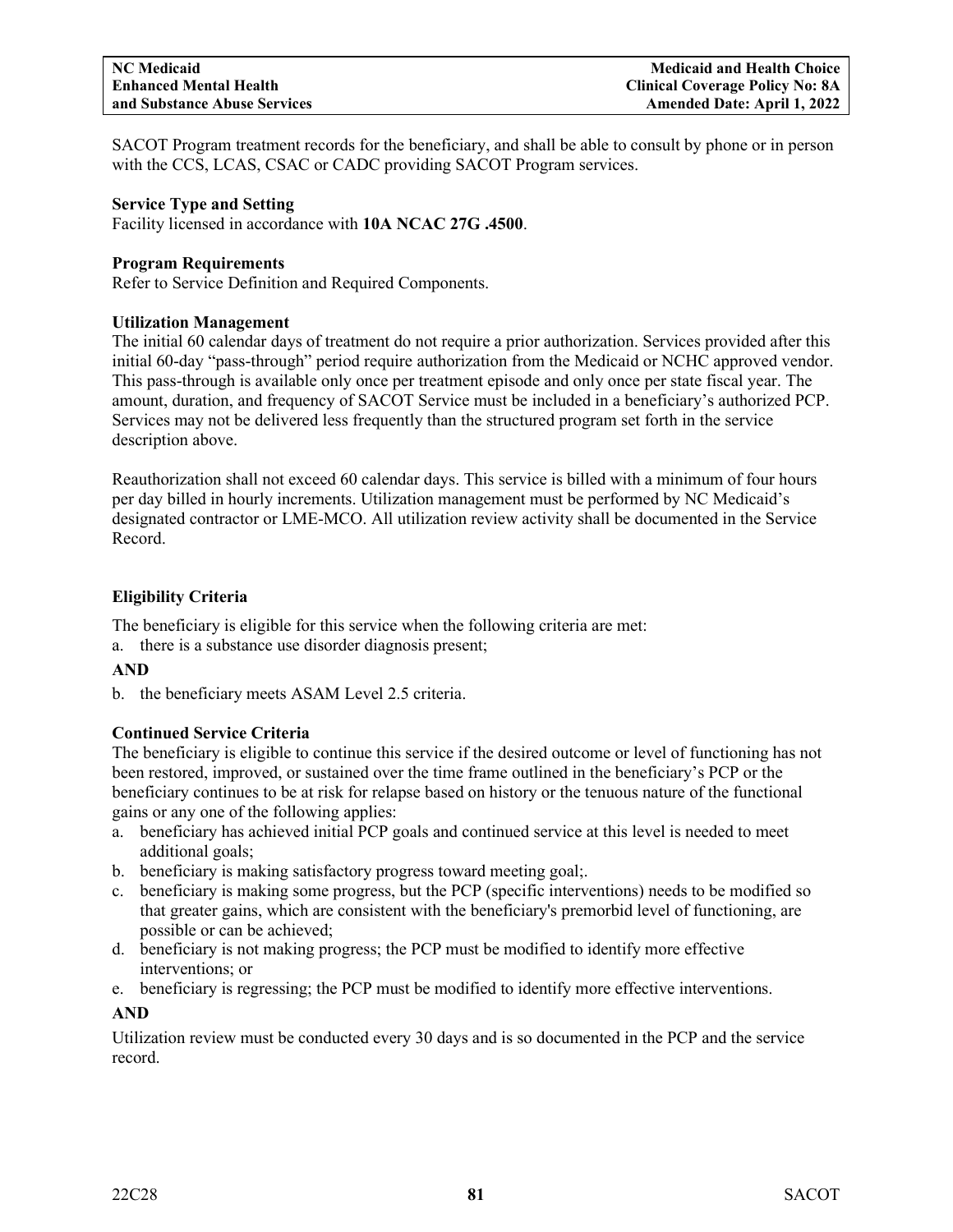# **Discharge Criteria**

The beneficiary meets the criteria for discharge if any one of the following applies:

Beneficiary's level of functioning has improved with respect to the goals outlined in the PCP, inclusive of a transition plan to step down, or no longer benefits, or has the ability to function at this level of care and any of the following apply:

- a. beneficiary has achieved positive life outcomes that support stable and ongoing recovery;
- b. beneficiary is not making progress, or is regressing and all realistic treatment options have been exhausted indicating a need for more intensive services; or
- c. beneficiary or family no longer wishes to receive SACOT services.

#### **Expected Outcomes**

The expected outcome is abstinence.

Secondary outcomes include:

- a. sustained improvement in health and psychosocial functioning;
- b. reduction in any psychiatric symptoms (if present);
- c. reduction in public health or safety concerns; and
- d. and a reduction in the risk of relapse as evidenced by improvement in empirically-supported modifiable relapse risk factors.

For beneficiaries with co-occurring mental health and substance use disorders, improved functioning is the expected outcome.

#### **Documentation Requirements**

The minimum standard is a daily full service note for each day of SACOT that includes:

- a. beneficiary's name;
- b. Medicaid identification number;
- c. date of service;
- d. purpose of contact;
- e. description of the provider's interventions, the time spent performing the intervention, the effectiveness of interventions; and
- f. signature and credentials of the staff providing the service.

A documented discharge plan shall be discussed with the beneficiary and included in the record

# **Service Exclusions and Limitations**

SACOT cannot be billed during the same authorization as SA Intensive Outpatient Program, all detoxification services levels (with the exception of Ambulatory Detoxification) or Non-Medical Community Residential Treatment or Medically Monitored Community Residential Treatment.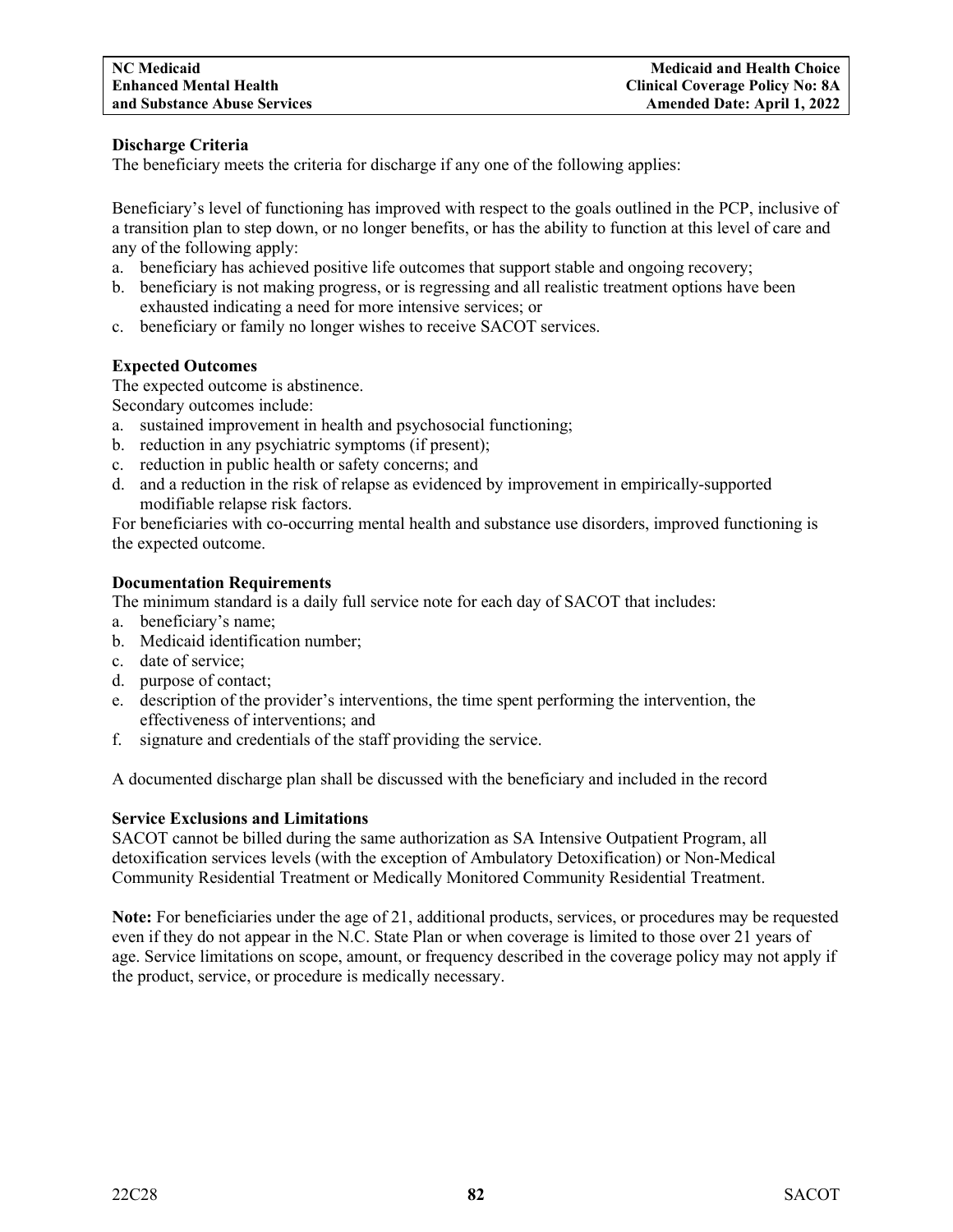# **Substance Abuse Non-Medical Community Residential Treatment: Medicaid Billable Service**

(When Furnished in a Facility That Does Not Exceed 16 Beds and Is Not an Institution for Mental Diseases for Adults) (Room and Board Are Not Included)

# **Level 3.5 Clinically Managed High-Intensity Residential Services**

# **Service Definition and Required Components**

Non-medical Community Residential Treatment (NMCRT) is a 24-hour residential recovery program professionally supervised residential facility that provides trained staff who:

- a. work intensively with adults with substance use disorders; and
- b. provide or have the potential to provide primary care for their minor children.

This is a rehabilitation facility, without 24 hour per day medical nursing or monitoring, where a planned program of professionally directed evaluation, care and treatment for the restoration of functioning for beneficiaries with an addiction disorder.

These programs shall include:

- a. assessment;
- b. referral;
- c. individual and group therapy;
- d. family therapy;
- e. recovery skills training;
- f. disease management;
- g. symptom monitoring;
- h. monitoring medications and self-management of symptoms;
- i. aftercare; and
- j. follow-up and access to preventive and primary health care including psychiatric care.

The facility may utilize services from another facility providing psychiatric or medical services.

Services shall;

- a. promote development of a social network supportive of recovery;
- b. enhance the understanding of addiction;
- c. promote successful involvement in regular productive activity (such as school or work);
- d. enhance personal responsibility; and
- e. promote successful reintegration into community living.

Services shall be designed to provide a safe and healthy environment for beneficiaries and their children.

Program staff shall;

- a. arrange, link or integrate multiple services as well as assessment and reassessment of the beneficiary's need for services;
- b. inform the beneficiary about benefits, community resources, and services;
- c. assist the beneficiary in accessing benefits and services;
- d. arrange for the beneficiary to receive benefits and services; and
- e. monitor the provision of services.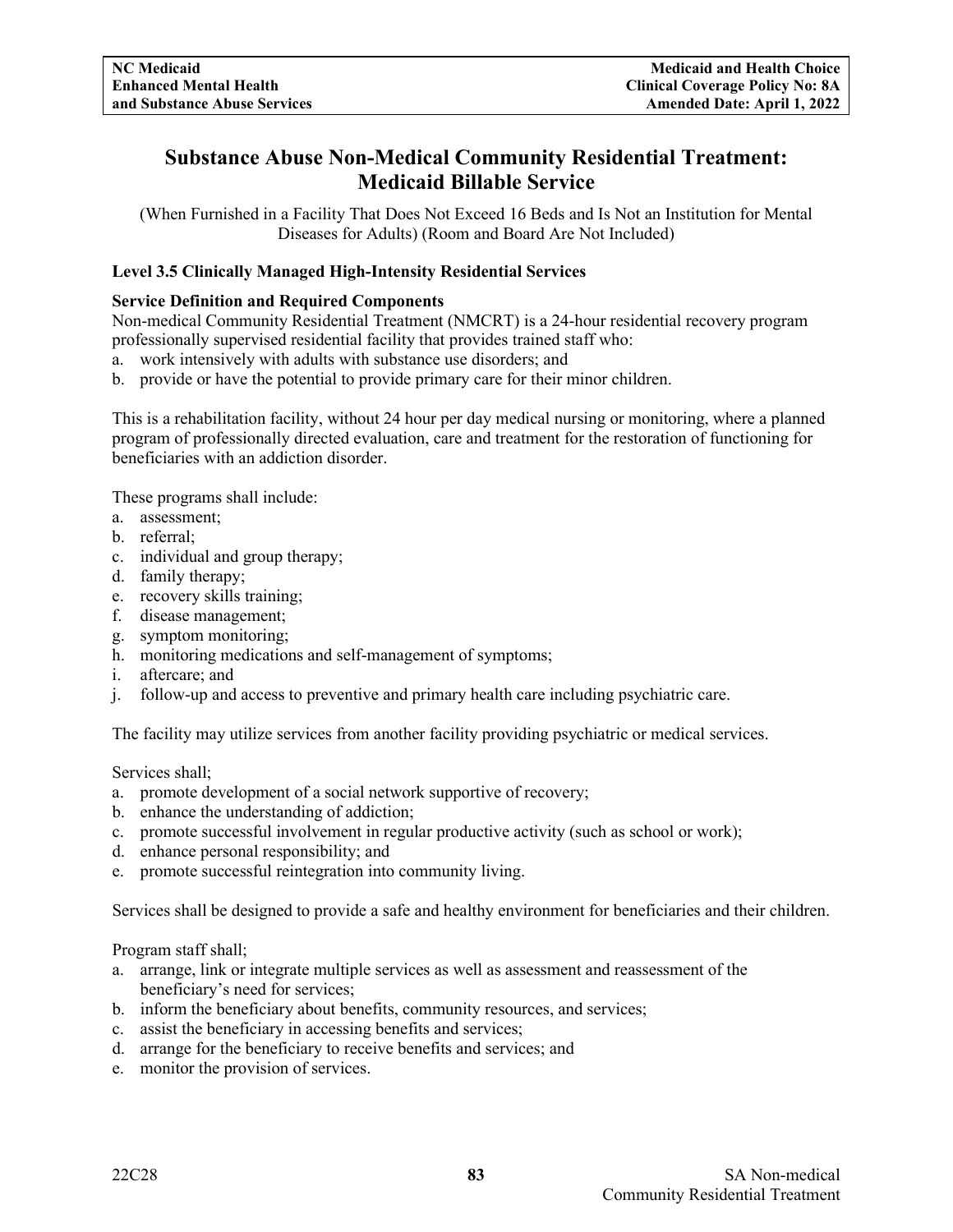#### **For programs providing services to beneficiaries with their children in residence or pregnant women:** Each adult shall also receive in accordance with their PCP:

- a. training in therapeutic parenting skills;
- b. basic independent living skills;
- c. child supervision;
- d. one-on-one interventions with the community to develop interpersonal and community coping skills, including adaptation to school and work environments; and
- e. therapeutic mentoring.

In addition, their children shall receive services in accordance with 10A NCAC 27G .4100.

A service order for NMCRT must be completed by a physician, licensed psychologist, physician assistant or nurse practitioner according to their scope of practice prior to or on the day that the services are to be provided.

# **Provider Requirements**

NMCRT must be delivered by practitioners employed by a substance abuse provider organization that meet the provider qualification policies, procedures, and standards established by DMH and the requirements of 10A NCAC 27G. These policies and procedures set forth the administrative, financial, clinical, quality improvement, and information services infrastructure necessary to provide services. Provider organizations must demonstrate that they meet these standards by being credentialed by LME-MCO. Within three years of enrollment as a provider, the organization must have achieved national accreditation. The organization must be established as a legally recognized entity in the United States and qualified or registered to do business as a corporate entity in the State of North Carolina.

Organizations that provide NMCRT must provide "first responder" crisis response on a 24-hours-a-day 7 days-a-week 365-days-a-year basis, to beneficiaries receiving this service.

# **Staffing Requirements**

Provider(s) who meet the requirements specified for CCS, LCAS, LCAS-A, and CSAC or CADC under Article 5C may deliver NMCRT. Programs providing services to adolescents must have experience working with the population. The program must be under the clinical supervision of a LCAS or CCS who is on site a minimum of 8 hours per day when the service is in operation, and available by phone 24 hours-a-day. Services may also be provided by staff who meet the requirements specified for QP or AP status for Substance Abuse according to 10A NCAC 27G .0104, under the supervision of a LCAS or CCS. Paraprofessional level providers who meet the requirements for paraprofessional status according to 10A NCAC 27G .0104 and who have the knowledge, skills, and abilities required by the population and age to be served may deliver NMCRT, under the supervision of a LCAS or CCS. Paraprofessional level providers may not provide services in lieu of on-site service provision by a QP, CCS, LCAS, LCAS-A, CSAC or CADC.

# **Service Type and Setting**

Programs for pregnant women or individuals with children in residence shall be licensed under 10A NCAC 27G .4100 for residential recovery programs.

# **Program Requirements**

Refer to the Service Definition and Required Components, and 10A NCAC 27G .4100 for residential recovery programs.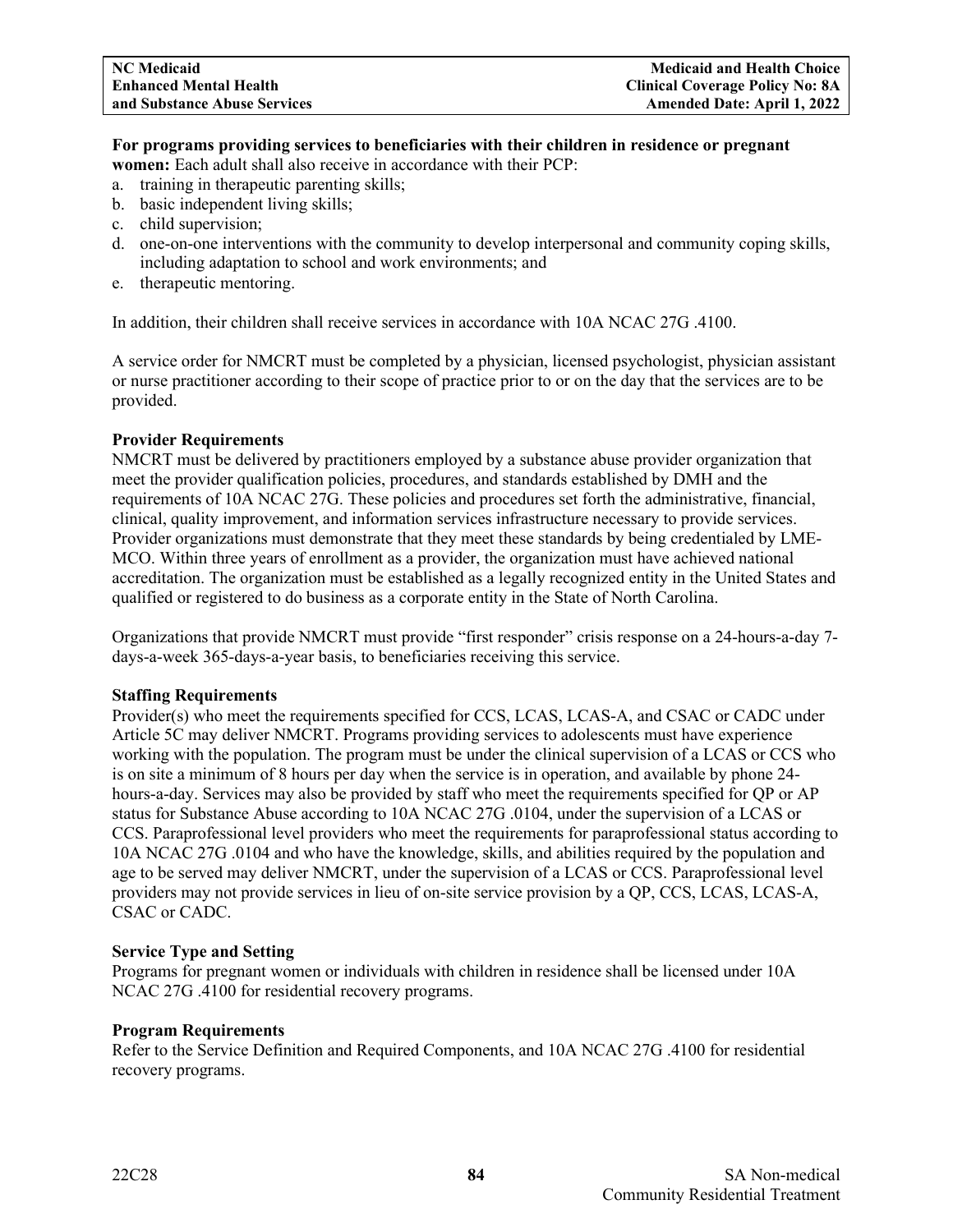# **Utilization Management**

Authorization by NC Medicaid's designated contractor or LME-MCO is required. This service must be included in the beneficiary's PCP. Initial authorization shall not exceed 10 days. Reauthorization shall not exceed 10 days. All utilization review activity shall be documented in the Provider's Service Plan.

Utilization management must be performed by NC Medicaid's designated contractor or LME-MCO.

# **Eligibility Criteria**

The beneficiary is eligible for this service when ALL of the following criteria are met:

- a. There is a substance use disorder diagnosis present; and
- b. Meets ASAM Level 3.5 criteria.

# **Continued Service Criteria**

The beneficiary is eligible to continue this service if the desired outcome or level of functioning has not been restored, improved, or sustained over the time frame outlined in the beneficiary's PCP, or the beneficiary continues to be at risk for relapse based on history or the tenuous nature of the functional gains, or **ANY one of the following** applies:

- a. beneficiary has achieved initial PCP goals and requires this service in order to meet additional goals;
- b. beneficiary is making satisfactory progress toward meeting goals;
- c. beneficiary is making some progress, but the PCP (specific interventions) needs to be modified so that greater gains, which are consistent with the beneficiary's pre-morbid level of functioning, are possible or can be achieved;
- d. beneficiary is not making progress; the PCP must be modified to identify more effective interventions; or
- e. beneficiary is regressing; the PCP must be modified to identify more effective interventions.

# **AND**

Utilization review must be conducted every 90 calendar days (after the initial 30 calendar day UR) for the parents with children programs and is so documented in the PCP and the service record.

# **Discharge Criteria**

The beneficiary meets the criteria for discharge if any one of the following applies:

Beneficiary's level of functioning has improved with respect to the goals outlined in the PCP, inclusive of a transition plan to step down, or no longer benefits, or has the ability to function at this level of care and **any of the following** apply:

- a. beneficiary has achieved positive life outcomes that supports stable and ongoing recovery (and parenting skills, if applicable);
- b. beneficiary is not making progress, or is regressing and all realistic treatment options have been exhausted indicating a need for more intensive services; or
- c. beneficiary or family no longer wishes to receive NMCRT services.

# **Expected Outcomes**

The expected outcome is abstinence.

Secondary outcomes include:

- a. sustained improvement in health and psychosocial functioning;
- b. reduction in any psychiatric symptoms (if present);
- c. reduction in public health or safety concerns;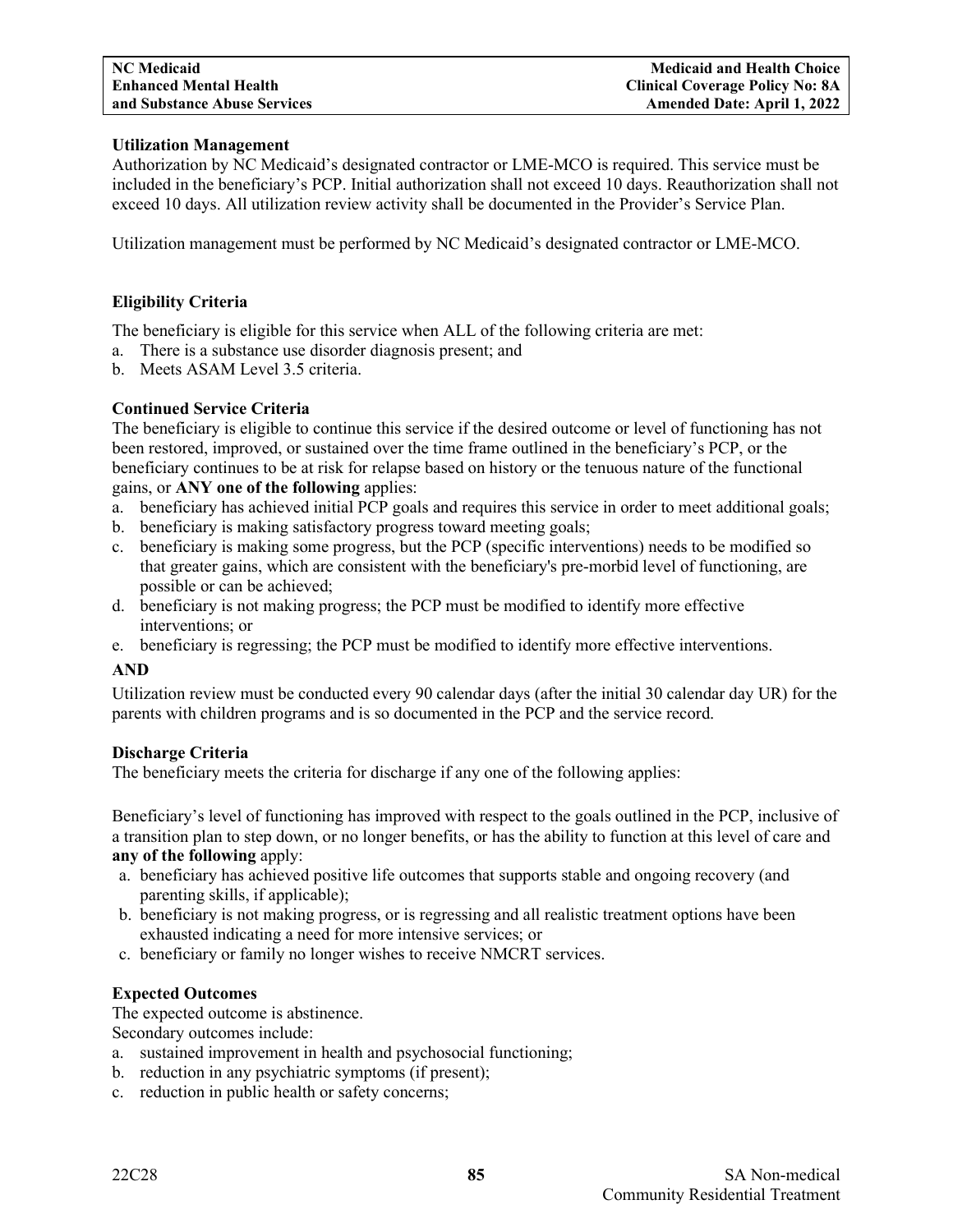- d. a reduction in the risk of relapse as evidenced by improvement in empirically-supported modifiable relapse risk factors; and
- e. additionally, for Residential Recovery Programs, improved parenting is an expected outcome.

#### **Documentation Requirements**

The minimum standard is a full daily note that includes:

- a. beneficiary's name;
- b. Medicaid identification number;
- c. date of service;
- d. purpose of contact;
- e. a description of the provider's interventions;
- f. the time spent performing the intervention;
- g. the effectiveness of interventions; and
- h. signature and credentials of the staff providing the service.

Residential Recovery Programs for women and children shall also provide documentation of all services provided to the children in the program. Goals for parent-child interaction shall be established and progress towards meeting these goals shall be documented in the parent's service record. A documented discharge plan discussed with the beneficiary is included in the record.

#### **Service Exclusions and Limitations**

Non-Medical Community Residential Treatment cannot be billed the same day as any other mental health or substance abuse services **except** group living moderate. This is a short-term service that can only be billed for 45 days in a 12-month period.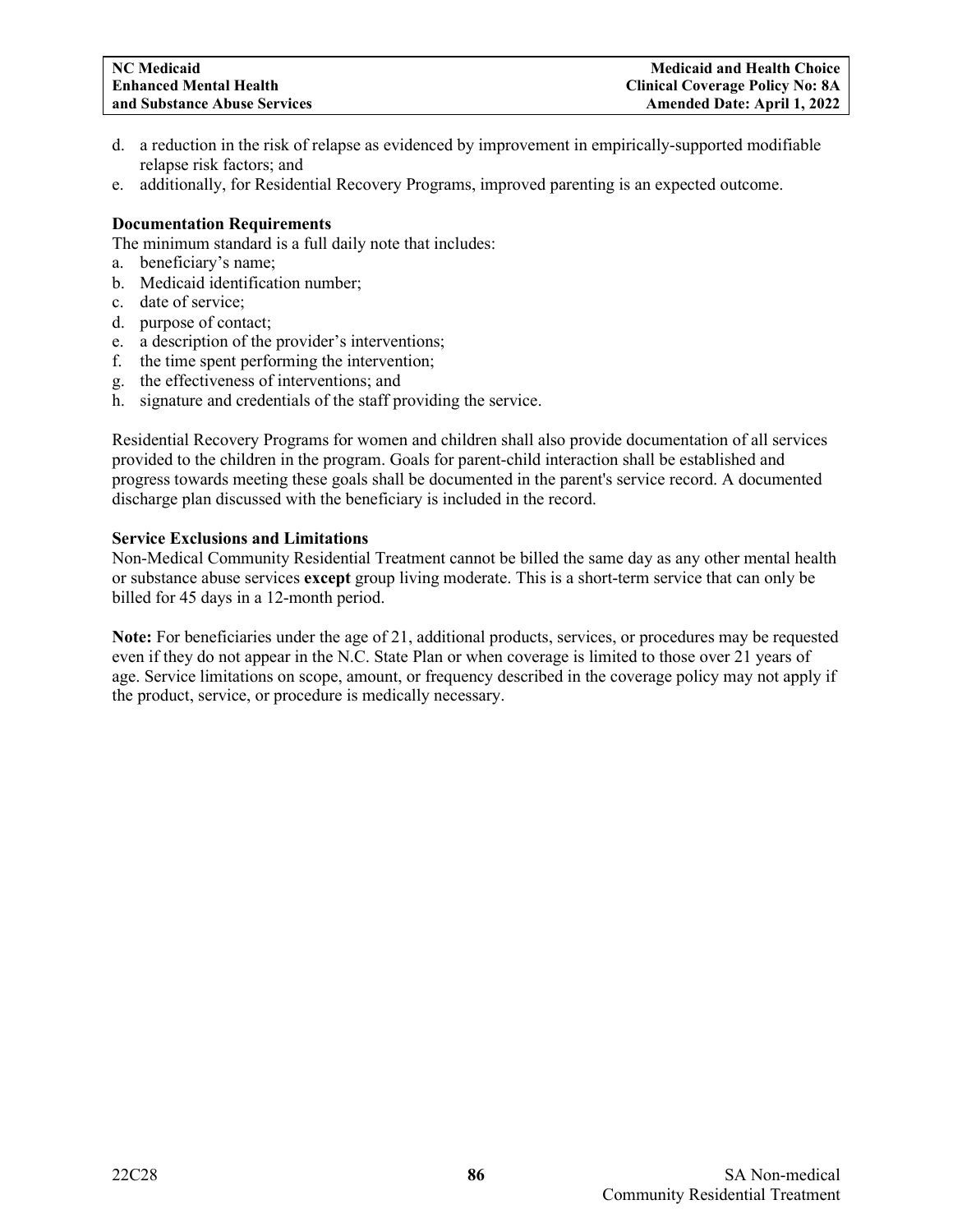# **Substance Abuse Medically Monitored Community Residential Treatment: Medicaid Billable Service**

(When Furnished in a Facility that Does Not Exceed 16 Beds and is Not an Institution for Mental Diseases [IMD]) (Room and Board Are Not Included)

# **Level 3.7 Medically Monitored Intensive Inpatient Services**

# **Service Definition and Required Components**

Medically Monitored Community Residential Treatment (MMCRT) is a non-hospital rehabilitation facility for adults, with 24-hour-a-day medical or nursing monitoring, where a planned program of professionally directed evaluation, care and treatment for the restoration of functioning for beneficiaries with alcohol and other drug problems or addiction occurs.

A service order for MMCRT must be completed by a physician, licensed psychologist, physician assistant or nurse practitioner according to their scope of practice prior to or on the day that the services are to be provided.

# **Provider Requirements**

MMCRT must be delivered by practitioners employed by a substance abuse provider organization that meet the provider qualification policies, procedures, and standards established by the Division of Mental Health (DMH) and the requirements of 10A NCAC 27G. These policies and procedures set forth the administrative, financial, clinical, quality improvement, and information services infrastructure necessary to provide services. Provider organizations must demonstrate that they meet these standards by being credentialed by LME-MCO. Within three years of enrollment as a provider, the organization must have achieved national accreditation. The organization must be established as a legally recognized entity in the United States and qualified or registered to do business as a corporate entity in the State of North Carolina.

Organizations that provide NMCRT must provide "first responder" crisis response on a 24-hours-a-day, 7 days-a-week, 365-days-a-year basis, to the beneficiaries who are receiving this service.

# **Staffing Requirements**

Medically Monitored Community Residential Treatment is staffed by physicians who are available 24 hours-a-day by telephone to provide consultation. The physician's assessment must be conducted within 24 hours of admission. A registered nurse is available to conduct a nursing assessment on admission and oversee the monitoring of a beneficiary's progress and medication administration on an hourly basis. Persons who meet the requirements specified for CCS, LCAS, LCAS-A, and CSAC or CADC under Article 5C may deliver MMCRT. The program must be under the clinical supervision of a LCAS or CCS who is on site a minimum of 8 hours per day when the service is in operation and available by phone 24 hours-a-day. Services may also be provided by staff who meet the requirements specified for QP or AP status in Substance Abuse according to 10A NCAC 27G .0104, under the supervision of a LCAS or CCS. Paraprofessional level providers who meet the requirements for paraprofessional status according to 10A NCAC 27G .0104 and who have the knowledge, skills, and abilities required by the population and age to be served may deliver MMCRT, under the supervision of a LCAS or CCS. Paraprofessional level providers may not provide services in lieu of on-site service provision to beneficiaries receiving this service by a QP, CCS, LCAS, LCAS-A, CSAC or CADC.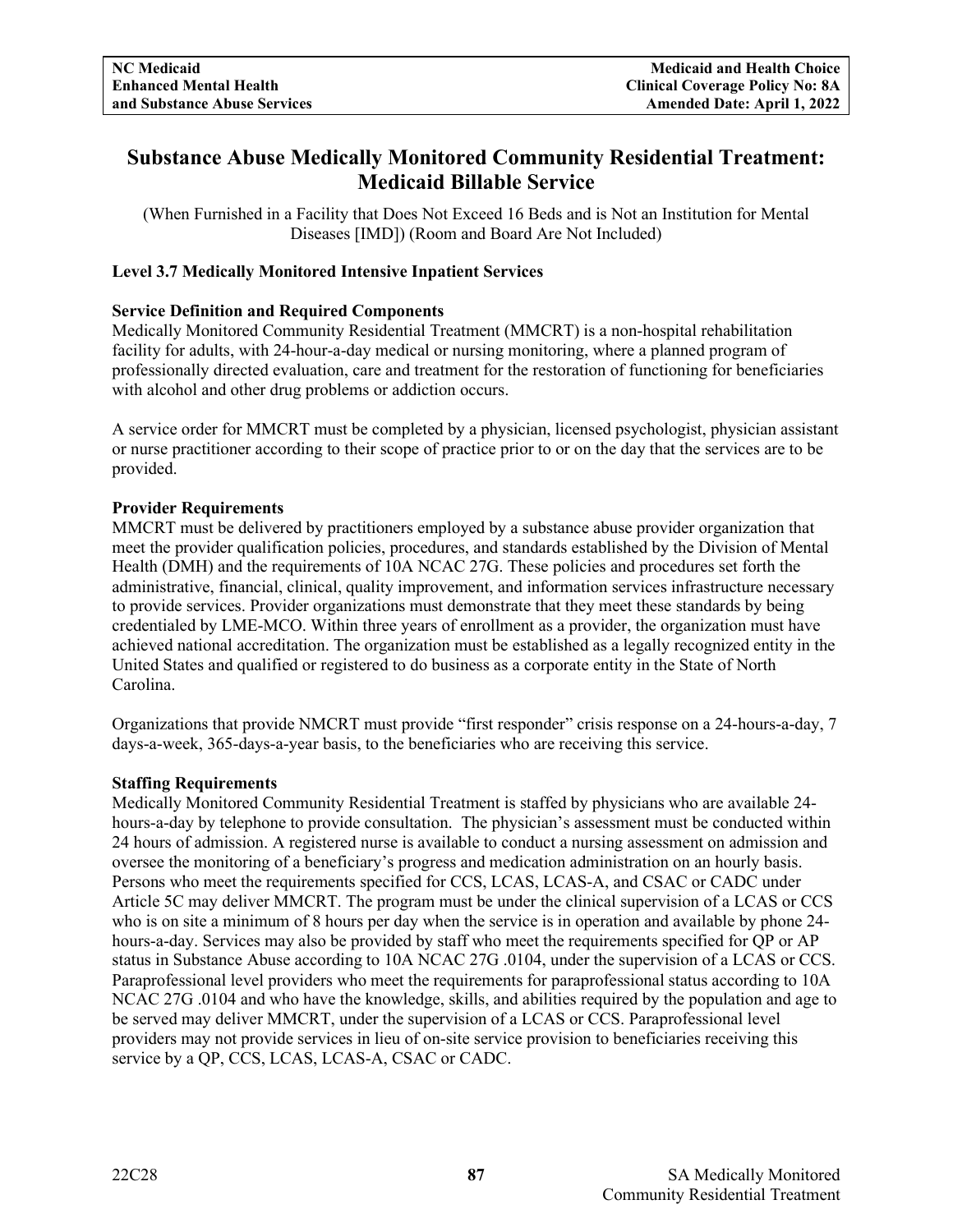#### **Service Type and Setting**

Facility licensed under 10A NCAC 27G .3400.

#### **Program Requirements**

Refer to the Service Definition and Required Components.

#### **Utilization Management**

Authorization by NC Medicaid's designated contractor or LME-MCO is required. The amount and duration of the service must be included in the beneficiary's authorized PCP. Initial authorization shall not exceed 10 days. Reauthorization shall not exceed 10 days. All utilization review activity shall be documented in the Provider's Service Plan. This is a short-term service that cannot exceed more than 45 days in a 12-month period.

# **Eligibility Criteria**

The beneficiary is eligible for this service when ALL of the following criteria are met:

- a. there is a substance use disorder diagnosis present; and
- b. the beneficiary meets ASAM Level 3.7 criteria.

# **Continued Service Criteria**

The beneficiary is eligible to continue this service if the desired outcome or level of functioning has not been restored, improved, or sustained over the time frame outlined in the beneficiary's PCP or the beneficiary continues to be at risk for relapse based on history or the tenuous nature of the functional gains or ANY of the following applies:

- a. beneficiary has achieved positive life outcomes that supports stable and ongoing recovery and services need to be continued to meet additional goals;
- b. beneficiary is making satisfactory progress toward meeting treatment goals;
- c. beneficiary is making some progress, but the PCP (specific interventions) needs to be modified so that greater gains, which are consistent with the beneficiary's premorbid level of functioning, are possible or can be achieved;
- d. beneficiary is not making progress; the PCP must be modified to identify more effective interventions; or
- e. beneficiary is regressing; the PCP must be modified to identify more effective interventions.

# **Discharge Criteria**

The beneficiary meets the criteria for discharge if any one of the following applies:

Beneficiary's level of functioning has improved with respect to the goals outlined in the PCP, inclusive of a transition plan to step down, or no longer benefits, or has the ability to function at this level of care and ANY of the following apply:

- a. beneficiary has achieved positive life outcomes that support stable and ongoing recovery;
- b. beneficiary is not making progress, or is regressing and all realistic treatment options have been exhausted indicating a need for more intensive services; or
- c. beneficiary no longer wishes to receive MMCRT services. (Note that although a beneficiary may no longer wish to receive MMCRT services, the beneficiary must still be provided with discharge recommendations that are intended to help the beneficiary meet expected outcomes).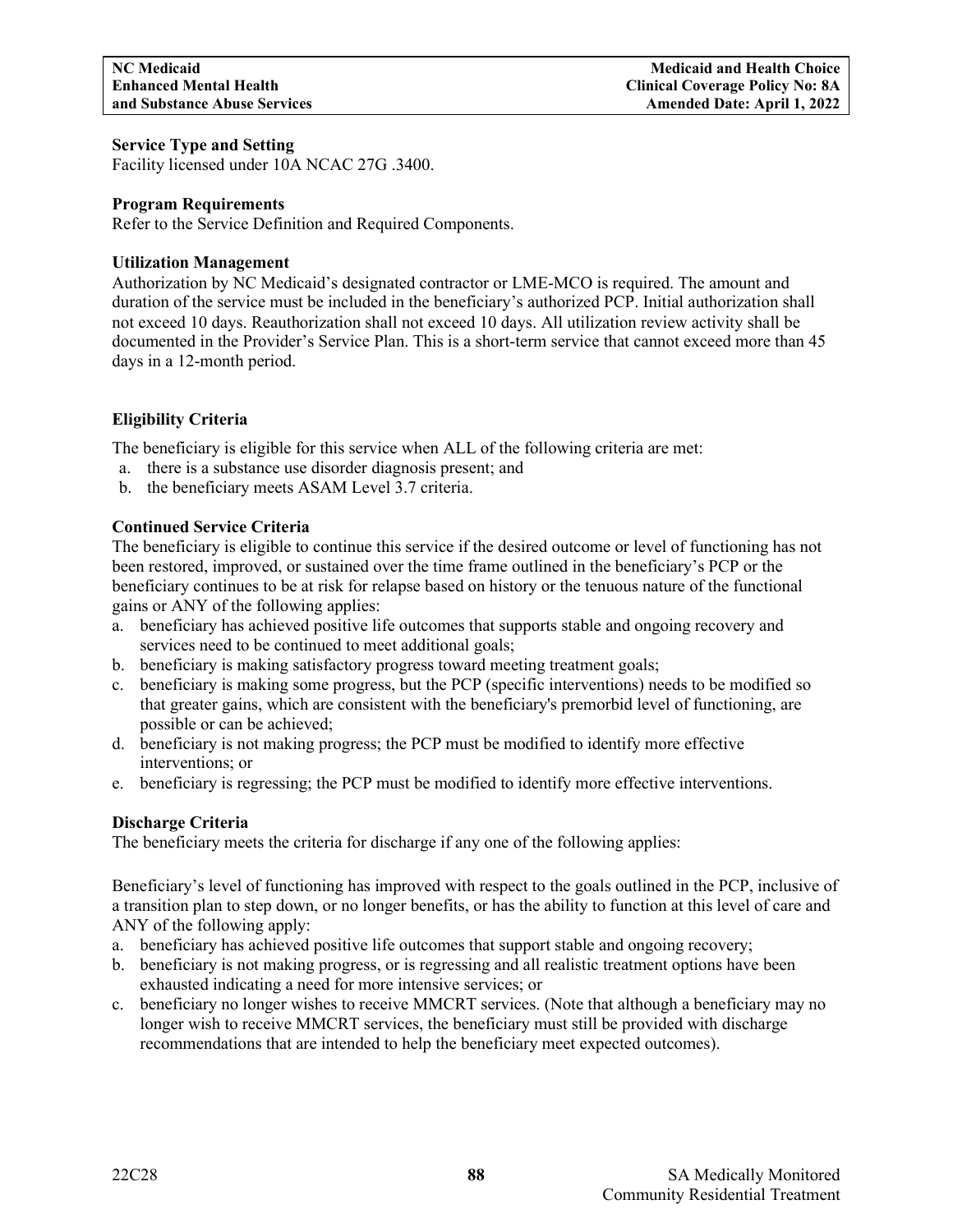# **Expected Outcomes**

The expected outcome is abstinence.

Secondary outcomes include:

- a. sustained improvement in health and psychosocial functioning;
- b. reduction in any psychiatric symptoms (if present); reduction in public health or safety concerns; and
- c. a reduction in the risk of relapse as evidenced by improvement in empirically-supported modifiable relapse risk factors.

Upon successful completion of the treatment plan there will be successful linkage to the community of the beneficiary's choice for ongoing step down or support services.

# **Documentation Requirements**

The minimum standard is a daily full service note that includes:

- a. beneficiary's name;
- b. Medicaid identification number;
- c. date of service;
- d. purpose of contact;
- e. description of the provider's intervention(s);
- f. time spent performing the intervention(s);
- g. effectiveness of intervention(s), and
- h. signature and credentials of the staff providing the service.

A discharge plan shall be discussed with the beneficiary and included in the record.

# **Service Exclusions and Limitations**

This service cannot be billed the same day as any other mental health or substance abuse service except CST or ACT.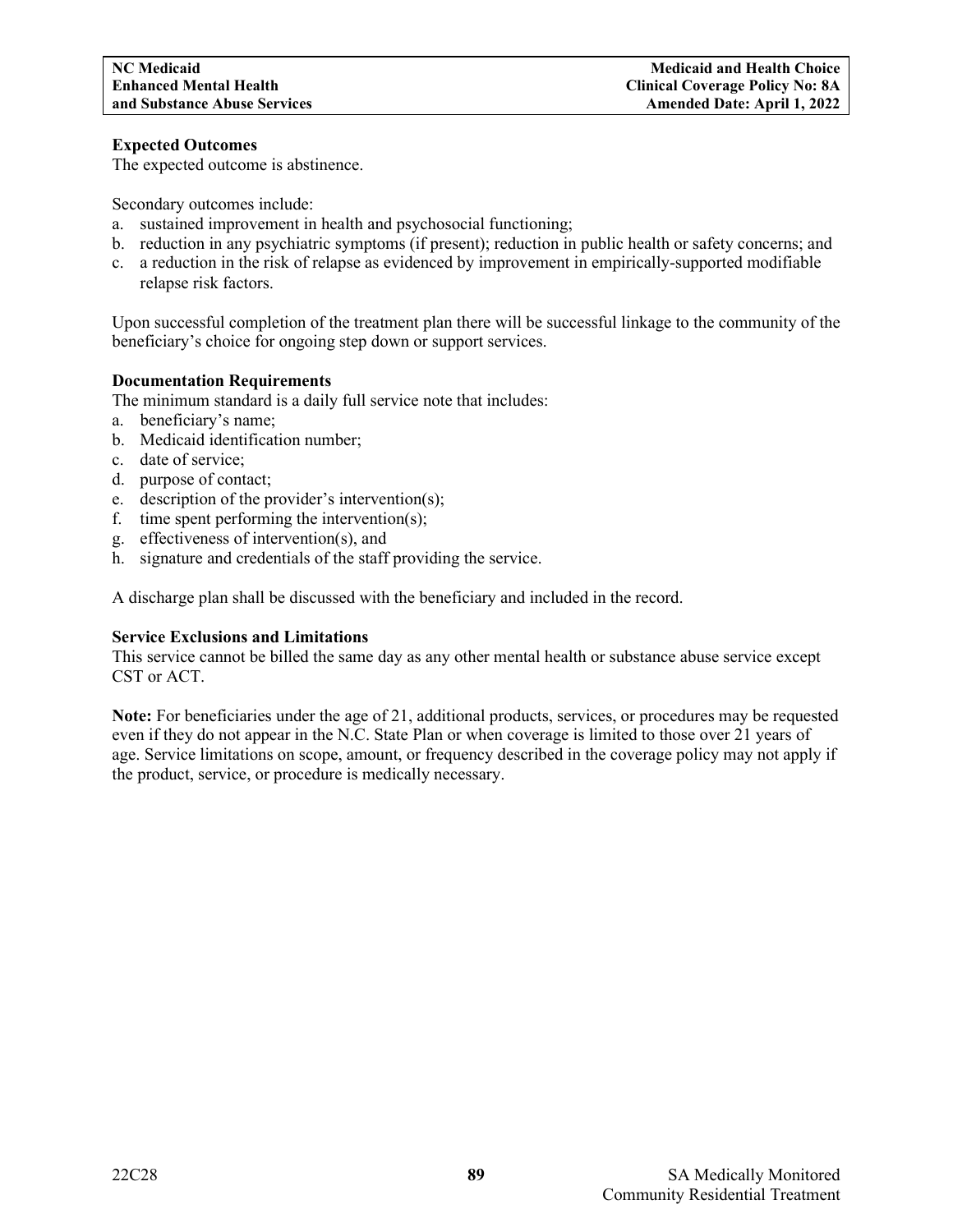# **Detoxification Services Ambulatory Detoxification: Medicaid Billable Service**

# **Level 1-WM: Ambulatory Withdrawal Management without Extended On-Site Monitoring**

# **Service Definition and Required Components**

Ambulatory Detoxification is an organized outpatient service delivered by trained clinicians who provide medically supervised evaluation, detoxification and referral services according to a predetermined schedule. Such services are provided in regularly scheduled sessions. The services are designed to treat the beneficiary's level of clinical severity and to achieve safe and comfortable withdrawal from moodaltering drugs (including alcohol) and to effectively facilitate the beneficiary's transition into ongoing treatment and recovery.

A service order for Ambulatory Detoxification must be completed by a physician, licensed psychologist, physician assistant or nurse practitioner according to their scope of practice prior to or on the day that the services are to be provided.

# **Provider Requirements**

Ambulatory Detoxification must be delivered by practitioners employed by a substance abuse provider that meet the provider qualification policies, procedures, and standards established by DMH and the requirements of 10A NCAC 27G. These policies and procedures set forth the administrative, financial, clinical, quality improvement, and information services infrastructure necessary to provide services. Within three years of enrollment as a provider, the organization must have achieved national accreditation. The organization must be established as a legally recognized entity in the United States and qualified or registered to do business in the State of North Carolina.

# **Staffing Requirements**

Ambulatory Detoxification is staffed by physicians, who are available 24-hours-a-day by telephone to provide consultation. The physician's assessment must be conducted within 24 hours of admission inperson or via telehealth. A registered nurse must be available to conduct a nursing assessment on admission and oversee the monitoring of a beneficiary's progress and medication. Appropriately licensed and credentialed staff are available to administer medications in accordance with physician orders and the services of counselors are available. Services must be provided by staff who meet the requirements specified for QP or AP status for Substance Abuse according to 10A NCAC 27G .0104, under the supervision of a LCAS or CCS.

# **Service Type and Setting**

Facility licensed under 10A NCAC 27G .3300.

# **Eligibility Criteria**

The beneficiary is eligible for this service when all of the following criteria are met:

- a. there is a substance use disorder diagnosis present; and
- b. the beneficiary meets ASAM Level I-WM criteria.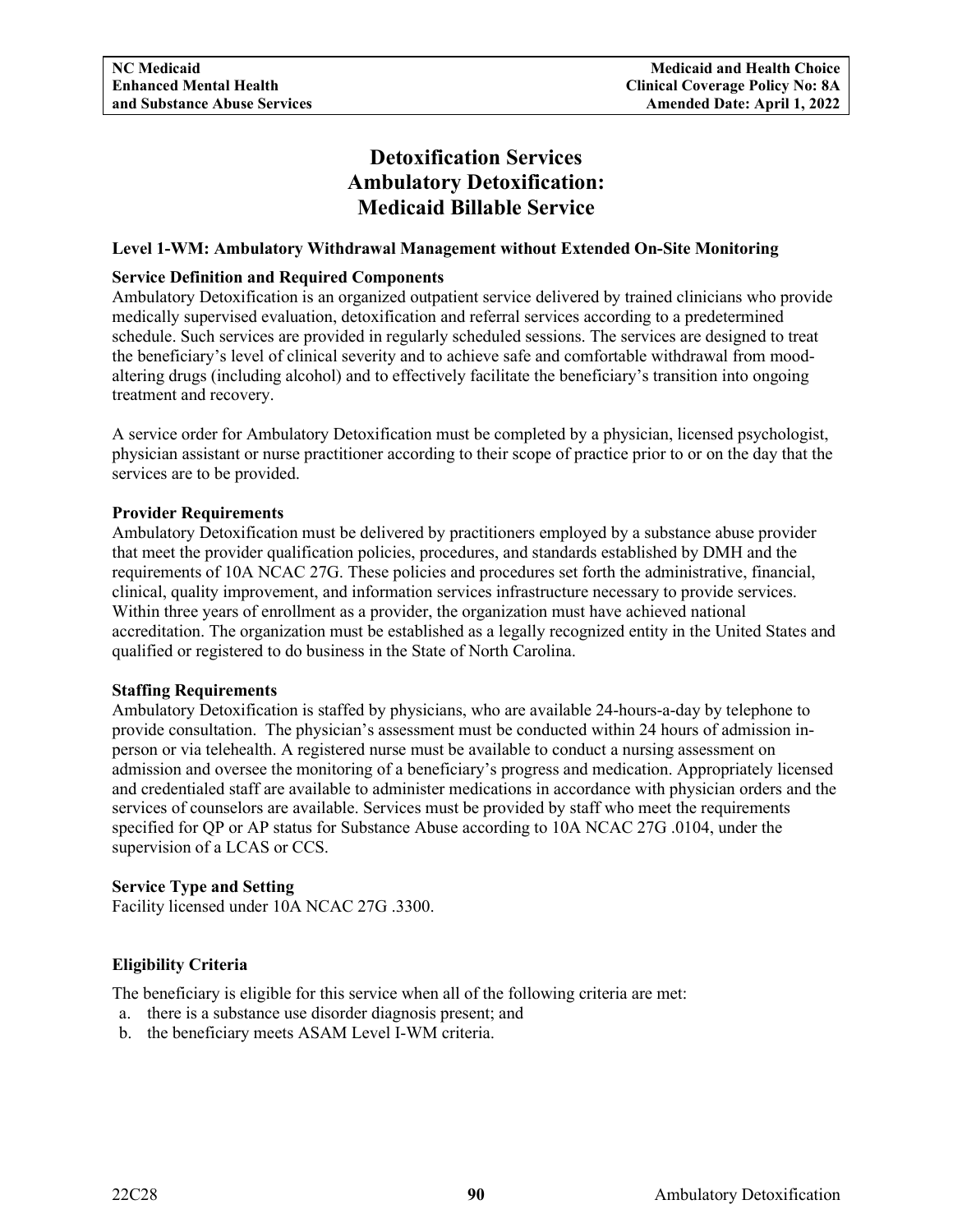# **Utilization Management**

Authorization by NC Medicaid's designated contractor or LME-MCO is required. This service must be included in a beneficiary's PCP. Initial authorization is limited to seven days. Reauthorization is limited to a maximum of three days as there is a 10-day maximum for this service.

Utilization management must be performed by NC Medicaid's designated contractor or LME-MCO.

# **Continued Service and Discharge Criteria**

The beneficiary continues in Ambulatory Detoxification until **ANY of the following** criteria are met:

- a. withdrawal signs and symptoms are sufficiently resolved such that he or she can participate in selfdirected recovery or ongoing treatment without the need for further medical or nursing detoxification monitoring; or
- b. the signs or symptoms of withdrawal have failed to respond to treatment and have intensified such that transfer to a more intensive level of detoxification service is indicated.

# **Expected Outcomes**

The expected outcome is abstinence and reduction in any psychiatric symptoms (if present).

# **Documentation Requirements**

The minimum standard is a daily full service note for each day of Ambulatory Detoxification that includes:

- a. beneficiary name;
- b. Medicaid identification number;
- c. date of service;
- d. purpose of contact;
- e. a description of the provider's interventions;
- f. time spent performing the intervention;
- g. effectiveness of interventions; and
- h. signatures and credentials of staff providing the service.

Detoxification rating scale tables e.g., Clinical Institute Withdrawal Assessment-Alcohol, Revised (CIWA-AR) and flow sheets (which include tabulation of vital signs) are used as needed, and a discharge plan which has been discussed with the beneficiary is also documented prior to discharge.

# **Service Exclusions**

Cannot be billed the same day as any other service except for Substance Abuse Comprehensive Outpatient Treatment (SACOT).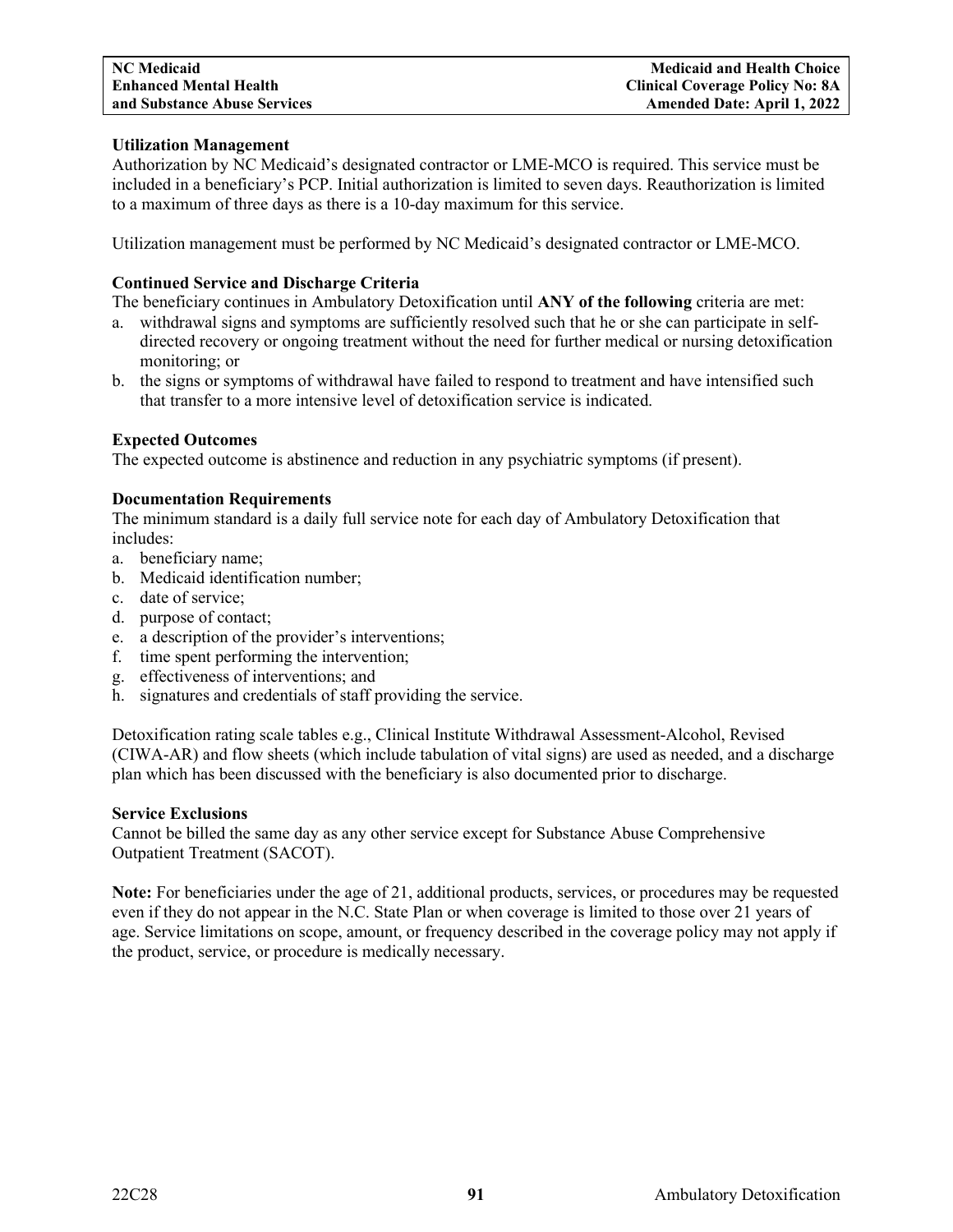# **Non-Hospital Medical Detoxification: Medicaid Billable Service**

# **Level 3.7-WM: Medically Monitored Inpatient Withdrawal Management**

# **Service Definition and Required Components**

Non-Hospital Medical Detoxification is an organized service delivered by medical and nursing professionals, which provides for 24-hour medically supervised evaluation and withdrawal management in a permanent facility affiliated with a hospital or in a freestanding facility of 16 beds or less. Services are delivered under a defined set of physician-approved policies and physician-monitored procedures and clinical protocols.

A service order for Medically Monitored Detoxification must be completed by a physician, licensed psychologist, physician assistant or nurse practitioner according to their scope of practice prior to or on the day that the services are to be provided.

# **Provider Requirements**

Non-Hospital Medical Detoxification must be delivered by practitioners employed by a substance abuse provider organization that meet the provider qualification policies and procedures established by DMH. These policies and procedures set forth the administrative, financial, clinical, quality improvement, and information services infrastructure necessary to provide services. Provider organizations must demonstrate that they meet these standards by being credentialed by LME-MCO. Within three years of enrollment as a provider, the organization must have achieved national accreditation. The organization must be established as a legally recognized entity in the United States and qualified or registered to do business as a corporate entity in the State of North Carolina.

# **Staffing Requirements**

Non-Hospital Medical Detoxification is staffed by physicians, who are available 24-hours-a-day by telephone and who conducts an assessment within 24 hours of admission. Physician assessments may be conducted in-person or via telehealth. A registered nurse is available to conduct a nursing assessment on admission and oversee the monitoring of a beneficiary's progress and medication administration. The level of nursing care is appropriate to the severity of beneficiary needs based on the clinical protocols of the program. Appropriately licensed and credentialed staff are available to administer medications in accordance with physician orders. Persons who meet the requirements specified for CCS, LCAS, LCAS-A, and CSAC or CADC under Article 5C may deliver a planned regimen of 24-hour evaluation, care and treatment services for beneficiaries engaged in Non-Hospital Medical Detoxification. The planned regimen of 24-hour evaluation, care and treatment services must be under the clinical supervision of a CCS or LCAS who is available by phone 24-hours-a-day. The planned regimen of 24-hour evaluation, care and treatment services for beneficiaries engaged in Non-Hospital Medical Detoxification must be provided by staff who meet the requirements specified for QP or AP status in Substance Abuse according to 10A NCAC 27G .0104, under the supervision of a LCAS or CCS. Paraprofessional level providers who meet the requirements for paraprofessional status according to 10A NCAC 27G .0104 and who have the knowledge, skills, and abilities required by the population and age to be served may deliver the planned regimen of 24-hour evaluation, care and treatment services for beneficiaries engaged in Medically Monitored Detoxification, under the supervision of a LCAS or CCS. Paraprofessional level providers may not provide services in lieu of on-site service provision to beneficiaries by a QP, CCS, LCAS, LCAS-A, CSAC or CADC.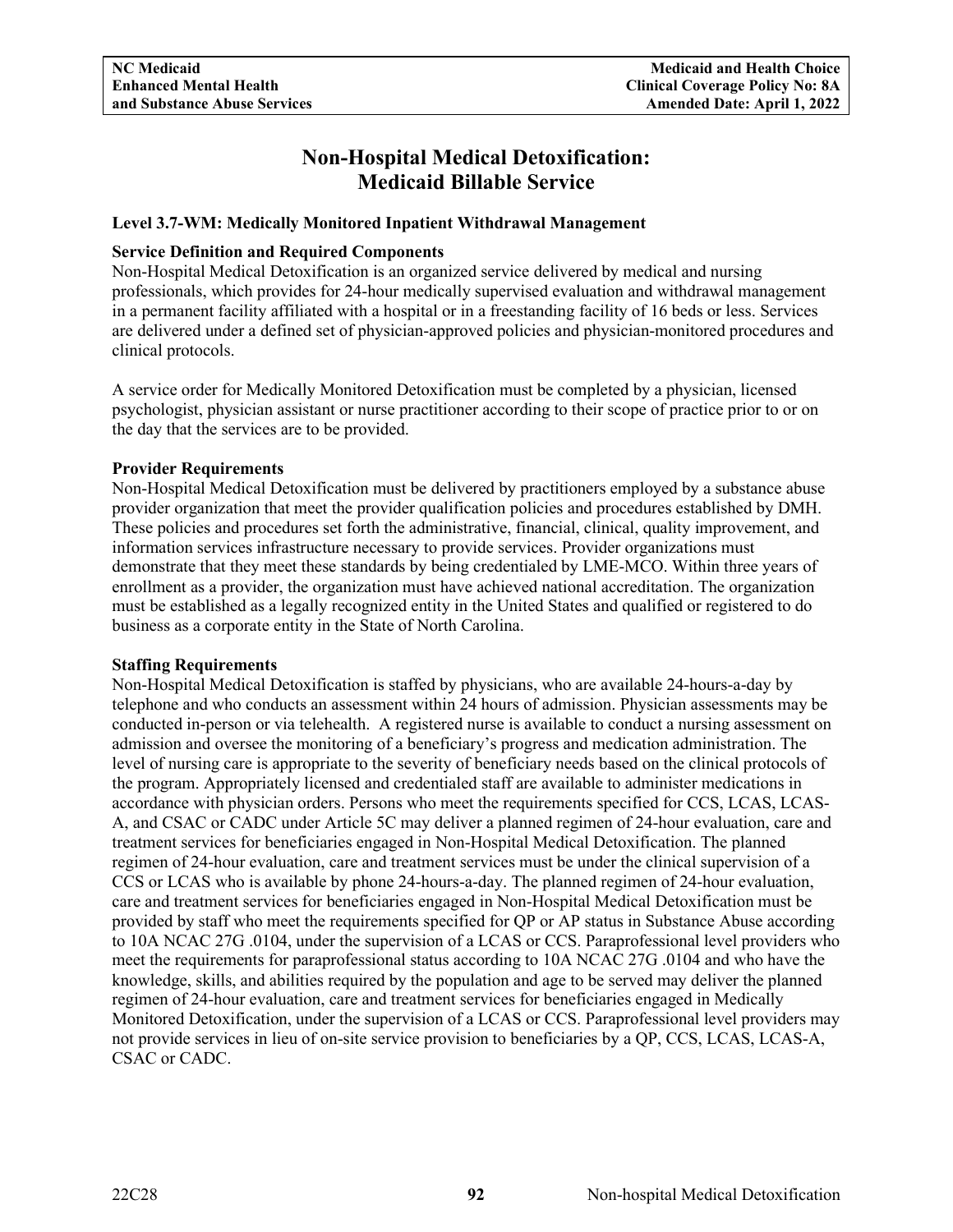# **Service Type and Setting**

Facility licensed under 10A NCAC 27G .3100.

# **Eligibility Criteria**

The beneficiary is eligible for this service when all of the following criteria are met:

- a. there is a substance use disorder diagnosis present; and
- b. meets ASAM Level 3.7-WM criteria.

# **Utilization Management**

Authorization by NC Medicaid's designated contractor or LME-MCO is required. This service must be included in a beneficiary's PCP. Initial authorization shall not exceed 10 days. Reauthorization shall not exceed 10 days. All utilization review activity shall be documented in the Provider's Service Plan.

Utilization management must be performed by NC Medicaid's designated contractor or LME-MCO.

# **Continued Service and Discharge Criteria**

The beneficiary continues in Non-Hospital Medical Detoxification until **ANY of the following** criteria are met:

- a. withdrawal signs and symptoms are sufficiently resolved the beneficiary can be safely managed at a less intensive level of care; or
- b. the signs or symptoms of withdrawal have failed to respond to treatment and have intensified such that transfer to a more intensive level of detoxification service is indicated.

# **Expected Outcomes**

The expected outcome of this service is abstinence and reduction in any psychiatric symptoms if present.

# **Documentation Requirements**

The minimum standard is a full daily note that includes:

- a. beneficiary name;
- b. Medicaid or NCHC identification number;
- c. date of service;
- d. purpose of contact;
- e. a description of the provider's interventions;
- f. time spent performing the intervention;
- g. effectiveness of interventions; and
- h. signatures and credentials of staff providing the service.

Detoxification rating scale tables [e.g., Clinical Institute Withdrawal Assessment-Alcohol, revised (CIWA-AR)] and flow sheets (includes tabulation of vital signs) are used as needed. A discharge plan, which has been discussed with the beneficiary, is also included in the record.

# **Service Exclusions**

This service cannot be billed the same day as any other mental health or substance abuse service **except** CST and ACT. This is a short-term service that cannot be billed for more than 45 days in a 12-month period.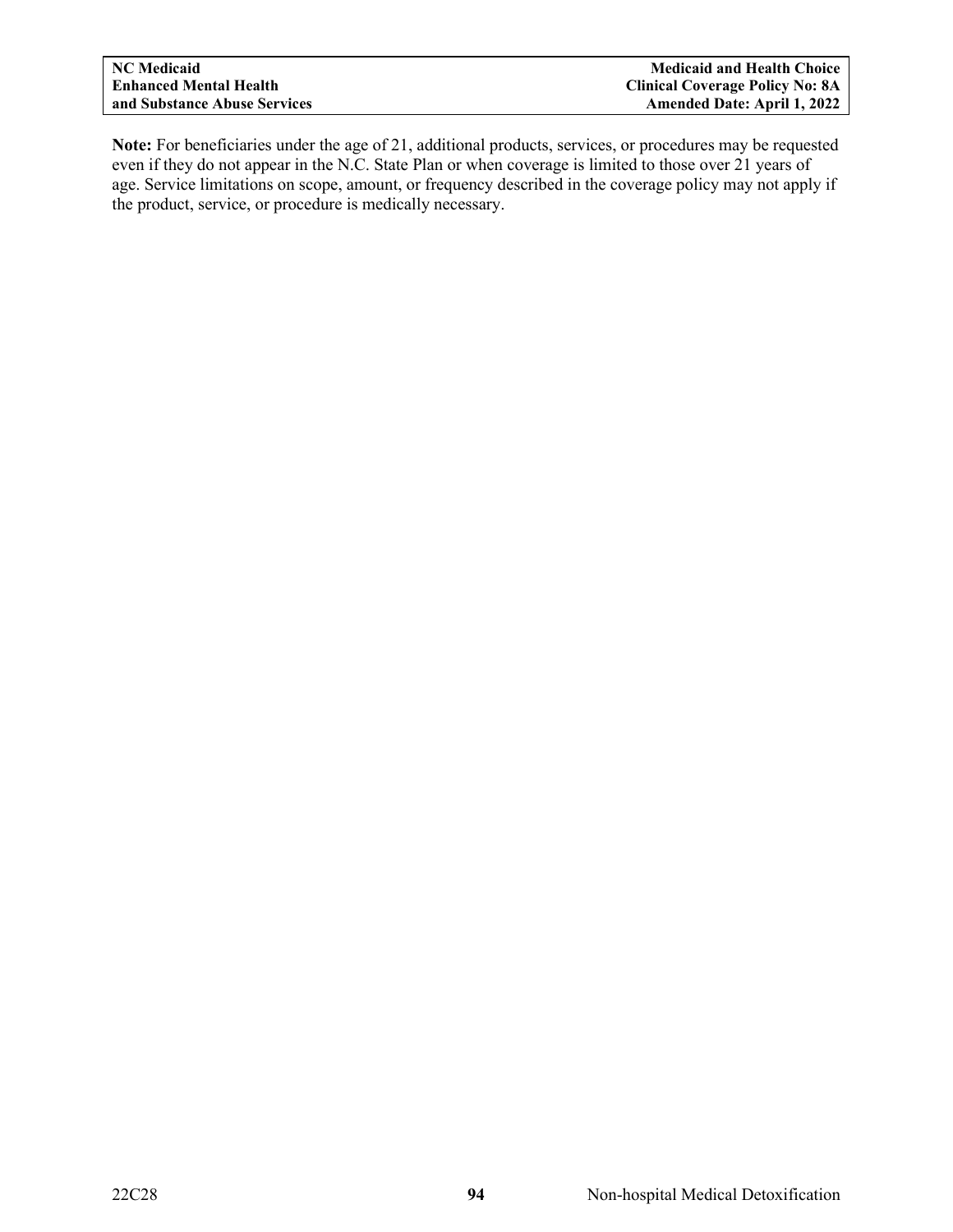# **Medically Supervised or ADATC Detoxification Crisis Stabilization: Medicaid Billable Service**

(When Furnished to Adults in Facilities with Fewer than 16 Beds)

# **Level 3.9-WM: Medically Supervised Detoxification Crisis Stabilization (NC)**

# **Service Definition and Required Components**

Medically Supervised or ADATC Detoxification Crisis Stabilization is an organized service delivered by medical and nursing professionals that provides for 24-hour medically supervised evaluation and withdrawal management in a permanent facility with inpatient beds. Services are delivered under a defined set of physician-approved policies and physician-monitored procedures and clinical protocols. Beneficiaries are often in crisis due to co-occurring severe mental disorders (e.g. acutely suicidal or severe mental health problems and co-occurring substance use disorder) and are in need of short-term intensive evaluation, treatment intervention or behavioral management to stabilize the acute or crisis situation. The service has restraint and seclusion capabilities. Established clinical protocols are followed by staff to identify beneficiaries with severe biomedical conditions who are in need of medical services beyond the capacity of the facility and to transfer such beneficiaries to the appropriate level of care.

A service order for Medically Supervised or ADATC Detoxification Crisis Stabilization must be completed by a physician, licensed psychologist, physician assistant or nurse practitioner according to their scope of practice prior to or on the day that the services are to be provided.

#### **Provider Requirements**

Medically Supervised or ADATC Detoxification Crisis Stabilization must be delivered by practitioners employed by a substance abuse provider organization that meet the provider qualification policies, procedures, and standards established by DMH and the requirements of 10A NCAC 27G. These policies and procedures set forth the administrative, financial, clinical, quality improvement, and information services infrastructure necessary to provide services. Provider organizations must demonstrate that they meet these standards by being credentialed by LME-MCO. Within three years of enrollment as a provider, the organization must have achieved national accreditation. The organization must be established as a legally recognized entity in the United States and qualified or registered to do business as a corporate entity in the State of North Carolina.

# **Staffing Requirements**

Medically Supervised or ADATC Detoxification Crisis Stabilization are staffed by physicians and psychiatrists, who are available 24-hours-a-day by telephone and who conduct assessments within 24 hours of admission. A registered nurse is available to conduct a nursing assessment on admission and oversee the monitoring of a beneficiary's progress and medication administration on an hourly basis. Appropriately licensed and credentialed staff are available to administer medications in accordance with physician orders. Persons who meet the requirements specified for CCS, LCAS, LCAS-A, and CSAC or CADC under Article 5C may deliver a planned regimen of 24-hour evaluation, care and treatment services for beneficiaries engaged in Medically Supervised or ADATC Detoxification Crisis Stabilization. The planned regimen of 24-hour evaluation, care and treatment services must be under the clinical supervision of a CCS or LCAS who is who is available by phone 24-hours-a-day. The planned regimen of 24-hour evaluation, care and treatment services for beneficiaries engaged in Medically Supervised or ADATC Detoxification Crisis Stabilization must be provided by staff who meet the requirements specified for QP or AP status for Substance Abuse according to 10A NCAC 27G .0104, under the supervision of a LCAS or CCS.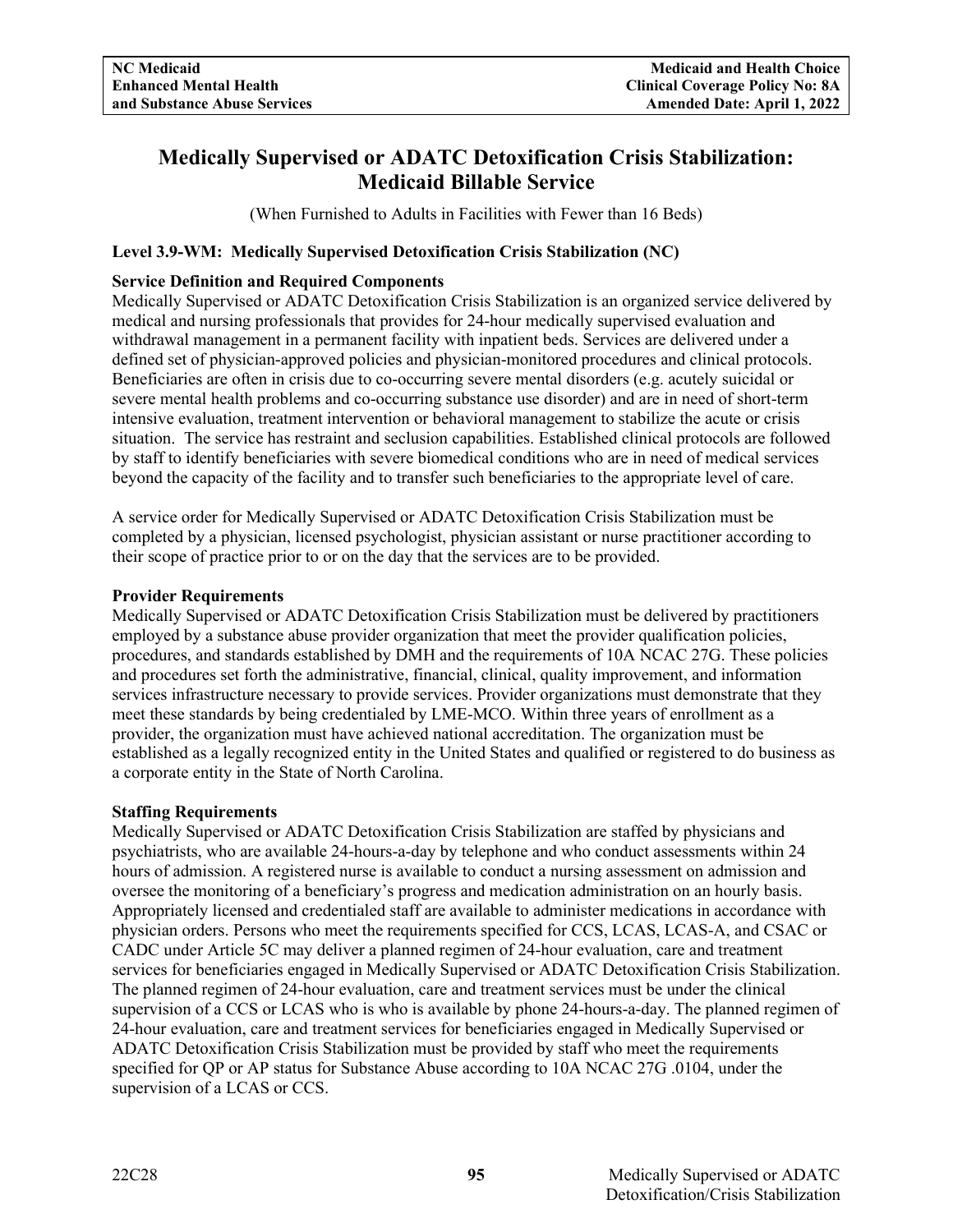Paraprofessional level providers who meet the requirements for Paraprofessional status according to 10A NCAC 27G .0104 and who have the knowledge, skills, and abilities required by the population and age to be served may deliver the planned regimen of 24-hour evaluation, care and treatment services for beneficiaries engaged in ADATC Detoxification Crisis Stabilization, under the supervision of a LCAS or CCS.

# **Service Type and Setting**

(Licensure TBD)

# **Eligibility Criteria**

The beneficiary is eligible for this service when all of the following criteria are met:

- a. there is a substance use disorder diagnosis present; and
- b. meets ASAM Level 3.9-WM criteria (NC).

# **Utilization Management**

Authorization by NC Medicaid's designated contractor or LME-MCO is required after the first eight hours of admission. This service must be included in a beneficiary's PCP. Initial authorization is limited to five days.

Utilization management must be performed by NC Medicaid's designated contractor or LME-MCO.

# **Continued Service and Discharge Criteria**

The beneficiary continues in Medically Supervised or ADATC Detoxification Crisis Stabilization until **ANY of the following** criteria are met:

- a. withdrawal signs and symptoms are sufficiently resolved that the beneficiary can be safely managed at a less intensive level of care;
- b. the signs or symptoms of withdrawal have failed to respond to treatment and have intensified such that transfer to a more intensive level of detoxification service is indicated;
- c. the addition of other clinical services is indicated.

# **Expected Outcomes**

The expected outcome of this service is abstinence and reduction in any psychiatric symptoms (if present).

# **Documentation Requirements**

The minimum standard is a full daily note that includes:

- a. beneficiary name;
- b. Medicaid or NCHC identification number;
- c. date of service;
- d. purpose of contact;
- e. a description of the provider's interventions;
- f. time spent performing the intervention;
- g. effectiveness of interventions; and
- h. signatures and credentials of staff providing the service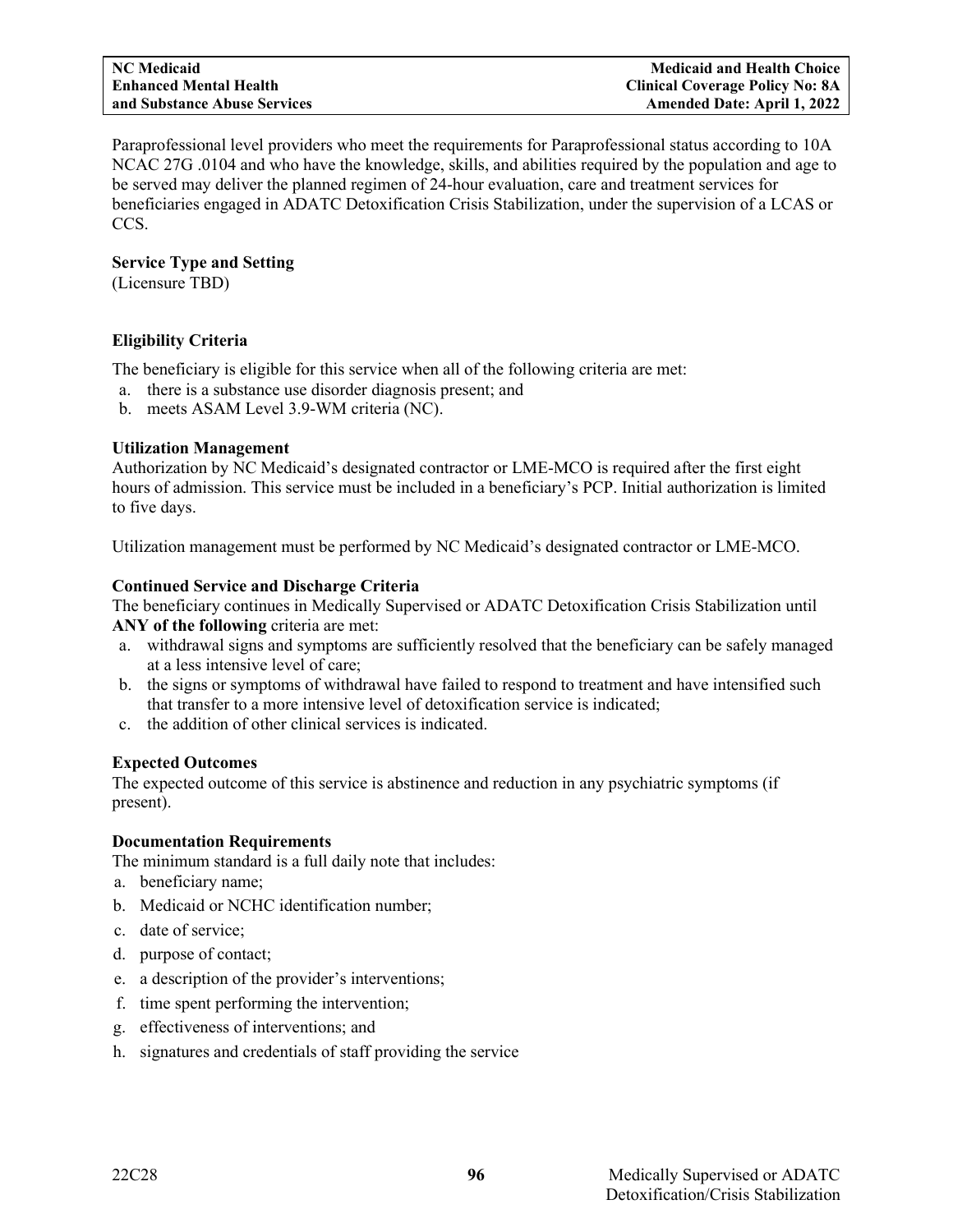In addition, detoxification rating scale tables [e.g., Clinical Institute Withdrawal Assessment-Alcohol, revised (CIWA-AR)] and flow sheets (includes tabulation of vital signs) are used as needed. A discharge plan, which has been discussed with the beneficiary, is also included in the record.

# **Service Exclusions**

This service cannot be billed the same day as any other mental health or substance abuse service except CST and ACT. This is a short-term service that cannot be billed for more than 30 days in a 12-month period.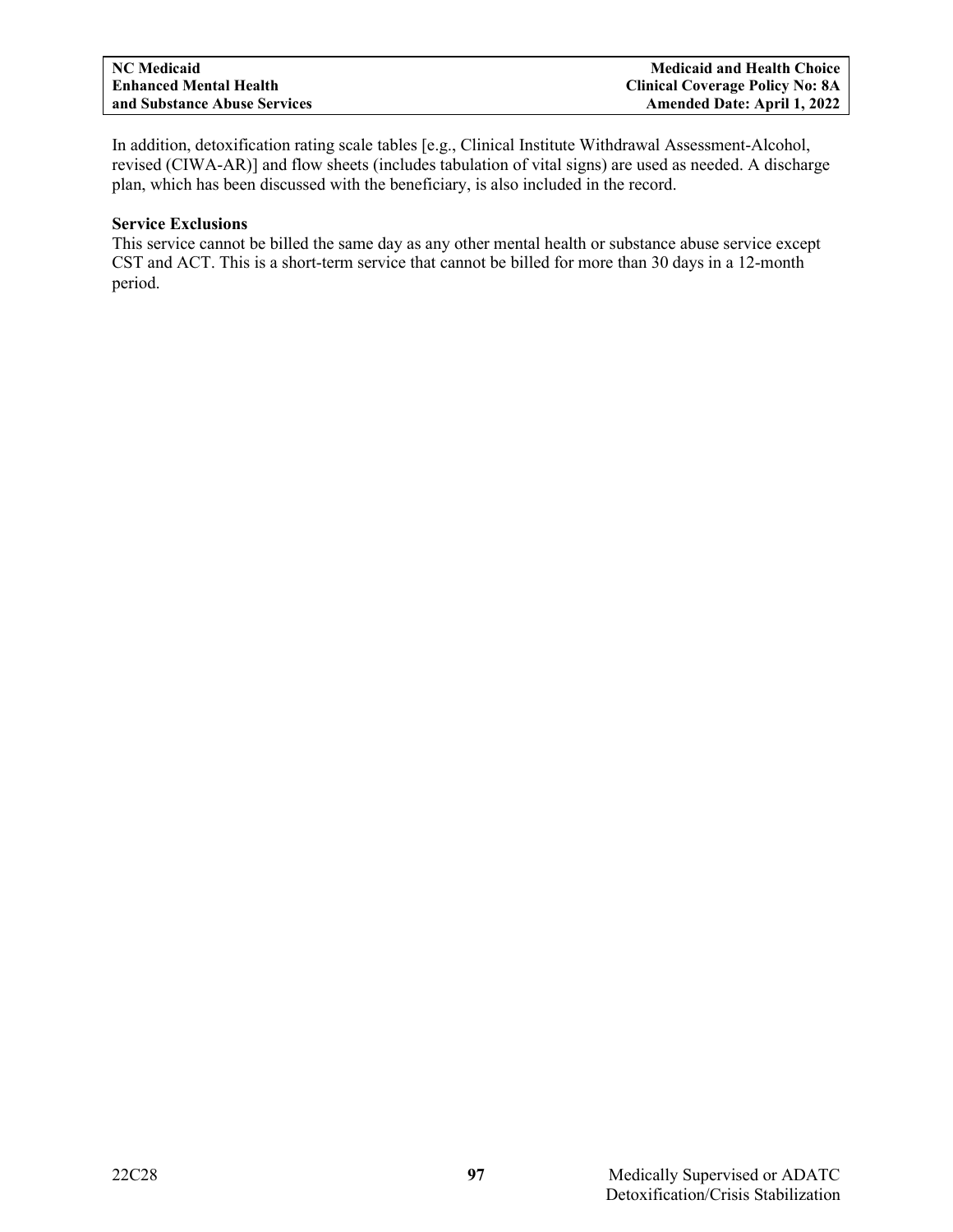# **Outpatient Opioid Treatment: Medicaid and NCHC Billable Service**

Outpatient Opioid Treatment is a service designed to offer the beneficiary an opportunity to effect constructive changes in his lifestyle by using methadone or other drug approved by the Food and Drug Administration (FDA) for the treatment of opiate addiction in conjunction with the provision of rehabilitation and medical services. It is a tool in the detoxification and rehabilitation process of an opiate-dependent individual.

# **Guidelines**

- a. Services in this type include methadone or buprenorphine administration for:
	- 1. Treatment; OR
	- 2. Maintenance.
- b. Only direct face-to-face time with beneficiary to be reported.
- c. Staff travel time to be reported separately.
- d. Preparation and documentation time NOT reported.

# **Payment Unit**

One unit equals one on-site dose or one take-home dose. One daily unit equals one dose.

Take home doses may be provided in accordance with the requirements in 42 CFR 8.12(h)(4)(i).

Note: No more take-home doses can be provided then is outlined in 10A NCAC 27G.3600. One (1) unit equals one dose or one take home dose. A total of eight (8) units may occur in one day (one dosing and seven (7) take home doses). Note that no more take homes can be given then as outlined in 10A NCAC 27G.3600.

# **Therapeutic Relationship and Intervention**

This service involves the administration of methadone or other drug approved by the FDA for the treatment of opiate addiction in a licensed opioid treatment program. Administration of methadone to beneficiaries with opiate addiction disorders for purposes of methadone maintenance or detoxification is the only activity billable to Medicaid or NCHC under this service code. Medicaid or NCHC beneficiaries can only be approved to receive methadone whereas self-pay and pioneer beneficiaries are eligible to receive levomethadyl acetate hydrochloride (LAAM) or other FDA approved drugs as clinically indicated.

# **Structure of Daily Living**

Not applicable.

# **Cognitive and Behavioral Skill Acquisition**

Not applicable.

# **Service Type**

This is a periodic service. Methadone maintenance is the only opioid treatment for opiate addiction disorders that is Medicaid or NCHC billable.

# **Resiliency and Environment Intervention**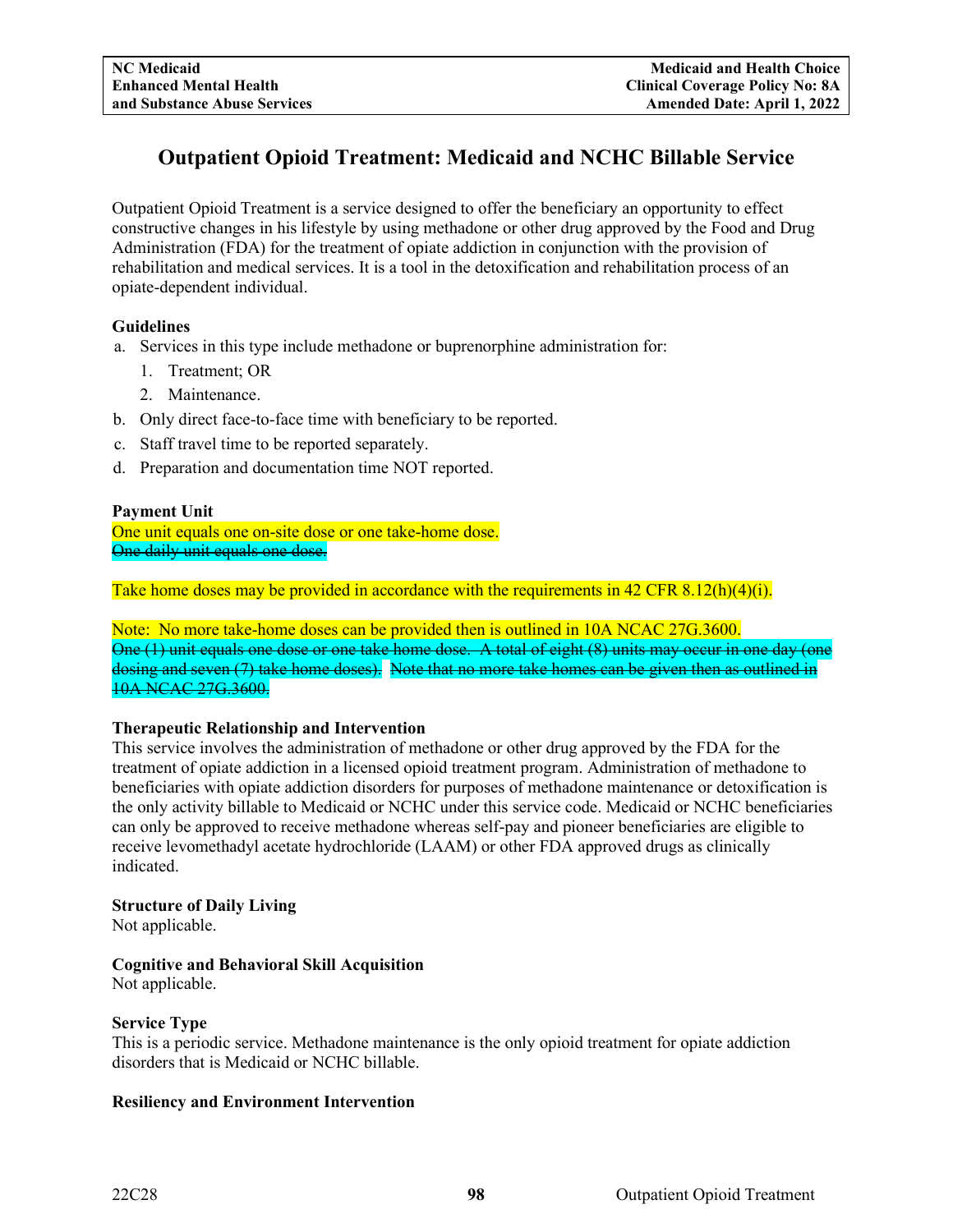Not applicable.

# **Service Delivery Setting**

This service must be provided at a licensed Outpatient Treatment Program under 10A NCAC 27G .3600.

# **Eligibility Criteria**

The beneficiary is eligible for this service when all of the following criteria are met:

- a. A DSM-5 (or any subsequent editions of this reference material) diagnosis of a severe Opioid Use Disorder;
- b. American Society for Addiction Medicine (ASAM) for Opioid Treatment Services (OTS) level of care is met

This service may be a part of an aftercare planning process (time-limited step down or transitioning) and is required to avoid returning to a higher, more restrictive level of service.

# **Service Order Requirement**

Service orders must be completed by a physician prior to or on the day services are to be provided.

# **Continued Service and Utilization Review Criteria**

The beneficiary is eligible to continue this service if the desired outcome or level of functioning has not been restored, improved or sustained over the time frame outlined in the beneficiary's service plan or the beneficiary continues to be at risk for relapse based on history or the tenuous nature of the functional gains; **OR**

The beneficiary meets any of the specifications listed in The ASAM Criteria for Dimension 5 Relapse, Continued Use or Continued Problem Potential for Opioid Treatment Services.

Authorization by NC Medicaid's designated contractor or LME-MCO is required.

Initial authorization shall not exceed 60 days. Reauthorization shall not exceed 180 days. All utilization review activity shall be documented in the Provider's Service Plan.

# **Discharge Criteria**

The beneficiary meets the criteria for discharge if any one of the following applies:

Beneficiary's level of functioning has improved with respect to the goals outlined in the service plan, inclusive of a transition plan to step down, or no longer benefits, or has the ability to function at this level of care and ANY of the following apply:

- c. beneficiary has achieved goals, discharge to a lower level of care is indicated; or
- d. beneficiary is not making progress or is regressing and all realistic treatment options with this modality have been exhausted.

Note: Any denial, reduction, suspension, or termination of service requires notification to the beneficiary or legal guardian about their appeal rights.

# **Service Maintenance Criteria**

If the beneficiary is functioning effectively with this service and discharge would otherwise be indicated, Opioid Treatment must be maintained when it can be reasonably anticipated that regression is likely to occur if the service is withdrawn. The decision shall be based on ANY ONE of the following: